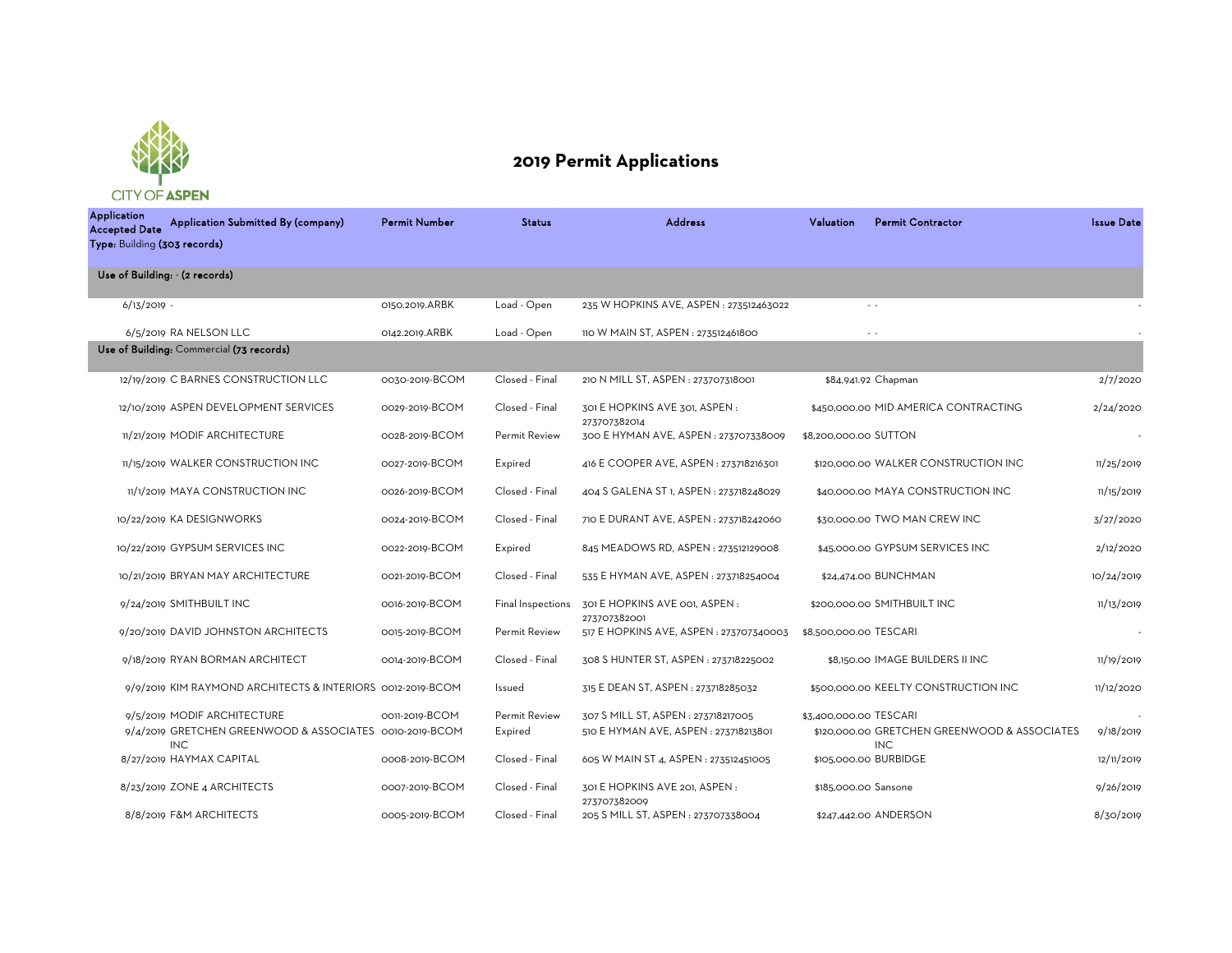| <b>Application</b><br><b>Accepted Date</b> | Application Submitted By (company)                              | <b>Permit Number</b> | <b>Status</b>  | <b>Address</b>                                 | Valuation               | <b>Permit Contractor</b>                     | <b>Issue Date</b> |
|--------------------------------------------|-----------------------------------------------------------------|----------------------|----------------|------------------------------------------------|-------------------------|----------------------------------------------|-------------------|
|                                            | 8/7/2019 KEVIN TSAI ARCHITECTURE                                | 0004-2019-BCOM       | Permit Review  | 304 E HOPKINS AVE 1, ASPEN:<br>273707375001    | \$4,500,000.00 BURBIDGE |                                              |                   |
|                                            | 7/19/2019 STEVEN DUNN ARCHITECT                                 | 0003-2019-BCOM       | Closed - Final | 106 S MILL ST, ASPEN : 273707330002            |                         | \$200,000,00 ASPEN CONSTRUCTION INC          | 10/30/2019        |
|                                            | 7/5/2019 RSDS Contracting                                       | 0059.2019.ACBK       | Issued         | 315 E DEAN ST, ASPEN : 273718285032            |                         | \$20,000.00 RSDS Contracting                 | 12/11/2019        |
|                                            | 7/5/2019 CUC CONSTRUCTION INC                                   | 0058.2019.ACBK       | Issued         | 409 E HYMAN AVE, ASPEN: 273718216004           |                         | \$37,000.00 CUC CONSTRUCTION INC             | 8/23/2019         |
|                                            | 6/28/2019 SMITHBUILT INC                                        | 0057.2019.ACBK       | Load - Closed  | 401 Eagle Park Dr                              |                         |                                              | 11/4/2019         |
|                                            | 6/21/2019 RUDD CONSTRUCTION INC                                 | 0056.2019.ACBK       | Load - Closed  | 401 Eagle Park Dr                              | \$62,000.00 -           |                                              | 7/3/2019          |
|                                            | 6/20/2019 LESTER DEVELOPMENT LLC                                | 0055.2019.ACBK       | Expired        | 301 E HOPKINS AVE 101, ASPEN :<br>273707382005 | \$250,000.00 -          |                                              | 8/22/2019         |
|                                            | 6/20/2019 FCI CONSTRUCTORS INC                                  | 0054.2019.ACBK       | Closed - Final | 506 E MAIN ST, ASPEN : 273707347851            |                         | \$4,212,666.00 FCI CONSTRUCTORS INC          | 9/6/2019          |
|                                            | 6/18/2019 LENNEN COMMERCIAL BUILDERS INC                        | 0053.2019.ACBK       | Load - Closed  | 204 S GALENA ST, ASPEN: 273707340001           | \$135,000.00 -          |                                              | 10/4/2019         |
|                                            | 6/11/2019 BAUMGARTNER & BATEMAN<br>CONSTRUCTION INC             | 0052.2019.ACBK       | Load - Closed  | 555 E DURANT AVE, ASPEN : 273718249024         |                         | $\sim$ $\sim$                                | 6/25/2019         |
|                                            | 6/10/2019 GF WOODS CONSTRUCTION INC                             | 0051.2019.ACBK       | Closed - Final | 534 E COOPER AVE 001, ASPEN:<br>273718224008   |                         | $\sim$ $\sim$                                | 9/16/2019         |
|                                            | 6/4/2019 STEWART CUSTOM BUILDERS INC                            | 0050.2019.ACBK       | Load - Closed  | 401 Eagle Park Dr                              | \$210,000.00 -          |                                              | 8/5/2019          |
|                                            | 6/3/2019 POSS ARCHITECTURE & PLANNING                           | 0049.2019.ACBK       | Permit Review  | 110 W MAIN ST, ASPEN : 273512461800            | \$27,558,507.00 -       |                                              |                   |
|                                            | 6/3/2019 ROWLAND & BROUGHTON<br>ARCHITECTURE & URBAN DESIGN INC | 0048.2019.ACBK       | Closed - Final | 601 E DURANT AVE, ASPEN : 273718250102         |                         | \$1,166,633.00 SHAW BUILDERS LLC             | 5/7/2020          |
|                                            | 5/21/2019 WALKER CONSTRUCTION INC                               | 0046.2019.ACBK       | Load - Closed  | 401 Eagle Park Dr                              | \$27,500.00 -           |                                              | 6/13/2019         |
|                                            | 5/20/2019 ASPEN CONSTRUCTION INC                                | 0045.2019.ACBK       | Load - Closed  | 535 E HYMAN AVE 3, ASPEN : 273718254006        | \$200,000.00 -          |                                              | 5/31/2019         |
|                                            | 5/14/2019 FIRST FINISH INC                                      | 0043.2019.ACBK       | Load - Closed  | 675 E DURANT AVE, ASPEN : 273718250101         |                         | $\sim$ $\sim$                                | 5/28/2019         |
|                                            | 5/14/2019 JAMES M BARB CONSTRUCTION INC                         | 0044.2019.ACBK       | Load - Closed  | 535 E HYMAN AVE, ASPEN : 273718254800          |                         | $\sim$ $\sim$                                | 5/28/2019         |
|                                            | 5/13/2019 COLEMAN CONSTRUCTION LLC                              | 0042.2019.ACBK       | Load - Closed  | 312 S MILL ST, ASPEN: 273718297001             | \$9,000.00 -            |                                              | 5/28/2019         |
|                                            | 5/9/2019 GF WOODS CONSTRUCTION INC                              | 0040.2019.ACBK       | Load - Closed  | 535 E HYMAN AVE, ASPEN : 273718254800          |                         |                                              | 5/30/2019         |
|                                            | 5/9/2019 WALKER CONSTRUCTION INC                                | 0041.2019.ACBK       | Load - Closed  | 675 E COOPER AVE, ASPEN : 273718243012         |                         | $\sim$ $\sim$                                | 5/16/2019         |
|                                            | 5/8/2019 CONTRACTOR IN SALESFORCE                               | 0039.2019.ACBK       | Load - Closed  | 402 S GALENA ST, ASPEN : 273718248012          | \$15,000.00 -           |                                              | 5/16/2019         |
|                                            | 5/8/2019 TOM STEVENS                                            | 0038.2019.ACBK       | Load - Closed  | 401 Eagle Park Dr                              | \$12,800.00 -           |                                              | 5/16/2019         |
|                                            | 5/7/2019 UNICORP INC                                            | 0036.2019.ACBK       | Load - Closed  | 600 E MAIN ST, ASPEN : 273707325041            | \$106,000.00 -          |                                              | 6/21/2019         |
|                                            | 5/7/2019 KORU LTD                                               | 0035.2019.ACBK       | Load - Closed  | 401 Eagle Park Dr                              | $$2,500.00 -$           |                                              | 5/28/2019         |
|                                            | 5/2/2019 BAUMGARTNER & BATEMAN<br><b>CONSTRUCTION INC</b>       | 0033.2019.ACBK       | Load - Closed  | 555 E DURANT AVE, ASPEN : 273718249024         |                         | $\sim$ $\sim$                                | 5/3/2019          |
|                                            | 5/2/2019 HANSEN CONSTRUCTION INC                                | 0032.2019.ACBK       | Load - Closed  | 534 E HYMAN AVE, ASPEN : 273718215004          | \$5,000.00 -            |                                              | 5/31/2019         |
|                                            | 4/30/2019 MADIGAN & COMPANY                                     | 0029.2019.ACBK       | Closed - Final | 230 E HOPKINS AVE, ASPEN:<br>273707328008      |                         |                                              | 5/1/2019          |
|                                            | 4/30/2019 AJAX ROOFING COMPANY LLC                              | 0030.2019.ACBK       | Load - Closed  | 401 Eagle Park Dr                              |                         | $\sim$ $\sim$                                | 5/13/2019         |
|                                            | 4/23/2019 BRIKOR ASSOCIATES INC                                 | 0028.2019.ACBK       | Closed - Final | , ASPEN: 273707382800                          | \$594,648.00 MEYER      |                                              | 9/12/2019         |
|                                            | 4/19/2019 CITY OF ASPEN - ASSET MANAGEMENT                      | 0026.2019.ACBK       | Load - Closed  | 39551 HWY 82, ASPEN : 273511109001             | \$22,000.00 -           |                                              | 5/1/2019          |
|                                            | 4/19/2019 THE FIREPLACE EXPERT                                  | 0027.2019.ACBK       | Load - Closed  | 401 Eagle Park Dr                              | \$248,000.00 -          |                                              | 5/6/2019          |
|                                            | 4/18/2019 BAUMGARTNER CUSTOM BUILDERS INC                       | 0025.2019.ACBK       | Closed - Final | 555 E DURANT AVE 2C, ASPEN:<br>273718249044    |                         | \$787,577.00 BAUMGARTNER CUSTOM BUILDERS INC | 8/15/2019         |
|                                            | 4/18/2019 FCI CONSTRUCTORS INC                                  | 0024.2019.ACBK       | Load - Closed  | 401 Eagle Park Dr                              |                         | $\sim$                                       | 10/30/2019        |
|                                            | 4/11/2019 GZO SHEET METAL & ROOFING                             | 0022.2019.ACBK       | Load - Closed  | 411 S MONARCH ST, ASPEN : 273718219803         |                         | $\sim$                                       | 4/15/2019         |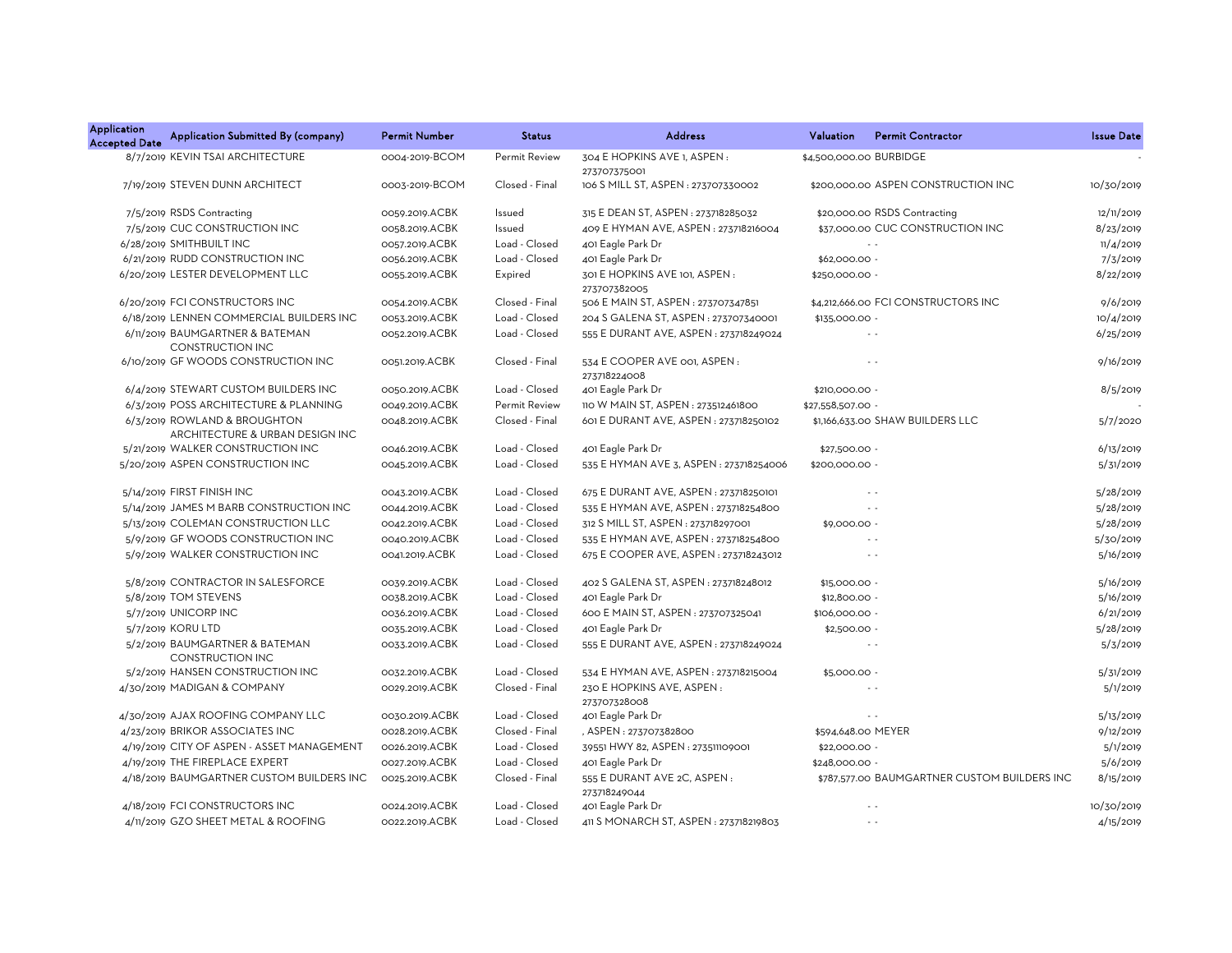| <b>Application</b><br><b>Accepted Date</b> | Application Submitted By (company)                            | <b>Permit Number</b> | <b>Status</b>  | <b>Address</b>                                                                | Valuation          | <b>Permit Contractor</b>                          | <b>Issue Date</b> |
|--------------------------------------------|---------------------------------------------------------------|----------------------|----------------|-------------------------------------------------------------------------------|--------------------|---------------------------------------------------|-------------------|
|                                            | 4/4/2019 AARCO WIRELESS & ELECTRICAL<br><b>SOLUTIONS CORP</b> | 0021.2019.ACBK       | Expired        | 315 E DEAN ST, ASPEN : 273718285032                                           | \$3,500.00 -       |                                                   |                   |
|                                            | 3/27/2019 GF WOODS CONSTRUCTION INC                           | 0020.2019.ACBK       | Load - Closed  | 535 E HYMAN AVE, ASPEN : 273718254800                                         | \$150,000.00 -     |                                                   | 5/1/2019          |
|                                            | 3/21/2019 ASPEN CONSTRUCTORS INC                              | 0019.2019.ACBK       | Load - Closed  | 401 Eagle Park Dr                                                             | \$20,000.00 -      |                                                   | 4/8/2019          |
|                                            | 3/16/2019 BAUMGARTNER & BATEMAN<br><b>CONSTRUCTION INC</b>    | 0017.2019.ACBK       | Load - Closed  | 555 E DURANT AVE, ASPEN : 273718249024                                        | \$441,000.00 -     |                                                   | 5/10/2019         |
|                                            | 3/16/2019 CHARLES CUNNIFFE ARCHITECTS                         | 0016.2019.ACBK       | Issued         | 427 RIO GRANDE PL, ASPEN : 273707306852 \$19,000,000.00 SHAW CONSTRUCTION LLC |                    |                                                   | 3/12/2020         |
|                                            | 3/15/2019 ASSET BUILDERS INC                                  | 0015.2019.ACBK       | Closed - Final | 710 E DURANT AVE W7, ASPEN:<br>273718242006                                   | \$10,800.00 -      |                                                   | 10/22/2019        |
|                                            | 3/14/2019 MATTHEW SEILER                                      | 0014.2019.ACBK       | Load - Closed  | 400 W MAIN ST, ASPEN: 273512442006                                            | \$42,751.00 -      |                                                   | 4/8/2019          |
|                                            | 3/8/2019 BOWDEN DEVELOPMENT CORP                              | 0018.2019.ACBK       | Closed - Final | 308 E HOPKINS AVE LL 1, ASPEN :<br>273707329010                               | \$40,000.00 -      |                                                   | 5/13/2019         |
|                                            | 3/5/2019 FCI CONSTRUCTORS INC                                 | 0013.2019.ACBK       | Load - Closed  | 122 W MAIN ST 122, ASPEN : 273512477800                                       |                    | $\sim$ $\sim$                                     | 6/12/2019         |
| $3/4/2019$ -                               |                                                               | 0012.2019.ACBK       | Load - Closed  | 106 S MILL ST, ASPEN : 273707330002                                           | \$250,000.00 -     |                                                   | 6/3/2019          |
|                                            | 2/25/2019 SHAW CONSTRUCTION LLC                               | 0040.2019.ARBK       | Load - Closed  | 121 JUAN ST, ASPEN : 273513139004                                             |                    | $\sim$ $\sim$                                     | 5/30/2019         |
|                                            | 2/19/2019 MADIGAN & COMPANY                                   | 0011.2019.ACBK       | Load - Closed  | 401 Eagle Park Dr                                                             | \$200,000.00 -     |                                                   | 3/5/2019          |
|                                            | 2/19/2019 MADIGAN & COMPANY                                   | 0010.2019.ACBK       | Load - Open    | 401 Eagle Park Dr                                                             |                    | $\sim$ $\sim$                                     |                   |
|                                            | 2/19/2019 FIRST FINISH INC                                    | 0009.2019.ACBK       | Load - Closed  | 675 E DURANT AVE, ASPEN : 273718250101                                        | \$1,200,000.00 -   |                                                   | 3/29/2019         |
|                                            | 2/14/2019 SHAW CONSTRUCTION LLC                               | 0008.2019.ACBK       | Load - Closed  | 845 MEADOWS RD, ASPEN: 273512129008                                           | \$175,000.00 -     |                                                   | 3/28/2019         |
|                                            | 2/4/2019 JAMES M BARB CONSTRUCTION INC                        | 0007.2019.ACBK       | Load - Closed  | 535 E HYMAN AVE, ASPEN : 273718254800                                         | \$300,000.00 -     |                                                   | 4/8/2019          |
|                                            | 1/30/2019 RUTGERS CONSTRUCTION INC                            | 0006.2019.ACBK       | Load - Closed  | 100 E MAIN ST 2, ASPEN: 273512401802                                          | \$120,000.00 -     |                                                   | 2/6/2019          |
|                                            | 1/24/2019 LESTER DEVELOPMENT LLC                              | 0017.2019.ARBK       | Load - Closed  | 129 MINING STOCK PKWY 203, ASPEN:<br>273502316018                             | \$1,000.00 -       |                                                   | 2/22/2019         |
|                                            | 1/23/2019 GF WOODS CONSTRUCTION INC                           | 0004.2019.ACBK       | Expired        | 535 E COOPER AVE, ASPEN : 273718222112                                        | \$2,045,125.00 -   |                                                   |                   |
|                                            | 1/22/2019 SYNERGY CONSTRUCTION AND<br><b>DEVELOPMENT LLC</b>  | 0002.2019.ACBK       | Expired        | 232 W MAIN ST, ASPEN: 273512440007                                            |                    | \$29,000.00 SYNERGY CONSTRUCTION &<br>DEVELOPMENT | 5/28/2019         |
| $1/9/2019$ -                               |                                                               | 0001.2019.ACBK       | Cancelled      | 401 Eagle Park Dr                                                             | \$1,200,000.00 -   |                                                   |                   |
|                                            | Use of Building: Duplex (8 records)                           |                      |                |                                                                               |                    |                                                   |                   |
|                                            | 7/10/2019 CORNERSTONE CONSTRUCTION ASPEN<br><b>LLC</b>        | 0167.2019.ARBK       | Closed - Final | 735 CASTLE CREEK DR, ASPEN:<br>273512237001                                   | $$0.00 -$          |                                                   | 1/10/2020         |
|                                            | 6/11/2019 RENOVATE                                            | 0148.2019.ARBK       | Issued         | 855 GIBSON AVE, ASPEN: 273707379001                                           | \$665,400.00 -     |                                                   | 4/29/2020         |
|                                            | 4/26/2019 JOHN WALKER BUILDER                                 | 0090.2019.ARBK       | Load - Closed  | 729 W FRANCIS ST 2, ASPEN : 273512427010                                      | \$75,000.00 -      |                                                   | 6/19/2019         |
|                                            | 4/2/2019 PEAK3 LTD                                            | 0071.2019.ARBK       | Expired        | 123 W HYMAN AVE, ASPEN : 273512482800                                         |                    | \$112,021.00 PEAK3 LTD                            | 6/3/2019          |
|                                            | 3/29/2019 KAEGEBEIN FINE HOMEBUILDING LLC                     | 0065.2019.ARBK       | Issued         | 728 W BLEEKER ST, ASPEN: 273512496002                                         |                    | \$897,500.00 KAEGEBEIN FINE HOMEBUILDING LLC      | 8/14/2019         |
|                                            | 3/28/2019 LANDMAN-GIACINTO CONSTRUCTION                       | 0063.2019.ARBK       | Load - Closed  | 520 S RIVERSIDE AVE, ASPEN : 273718116001                                     | \$65,000.00 -      |                                                   | 5/13/2019         |
|                                            | 2/4/2019 KAEGEBEIN FINE HOMEBUILDING LLC                      | 0021.2019.ARBK       | Closed - Final | 1395 RIVERSIDE DR, ASPEN : 273718117124                                       |                    | \$150,000.00 KAEGEBEIN FINE HOMEBUILDING LLC      | 3/26/2019         |
|                                            | 1/7/2019 WILLIAM H BAKER CONSTRUCTION                         | 0004.2019.ARBK       | Load - Closed  | 201 CLUBSIDE DR, ASPEN : 273502310003                                         | \$350,000.00 -     |                                                   | 2/15/2019         |
|                                            | Use of Building: Mixed-Use (11 records)                       |                      |                |                                                                               |                    |                                                   |                   |
|                                            | 10/25/2019 ALEXANDRA MASLANIK                                 | 0052-2019-BRES       | Issued         | 205 S GALENA ST 15, ASPEN: 273707346015                                       |                    | \$100,000.00 WALKER CONSTRUCTION INC              | 7/27/2020         |
|                                            | 10/23/2019 RENEWAL BY ANDERSEN                                | 0025-2019-BCOM       | Closed - Final | 400 W MAIN ST. ASPEN: 273512442006                                            | \$26,082,00 SEILER |                                                   | 11/4/2019         |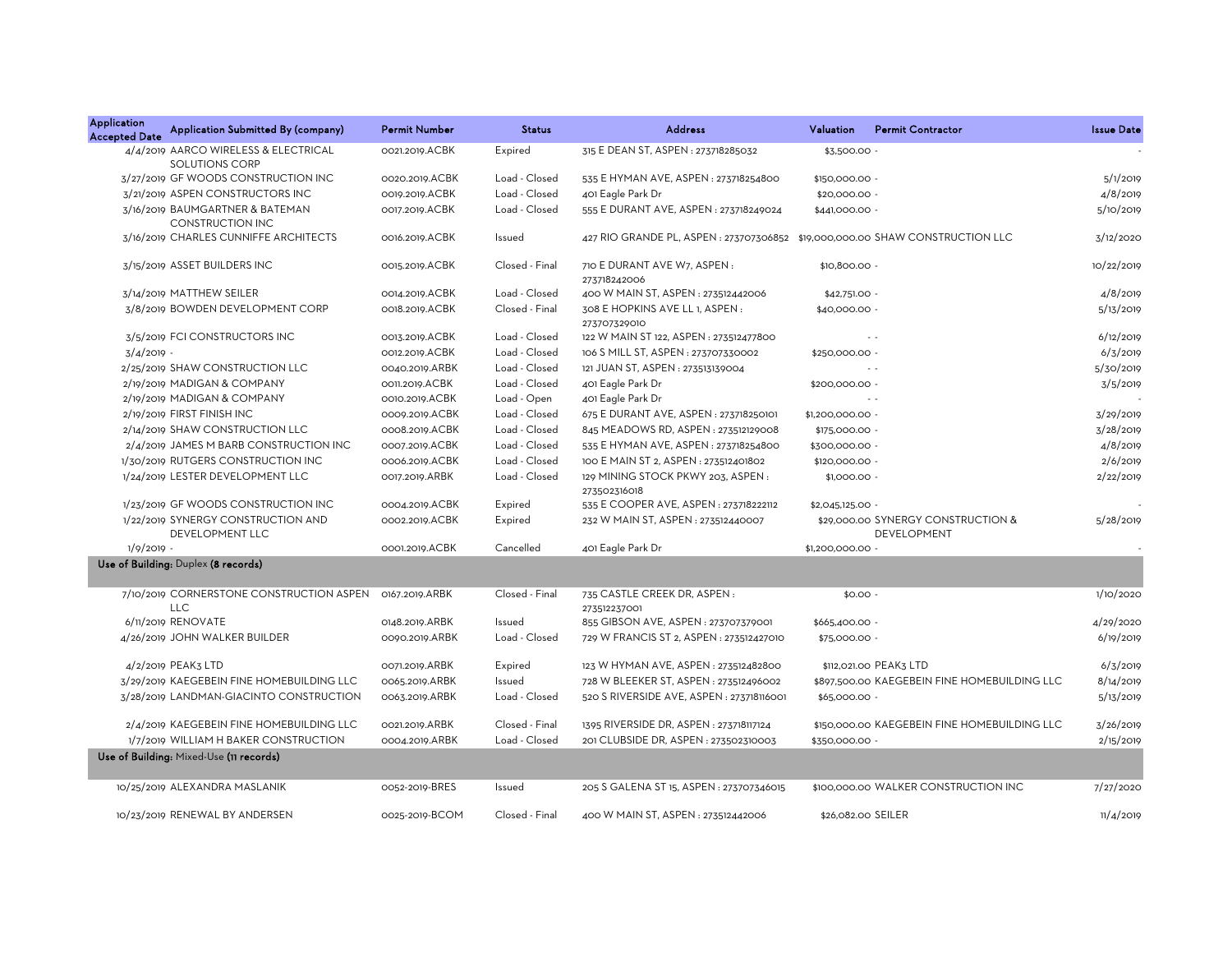| Application<br><b>Accepted Date</b> | Application Submitted By (company)                           | <b>Permit Number</b> | <b>Status</b>  | <b>Address</b>                                          | Valuation               | <b>Permit Contractor</b>                           | <b>Issue Date</b> |
|-------------------------------------|--------------------------------------------------------------|----------------------|----------------|---------------------------------------------------------|-------------------------|----------------------------------------------------|-------------------|
|                                     | 10/22/2019 KA DESIGNWORKS                                    | 0023-2019-BCOM       | Closed - Final | 720 E DURANT AVE, ASPEN : 273718242802                  |                         | \$30,000.00 TWO MAN CREW INC                       | 3/27/2020         |
|                                     | 10/15/2019 THUNDERBOWL ARCHITECTS                            | 0020-2019-BCOM       | Issued         | 675 E COOPER AVE, ASPEN : 273718243012                  |                         | \$15,000.00 CALL JOHN                              | 11/25/2019        |
|                                     | 10/8/2019 TWO MAN CREW INC                                   | 0041-2019-BRES       | Closed - Final | 555 E DURANT AVE 3H, ASPEN:<br>273718249045             |                         | \$20,000.00 TWO MAN CREW INC                       | 12/4/2019         |
|                                     | 9/30/2019 CLASS 5 DESIGN                                     | 0019-2019-BCOM       |                | Ready for Closure 200 E MAIN ST 1, ASPEN : 273707320009 |                         | \$300,000.00 STEEPLECHASE CONSTRUCTION INC         | 2/28/2020         |
|                                     | 9/25/2019 FORUM PHI ARCHITECTURE                             | 0017-2019-BCOM       | Closed - Final | 301 E HOPKINS AVE 205, ASPEN:<br>273707382013           |                         | \$60,000.00 BRIKOR ASSOCIATES INC                  | 10/31/2019        |
|                                     | 9/19/2019 WORK IN PROGRESS ARCHITECTS                        | 0034-2019-BRES       | Permit Review  | 720 E HYMAN AVE, ASPEN : 273718211017                   |                         | \$2,000,000.00 RUTGERS CONSTRUCTION INC            |                   |
|                                     | 9/17/2019 REGAN CONSTRUCTION INC                             | 0013-2019-BCOM       | Closed - Final | 315 E DEAN ST, ASPEN : 273718285032                     |                         | \$233,000.00 REGAN CONSTRUCTION INC                | 10/8/2019         |
|                                     | 8/27/2019 BRYAN MAY ARCHITECTURE                             | 0009-2019-BCOM       | Issued         | 601 E HYMAN AVE 101, ASPEN:<br>273718225063             |                         | \$100,000.00 BRYAN MAY ARCHITECTURE                | 8/30/2019         |
|                                     | 8/8/2019 ALIUS DESIGN CORPS LLC                              | 0017-2019-BRES       | Closed - Final | 555 E DURANT AVE 2H, ASPEN:<br>273718249012             |                         | \$300,000.00 ASPEN CONSTRUCTORS INC                | 5/14/2020         |
|                                     | Use of Building: Multi-Family (107 records)                  |                      |                |                                                         |                         |                                                    |                   |
|                                     | 12/16/2019 MHK ARCHITECTURE & PLANNING                       | 0068-2019-BRES       | Closed - Final | 900 E HOPKINS AVE 03, ASPEN:<br>273718205003            |                         | \$7,500.00 REYNOLDS                                | 12/18/2019        |
|                                     | 12/10/2019 KIM RAYMOND ARCHITECTS & INTERIORS 0063-2019-BRES |                      | Issued         | 802 E COOPER AVE 3, ASPEN:<br>273718228032              |                         | \$700,000.00 CLEARWATER CONSTRUCTION<br>MANAGEMENT | 10/1/2020         |
|                                     | 11/19/2019 RENOVATE                                          | 0058-2019-BRES       | Issued         | 611 S WEST END ST 3, ASPEN : 273718260004               |                         | \$150,000.00 RENOVATE                              | 3/4/2020          |
|                                     | 11/15/2019 THE ROMERO GROUP                                  | 0057-2019-BRES       | Expired        | 800 E HOPKINS AVE, ASPEN:<br>273718288800               |                         | \$85,000.00 THE ROMERO GROUP                       | 3/10/2020         |
|                                     | 11/13/2019 FORUM PHI ARCHITECTURE                            | 0055-2019-BRES       | Issued         | 1437 CRYSTAL LAKE RD, ASPEN:<br>273718131001            |                         | \$720,900.00 RENOVATE                              | 5/11/2020         |
|                                     | 11/5/2019 CITY OF ASPEN - ASSET MANAGEMENT                   | 0054-2019-BRES       | Closed - Final | 715 E HOPKINS AVE 3, ASPEN : 273718214703               |                         | \$5,000,00 CITY OF ASPEN - ASSET MANAGEMENT        | 12/3/2019         |
|                                     | 11/5/2019 HAYES CONSTRUCTION INC                             | 0214.2019.ARBK       | Expired        | 600 E MAIN ST 204, ASPEN: 273707325010                  | $$0.00 -$               |                                                    | 12/19/2019        |
|                                     | 10/25/2019 DAVID LAMBERT CONSTRUCTION                        | 0051-2019-BRES       | Expired        | 914 WATERS AVE 18, ASPEN : 273718263018                 |                         | \$500.00 LAMBERT                                   | 11/12/2019        |
|                                     | 10/24/2019 RED ROOM DESIGN                                   | 0050-2019-BRES       | Permit Review  | 1011 E HOPKINS AVE, ASPEN: 273718204009                 | \$37,352.00 -           |                                                    |                   |
|                                     | 10/23/2019 RENEWAL BY ANDERSEN                               | 0047-2019-BRES       | Closed - Final | 502 MIDLAND PARK PL, ASPEN:<br>273707412722             | \$6,597.00 SEILER       |                                                    | 11/5/2019         |
|                                     | 10/23/2019 Charles Yeramian                                  | 0048-2019-BRES       | Expired        | 630 E COOPER AVE 2, ASPEN:<br>273718225006              |                         | \$25,000.00 FRR CONSTRUCTION LLC                   | 10/25/2019        |
|                                     | 10/21/2019 RENEWAL BY ANDERSEN                               | 0046-2019-BRES       | Closed - Final | 510 PARK CIR, ASPEN : 273707421703                      | \$6,031.00 SEILER       |                                                    | 11/5/2019         |
|                                     | 10/18/2019 THUNDERBOWL ARCHITECTS                            | 0045-2019-BRES       | Issued         | 725 CEMETERY LN, ASPEN : 273512291001                   | \$5,520,000.00 KORU LTD |                                                    | 9/29/2020         |
|                                     | 10/18/2019 THUNDERBOWL ARCHITECTS                            | 0104-2020-BRES       | Issued         | 723 CEMETERY LN, ASPEN : 273512291002                   | \$5,528,000.00 KORU LTD |                                                    | 11/6/2020         |
|                                     | 10/18/2019 THUNDERBOWL ARCHITECTS                            | 0103-2020-BRES       | Issued         | 727 CEMETERY LN, ASPEN : 273512291001                   | \$5,520,000.00 KORU LTD |                                                    | 9/28/2020         |
|                                     | 10/18/2019 THUNDERBOWL ARCHITECTS                            | 0044-2019-BRES       | Issued         | 721 CEMETERY LN, ASPEN: 273512291002                    | \$5,528,000.00 KORU LTD |                                                    | 11/17/2020        |
|                                     | 10/17/2019 SHAW CONSTRUCTION LLC                             | 0208.2019.ARBK       | Load - Open    | 695 S ASPEN ST, ASPEN : 273513139004                    |                         | $\sim$ $\sim$                                      |                   |
|                                     | 10/9/2019 RADON ENGINEERING CONSULTIONS                      | 0205.2019.ARBK       | Load - Open    | 401 Eagle Park Dr                                       |                         |                                                    | 10/10/2019        |
|                                     | 9/24/2019 SEILER CONSTRUCTION                                | 0038-2019-BRES       | Expired        | 943 VINE ST, ASPEN : 273707366124                       |                         | \$10,647.00 SEILER CONSTRUCTION                    | 10/14/2019        |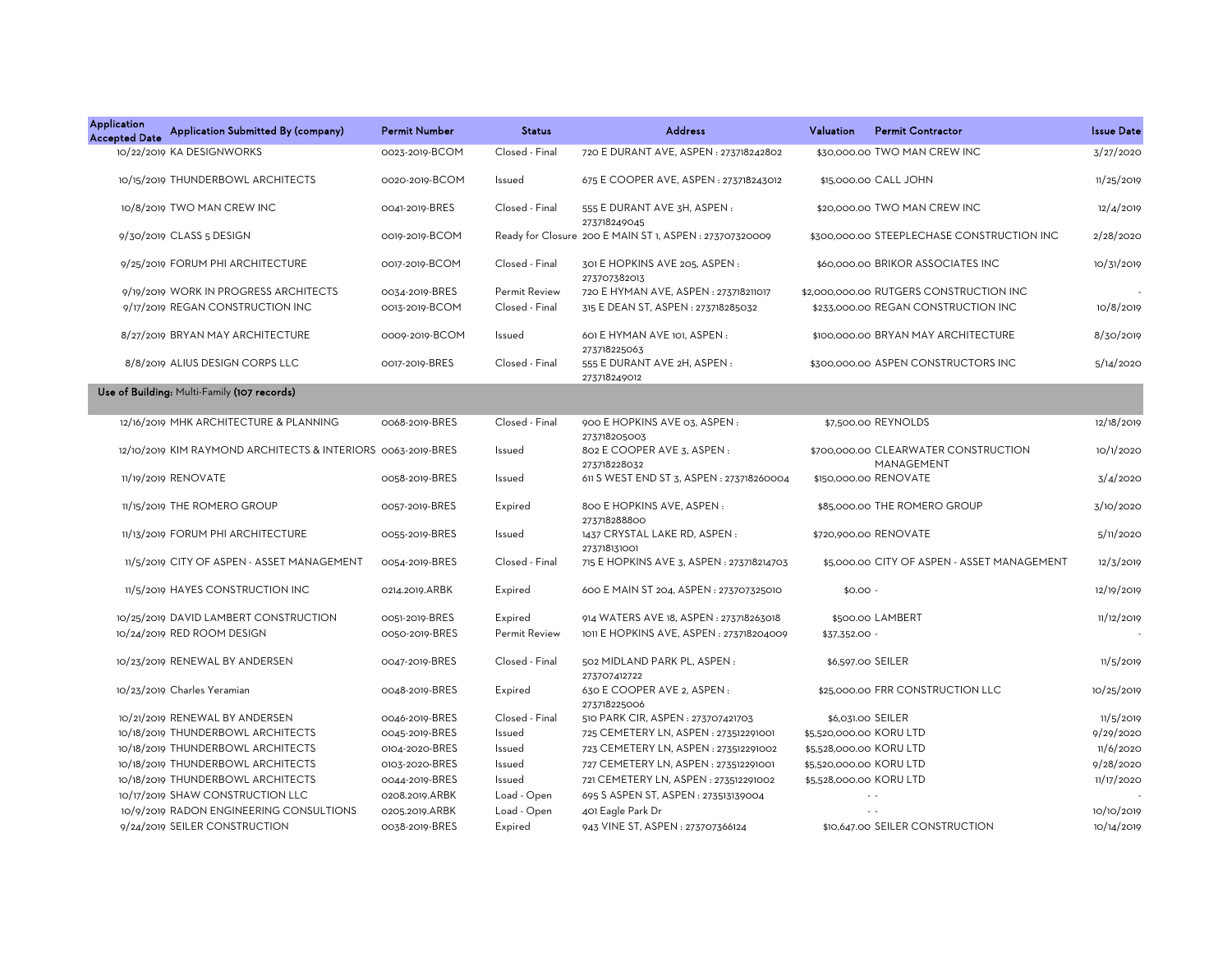| <b>Application</b><br><b>Accepted Date</b> | Application Submitted By (company)                                | <b>Permit Number</b> | <b>Status</b>     | <b>Address</b>                                  | Valuation        | <b>Permit Contractor</b>                                      | <b>Issue Date</b> |
|--------------------------------------------|-------------------------------------------------------------------|----------------------|-------------------|-------------------------------------------------|------------------|---------------------------------------------------------------|-------------------|
|                                            | 9/23/2019 SUMMERHILL PARTNERS LLC                                 | 0036-2019-BRES       | Issued            | 1450 SIERRA VISTA DR B, ASPEN:<br>273511106002  |                  | \$55,000.00 SUMMERHILL PARTNERS LLC                           | 11/25/2019        |
|                                            | 9/20/2019 BRYAN MAY ARCHITECTURE                                  | 0035-2019-BRES       | Expired           | 130 N SPRING ST, ASPEN : 273707326002           |                  | \$44,922.00 JOHNSON                                           | 11/13/2019        |
|                                            | 9/6/2019 HINGE ARCHITECTS                                         | 0029-2019-BRES       | Closed - Final    | 800 S MILL ST 105D, ASPEN : 273718276007        |                  | \$346,223.32 CHARLES                                          | 10/31/2019        |
|                                            | 9/6/2019 S&S CONSTRUCTION LLC                                     | 0030-2019-BRES       | Closed - Final    | 700 UTE AVE 803, ASPEN : 273718271005           |                  | \$231,227.00 S & S General Construction LLC                   | 10/18/2019        |
|                                            | 8/30/2019 37 DEGREES                                              | 0025-2019-BRES       | Closed - Final    | 210 E COOPER AVE 2B, ASPEN:<br>273513108019     |                  | \$200,000.00 37 DEGREES                                       | 12/5/2019         |
|                                            | 8/30/2019 37 DEGREES                                              | 0026-2019-BRES       | Closed - Final    | 725 E DURANT AVE 18, ASPEN :<br>273718270020    |                  | \$200,000.00 37 DEGREES                                       | 11/27/2019        |
|                                            | 8/29/2019 JENNIFER FULTON                                         | 0024-2019-BRES       | Final Inspections | 222 W HOPKINS AVE 3, ASPEN:<br>273512454020     |                  | \$40,000,00 LESTER DEVELOPMENT LLC                            | 12/9/2019         |
|                                            | 8/28/2019 DINOSAUR ENT. INC.                                      | 0023-2019-BRES       | Closed - Final    | 610 S WEST END ST D302, ASPEN:<br>273718267067  |                  | \$30,000.00 DINOSAUR ENT. INC.                                | 9/20/2019         |
|                                            | 8/27/2019 ROWLAND & BROUGHTON<br>ARCHITECTURE & URBAN DESIGN INC  | 0022-2019-BRES       | Permit Review     | 825 UTE AVE, ASPEN : 273718293001               | \$2,323,367.83 - |                                                               |                   |
|                                            | 8/16/2019 STEEPLECHASE CONSTRUCTION                               | 0016-2019-BRES       | Closed - Final    | 610 S WEST END ST J203, ASPEN :<br>273718267042 |                  | \$300,000.00 STEEPLECHASE CONSTRUCTION INC                    | 9/23/2019         |
|                                            | 8/13/2019 BRYAN MAY ARCHITECTURE                                  | 0014-2019-BRES       | Issued            | 406 S ASPEN ST, ASPEN : 273718219005            |                  | \$1,233,187.62 SCHLUMBERGER SCHERER<br><b>CONSTRUCTION CO</b> | 12/11/2019        |
|                                            | 8/7/2019 RENEWAL BY ANDERSEN                                      | 0013-2019-BRES       | Closed - Final    | 1050 WATERS AVE 13, ASPEN: 273718240015         |                  | \$19,141.00 RENEWAL BY ANDERSEN                               | 8/14/2019         |
|                                            | 8/5/2019 TO BE DETERMINED ACCOUNT                                 | 0188.2019.ARBK       | Issued            | 650 S MONARCH ST, ASPEN : 273718292800          |                  | \$3,000,000.00 HENDRICKSON CONSTRUCTION INC                   | 3/23/2020         |
|                                            | 7/31/2019 RUDD CONSTRUCTION INC                                   | 0186.2019.ARBK       | Closed - Final    | 728 E HOPKINS AVE, ASPEN: 273707361001          | $$0.00 -$        |                                                               | 10/31/2019        |
|                                            | 7/31/2019 CASTLE CREEK CONSTRUCTION                               | 0185.2019.ARBK       | Load - Closed     | 311 LACET CT, ASPEN : 273718149711              |                  |                                                               | 8/1/2019          |
|                                            | 7/31/2019 ANNE GRICE INTERIORS                                    | 0009-2019-BRES       | Expired           | 617 E COOPER AVE 401, ASPEN:<br>273718243050    |                  | \$150,000.00 MCDONOUGH CONSTRUCTION LLC                       | 9/25/2019         |
|                                            | 7/30/2019 CARIBOU DEVELOPMENT INC                                 | 0008-2019-BRES       | Closed - Final    | 800 S MILL ST 102C, ASPEN : 273718276006        |                  | \$110,000.00 CARIBOU DEVELOPMENT INC                          | 9/16/2019         |
|                                            | 7/30/2019 CARIBOU DEVELOPMENT INC                                 | 0006-2019-BRES       | Expired           | 800 S MILL ST 103C, ASPEN: 273718276037         |                  | \$210,000.00 CARIBOU DEVELOPMENT INC                          | 9/16/2019         |
|                                            | 7/17/2019 LUCAS FRANZE INC                                        | 0180.2019.ARBK       | Load - Closed     | 304 MIDLAND PARK PL, ASPEN:<br>273707412716     |                  |                                                               | 7/24/2019         |
|                                            | 7/15/2019 ASPEN TELLURIDE REAL ESTATE &<br><b>DEVELOPMENT LLC</b> | 0179.2019.ARBK       | Closed - Final    | 650 S MONARCH ST 7, ASPEN:<br>273718292005      | \$750,000.00 -   |                                                               | 9/5/2019          |
|                                            | 7/15/2019 MCNAMARA & ASSOCIATES CONSTRUC                          | 0177.2019.ARBK       | Closed - Final    | 434 E MAIN ST 201, ASPEN : 273707327005         | \$75,000.00 -    |                                                               | 8/26/2019         |
|                                            | 7/12/2019 U GOT IT CONTRACTING INC                                | 0172.2019.ARBK       | Closed - Final    | 814 W BLEEKER ST E1, ASPEN : 273512311021       | \$30,000.00 -    |                                                               | 9/24/2019         |
|                                            | 7/12/2019 RENOVATE                                                | 0173.2019.ARBK       | Load - Closed     | 717 S ASPEN ST, ASPEN : 273513139004            |                  |                                                               | 7/12/2019         |
|                                            | 7/12/2019 RALLY DUPPS ARCHITECTS                                  | 0175.2019.ARBK       | Expired           | 211 W MAIN ST, ASPEN : 273512454002             |                  | \$1,150,000.00 RUDD CONSTRUCTION INC                          | 4/7/2020          |
|                                            | 7/12/2019 37 DEGREES                                              | 0174.2019.ARBK       | Load - Closed     | 822 VINE ST, ASPEN : 273707366777               |                  | $\sim$ $\sim$                                                 | 7/24/2019         |
|                                            | 7/11/2019 ATHEN BUILDERS INC                                      | 0168.2019.ARBK       | Load - Closed     | 715 E HOPKINS AVE 1, ASPEN : 273718214001       |                  | $\sim$ $\sim$                                                 |                   |
|                                            | 7/11/2019 RENOVATE                                                | 0170.2019.ARBK       | Closed - Final    | 755 S ASPEN ST, ASPEN : 273513139004            |                  | $\sim$ $\sim$                                                 | 7/11/2019         |
|                                            | 6/28/2019 MATTHEW SEILER                                          | 0160.2019.ARBK       | Load - Closed     | 98 GLEN DEE RD 14, ASPEN : 273514208714         | $$11,316.00 -$   |                                                               | 7/12/2019         |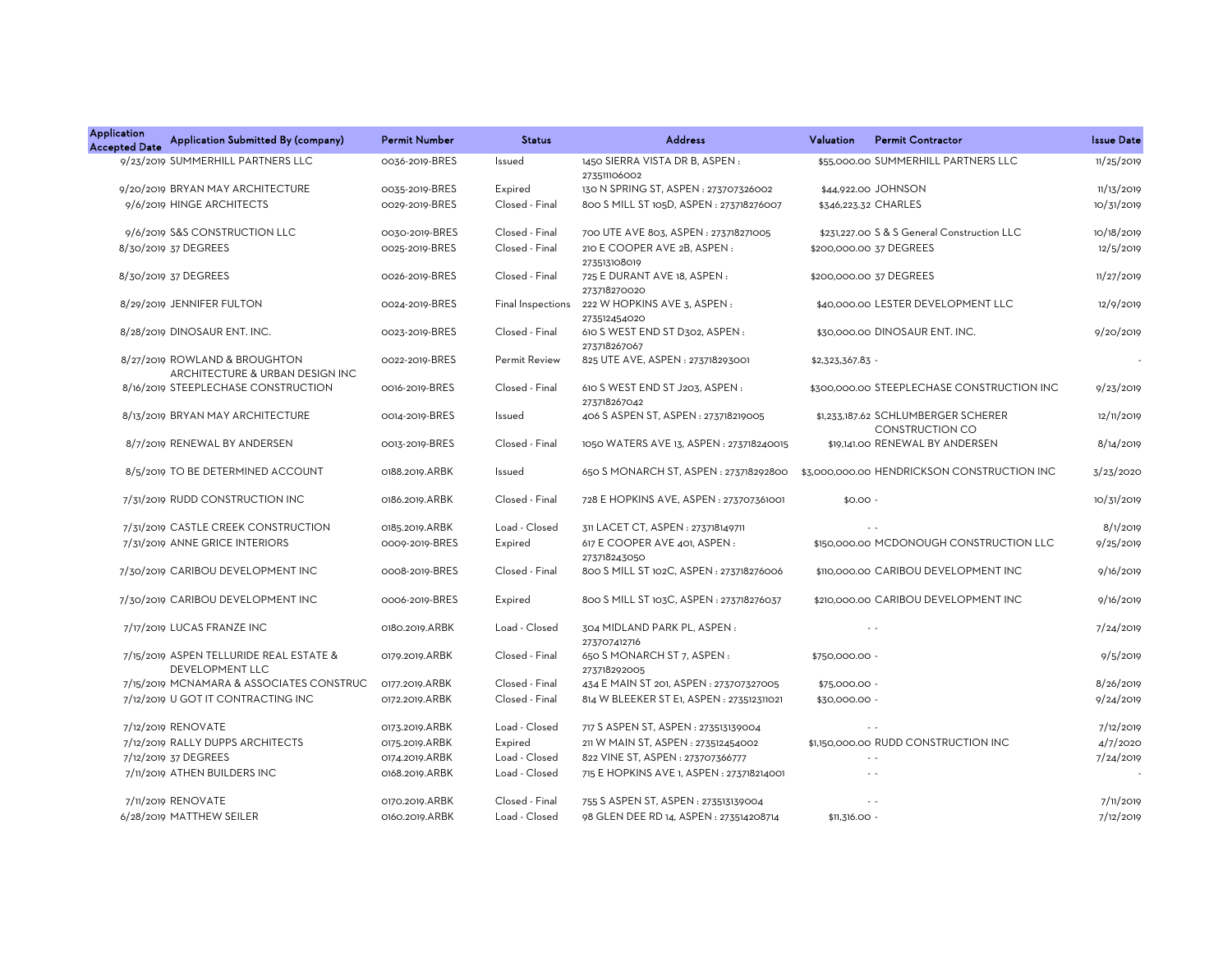| <b>Application</b><br><b>Accepted Date</b> | Application Submitted By (company)                                | <b>Permit Number</b> | <b>Status</b>     | <b>Address</b>                                         | Valuation            | <b>Permit Contractor</b> | <b>Issue Date</b> |
|--------------------------------------------|-------------------------------------------------------------------|----------------------|-------------------|--------------------------------------------------------|----------------------|--------------------------|-------------------|
|                                            | 6/21/2019 ROTHBERG DEVELOPMENT INC                                | 0156.2019.ARBK       | Issued            | 202 LONE PINE RD 2, ASPEN :<br>273707384002            | \$75,000.00          |                          | 9/6/2019          |
|                                            | 6/21/2019 FUSE ARCHITECTURE & CONSTRUCTION<br><b>LLC</b>          | 0155.2019.ARBK       | Load - Closed     | 401 Eagle Park Dr                                      | \$438,095.00 -       |                          | 8/16/2019         |
|                                            | 6/21/2019 KAEGEBEIN FINE HOMEBUILDING LLC                         | 0153.2019.ARBK       | Issued            | 901 E HYMAN AVE 2, ASPEN: 273718231013                 | \$300,000.00 -       |                          | 7/30/2019         |
|                                            | 6/6/2019 CONTRACTOR IN SALESFORCE                                 | 0145.2019.ARBK       | Load - Closed     | 401 Eagle Park Dr                                      | \$3,000.00 -         |                          | 7/2/2019          |
|                                            | 5/31/2019 CORNERSTONE CONSTRUCTION ASPEN<br><b>LLC</b>            | 0136.2019.ARBK       | Issued            | 917 E HYMAN AVE, ASPEN: 273718231047                   | \$50,000.00          |                          | 6/19/2019         |
|                                            | 5/31/2019 ATHEN BUILDERS INC                                      | 0137.2019.ARBK       | Load - Closed     | 940 WATERS AVE 209, ASPEN:<br>273718261026             | $$12,500.00 -$       |                          | 6/25/2019         |
|                                            | 5/30/2019 TIMBER SOLUTIONS INC                                    | 0135.2019.ARBK       | Closed - Final    | 100 N 8TH ST 18, ASPEN : 273512313016                  | \$12,800.00 -        |                          | 7/5/2019          |
|                                            | 5/29/2019 GF WOODS CONSTRUCTION INC                               | 0130.2019.ARBK       | Closed - Final    | 520 S ORIGINAL ST, ASPEN : 273718258033                | $$0.00 -$            |                          | 7/1/2019          |
|                                            | 5/29/2019 BRIKOR ASSOCIATES INC                                   | 0132.2019.ARBK       | Closed - Final    | 301 E HOPKINS AVE 204, ASPEN:<br>273707382017          |                      | $\sim$ $\sim$            | 9/11/2019         |
|                                            | 5/29/2019 BRIKOR ASSOCIATES INC                                   | 0133.2019.ARBK       | Closed - Final    | 301 E HOPKINS AVE 203, ASPEN:<br>273707382011          |                      | $\sim$ $\sim$            | 9/11/2019         |
|                                            | 5/23/2019 ASPEN TELLURIDE REAL ESTATE &<br><b>DEVELOPMENT LLC</b> | 0129.2019.ARBK       | Load - Closed     | 650 S MONARCH ST 7, ASPEN:<br>273718292005             |                      | $\sim$ $\sim$            | 6/20/2019         |
|                                            | 5/23/2019 HANSEN CONSTRUCTION INC                                 | 0128.2019.ARBK       | Issued            | 695 S ASPEN ST, ASPEN : 273513139004                   | \$400,000.00 Sansone |                          | 2/7/2020          |
|                                            | 5/22/2019 ATHEN BUILDERS INC                                      | 0126.2019.ARBK       | Load - Closed     | 900 E HOPKINS AVE 03, ASPEN:<br>273718205003           |                      | $\sim$ $\sim$            | 6/5/2019          |
|                                            | 5/21/2019 HAYES CONSTRUCTION INC                                  | 0122.2019.ARBK       | Closed - Final    | 747 S GALENA ST 170, ASPEN : 273718278019              | \$125,000.00 -       |                          | 9/9/2019          |
|                                            | 5/21/2019 HAYES CONSTRUCTION INC                                  | 0123.2019.ARBK       | Closed - Final    | 600 E MAIN ST 204, ASPEN: 273707325010                 | \$13,500.00 -        |                          | 7/25/2019         |
|                                            | 5/20/2019 SHAW CONSTRUCTION LLC                                   | 0119.2019.ARBK       | Load - Closed     | 755 S ASPEN ST, ASPEN : 273513139004                   |                      | $\sim$ $\sim$            | 11/1/2019         |
|                                            | 5/14/2019 CONTRACTOR IN SALESFORCE                                | 0113.2019.ARBK       | Load - Closed     | 420 FREE SILVER CT D201, ASPEN:<br>273707425746        | \$7,000.00 -         |                          | 5/29/2019         |
|                                            | 5/14/2019 S&S CONSTRUCTION LLC                                    | 0114.2019.ARBK       | Final Inspections | 210 E COOPER AVE, ASPEN : 273513108004                 | \$175,000.00 -       |                          | 8/1/2019          |
|                                            | 5/13/2019 CONTRACTOR IN SALESFORCE                                | 0112.2019.ARBK       | Load - Closed     | 410 FREE SILVER CT D101, ASPEN:<br>273707425742        | \$11,000.00 -        |                          | 5/29/2019         |
|                                            | 5/13/2019 KORU LTD                                                | 0111.2019.ARBK       | Issued            | 210 S WEST END ST, ASPEN: 273718206004                 | \$2,500,000.00 -     |                          | 10/28/2019        |
|                                            | 5/10/2019 CONTRACTOR IN SALESFORCE                                | 0107.2019.ARBK       | Load - Closed     | 100 E DEAN ST 2E, ASPEN : 273513115008                 | \$40,000.00 -        |                          | 5/20/2019         |
|                                            | 5/10/2019 MADIGAN & COMPANY                                       | 0110.2019.ARBK       | Load - Closed     | 210 E HYMAN AVE, ASPEN : 273707337800                  | \$80,000.00          |                          |                   |
|                                            | 5/9/2019 CYR & CO                                                 | 0106.2019.ARBK       | Expired           | 210 E HYMAN AVE 5, ASPEN : 273707337064                | \$500,000.00         |                          |                   |
|                                            | 5/7/2019 AM2 INC CONSTRUCTION                                     | 0103.2019.ARBK       | Load - Closed     | 731 S MILL ST 2D, ASPEN : 273718286007                 | \$275,000.00 -       |                          | 8/28/2019         |
|                                            | 5/6/2019 TARGET CONSTRUCTION INC                                  | 0102.2019.ARBK       | Load - Closed     | 630 E COOPER AVE 9, ASPEN:                             | $$0.00 -$            |                          | 12/27/2019        |
|                                            | 5/2/2019 S&S CONSTRUCTION LLC                                     | 0099.2019.ARBK       | Load - Closed     | 273718225021<br>210 E COOPER AVE, ASPEN : 273513108004 |                      | $\sim$ $\sim$            | 5/13/2019         |
|                                            | 5/1/2019 STEEPLECHASE CONSTRUCTION                                | 0096.2019.ARBK       | Load - Closed     | 124 E DURANT AVE 11, ASPEN : 273513107011              |                      | $\sim$ $\sim$            | 7/22/2019         |
|                                            |                                                                   |                      |                   |                                                        |                      |                          |                   |
|                                            | 5/1/2019 LESTER DEVELOPMENT LLC                                   | 0097.2019.ARBK       | Load - Closed     | 404 S GALENA ST 312, ASPEN :<br>273718248027           | \$30,000.00 -        |                          | 5/16/2019         |
|                                            | 5/1/2019 THE FIREPLACE EXPERT                                     | 0095.2019.ARBK       | Load - Closed     | 401 Eagle Park Dr                                      |                      | $\sim$ $\sim$            | 6/4/2019          |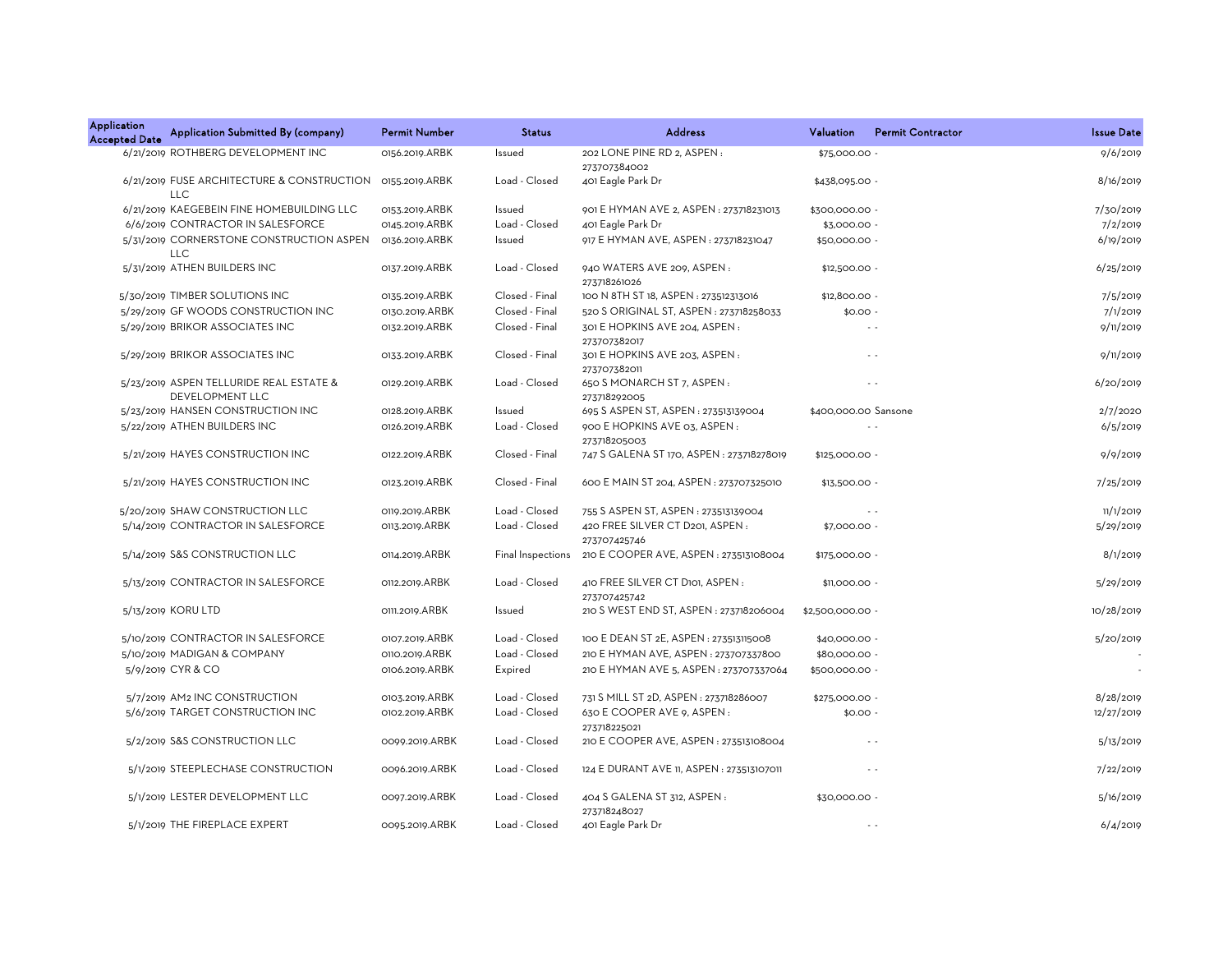| Application<br><b>Accepted Date</b> | Application Submitted By (company)                          | <b>Permit Number</b> | <b>Status</b>   | <b>Address</b>                                 | Valuation      | <b>Permit Contractor</b>                 | <b>Issue Date</b> |
|-------------------------------------|-------------------------------------------------------------|----------------------|-----------------|------------------------------------------------|----------------|------------------------------------------|-------------------|
|                                     | 4/29/2019 KAEGEBEIN FINE HOMEBUILDING LLC                   | 0093.2019.ARBK       | Load - Closed   | 718 S MILL ST 13, ASPEN : 273718277521         | \$2,500.00     |                                          | 5/15/2019         |
|                                     | 4/24/2019 MAYA CONSTRUCTION INC                             | 0089.2019.ARBK       | Closed - Final  | 250 S ORIGINAL ST, ASPEN: 273718208022         |                | \$558,000.00 MAYA CONSTRUCTION INC       | 8/29/2019         |
|                                     | 4/23/2019 KIM RAYMOND ARCHITECTS & INTERIORS 0088.2019.ARBK |                      | Issued          | 802 E COOPER AVE 1, ASPEN:<br>273718228030     |                | \$100,000.00 ROTHBERG DEVELOPMENT INC    | 6/20/2019         |
|                                     | 3/29/2019 PAULIE HAYES ENTERPRISES LLC                      | 0067.2019.ARBK       | Expired         | 634 W MAIN ST 6, ASPEN : 273512447006          |                | \$6,000.00 PAULIE HAYES ENTERPRISES LLC  | 10/14/2019        |
|                                     | 3/29/2019 JANCKILA CONSTRUCTION INC                         | 0068.2019.ARBK       | Load - Closed   | 610 S WEST END ST F304, ASPEN:<br>273718267076 | \$550,000.00 - |                                          | 7/17/2019         |
|                                     | 3/29/2019 NO NAME CUSTOM CARPENTRY INC                      | 0066.2019.ARBK       | Load - Closed   | 600 E MAIN ST 404, ASPEN : 273707325025        | \$47,500.00 -  |                                          | 4/25/2019         |
| $3/29/2019$ -                       |                                                             | 0069.2019.ARBK       | Load - Closed   | 700 S MONARCH ST 104, ASPEN:<br>273513111002   | \$150,000.00 - |                                          | 4/25/2019         |
|                                     | 3/16/2019 KEELTY CONSTRUCTION INC                           | 0056.2019.ARBK       | Closed - Final  | 210 W MAIN ST, ASPEN : 273512440009            |                | \$3,000,000.00 KEELTY CONSTRUCTION INC   | 12/2/2019         |
|                                     | 3/15/2019 PD BUILDER INC                                    | 0055.2019.ARBK       | Load - Closed   | 520 W MAIN ST 23, ASPEN: 273512498023          | \$11,500.00 -  |                                          | 3/25/2019         |
|                                     | 3/14/2019 STEEPLECHASE CONSTRUCTION                         | 0053.2019.ARBK       | Ready for Issue | 1020 E DURANT AVE 203, ASPEN:<br>273718234016  |                | \$4,500.00 STEEPLECHASE CONSTRUCTION INC |                   |
|                                     | 3/13/2019 ZANIER CONSTRUCTION LLC                           | 0052.2019.ARBK       | Expired         | 401 Eagle Park Dr                              | \$25,000.00 -  |                                          | 3/22/2019         |
|                                     | 3/11/2019 CYR & CO                                          | 0051.2019.ARBK       | Closed - Final  | 124 W HYMAN AVE 2B, ASPEN:<br>273512459008     |                | \$150,000.00 CYR & CO                    | 4/23/2019         |
|                                     | 2/28/2019 MATTHEW SEILER                                    | 0048.2019.ARBK       | Load - Closed   | 1001 E COOPER AVE 4, ASPEN:<br>273718234007    | $$4,797.00 -$  |                                          | 3/15/2019         |
|                                     | 2/25/2019 VIKING CONSTRUCTION LLC                           | 0039.2019.ARBK       | Closed - Final  | 1001 E COOPER AVE 2, ASPEN:<br>273718234009    | \$450,000.00 - |                                          | 6/7/2019          |
|                                     | 2/25/2019 SHAW CONSTRUCTION LLC                             | 0042.2019.ARBK       | Load - Closed   | 695 S ASPEN ST, ASPEN : 273513139004           |                | $\sim$ $\sim$                            | 5/30/2019         |
|                                     | 2/25/2019 SHAW CONSTRUCTION LLC                             | 0043.2019.ARBK       | Load - Closed   | 717 S ASPEN ST, ASPEN : 273513139004           |                | $\sim$                                   | 5/30/2019         |
|                                     | 2/25/2019 SHAW CONSTRUCTION LLC                             | 0045.2019.ARBK       | Load - Closed   | 755 S ASPEN ST, ASPEN : 273513139004           |                | $\sim$ $\sim$                            | 5/30/2019         |
|                                     | 2/21/2019 ZANIER CONSTRUCTION LLC                           | 0037.2019.ARBK       | Expired         | 610 S WEST END ST E202, ASPEN:<br>273718267090 | \$20,000.00 -  |                                          | 3/22/2019         |
|                                     | 2/15/2019 THE FIREPLACE EXPERT                              | 0034.2019.ARBK       | Load - Closed   | 98 GLEN DEE RD 10, ASPEN : 273514208710        | \$20,000.00    |                                          | 3/15/2019         |
|                                     | 2/12/2019 ATHEN BUILDERS INC                                | 0028.2019.ARBK       | Expired         | 300 HAROLD CT, ASPEN: 273707427703             | \$90,000.00 -  |                                          | 4/19/2019         |
|                                     | 2/12/2019 ATHEN BUILDERS INC                                | 0029.2019.ARBK       | Expired         | 100 LUKE SHORT CT, ASPEN:<br>273707427703      | \$90,000.00 -  |                                          | 4/19/2019         |
|                                     | 2/6/2019 ASPEN CONSTRUCTION INC                             | 0026.2019.ARBK       | Closed - Final  | 815 UTE AVE, ASPEN : 273718293002              |                | \$72,500.00 ASPEN CONSTRUCTION INC       | 8/21/2019         |
|                                     | 1/24/2019 JANCKILA CONSTRUCTION INC                         | 0014.2019.ARBK       | Load - Closed   | 980 E HYMAN AVE 1, ASPEN: 273718206027         | \$573,538.00 - |                                          | 3/15/2019         |
|                                     | 1/17/2019 TO BE DETERMINED ACCOUNT                          | 0012.2019.ARBK       | Permit Review   | 935 E HOPKINS AVE 9, ASPEN:<br>273718206021    | \$80,000.00 -  |                                          |                   |
|                                     | 1/17/2019 ASPEN BUILT HOMES INC                             | 0010.2019.ARBK       | Load - Closed   | 34 MOLLY CT 104, ASPEN : 273502312016          | \$15,000.00    |                                          | 2/25/2019         |
|                                     | 1/17/2019 HOLLINS ENTERPRISES LLC                           | 0013.2019.ARBK       | Load - Closed   | 447 E COOPER AVE, ASPEN: 273718221012          | \$500,000.00 - |                                          | 4/9/2019          |
|                                     | 1/15/2019 MATTHEW SEILER                                    | 0008.2019.ARBK       | Load - Closed   | 304 MIDLAND PARK PL, ASPEN:<br>273707412716    | $$8,265.00 -$  |                                          | 1/29/2019         |
|                                     | 1/14/2019 ALEXANDER ROOFING CO                              | 0007.2019.ARBK       | Expired         | 530 1/2 E HOPKINS AVE, ASPEN:<br>273707331006  |                | $\sim$                                   | 1/29/2019         |
|                                     | 1/8/2019 TARGET CONSTRUCTION INC                            | 0005.2019.ARBK       | Load - Closed   | 630 E COOPER AVE 9, ASPEN:<br>273718225021     | \$100,000.00 - |                                          | 4/16/2019         |
|                                     | 1/3/2019 S&S CONSTRUCTION LLC                               | 0002.2019.ARBK       | Load - Closed   | 950 E DURANT AVE 1, ASPEN : 273718234201       | \$250,000.00 - |                                          | 2/8/2019          |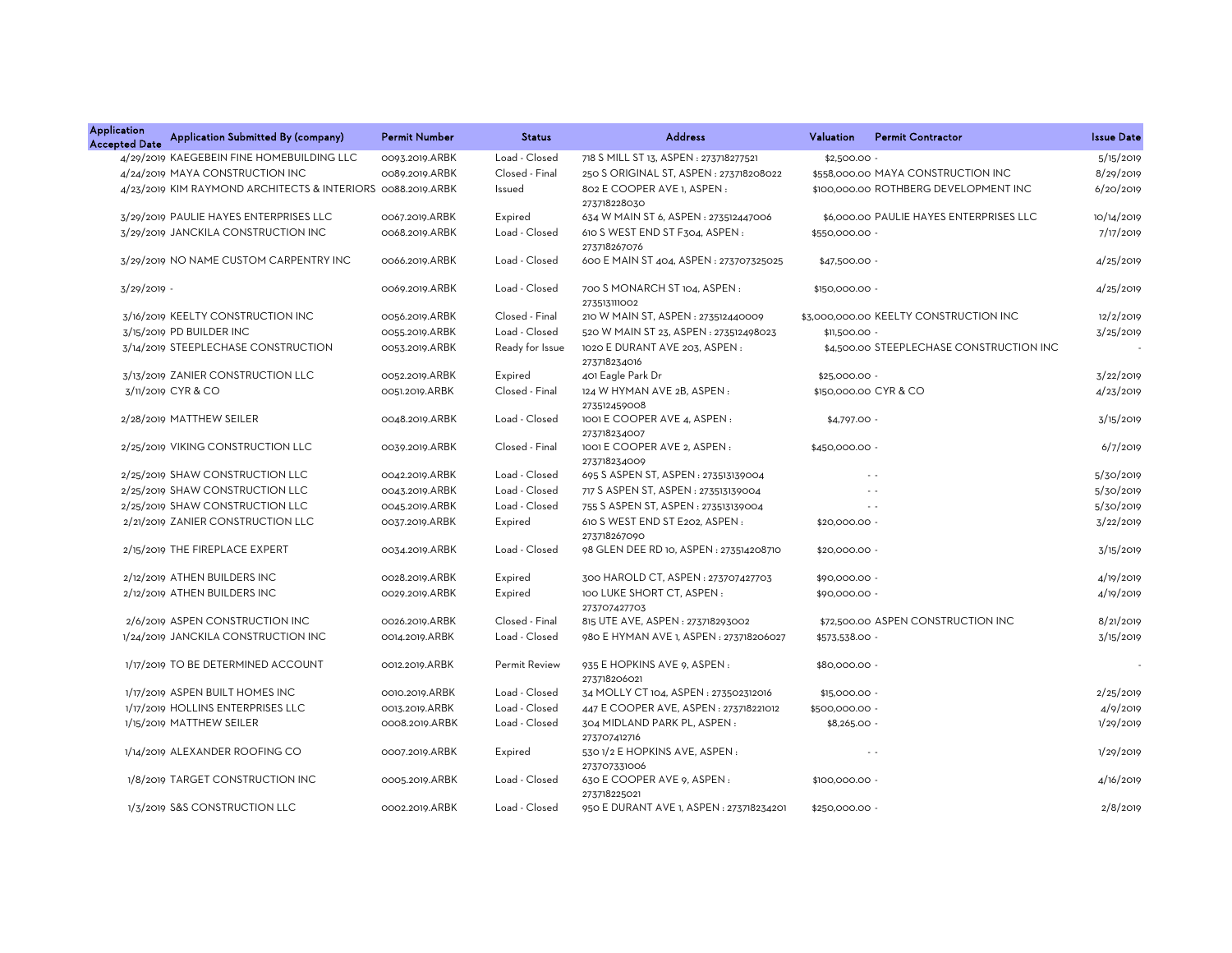| Application<br><b>Accepted Date</b> | Application Submitted By (company)                                | <b>Permit Number</b> | <b>Status</b>  | <b>Address</b>                                                | Valuation               | <b>Permit Contractor</b>                       | <b>Issue Date</b> |
|-------------------------------------|-------------------------------------------------------------------|----------------------|----------------|---------------------------------------------------------------|-------------------------|------------------------------------------------|-------------------|
|                                     | 1/2/2019 CYR & CO                                                 | 0001.2019.ARBK       | Load - Closed  | 210 S WEST END ST, ASPEN : 273718206004                       | \$7,500.00 -            |                                                | 1/25/2019         |
|                                     | Use of Building: Single Family (100 records)                      |                      |                |                                                               |                         |                                                |                   |
|                                     | 12/12/2019 SCOT BROUGHTON ARCHITECTS LLC                          | 0066-2019-BRES       | Issued         | 115 MINERS TRL RD, ASPEN : 273707323006                       |                         | \$1,619,000.00 IA SEDGWICK INC                 | 4/21/2020         |
|                                     | 12/12/2019 FRR CONSTRUCTION LLC                                   | 0067-2019-BRES       | Expired        | 1316 VINE ST, ASPEN : 273707366232                            |                         | \$55,000.00 FRR CONSTRUCTION LLC               | 1/28/2020         |
|                                     | 12/11/2019 KC BUILT LLC                                           | 0065-2019-BRES       | Closed - Final | 1140 RIVER DR, ASPEN : 273501307005                           |                         | \$800,000.00 KC BUILT LLC                      | 7/31/2020         |
|                                     | 12/10/2019 ROWLAND & BROUGHTON<br>ARCHITECTURE & URBAN DESIGN INC | 0064-2019-BRES       | Issued         | 125 S GARMISCH ST, ASPEN: 273512455006                        |                         | \$100,000.00 MOLINA CONSTRUCTION               | 9/14/2020         |
|                                     | 12/2/2019 MONICA PONCE DE LEON STUDIO INC                         | 0062-2019-BRES       | Issued         | 617 W BLEEKER ST, ASPEN : 273512444002                        |                         | \$6,075,828.00 JANCKILA CONSTRUCTION INC       | 9/1/2020          |
|                                     | 12/2/2019 2757 DESIGN CO                                          | 0061-2019-BRES       | Issued         | 725 W SMUGGLER ST, ASPEN:<br>273512408006                     |                         | \$2,500,000.00 S & S CONSTRUCTION LLC          | 6/23/2020         |
|                                     | 11/22/2019 FIRST WESTERN TRUST                                    | 0060-2019-BRES       | Expired        | 121 MIDLAND PARK PL, ASPEN:<br>273707412705                   |                         | \$1,000.00 STEEPLECHASE CONSTRUCTION INC       | 1/31/2020         |
|                                     | 11/19/2019 HAYES CONSTRUCTION INC                                 | 0059-2019-BRES       | Issued         | 312 MCSKIMMING RD, ASPEN : 273718103012                       |                         | \$3,480,000.00 HAYES CONSTRUCTION INC          | 12/17/2020        |
|                                     | 11/14/2019 SCOTT NICHOLS                                          | 0056-2019-BRES       | Closed - Final | 656 MCSKIMMING RD, ASPEN:<br>273717201010                     |                         | \$129,000.00 SCOTT NICHOLS                     | 11/19/2019        |
|                                     | 11/4/2019 KAEGEBEIN FINE HOMEBUILDING LLC                         | 0213.2019.ARBK       | Expired        | 728 W BLEEKER ST, ASPEN : 273512496002                        | $$0.00 -$               |                                                | 12/9/2019         |
|                                     | 10/30/2019 THE SANDBOX STUDIO                                     | 0053-2019-BRES       | Issued         | 431 W HALLAM ST, ASPEN : 273512433001                         | \$3,100,000.00 BRIKOR   |                                                | 6/16/2020         |
|                                     | 10/24/2019 Marilee Susi                                           | 0049-2019-BRES       | Closed - Final | 1010 E HYMAN AVE, ASPEN: 273718147002                         | $$0.00 -$               |                                                | 10/24/2019        |
|                                     | 10/14/2019 KIM RAYMOND ARCHITECTS & INTERIORS 0043-2019-BRES      |                      | Issued         | 314 N RIVERSIDE AVE, ASPEN:<br>273718159800                   |                         | \$900,000.00 GEOFF MCINTYRE                    | 3/9/2020          |
|                                     | 10/9/2019 COMPASS CONSTRUCTION<br>MANAGEMENT LLC                  | 0042-2019-BRES       | Closed - Final | 1441 CRYSTAL LAKE RD, ASPEN:<br>273718131004                  |                         | \$35,000.00 COMPASS CONSTRUCTION<br>MANAGEMENT | 10/18/2019        |
|                                     | 10/9/2019 HENDRICKSON CONSTRUCTION INC                            | 0204.2019.ARBK       | Closed - Final | 1015 WATERS AVE, ASPEN : 273718282002                         |                         |                                                | 5/27/2020         |
|                                     | 9/25/2019 REGAN CONSTRUCTION INC                                  | 0040-2019-BRES       | Expired        | 121 W HYMAN AVE, ASPEN: 273512482002                          |                         | \$300,000,00 REGAN CONSTRUCTION INC            | 11/19/2019        |
|                                     | 9/24/2019 DOUG THROM CONSTRUCTION INC                             | 0039-2019-BRES       | Expired        | 570 SPRUCE ST, ASPEN : 273707418002                           |                         | \$55,000,00 DOUG THROM CONSTRUCTION INC        | 11/22/2019        |
|                                     | 9/20/2019 Eigelberger Architecture & Design                       | 0200.2019.ARBK       | Issued         | 135 E COOPER AVE, ASPEN : 273513104003                        |                         | \$15,000,000.00 HANSEN CONSTRUCTION INC        | 10/20/2020        |
|                                     | 9/19/2019 ASPEN CONSTRUCTION INC                                  | 0033-2019-BRES       | Closed - Final | 315 W HYMAN AVE, ASPEN : 273512467003                         |                         | \$200,000.00 ASPEN CONSTRUCTORS INC            | 10/29/2019        |
|                                     | 9/18/2019 F&M ARCHITECTS                                          | 0037-2019-BRES       | Issued         | 931 GIBSON AVE, ASPEN : 273707400004                          |                         | \$7,918,200.00 ROTHBERG DEVELOPMENT INC        | 7/27/2020         |
|                                     | 9/13/2019 Kuulla Studio                                           | 0032-2019-BRES       | Closed - Final | 704 E HYMAN AVE, ASPEN: 273718211034                          |                         | \$528,000.00 ASPEN PROPERTY SOLUTIONS LLC      | 11/20/2019        |
|                                     | 9/9/2019 OSAGE INC                                                | 0031-2019-BRES       | Issued         | 750 CASTLE CREEK DR, ASPEN:<br>273512206013                   |                         | \$400,000.00 OSAGE INC                         | 11/21/2019        |
|                                     | 9/5/2019 STRUCTURAL ASSOCIATES COMPANY<br>INC.                    | 0196.2019.ARBK       | Closed - Final | 58 PITKIN WAY, ASPEN: 273501407003                            |                         |                                                | 11/6/2019         |
|                                     | 9/4/2019 KIM RAYMOND ARCHITECTS & INTERIORS 0027-2019-BRES        |                      | Issued         | 117 N MONARCH ST 1, ASPEN : 273707376001                      |                         | \$35,000.00 A&L CONSTRUCTION                   | 2/5/2020          |
|                                     | 8/22/2019 SCOT BROUGHTON ARCHITECTS LLC                           | 0021-2019-BRES       | Closed - Final | 1118 VINE ST, ASPEN : 273707366191                            |                         | \$32,000.00 MANDELBAUM                         | 10/15/2019        |
|                                     | 8/22/2019 DAVID JOHNSTON ARCHITECTS                               | 0020-2019-BRES       | Closed - Final | 74 FIVE TREES LN, ASPEN : 273514111128                        | \$75,000.00 ROOD        |                                                | 10/11/2019        |
|                                     | 8/20/2019 Z GROUP ARCHITECTS P.C.                                 | 0019-2019-BRES       | Issued         | 105 E HALLAM ST, ASPEN: 273512437002                          | \$3,360,800.00 KORU LTD |                                                | 10/15/2020        |
|                                     | 8/20/2019 S2 ARCHITECTS                                           | 0018-2019-BRES       |                | Final Inspections 787 CASTLE CREEK DR, ASPEN:<br>273512234002 |                         | \$771,981.60 RIDGE RUNNER CONSTRUCTION CO INC  | 10/22/2019        |
|                                     | 8/15/2019 WHITMAN-WARREN CONSTRUCTION LLC 0015-2019-BRES          |                      | Expired        | 411 PEARL CT, ASPEN : 273512110002                            |                         | \$3,482.79 WHITMAN-WARREN CONSTRUCTION LLC     | 9/3/2019          |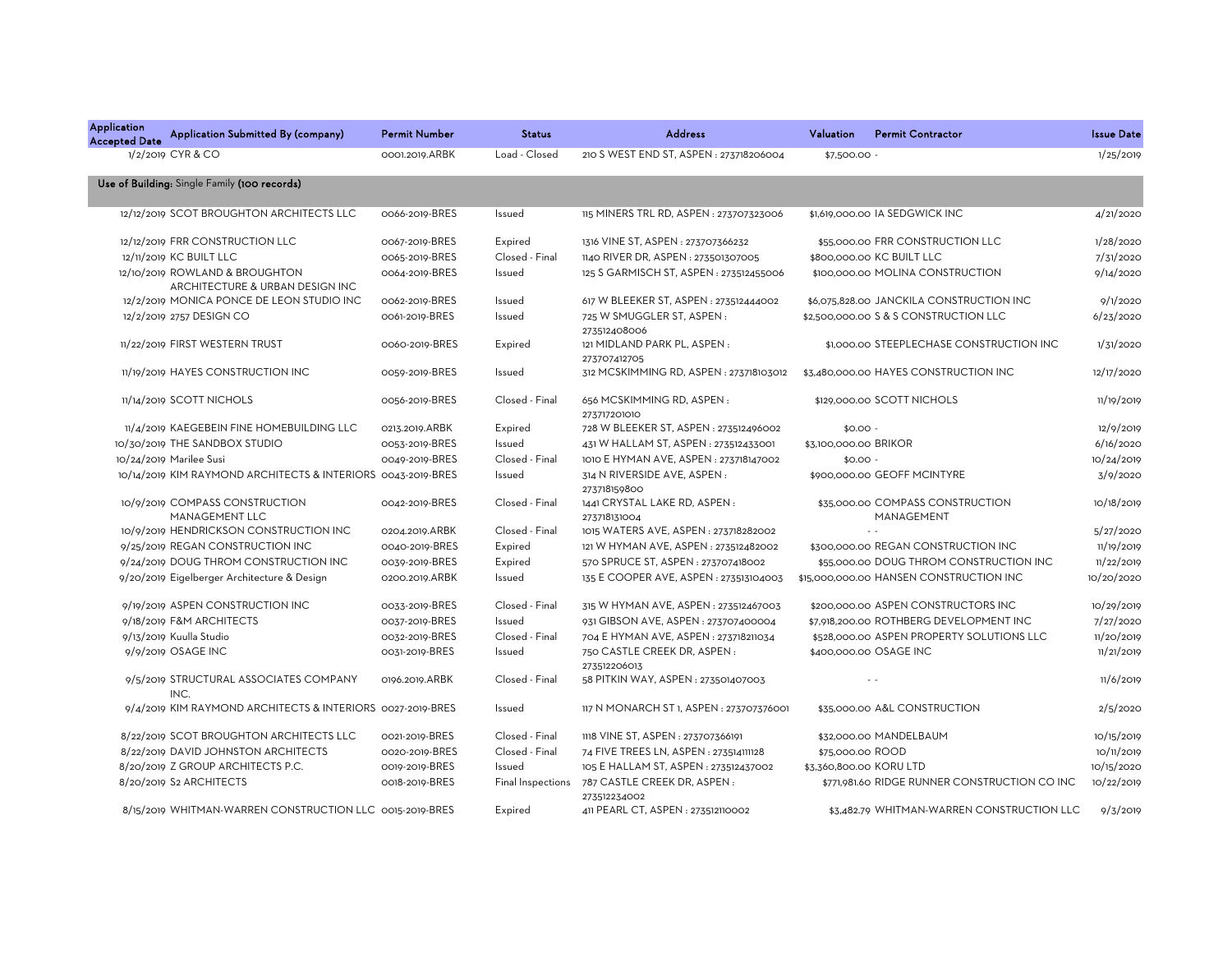| <b>Application</b><br><b>Accepted Date</b> | Application Submitted By (company)                         | <b>Permit Number</b> | <b>Status</b>     | <b>Address</b>                               | Valuation        | <b>Permit Contractor</b>                          | <b>Issue Date</b> |
|--------------------------------------------|------------------------------------------------------------|----------------------|-------------------|----------------------------------------------|------------------|---------------------------------------------------|-------------------|
|                                            | 8/7/2019 BECK BUILDING COMPANY                             | 0189.2019.ARBK       | Closed - Final    | 219 S 3RD ST, ASPEN: 273512465007            |                  |                                                   | 11/1/2019         |
|                                            | 8/6/2019 THREE RIVERS CONSTRUCTION LLC                     | 0012-2019-BRES       | Expired           | 411 LACET LN, ASPEN: 273718148002            |                  | \$180,000.00 THREE RIVERS CONSTRUCTION LLC        | 9/5/2019          |
|                                            | 8/5/2019 WEDUM CONSTRUCTION LLC                            | 0011-2019-BRES       | Issued            | 24 MCSKIMMING RD A, ASPEN:<br>273718100054   |                  | \$867,000.00 DOMOPLEX LLC                         | 9/2/2020          |
|                                            | 7/30/2019 LEA SISSON ARCHITECT                             | 0007-2019-BRES       | Closed - Final    | 309 N 3RD ST, ASPEN : 273512424007           |                  | \$1,356,926.00 Jack Wilkie Builder, Inc.          | 10/28/2019        |
|                                            | 7/26/2019 SUPERIOR HOME CONCEPTS LLC                       | 0184.2019.ARBK       | Load - Closed     | 320 OAK LN, ASPEN: 273707490320              |                  | $\sim$ $\sim$                                     | 10/10/2019        |
|                                            | 7/15/2019 OWNER/ BUILDER                                   | 0176.2019.ARBK       | Closed - Final    | 211 COTTONWOOD LN, ASPEN:<br>273707490211    | $$0.00 -$        |                                                   | 9/6/2019          |
| 7/12/2019 -                                |                                                            | 0171.2019.ARBK       | Load - Closed     | 200 W HOPKINS AVE, ASPEN:<br>273512454007    | \$43,000.00 -    |                                                   | 10/1/2019         |
|                                            | 7/11/2019 HARRY MAYER CONSTRUCTION INC                     | 0169.2019.ARBK       | Closed - Final    | 26 S WILLOW CT, ASPEN : 273511309031         |                  | $\sim$ $\sim$                                     | 10/16/2019        |
|                                            | 7/10/2019 SH BUILDING GROUP LLC                            | 0166.2019.ARBK       | Cancelled         | 387 SILVERLODE DR, ASPEN:<br>273707430004    |                  |                                                   |                   |
|                                            | 7/3/2019 DIVISION 6.4 LLC                                  | 0164.2019.ARBK       | Issued            | 315 MIDLAND AVE, ASPEN: 273718100044         | \$92,000.00 -    |                                                   | 9/5/2019          |
|                                            | 7/1/2019 HENDRICKSON CONSTRUCTION INC                      | 0162.2019.ARBK       | Closed - Final    | 934 S MILL ST, ASPEN : 273718202205          | $$0.00 -$        |                                                   | 8/14/2019         |
|                                            | 7/1/2019 THUNDERBOWL ARCHITECTS                            | 0161.2019.ARBK       | Issued            | 87 THUNDERBOWL LN, ASPEN:<br>273514212007    | \$980,000.00 -   |                                                   | 4/28/2020         |
|                                            | 6/26/2019 HANSEN CONSTRUCTION INC                          | 0159.2019.ARBK       | Closed - Final    | 110 COACH RD, ASPEN: 273502303007            |                  | $\sim$ $\sim$                                     | 9/9/2019          |
|                                            | 6/24/2019 STRUCTURAL ASSOCIATES COMPANY<br>INC.            | 0158.2019.ARBK       | Load - Closed     | 58 PITKIN WAY, ASPEN: 273501407003           | \$191,295.00 -   |                                                   | 7/30/2019         |
|                                            | 6/19/2019 HANSEN CONSTRUCTION INC                          | 0151.2019.ARBK       | Load - Closed     | 314 W MAIN ST, ASPEN : 273512441011          | \$15,000.00 -    |                                                   | 7/19/2019         |
|                                            | 6/11/2019 MATTHEW SEILER                                   | 0147.2019.ARBK       | Load - Closed     | 401 Eagle Park Dr                            | \$10,848.00 -    |                                                   | 6/19/2019         |
|                                            | 6/6/2019 AM2 INC CONSTRUCTION                              | 0143.2019.ARBK       | Load - Closed     | 81 EXHIBITION LN, ASPEN : 273514314015       | \$105,000.00 -   |                                                   | 9/10/2019         |
|                                            | 6/5/2019 F&M ARCHITECTS                                    | 0141.2019.ARBK       | Issued            | 333 PARK AVE, ASPEN : 273718100017           |                  | $\sim$ $\sim$                                     | 7/8/2019          |
|                                            | 6/3/2019 CONTRACTOR IN SALESFORCE                          | 0139.2019.ARBK       | Load - Closed     | 602 W HALLAM ST, ASPEN: 273512426010         |                  |                                                   | 7/30/2019         |
|                                            | 6/3/2019 SMITH BRUEGGER CONSTRUCTION INC                   | 0138.2019.ARBK       | Closed - Final    | 134 MAPLE LN, ASPEN: 273707490134            |                  | \$185,950.00 SCHWENER                             | 9/30/2019         |
|                                            | 5/29/2019 BAUMGARTNER & BATEMAN<br><b>CONSTRUCTION INC</b> | 0131.2019.ARBK       | Load - Closed     | 35 UTE PL, ASPEN : 273718265005              | \$12,800.00 -    |                                                   | 7/18/2019         |
|                                            | 5/22/2019 TE BUILDERS LLC                                  | 0125.2019.ARBK       | Load - Closed     | 416 MOORE DR, ASPEN : 273514111129           |                  | $\sim$ $\sim$                                     | 9/23/2019         |
|                                            | 5/22/2019 MATTHEW SEILER                                   | 0127.2019.ARBK       | Load - Closed     | 533 SPRUCE ST, ASPEN : 273707302047          | \$26,460.00 -    |                                                   | 6/4/2019          |
|                                            | 5/20/2019 GZO SHEET METAL & ROOFING                        | 0120.2019.ARBK       | Load - Closed     | 401 Eagle Park Dr                            |                  |                                                   | 6/4/2019          |
|                                            | 5/16/2019 IA SEDGWICK INC                                  | 0118.2019.ARBK       | Final Inspections | 536 WALNUT ST, ASPEN: 273707396001           | \$1,528,860.00 - |                                                   | 10/1/2019         |
|                                            | 5/16/2019 SDS CONSTRUCTION LLC                             | 0117.2019.ARBK       | Issued            | 150 ROARING FORK DR, ASPEN:<br>273718120031  | \$55,900.00 -    |                                                   | 8/29/2019         |
|                                            | 5/14/2019 37 DEGREES                                       | 0115.2019.ARBK       | Load - Closed     | 1470 SIERRA VISTA DR, ASPEN:<br>273511110002 | \$100,000.00 -   |                                                   | 8/5/2019          |
|                                            | 5/10/2019 CYR & CO                                         | 0108.2019.ARBK       | Issued            | 612 W FRANCIS ST, ASPEN : 273512409015       |                  | \$1,000,000.00 HOCKNELL                           | 8/27/2019         |
|                                            | 5/10/2019 JOE YOST CONSTRUCTION INC                        | 0109.2019.ARBK       | Load - Open       | 401 Eagle Park Dr                            | \$18,100,00 -    |                                                   | 5/23/2019         |
|                                            | 5/9/2019 ASPEN FOUNDATION REPAIR LLC                       | 0105.2019.ARBK       | Final Inspections | 627 W MAIN ST, ASPEN : 273512448010          |                  | \$105,450.00 ASPEN FOUNDATION REPAIR LLC          | 10/1/2019         |
| $5/8/2019$ -                               |                                                            | 0104.2019.ARBK       | Load - Open       | 119 NEALE AVE, ASPEN : 273707353003          | \$500.00 -       |                                                   | 5/16/2019         |
|                                            | 5/3/2019 D C RIENKS CUSTOM CONSTRUCTION<br><b>INC</b>      | 0101.2019.ARBK       | Closed - Final    | 415 NORTH ST, ASPEN: 273512411002            | \$140,000.00 -   |                                                   | 6/25/2019         |
|                                            | 5/2/2019 HENDRICKSON CONSTRUCTION INC                      | 0100.2019.ARBK       | Issued            | 190 FALCON RD, ASPEN : 273514111111          | \$400,000.00 -   |                                                   | 8/30/2019         |
|                                            | 5/1/2019 JACK WILKIE-BLDR INC                              | 0098.2019.ARBK       | Load - Closed     | 309 N 3RD ST, ASPEN : 273512424007           | \$500.00         |                                                   | 5/13/2019         |
|                                            | 4/30/2019 CLEARWATER CONSTRUCTION<br>MANAGEMENT            | 0094.2019.ARBK       | Expired           | 215 W FRANCIS ST, ASPEN : 273512422002       |                  | \$25,000.00 CLEARWATER CONSTRUCTION<br>MANAGEMENT | 7/23/2019         |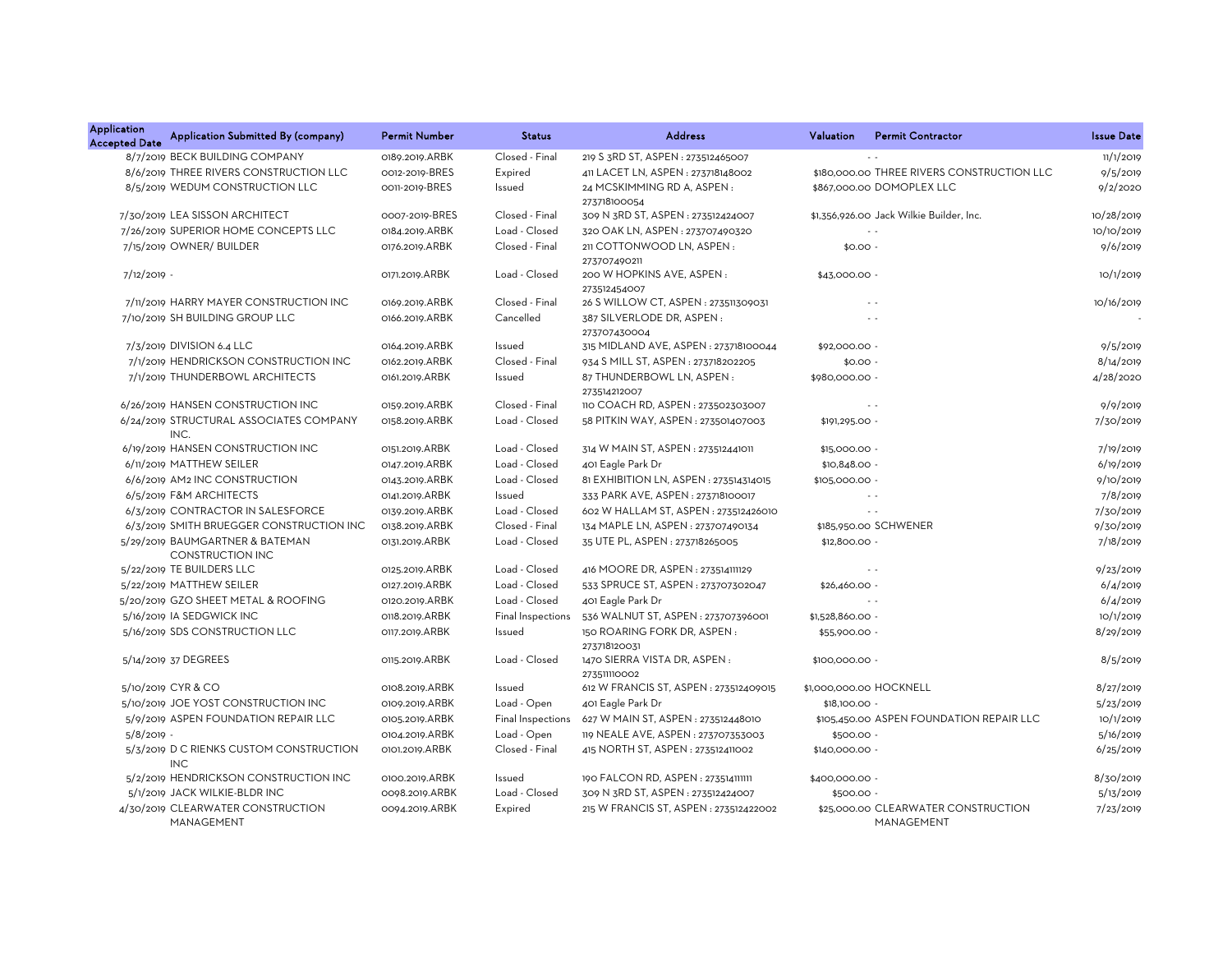| <b>Application</b><br><b>Accepted Date</b> | Application Submitted By (company)                         | <b>Permit Number</b> | <b>Status</b>  | <b>Address</b>                               | Valuation        | <b>Permit Contractor</b>                        | <b>Issue Date</b> |
|--------------------------------------------|------------------------------------------------------------|----------------------|----------------|----------------------------------------------|------------------|-------------------------------------------------|-------------------|
|                                            | 4/29/2019 AJAX ROOFING COMPANY LLC                         | 0092.2019.ARBK       | Load - Closed  | 355 SILVERLODE DR, ASPEN:<br>273707430006    |                  |                                                 | 5/13/2019         |
|                                            | 4/26/2019 TMC BUILDERS INC                                 | 0091.2019.ARBK       | Issued         | 1485 HOMESTAKE DR, ASPEN:<br>273502403002    |                  | \$225,000.00 TMC BUILDERS INC                   | 12/23/2019        |
|                                            | 4/18/2019 SH BUILDING GROUP LLC                            | 0087.2019.ARBK       | Load - Closed  | 120 RED MOUNTAIN RD, ASPEN:<br>273707200028  |                  | $\sim$ $\sim$                                   | 6/13/2019         |
|                                            | 4/17/2019 SILVERADO BUILDERS                               | 0083.2019.ARBK       | Expired        | 1444 CRYSTAL LAKE RD, ASPEN:<br>273718143002 |                  | \$97,000.00 SILVERADO BUILDERS                  | 5/16/2019         |
|                                            | 4/17/2019 RUDD CONSTRUCTION INC                            | 0084.2019.ARBK       | Closed - Final | 541 RACE ST, ASPEN: 273707392006             | $$0.00 -$        |                                                 | 9/17/2019         |
|                                            | 4/15/2019 CYR & CO                                         | 0080.2019.ARBK       | Issued         | 909 WATERS AVE, ASPEN : 273718281003         |                  | \$2,547,819.00 CYR & CO                         | 10/16/2019        |
|                                            | 4/15/2019 BECK BUILDING COMPANY                            | 0081.2019.ARBK       | Load - Closed  | 219 S 3RD ST, ASPEN: 273512465007            |                  | $\sim$ $\sim$                                   | 7/17/2019         |
|                                            | 4/11/2019 MID RIVERS WEST CONSTRUCTION                     | 0078.2019.ARBK       | Load - Closed  | 1007 E DURANT AVE, ASPEN : 273718264007      |                  | $\sim$ $\sim$                                   | 4/26/2019         |
|                                            | 4/11/2019 NICHOLS CONSTRUCTION SERVICES INC 0076.2019.ARBK |                      | Permit Review  | 55 SMUGGLER GROVE RD, ASPEN:<br>273718123003 | \$1,950,000.00 - |                                                 |                   |
|                                            | 4/10/2019 RUDD CONSTRUCTION INC                            | 0075.2019.ARBK       | Issued         | 281 EASTWOOD DR, ASPEN: 273718120006         |                  | \$845,641.00 RUDD CONSTRUCTION INC              | 7/17/2019         |
|                                            | 4/4/2019 RIDGE RUNNER CONSTRUCTION CO INC                  | 0074.2019.ARBK       | Issued         | 650 MEADOWS RD, ASPEN: 273512129006          |                  | \$1,263,945.00 RIDGE RUNNER CONSTRUCTION CO INC | 10/24/2019        |
|                                            | 4/4/2019 PD BUILDER INC                                    | 0072.2019.ARBK       | Closed - Final | 440 N 5TH ST, ASPEN : 273512497001           | \$203,000.00 -   |                                                 | 7/15/2019         |
|                                            | 3/29/2019 ALEXANDER ROOFING CO                             | 0064.2019.ARBK       | Load - Open    | 706 W MAIN ST, ASPEN: 273512445005           |                  |                                                 | 11/1/2019         |
|                                            | 3/27/2019 SAM BARNEY                                       | 0062.2019.ARBK       | Closed - Final | 211 COTTONWOOD LN, ASPEN:<br>273707490211    |                  | \$399,200.00 SAM BARNEY                         | 7/12/2019         |
|                                            | 3/20/2019 IA SEDGWICK INC                                  | 0061.2019.ARBK       | Issued         | 334 SUMMIT ST A, ASPEN : 273718287001        |                  | \$150,000.00 IA SEDGWICK INC                    | 4/30/2019         |
|                                            | 3/19/2019 SH BUILDING GROUP LLC                            | 0060.2019.ARBK       | Closed - Final | 387 SILVERLODE DR, ASPEN:<br>273707430004    |                  | $\sim$ $\sim$                                   | 3/27/2019         |
|                                            | 3/17/2019 THUNDERBOWL ARCHITECTS                           | 0057.2019.ARBK       | Closed - Final | 728 E HOPKINS AVE, ASPEN: 273707361001       |                  | \$1,000,000.00 RUDD CONSTRUCTION INC            | 5/9/2019          |
|                                            | 3/15/2019 STEEPLECHASE CONSTRUCTION                        | 0054.2019.ARBK       | Load - Closed  | 323 W HALLAM ST, ASPEN : 273512434002        |                  | $\sim$ $\sim$                                   | 5/10/2019         |
|                                            | 3/6/2019 HENDRICKSON CONSTRUCTION INC                      | 0050.2019.ARBK       | Load - Closed  | 930 S MILL ST, ASPEN: 273718202204           |                  | $\sim$ $\sim$                                   | 3/15/2019         |
|                                            | 3/4/2019 DAVID LAMBERT CONSTRUCTION                        | 0049.2019.ARBK       | Load - Closed  | 108 MAPLE LN, ASPEN: 273707490108            | \$5,000.00 -     |                                                 | 3/21/2019         |
|                                            | 2/27/2019 TE BUILDERS LLC                                  | 0047.2019.ARBK       | Load - Closed  | 416 MOORE DR, ASPEN: 273514111129            |                  | $\sim$ $\sim$                                   | 3/8/2019          |
|                                            | 2/25/2019 RUDD CONSTRUCTION INC                            | 0044.2019.ARBK       | Closed - Final | 1025 WATERS AVE, ASPEN : 273718266002        |                  |                                                 | 5/14/2019         |
|                                            | 2/20/2019 SH BUILDING GROUP LLC                            | 0035.2019.ARBK       | Issued         | 387 SILVERLODE DR, ASPEN:<br>273707430004    |                  | \$175,000.00 SH BUILDING GROUP LLC              | 4/16/2019         |
|                                            | 2/14/2019 SINCLAIR CONSTRUCTION                            | 0032.2019.ARBK       | Issued         | 1421 CRYSTAL LAKE RD, ASPEN:<br>273718131015 |                  | \$125,000.00 THE FIREPLACE EXPERT               | 3/8/2019          |
|                                            | 2/14/2019 BOWDEN DEVELOPMENT CORP                          | 0033.2019.ARBK       | Load - Closed  | 18 WESTVIEW DR, ASPEN: 273717204001          | \$700,000.00 -   |                                                 | 4/3/2019          |
|                                            | 2/13/2019 COMPASS CONSTRUCTION<br>MANAGEMENT LLC           | 0030.2019.ARBK       | Expired        | 235 EXHIBITION LN, ASPEN : 273515416016      |                  | \$90,000.00 COMPASS CONSTRUCTION<br>MANAGEMENT  | 7/2/2019          |
|                                            | 2/7/2019 KAEGEBEIN FINE HOMEBUILDING LLC                   | 0027.2019.ARBK       | Load - Closed  | 1350 MTN VIEW DR, ASPEN: 273501308008        |                  |                                                 | 10/30/2019        |
|                                            | 2/5/2019 STEEPLECHASE CONSTRUCTION                         | 0023.2019.ARBK       | Closed - Final | 1320 MTN VIEW DR, ASPEN: 273501308005        |                  | \$2,429,880.00 STEEPLECHASE CONSTRUCTION INC    | 7/22/2019         |
|                                            | 2/5/2019 S&S CONSTRUCTION LLC                              | 0025.2019.ARBK       | Issued         | 1432 CRYSTAL LAKE RD, ASPEN:<br>273718131017 |                  | \$450,500.00 S & S General Construction LLC     | 5/8/2019          |
|                                            | 2/5/2019 KAEGEBEIN FINE HOMEBUILDING LLC                   | 0024.2019.ARBK       | Closed - Final | 1112 WATERS AVE, ASPEN: 273718266012         |                  | \$1,770,930.00 KAEGEBEIN FINE HOMEBUILDING LLC  | 6/24/2019         |
|                                            | 2/4/2019 CHARLES CUNNIFFE ARCHITECTS                       | 0022.2019.ARBK       | Issued         | 109 N 2ND ST, ASPEN : 273512441006           |                  | \$1,956,955.00 OKEANOS CONSTRUCTION             | 4/23/2020         |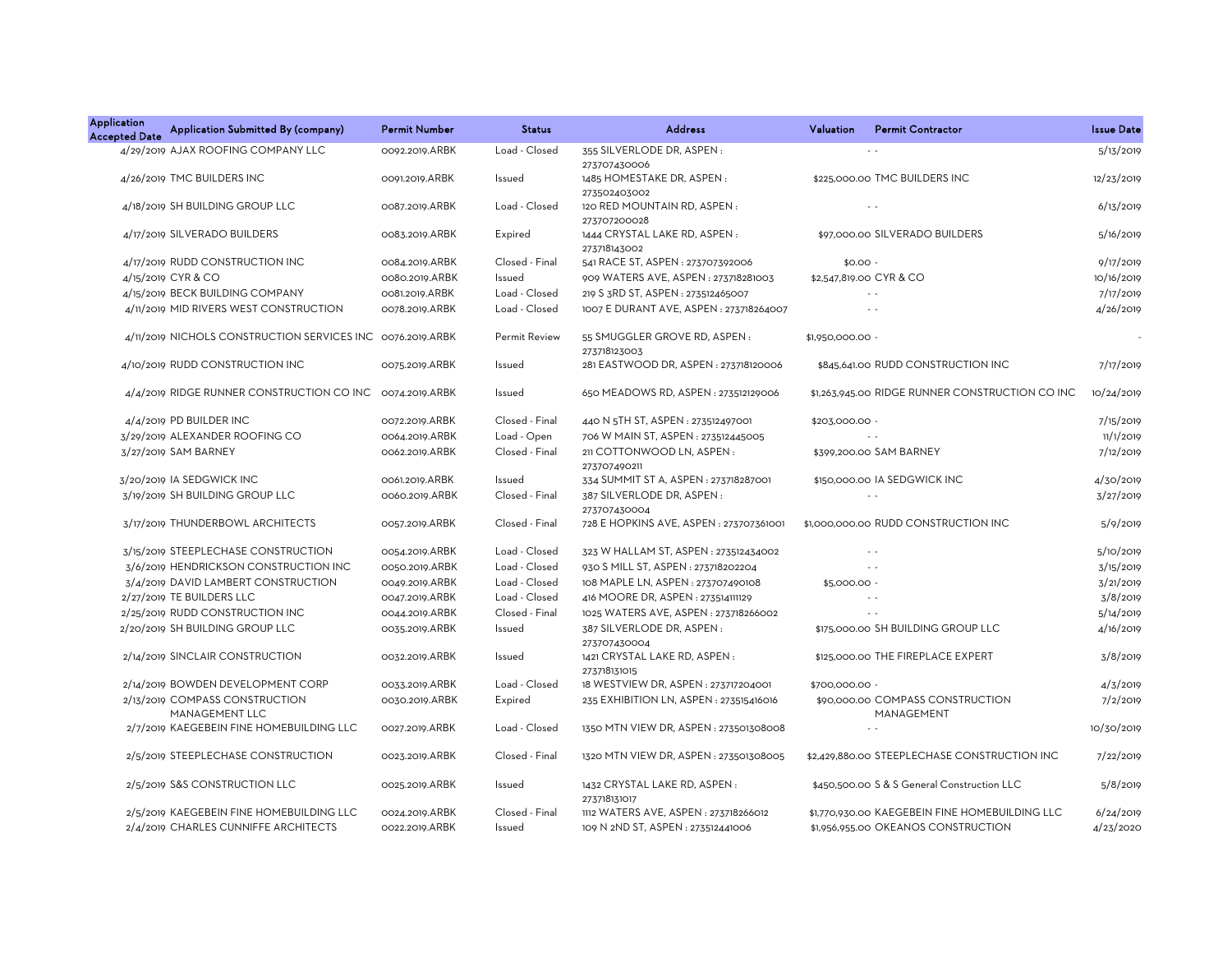| Application<br><b>Accepted Date</b> | Application Submitted By (company)          | <b>Permit Number</b> | <b>Status</b>  | <b>Address</b>                              | Valuation<br><b>Permit Contractor</b>          | <b>Issue Date</b> |
|-------------------------------------|---------------------------------------------|----------------------|----------------|---------------------------------------------|------------------------------------------------|-------------------|
|                                     | 1/30/2019 SH BUILDING GROUP LLC             | 0019.2019.ARBK       | Expired        | 506 W HALLAM ST, ASPEN : 273512425007       | \$50,000.00 -                                  |                   |
|                                     | 1/24/2019 STEEPLECHASE CONSTRUCTION         | 0015.2019.ARBK       | Load - Closed  | 323 W HALLAM ST, ASPEN: 273512434002        | \$105,000.00 -                                 | 3/11/2019         |
|                                     | 1/24/2019 CONFLUENT HOMES LLC               | 0016.2019.ARBK       | Load - Closed  | 38 TRAINORS LANDING, ASPEN:                 | \$30,000.00 -                                  | 2/7/2019          |
|                                     |                                             |                      |                | 273513103005                                |                                                |                   |
|                                     | 1/16/2019 ZONE 4 ARCHITECTS                 | 0009.2019.ARBK       | Issued         | 1108 WATERS AVE, ASPEN: 273718124003        | \$2,767,767.00 KAEGEBEIN FINE HOMEBUILDING LLC | 7/17/2020         |
|                                     | 1/3/2019 THUNDER CONSTRUCTION INC           | 0003.2019.ARBK       | Closed - Final | 333 PARK AVE, ASPEN : 273718100017          | - THUNDER CONSTRUCTION INC                     | 2/7/2019          |
|                                     | Use of Building: Other (2 records)          |                      |                |                                             |                                                |                   |
|                                     | 9/27/2019 MENENDEZ ARCHITECTS P.C.          | 0018-2019-BCOM       | Closed - Final | 485 RIO GRANDE PL, ASPEN : 273707347851     | \$219,097.00 JONES                             | 11/18/2019        |
|                                     | 4/17/2019 ASPEN PRESERVATION COMPANY LLC    | 0023.2019.ACBK       | Expired        | 40180 HWY 82, ASPEN: 273512363853           | \$18,000.00 ASPEN PRESERVATION COMPANY LLC     | 5/10/2019         |
|                                     | Type: Building - Demolition (1 record)      |                      |                |                                             |                                                |                   |
|                                     | Use of Building: Mixed-Use (1 record)       |                      |                |                                             |                                                |                   |
|                                     | 10/22/2019 HANSEN CONSTRUCTION INC          | 0001-2019-BDMO       | Expired        | 314 E HYMAN AVE 102, ASPEN:<br>273707398002 | \$120,000.00 HANSEN CONSTRUCTION INC           | 11/13/2019        |
|                                     | Type: Building - IFFR (16 records)          |                      |                |                                             |                                                |                   |
|                                     | Use of Building: Multi-Family (6 records)   |                      |                |                                             |                                                |                   |
|                                     | 10/7/2019 BRYAN MAY ARCHITECTURE            | 0010-2019-BIFF       | Closed - Final | 130 N SPRING ST, ASPEN : 273707326002       | \$2,500.00 JOHNSON                             | 10/9/2019         |
|                                     | 9/10/2019 STEEPLECHASE CONSTRUCTION         | 0007-2019-BIFF       | Closed - Final | 610 S WEST END ST J203, ASPEN:              | \$3,500.00 STEEPLECHASE CONSTRUCTION           | 9/13/2019         |
|                                     |                                             |                      |                | 273718267042                                |                                                |                   |
|                                     | 9/6/2019 CARIBOU DEVELOPMENT INC            | 0006-2019-BIFF       | Expired        | 800 S MILL ST 102C, ASPEN : 273718276006    | \$5,000.00 CARIBOU DEVELOPMENT INC             | 9/10/2019         |
|                                     | 9/5/2019 CARIBOU DEVELOPMENT INC            | 0005-2019-BIFF       | Expired        | 800 S MILL ST 103C, ASPEN : 273718276037    | \$5,000.00 CARIBOU DEVELOPMENT INC             | 9/6/2019          |
|                                     | 6/5/2019 KORU LTD                           | 0140.2019.ARBK       | Closed - Final | 210 S WEST END ST, ASPEN : 273718206004     | $\sim$ $\sim$                                  | 6/28/2019         |
|                                     | 4/16/2019 VIKING CONSTRUCTION LLC           | 0082.2019.ARBK       | Closed - Final | 1001 E COOPER AVE 2, ASPEN:                 | $\sim$                                         | 4/22/2019         |
|                                     | Use of Building: Single Family (10 records) |                      |                | 273718234009                                |                                                |                   |
|                                     |                                             |                      |                |                                             |                                                |                   |
|                                     | 11/14/2019 SCOTT NICHOLS                    | OO11-2019-BIFF       | Cancelled      | 656 MCSKIMMING RD, ASPEN:<br>273717201010   | $\sim$ $\sim$                                  |                   |
|                                     | 10/2/2019 HANSEN CONSTRUCTION INC           | 0009-2019-BIFF       | Expired        | 533 W HALLAM ST, ASPEN : 273512432001       | \$6,000.00 HANSEN CONSTRUCTION INC             | 10/30/2019        |
|                                     | 9/20/2019 Kuulla Studio                     | 0008-2019-BIFF       | Closed - Final | 704 E HYMAN AVE, ASPEN : 273718211034       | \$528,000.00 EMENS                             | 10/11/2019        |
|                                     | 8/16/2019 DAVID JOHNSTON ARCHITECTS         | 0004-2019-BIFF       | Expired        | 74 FIVE TREES LN, ASPEN : 273514111128      | \$10,000.00 JANCKILA CONSTRUCTION INC          | 8/22/2019         |
|                                     | 8/15/2019 CHARLES CUNNIFFE ARCHITECTS       | 0003-2019-BIFF       | Expired        | 109 N 2ND ST, ASPEN : 273512441006          | \$1,956,955.00 OKEANOS CONSTRUCTION            | 9/16/2019         |
|                                     | 8/12/2019 REGAN CONSTRUCTION INC            | 0002-2019-BIFF       | Expired        | 121 W HYMAN AVE, ASPEN: 273512482002        | \$20,000.00 REGAN CONSTRUCTION INC             | 9/3/2019          |
|                                     | 8/8/2019 ELICE INC                          | 0001-2019-BIFF       | Closed - Final | 309 N 3RD ST, ASPEN : 273512424007          | \$5,000.00 WILKIE                              | 8/29/2019         |
|                                     | 6/6/2019 CYR & CO                           | 0144.2019.ARBK       | Closed - Final | 612 W FRANCIS ST, ASPEN : 273512409015      |                                                | 6/24/2019         |
|                                     | 5/30/2019 BRIKOR ASSOCIATES INC             | 0134.2019.ARBK       | Closed - Final | 135 E COOPER AVE, ASPEN : 273513104003      | $\sim$ $\sim$                                  | 6/21/2019         |
|                                     | 3/17/2019 HANSEN CONSTRUCTION INC           | 0059.2019.ARBK       | Closed - Final | 121 E HYMAN AVE, ASPEN : 273512471002       | $\sim$                                         | 3/22/2019         |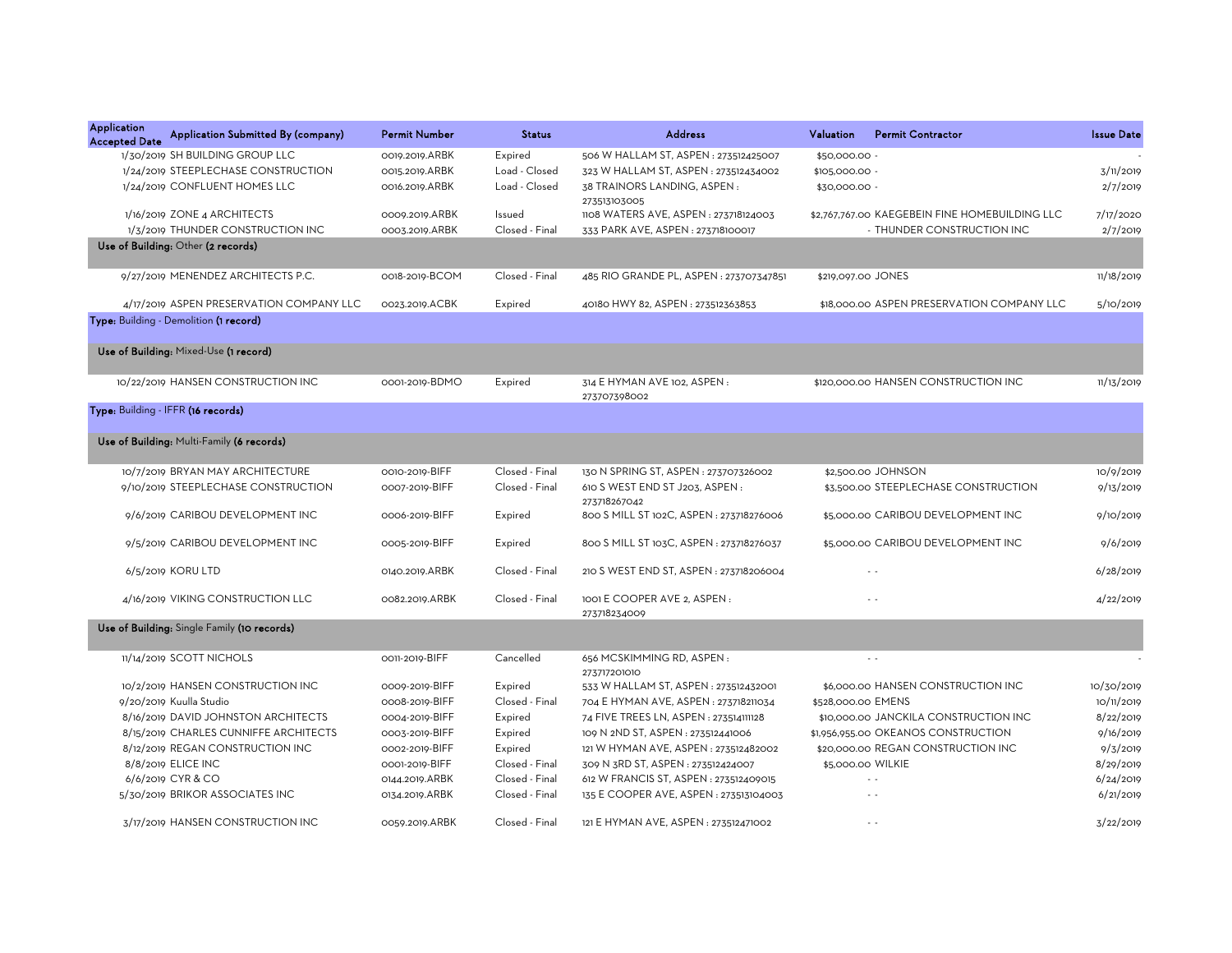| <b>Application</b><br><b>Accepted Date</b> | Application Submitted By (company)<br>Type: Building - Repair (27 records)      | <b>Permit Number</b>             | <b>Status</b>             | <b>Address</b>                                                                  | Valuation        | <b>Permit Contractor</b>                                                           | <b>Issue Date</b>       |
|--------------------------------------------|---------------------------------------------------------------------------------|----------------------------------|---------------------------|---------------------------------------------------------------------------------|------------------|------------------------------------------------------------------------------------|-------------------------|
|                                            | Use of Building: Commercial (6 records)                                         |                                  |                           |                                                                                 |                  |                                                                                    |                         |
|                                            | 11/25/2019 HARVEY PRESTON GALLERY                                               | 0023-2019-BREP                   | Issued                    | 517 E HOPKINS AVE, ASPEN : 273707340003                                         |                  | \$1,000.00 HARVEY PRESTON GALLERY                                                  | 1/9/2020                |
|                                            | 10/10/2019 LESTER DEVELOPMENT LLC<br>9/17/2019 CITY OF ASPEN - ASSET MANAGEMENT | 0017-2019-BREP<br>0009-2019-BREP | Expired<br>Closed - Final | 308 S HUNTER ST, ASPEN : 273718225002<br>215 N GARMISCH ST, ASPEN: 273512436850 |                  | \$10,000.00 LESTER DEVELOPMENT LLC<br>\$10,000.00 CITY OF ASPEN - ASSET MANAGEMENT | 10/17/2019<br>7/17/2020 |
|                                            | 9/17/2019 MCDONOUGH CONSTRUCTION LLC.                                           | 0010-2019-BREP                   | Closed - Final            | 861 MAROON CREEK RD, ASPEN:<br>273514200851                                     |                  | \$40,000.00 MCDONOUGH CONSTRUCTION LLC                                             | 9/17/2019               |
|                                            | 8/8/2019 GRETCHEN GREENWOOD & ASSOCIATES 0003-2019-BREP<br><b>INC</b>           |                                  | Expired                   | 510 E HYMAN AVE, ASPEN : 273718213801                                           |                  | \$50,000.00 GRETCHEN GREENWOOD & ASSOCIATES<br><b>INC</b>                          | 8/23/2019               |
|                                            | 1/23/2019 GF WOODS CONSTRUCTION INC                                             | 0003.2019.ACBK                   | Expired                   | 535 E COOPER AVE, ASPEN : 273718222112                                          |                  | - GF WOODS CONSTRUCTION INC                                                        | 4/26/2019               |
|                                            | Use of Building: Mixed-Use (1 record)                                           |                                  |                           |                                                                                 |                  |                                                                                    |                         |
|                                            | 10/2/2019 WALKER CONSTRUCTION INC                                               | 0013-2019-BREP                   | Issued                    | 419 E COOPER AVE, ASPEN: 273718223800                                           |                  | \$12,000.00 WALKER CONSTRUCTION INC                                                | 10/14/2019              |
|                                            | Use of Building: Multi-Family (8 records)                                       |                                  |                           |                                                                                 |                  |                                                                                    |                         |
|                                            | 10/25/2019 CARIBOU DEVELOPMENT INC                                              | 0021-2019-BREP                   | <b>Permit Review</b>      | 800 S MILL ST 101C, ASPEN: 273718276003                                         | \$5,000.00 -     |                                                                                    |                         |
|                                            | 10/2/2019 TARGET CONSTRUCTION INC                                               | 0014-2019-BREP                   | Expired                   | 630 E COOPER AVE 6, ASPEN:<br>273718225009                                      |                  | \$10,000.00 TARGET CONSTRUCTION INC                                                | 10/11/2019              |
|                                            | 9/25/2019 CONNECT ONE DESIGN                                                    | OO11-2019-BREP                   | Closed - Final            | 725 E DURANT AVE, ASPEN : 273718270800                                          |                  | \$50,000.00 CLEARWATER CONSTRUCTION<br>MANAGEMENT                                  | 2/25/2020               |
|                                            | 8/19/2019 U GOT IT CONTRACTING INC                                              | 0005-2019-BREP                   | Expired                   | 34 MOLLY CT 103, ASPEN : 273502312015                                           |                  | \$1,337.00 U GOT IT CONTRACTING INC                                                | 9/3/2019                |
|                                            | 8/16/2019 STEEPLECHASE CONSTRUCTION                                             | 0004-2019-BREP                   | Closed - Final            | 124 E DURANT AVE 10, ASPEN : 273513107010                                       |                  | \$48,000.00 STEEPLECHASE CONSTRUCTION                                              | 8/26/2019               |
|                                            | 8/7/2019 KEELTY CONSTRUCTION INC                                                | 0002-2019-BREP                   | Closed - Final            | 980 E HYMAN AVE 5, ASPEN : 273718206031                                         | \$65,000.00 FORD |                                                                                    | 8/12/2019               |
|                                            | 8/1/2019 RSA CONSTRUCTORS                                                       | 0001-2019-BREP                   | Closed - Final            | 128 PARK AVE, ASPEN : 273718167001                                              |                  | \$47,700.00 RSA CONSTRUCTORS                                                       | 8/9/2019                |
|                                            | 5/20/2019 S&S CONSTRUCTION LLC                                                  | 0121.2019.ARBK                   | Closed - Final            | 503 W MAIN ST B102, ASPEN : 273512449014                                        |                  | $\sim$ $\sim$                                                                      | 5/23/2019               |
|                                            | Use of Building: Single Family (10 records)                                     |                                  |                           |                                                                                 |                  |                                                                                    |                         |
|                                            | 10/29/2019 RUDD CONSTRUCTION INC                                                | 0022-2019-BREP                   | Expired                   | 1103 WATERS AVE, ASPEN: 273718266004                                            |                  | \$30,000,00 RUDD CONSTRUCTION INC                                                  | 11/11/2019              |
|                                            | 10/24/2019 BAUMGARTNER CUSTOM BUILDERS INC                                      | 0020-2019-BREP                   | Expired                   | 785 UTE CT, ASPEN: 273718298002                                                 |                  | \$35,000.00 BAUMGARTNER                                                            | 10/28/2019              |
|                                            | 10/21/2019 STEEPLECHASE CONSTRUCTION                                            | 0019-2019-BREP                   | Expired                   | 640 MOORE DR, ASPEN : 273514111120                                              | \$50,000.00 -    |                                                                                    | 10/28/2019              |
|                                            | 10/8/2019 VISION BUILDERS LLC                                                   | 0016-2019-BREP                   | Closed - Final            | 1345 SIERRA VISTA DR, ASPEN:<br>273512209002                                    |                  | \$48,600.00 VISION BUILDERS LLC                                                    | 10/22/2019              |
|                                            | 10/4/2019 HANSEN CONSTRUCTION INC                                               | 0015-2019-BREP                   | Expired                   | 164 EASTWOOD DR, ASPEN: 273718120021                                            |                  | \$479,926.65 HANSEN CONSTRUCTION INC                                               | 3/3/2020                |
|                                            | 9/26/2019 ASPEN CONSTRUCTION INC                                                | 0012-2019-BREP                   | Final Inspections         | 173 SKIMMING LN, ASPEN : 273718104009                                           |                  | \$50.00 ASPEN CONSTRUCTION INC                                                     | 11/5/2019               |
|                                            | 9/16/2019 the pbrworkshop                                                       | 0008-2019-BREP                   | Closed - Final            | 900 WATERS AVE, ASPEN: 273718261005                                             |                  | \$45,000.00 BUNCHMAN ENTERPRIZES LLC                                               | 10/2/2019               |
|                                            | 9/12/2019 SCHLUMBERGER SCHERER<br><b>CONSTRUCTION</b>                           | 0007-2019-BREP                   | Closed - Final            | 182 EASTWOOD DR, ASPEN: 273718120020                                            |                  | \$25,000.00 SCHLUMBERGER SCHERER<br><b>CONSTRUCTION CO</b>                         | 9/17/2019               |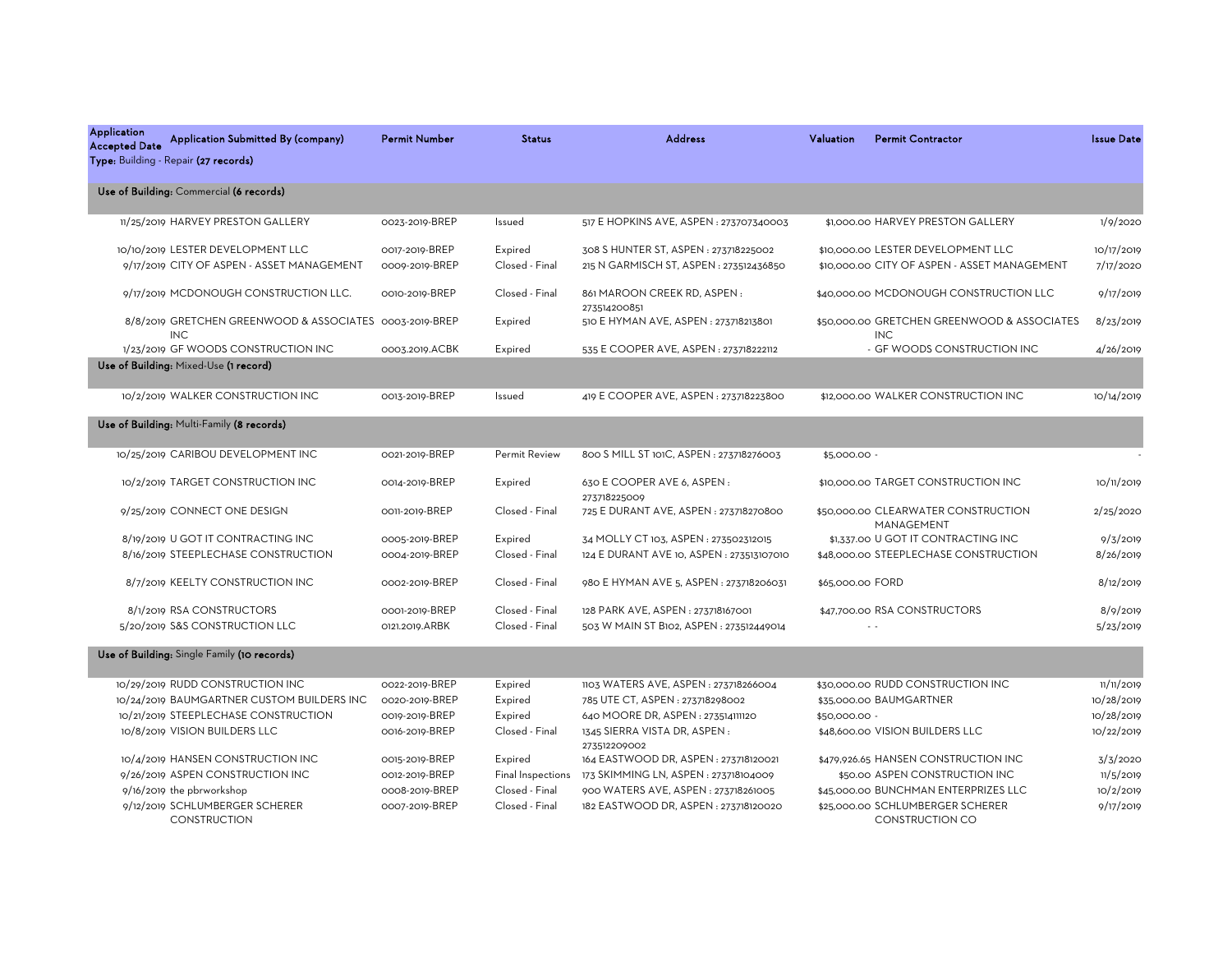| Application<br>Application Submitted By (company)<br><b>Accepted Date</b> | <b>Permit Number</b> | <b>Status</b>  | <b>Address</b>                                                    | <b>Valuation</b> | <b>Permit Contractor</b>                      | <b>Issue Date</b> |
|---------------------------------------------------------------------------|----------------------|----------------|-------------------------------------------------------------------|------------------|-----------------------------------------------|-------------------|
| 8/2/2019 THOMAS WRIGHT                                                    | 0187.2019.ARBK       | Closed - Final | 23 SMUGGLER GROVE RD, ASPEN:<br>273718144001                      |                  | $\sim$                                        | 8/7/2019          |
| 4/12/2019 RICK L HALEVY                                                   | 0079.2019.ARBK       | Issued         | 190 PFISTER DR, ASPEN : 273511309029                              |                  | - KORU LTD                                    | 8/9/2019          |
| Use of Building: Other (2 records)                                        |                      |                |                                                                   |                  |                                               |                   |
| 10/18/2019 ASPEN PRESERVATION COMPANY LLC                                 | 0018-2019-BREP       | Expired        | 40180 HWY 82, ASPEN: 273512363853                                 |                  | \$2,600.00 ASPEN PRESERVATION COMPANY LLC     | 10/25/2019        |
| 9/11/2019 CRW INC                                                         | 0006-2019-BREP       | Expired        | 861 MAROON CREEK RD, ASPEN:<br>273514200851                       |                  | \$24,650.00 CRW INC                           | 9/19/2019         |
| Type: Change Order (47 records)                                           |                      |                |                                                                   |                  |                                               |                   |
| Use of Building: Commercial (6 records)                                   |                      |                |                                                                   |                  |                                               |                   |
| 12/22/2019 LESTER DEVELOPMENT LLC                                         | 0037.2019.ACBK       | Issued         | 308 E HOPKINS AVE 101, ASPEN:<br>273707329011                     |                  | \$0.00 LESTER DEVELOPMENT LLC                 | 8/11/2020         |
| 11/15/2019 STEVEN DUNN ARCHITECT                                          | 0004-2019-BCHO       | Issued         | 106 S MILL ST, ASPEN : 273707330002                               |                  | \$15,000.00 ASPEN CONSTRUCTION INC            | 1/24/2020         |
| 10/25/2019 BAUMGARTNER CUSTOM BUILDERS INC                                | 0064.2019.ACBK       | Issued         | 555 E DURANT AVE 2C, ASPEN :<br>273718249044                      |                  | - BAUMGARTNER CUSTOM BUILDERS INC             | 12/4/2019         |
| 10/8/2019 BOWDEN DEVELOPMENT CORP                                         | 0063.2019.ACBK       |                | Ready for Closure 308 E HOPKINS AVE LL 1, ASPEN :<br>273707329010 |                  |                                               | 12/17/2019        |
| 10/4/2019 CCY ARCHITECTS                                                  | 0062.2019.ACBK       | Issued         | 301 E HOPKINS AVE 001, ASPEN:<br>273707382001                     |                  | - BRIKOR ASSOCIATES INC                       | 2/10/2020         |
| 5/29/2019 LESTER DEVELOPMENT LLC                                          | 0047.2019.ACBK       | Closed - Final | 308 E HOPKINS AVE LL 1, ASPEN:<br>273707329010                    | \$800,000.00 -   |                                               | 9/9/2019          |
| Use of Building: Duplex (1 record)                                        |                      |                |                                                                   |                  |                                               |                   |
| 7/20/2019 LANDMAN-GIACINTO CONSTRUCTION                                   | 0182.2019.ARBK       | Closed - Final | 520 S RIVERSIDE AVE, ASPEN : 273718116001                         |                  | $\sim$ $\sim$                                 | 8/14/2019         |
| Use of Building: Multi-Family (5 records)                                 |                      |                |                                                                   |                  |                                               |                   |
| 12/4/2019 MENENDEZ ARCHITECTS P.C.                                        | 0008-2019-BCHO       | Issued         | 121 E HYMAN AVE, ASPEN : 273512471002                             |                  | \$0.00 HANSEN CONSTRUCTION INC                | 8/18/2020         |
| 11/15/2019 ROWLAND & BROUGHTON<br>ARCHITECTURE & URBAN DESIGN INC         | 0003-2019-BCHO       | Issued         | 815 UTE AVE, ASPEN : 273718293002                                 |                  | \$72,500.00 ASPEN CONSTRUCTION INC            | 12/6/2019         |
| 10/23/2019 HAYES CONSTRUCTION INC                                         | 0210.2019.ARBK       | Issued         | 747 S GALENA ST 170, ASPEN : 273718278019                         | $$0.00 -$        |                                               | 12/5/2019         |
| 8/23/2019 ASPEN REMODELING                                                | 0194.2019.ARBK       | Closed - Final | 1001 E COOPER AVE 1, ASPEN:<br>273718233504                       |                  | $\sim$ $\sim$                                 | 10/15/2019        |
| 6/20/2019 RENOVATE                                                        | 0152.2019.ARBK       | Closed - Final | 950 CEMETERY LN, ASPEN: 273512283800                              |                  | $\sim$ $\sim$                                 | 10/1/2019         |
| Use of Building: Single Family (35 records)                               |                      |                |                                                                   |                  |                                               |                   |
| 12/20/2019 ASPEN DEVELOPMENT SERVICES                                     | 0010-2019-BCHO       | Issued         | 150 ROARING FORK DR, ASPEN:<br>273718120031                       |                  | \$924,000.00 SINCLAIR                         | 8/24/2020         |
| 12/4/2019 COMPASS CONSTRUCTION<br>MANAGEMENT LLC                          | 0009-2019-BCHO       | Issued         | 627 W MAIN ST, ASPEN: 273512448010                                |                  | \$5,000.00 COMPASS CONSTRUCTION<br>MANAGEMENT | 12/9/2019         |
| 12/3/2019 THREE RIVERS CONSTRUCTION LLC                                   | 0007-2019-BCHO       | Closed - Final | 411 LACET LN, ASPEN: 273718148002                                 |                  | \$140,000,00 MCBRIDE                          | 1/14/2020         |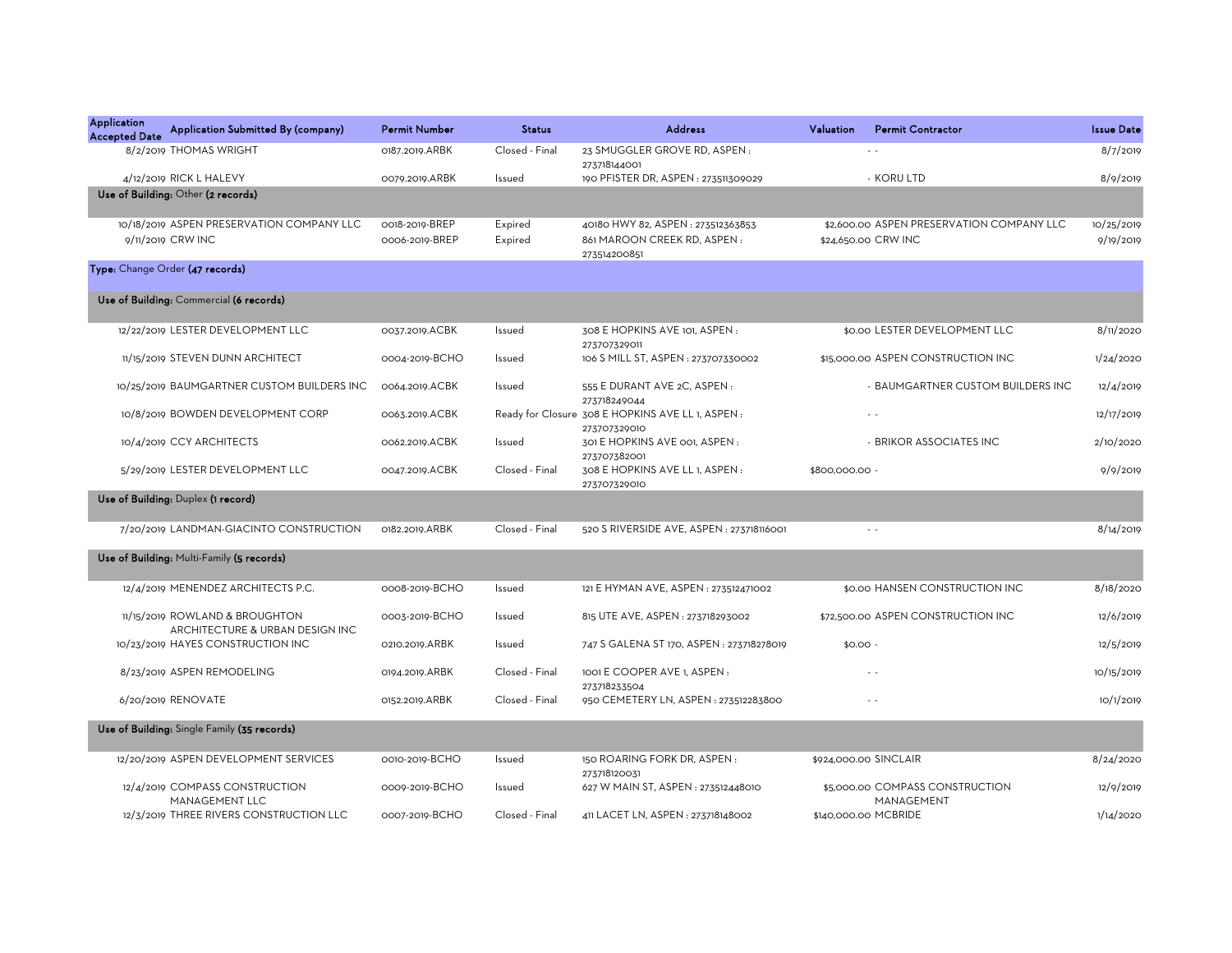| <b>Application</b><br><b>Accepted Date</b> | Application Submitted By (company)                               | <b>Permit Number</b> | <b>Status</b>  | <b>Address</b>                                              | Valuation | <b>Permit Contractor</b>                     | <b>Issue Date</b> |
|--------------------------------------------|------------------------------------------------------------------|----------------------|----------------|-------------------------------------------------------------|-----------|----------------------------------------------|-------------------|
|                                            | 11/19/2019 HENDRICKSON CONSTRUCTION INC                          | 0006-2019-BCHO       | Permit Review  | 267 ROARING FORK DR, ASPEN:                                 |           | \$4,000.00 FIERSTEIN                         |                   |
|                                            | 11/15/2019 RICK L HALEVY                                         | 0005-2019-BCHO       | Issued         | 273718122005<br>802 ROARING FORK RD, ASPEN:<br>273512131001 |           | \$71,000.00 BLUE RIVER CONSTRUCTION MGMT LLC | 12/30/2019        |
|                                            | 11/4/2019 DIVISION 6.4 LLC                                       | 0212.2019.ARBK       | Expired        | 315 MIDLAND AVE, ASPEN: 273718100044                        | $$0.00 -$ |                                              | 1/14/2020         |
|                                            | 10/25/2019 KIM RAYMOND ARCHITECTS & INTERIORS 0211.2019.ARBK     |                      | Issued         | 223 E HALLAM ST, ASPEN: 273707316008                        |           |                                              | 2/12/2020         |
|                                            | 10/21/2019 Z GROUP ARCHITECTS P.C.                               | 0209.2019.ARBK       | Issued         | 203 E HALLAM ST, ASPEN : 273707316002                       |           | - BARNES CONSTRUCTION INC                    | 6/4/2020          |
|                                            | 10/16/2019 SINCLAIR BUILDING ARCHITECTURE<br>DEVELOPMENT LLC     | 0207.2019.ARBK       | Closed - Final | 219 N MONARCH ST, ASPEN : 273707316004                      |           | $\sim$ $\sim$                                | 10/29/2019        |
|                                            | 10/10/2019 DAVID JOHNSTON ARCHITECTS                             | 0206.2019.ARBK       | Cancelled      | 395 THUNDERBOWL LN, ASPEN:<br>273514310007                  |           | - EVANS                                      |                   |
|                                            | 10/9/2019 ROTHBERG DEVELOPMENT INC                               | 0203.2019.ARBK       | Issued         | 802 E COOPER AVE 1, ASPEN :<br>273718228030                 | $$0.00 -$ |                                              | 1/14/2020         |
|                                            | 10/7/2019 THOMAS WRIGHT                                          | 0202.2019.ARBK       | Closed - Final | 23 SMUGGLER GROVE RD, ASPEN:<br>273718144001                |           | $\sim$ $\sim$                                | 6/8/2020          |
|                                            | 9/24/2019 HANSEN CONSTRUCTION INC                                | 0201.2019.ARBK       | Issued         | 52 PITKIN WAY, ASPEN: 273501000000                          |           | $\sim$ $\sim$                                | 1/1/2020          |
|                                            | 9/20/2019 OWNER/ BUILDER                                         | 0199.2019.ARBK       | Closed - Final | 211 COTTONWOOD LN, ASPEN:<br>273707490211                   |           |                                              | 10/4/2019         |
|                                            | 9/13/2019 RICK L HALEVY                                          | 0198.2019.ARBK       | Closed - Final | 720 W SMUGGLER ST, ASPEN:<br>273512406002                   |           | $\sim$ $\sim$                                | 10/15/2019        |
|                                            | 9/10/2019 WILLIS PEMBER ARCHITECTS                               | 0197.2019.ARBK       | Issued         | 541 RACE ST, ASPEN: 273707392006                            | $$0.00 -$ |                                              | 12/21/2020        |
|                                            | 8/30/2019 ROTHBERG DEVELOPMENT INC                               | 0195.2019.ARBK       | Issued         | 208 E MAIN ST, ASPEN : 273707399002                         |           |                                              | 11/27/2019        |
|                                            | 8/19/2019 STRUCTURAL ASSOCIATES COMPANY<br>INC.                  | 0192.2019.ARBK       | Issued         | 993 MOORE DR, ASPEN: 273514111107                           |           | $\sim$ $\sim$                                | 11/24/2019        |
|                                            | 8/19/2019 ROWLAND & BROUGHTON<br>ARCHITECTURE & URBAN DESIGN INC | 0193.2019.ARBK       | Issued         | 754 MOORE DR, ASPEN : 273514111112                          | $$0.00 -$ |                                              | 9/14/2020         |
|                                            | 8/8/2019 SH BUILDING GROUP LLC                                   | 0190.2019.ARBK       | Issued         | 546 MCSKIMMING RD, ASPEN:<br>273718102002                   |           | $\sim$ $\sim$                                | 10/15/2019        |
|                                            | 7/15/2019 KORU LTD                                               | 0178.2019.ARBK       | Issued         | 311 PARK AVE, ASPEN : 273718100049                          |           | $\sim$ $\sim$                                | 7/29/2020         |
|                                            | 7/2/2019 RALLY DUPPS ARCHITECTS                                  | 0163.2019.ARBK       | Issued         | 490 S RIVERSIDE AVE, ASPEN:<br>273718100026                 | \$0.00.   |                                              | 12/20/2019        |
|                                            | 6/21/2019 SH BUILDING GROUP LLC                                  | 0154.2019.ARBK       | Closed - Final | 546 MCSKIMMING RD, ASPEN:<br>273718102002                   |           |                                              | 8/8/2019          |
|                                            | 6/14/2019 Eigelberger Architecture & Design                      | 0001-2019-BCHO       | Issued         | 627 W SMUGGLER ST, ASPEN:<br>273512409013                   |           | \$0.00 BRIKOR ASSOCIATES INC                 | 12/4/2019         |
|                                            | 6/13/2019 HANSEN CONSTRUCTION INC                                | 0149.2019.ARBK       | Closed - Final | 520 E HYMAN AVE 3AB, ASPEN:<br>273718251014                 | $$0.00 -$ |                                              | 8/13/2019         |
|                                            | 5/16/2019 REGAN CONSTRUCTION INC                                 | 0116.2019.ARBK       | Closed - Final | 1230 SNOWBUNNY LN, ASPEN:<br>273512207004                   |           | $\sim$ $\sim$                                |                   |
|                                            | 4/18/2019 GF WOODS CONSTRUCTION INC                              | 0085.2019.ARBK       | Closed - Final | 905 CHATFIELD RD, ASPEN : 273502402004                      |           | $\sim$ $\sim$                                | 7/30/2019         |
|                                            | 4/18/2019 BRIKOR ASSOCIATES INC                                  | 0086.2019.ARBK       | Closed - Final | 63 SMUGGLER GROVE RD, ASPEN:<br>273718106004                |           | $\sim$ $\sim$                                | 7/12/2019         |
|                                            | 4/11/2019 KORU LTD                                               | 0077.2019.ARBK       | Closed - Final | 223 E HALLAM ST, ASPEN: 273707316008                        |           | $\sim$ $\sim$                                | 5/30/2019         |
|                                            | 4/4/2019 HENDRICKSON CONSTRUCTION INC                            | 0073.2019.ARBK       | Closed - Final | 219 N MONARCH ST, ASPEN : 273707316004                      |           | $\sim$ $\sim$                                | 5/22/2019         |
|                                            | 3/17/2019 RUTGERS CONSTRUCTION INC                               | 0058.2019.ARBK       | Closed - Final | 320 W BLEEKER ST, ASPEN : 273512436001                      |           | $\sim$ $\sim$                                | 3/25/2019         |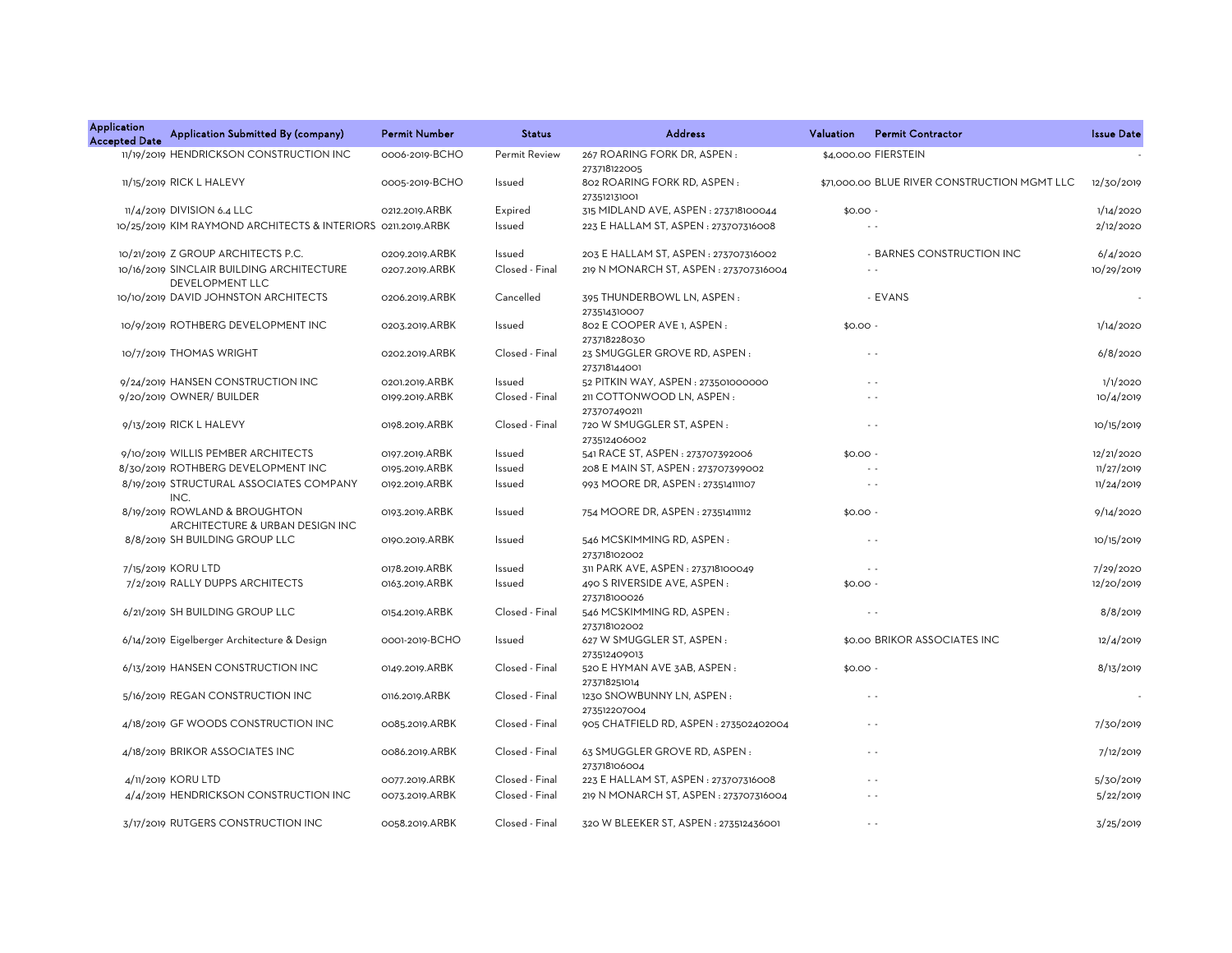| <b>Application</b><br><b>Accepted Date</b> | Application Submitted By (company)     | <b>Permit Number</b> | <b>Status</b>  | <b>Address</b>                                 | Valuation     | <b>Permit Contractor</b> | <b>Issue Date</b> |
|--------------------------------------------|----------------------------------------|----------------------|----------------|------------------------------------------------|---------------|--------------------------|-------------------|
|                                            | 2/26/2019 KORU LTD                     | 0046.2019.ARBK       | Closed - Final | 1130 BLACK BIRCH DR, ASPEN:<br>273501307009    |               | - GOHERY                 | 6/6/2019          |
|                                            | 2/20/2019 RICK L HALEVY                | 0036.2019.ARBK       | Closed - Final | 720 W SMUGGLER ST, ASPEN:<br>273512406002      |               | $\sim$ $\sim$            | 9/23/2019         |
|                                            | 1/30/2019 SH BUILDING GROUP LLC        | OO18.2019.ARBK       | Closed - Final | 546 MCSKIMMING RD, ASPEN:<br>273718102002      |               | $\sim$ $\sim$            | 2/19/2019         |
|                                            | 1/9/2019 HAYES CONSTRUCTION INC        | 0006.2019.ARBK       | Closed - Final | 1250 SNOWBUNNY LN, ASPEN:<br>273512207013      |               | $\sim$ $\sim$            | 2/13/2019         |
| Type: Electrical (344 records)             |                                        |                      |                |                                                |               |                          |                   |
|                                            | Use of Building: - (74 records)        |                      |                |                                                |               |                          |                   |
|                                            | 10/22/2019 LITTELL ELECTRIC INC        | 0186.2019.AELE       | Load - Open    | 204 S GALENA ST, ASPEN : 273707340001          | \$22,392.00 - |                          | 10/23/2019        |
|                                            | 10/16/2019 R&A ENTERPRISES             | 0179.2019.AELE       | Load - Open    | 58 PITKIN WAY, ASPEN: 273501407003             | \$1,000.00 -  |                          |                   |
|                                            | 10/16/2019 R&A ENTERPRISES             | 0180.2019.AELE       | Load - Open    | 58 PITKIN WAY, ASPEN: 273501407003             | \$1,000.00 -  |                          | 10/21/2019        |
|                                            | 10/7/2019 SOLID WIRE INC               | 0174.2019.AELE       | Load - Open    | 81 EXHIBITION LN, ASPEN : 273514314015         | \$27,000.00 - |                          | 10/17/2019        |
|                                            | 9/16/2019 LUX ELECTRIC                 | 0162.2019.AELE       | Load - Open    | 610 S WEST END ST F304, ASPEN:<br>273718267076 | \$34,736.00 - |                          | 9/18/2019         |
|                                            | 9/10/2019 EXCEL ELECTRIC INC           | 0156.2019.AELE       | Load - Open    | 731 S MILL ST 2D, ASPEN : 273718286007         | \$15,000.00 - |                          | 9/26/2019         |
|                                            | 9/9/2019 Licos Electric LLC            | 0154.2019.AELE       | Load - Closed  | 44 PITKIN WAY, ASPEN: 273501407005             | \$6,800.00 -  |                          | 9/11/2019         |
|                                            | 9/4/2019 GRIZZLY ELECTRIC INC          | 0149.2019.AELE       | Load - Open    | 231 COTTONWOOD LN, ASPEN:<br>273707490231      | \$50,000.00 - |                          | 9/30/2019         |
|                                            | 8/27/2019 RB ELECTRIC INC              | 0147.2019.AELE       | Load - Open    | 401 Eagle Park Dr                              | \$23,000.00 - |                          | 9/5/2019          |
|                                            | 8/9/2019 ECO ELECTRIC LLC              | 0138.2019.AELE       | Load - Closed  | 1470 SIERRA VISTA DR, ASPEN:<br>273511110002   | \$18,000.00 - |                          | 8/13/2019         |
|                                            | 8/7/2019 PINE MOUNTAIN ELECTRIC INC    | 0137.2019.AELE       | Load - Closed  | 401 Eagle Park Dr                              | \$29,000.00 - |                          | 8/12/2019         |
|                                            | 7/12/2019 LASSITER ELECTRIC INC        | 0127.2019.AELE       | Load - Open    | 717 S ASPEN ST, ASPEN : 273513139004           |               | $\sim$ $\sim$            | 7/12/2019         |
|                                            | 7/12/2019 LASSITER ELECTRIC INC        | 0126.2019.AELE       | Load - Open    | 755 S ASPEN ST, ASPEN : 273513139004           |               | $\sim$ $\sim$            | 7/12/2019         |
|                                            | 7/11/2019 AJAX MOUNTAIN ELECTRIC INC   | 0125.2019.AELE       | Load - Closed  | 401 Eagle Park Dr                              | \$7,750.00 -  |                          | 7/17/2019         |
|                                            | 7/9/2019 SCHWENER ELECTRIC INC         | 0124.2019.AELE       | Load - Closed  | 729 W FRANCIS ST 2, ASPEN : 273512427010       | \$17,000.00 - |                          | 7/16/2019         |
|                                            | 7/9/2019 TARANAKI ELECTRIC INC         | 0121.2019.AELE       | Load - Open    | 401 Eagle Park Dr                              | $$1,200.00$ - |                          | 7/22/2019         |
|                                            | 6/28/2019 CARTER ELECTRIC COLORADO INC | 0116.2019.AELE       | Load - Closed  | 401 Eagle Park Dr                              | \$2,000.00 -  |                          | 7/2/2019          |
|                                            | 6/20/2019 ELECTRICAL OUTFITTERS INC    | 0114.2019.AELE       | Load - Closed  | 535 E HYMAN AVE 3, ASPEN : 273718254006        | \$40,000.00 - |                          | 6/26/2019         |
|                                            | 6/19/2019 W2 ELECTRIC                  | 0113.2019.AELE       | Load - Open    | 811 E HOPKINS AVE, ASPEN : 273718208031        | \$3,000.00 -  |                          | 6/25/2019         |
|                                            | 6/19/2019 MILLER ELECTRICAL ASPEN LLC  | 0111.2019.AELE       | Load - Closed  | 401 Eagle Park Dr                              | \$4,000.00 -  |                          | 7/2/2019          |
|                                            | 6/17/2019 LITTELL ELECTRIC INC         | 0110.2019.AELE       | Load - Open    | 106 S MILL ST, ASPEN : 273707330002            |               |                          |                   |
|                                            | 6/13/2019 ECO ELECTRIC LLC             | 0108.2019.AELE       | Load - Closed  | 44 PITKIN WAY, ASPEN: 273501407005             | \$2,400.00 -  |                          | 6/24/2019         |
|                                            | 6/13/2019 LITTELL ELECTRIC INC         | 0109.2019.AELE       | Load - Closed  | 106 S MILL ST, ASPEN : 273707330002            | \$78,000.00 - |                          | 6/20/2019         |
|                                            | 6/12/2019 MILLER ELECTRICAL ASPEN LLC  | 0104.2019.AELE       | Load - Closed  | 900 E HOPKINS AVE 03, ASPEN:<br>273718205003   | \$5,000.00 -  |                          | 6/19/2019         |
|                                            | 6/6/2019 ELECTRICAL OUTFITTERS INC     | 0103.2019.AELE       | Load - Open    | 738 S GALENA ST 1C, ASPEN : 273718274003       | \$2,000.00 -  |                          | 6/7/2019          |
|                                            | 5/23/2019 Licos Electric LLC           | 0094.2019.AELE       | Load - Closed  | 100 E DEAN ST 2E, ASPEN : 273513115008         | \$5,000.00.   |                          | 5/24/2019         |
|                                            | 5/23/2019 GRIZZLY ELECTRIC INC         | 0093.2019.AELE       | Load - Closed  | 39551 HWY 82, ASPEN : 273511109001             | \$800.00 -    |                          | 5/24/2019         |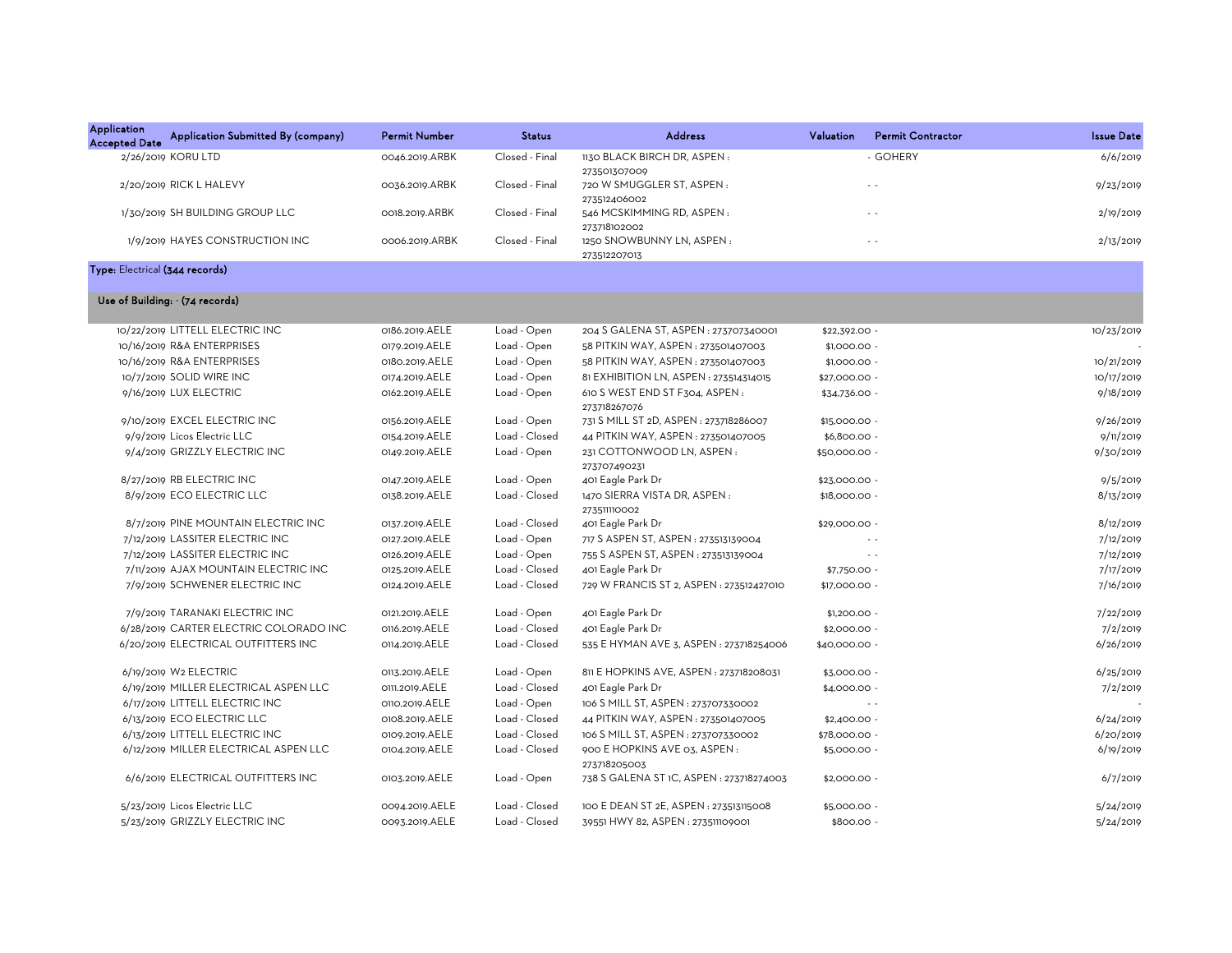| <b>Application</b><br><b>Accepted Date</b> | Application Submitted By (company)              | <b>Permit Number</b> | <b>Status</b> | <b>Address</b>                                 | Valuation      | <b>Permit Contractor</b> | <b>Issue Date</b> |
|--------------------------------------------|-------------------------------------------------|----------------------|---------------|------------------------------------------------|----------------|--------------------------|-------------------|
|                                            | 5/21/2019 PROSPECT ELECTRIC                     | 0089.2019.AELE       | Load - Closed | 600 E MAIN ST 404, ASPEN : 273707325025        | \$2,500.00     |                          | 5/23/2019         |
|                                            | 5/21/2019 LASSITER ELECTRIC INC                 | 0088.2019.AELE       | Load - Closed | 404 S GALENA ST 312, ASPEN :<br>273718248027   | \$15,000.00 -  |                          | 10/29/2019        |
|                                            | 5/21/2019 PARAGON SYSTEMS INTEGRATION LLC       | 0090.2019.AELE       | Load - Open   | 219 S 3RD ST, ASPEN: 273512465007              | \$8,924.00 -   |                          |                   |
|                                            | 5/20/2019 PINE MOUNTAIN ELECTRIC INC            | 0087.2019.AELE       | Load - Closed | 18 WESTVIEW DR, ASPEN : 273717204001           | \$32,000.00 -  |                          | 5/21/2019         |
|                                            | 5/16/2019 ID ELECTRIC LLC                       | 0085.2019.AELE       | Load - Closed | 214 PARK AVE, ASPEN : 273718107005             | \$3,000.00 -   |                          | 5/21/2019         |
|                                            | 5/16/2019 REEVES & SONS ELECTRIC INC            | 0086.2019.AELE       | Load - Closed | 1025 WATERS AVE, ASPEN: 273718266002           | \$5,000.00 -   |                          | 5/21/2019         |
|                                            | 5/16/2019 R&A ENTERPRISES                       | 0082.2019.AELE       | Load - Closed | 1300 RED BUTTE DR, ASPEN: 273501303011         | \$10,000.00 -  |                          | 6/5/2019          |
|                                            | 5/14/2019 ALWAYS ON ELECTRIC INC                | 0079.2019.AELE       | Load - Closed | 1024 E HOPKINS AVE 11, ASPEN:<br>273718109007  | \$7,500.00 -   |                          | 5/20/2019         |
|                                            | 5/13/2019 DURGIN ELECTRIC LLC                   | 0078.2019.AELE       | Load - Closed | 555 E DURANT AVE, ASPEN : 273718249024         | \$39,554.00 -  |                          | 5/16/2019         |
|                                            | 5/7/2019 LASSITER ELECTRIC INC                  | 0074.2019.AELE       | Load - Closed | 535 E HYMAN AVE, ASPEN : 273718254800          | \$1,500.00 -   |                          | 5/17/2019         |
|                                            | 5/7/2019 PINE MOUNTAIN ELECTRIC INC             | 0073.2019.AELE       | Load - Closed | 26 S WILLOW CT, ASPEN : 273511309031           | \$15,000.00 -  |                          | 5/10/2019         |
|                                            | 4/26/2019 TIM DYER ELECTRIC INC                 | 0066.2019.AELE       | Load - Closed | 630 E COOPER AVE 9, ASPEN:<br>273718225021     | \$23,500.00 -  |                          | 5/7/2019          |
|                                            | 4/24/2019 AJAX MOUNTAIN ELECTRIC INC            | 0065.2019.AELE       | Load - Closed | 323 W HALLAM ST, ASPEN: 273512434002           | \$5,000.00 -   |                          | 4/29/2019         |
|                                            | 4/17/2019 ELECTRICAL OUTFITTERS INC             | 0060.2019.AELE       | Load - Open   | 447 E COOPER AVE, ASPEN : 273718221012         | \$75,000.00 -  |                          | 4/23/2019         |
|                                            | 4/15/2019 LASSITER ELECTRIC INC                 | 0059.2019.AELE       | Load - Closed | 401 Eagle Park Dr                              | \$600.00 -     |                          | 4/23/2019         |
|                                            | 4/9/2019 LUX ELECTRIC                           | 0053.2019.AELE       | Load - Closed | 980 E HYMAN AVE 1, ASPEN : 273718206027        | \$39,685.00 -  |                          | 5/1/2019          |
|                                            | 4/4/2019 ASPEN SOLAR                            | 0047.2019.AELE       | Load - Closed | 401 Eagle Park Dr                              | \$45,000.00 -  |                          | 4/17/2019         |
|                                            | 4/4/2019 R&A ENTERPRISES                        | 0050.2019.AELE       | Load - Closed | 675 E DURANT AVE, ASPEN : 273718250101         | \$300,000.00 - |                          | 4/15/2019         |
|                                            | 4/4/2019 THE FIREPLACE EXPERT                   | 0048.2019.AELE       | Load - Closed | 535 E HYMAN AVE, ASPEN : 273718254800          | \$28,000.00 -  |                          | 4/15/2019         |
|                                            | 4/2/2019 RUSSELECTRIX COLORADO INC              | 0046.2019.AELE       | Load - Closed | 845 MEADOWS RD, ASPEN: 273512129008            | \$175,000.00 - |                          | 4/12/2019         |
|                                            | 3/28/2019 SUNWEST ELECTRIC                      | 0044.2019.AELE       | Load - Open   | 401 Eagle Park Dr                              | \$1,000.00 -   |                          | 4/23/2019         |
|                                            | 3/28/2019 SUNWEST ELECTRIC                      | 0045.2019.AELE       | Load - Open   | 610 S WEST END ST E202, ASPEN:<br>273718267090 | \$1,000.00 -   |                          | 4/23/2019         |
|                                            | 3/25/2019 CONTRACTOR IN SALESFORCE              | 0043.2019.AELE       | Load - Closed | 1035 E HOPKINS AVE, ASPEN: 273718129001        | \$40,000.00 -  |                          | 4/3/2019          |
|                                            | 3/22/2019 CONTRACTOR IN SALESFORCE              | 0042.2019.AELE       | Load - Closed | 120 RED MOUNTAIN RD, ASPEN:<br>273707200028    | \$40,000.00 -  |                          | 4/3/2019          |
|                                            | 3/21/2019 CARLSON DESIGN AND DEVELOPMENT<br>LTD | 0040.2019.AELE       | Load - Closed | 98 GLEN DEE RD 10, ASPEN : 273514208710        | $$1,500.00 -$  |                          | 3/25/2019         |
|                                            | 3/21/2019 CAPITOL ELECTRIC                      | 0041.2019.AELE       | Load - Closed | 34 MOLLY CT 104, ASPEN : 273502312016          | $$1,750.00 -$  |                          | 4/29/2019         |
|                                            | 3/15/2019 REEVES & SONS ELECTRIC INC            | 0038.2019.AELE       | Load - Closed | 310 W BLEEKER ST, ASPEN: 273512436002          | \$5,000.00 -   |                          | 3/19/2019         |
|                                            | 3/11/2019 R&A ENTERPRISES                       | 0037.2019.AELE       | Load - Closed | 201 CLUBSIDE DR, ASPEN: 273502310003           | \$4,200.00 -   |                          | 3/19/2019         |
|                                            | 3/7/2019 SUNSENSE INC                           | 0036.2019.AELE       | Load - Closed | 1350 MTN VIEW DR, ASPEN: 273501308008          | \$73,770.00 -  |                          | 3/25/2019         |
|                                            | 3/4/2019 R&A ENTERPRISES                        | 0035.2019.AELE       | Load - Closed | 401 Eagle Park Dr                              | \$26,236.00 -  |                          | 3/25/2019         |
|                                            | 2/25/2019 LASSITER ELECTRIC INC                 | 0031.2019.AELE       | Load - Closed | 210 S WEST END ST, ASPEN : 273718206004        | $$1,500.00 -$  |                          | 3/5/2019          |
|                                            | 2/25/2019 CARTER ELECTRIC COLORADO INC          | 0029.2019.AELE       | Load - Closed | 100 N 8TH ST 25, ASPEN: 273512313017           | \$8,000.00     |                          | 3/5/2019          |
|                                            | 2/25/2019 AJAX MOUNTAIN ELECTRIC INC            | 0030.2019.AELE       | Load - Open   | 325 PARK AVE, ASPEN: 273718100211              | \$15,000.00 -  |                          | 3/4/2019          |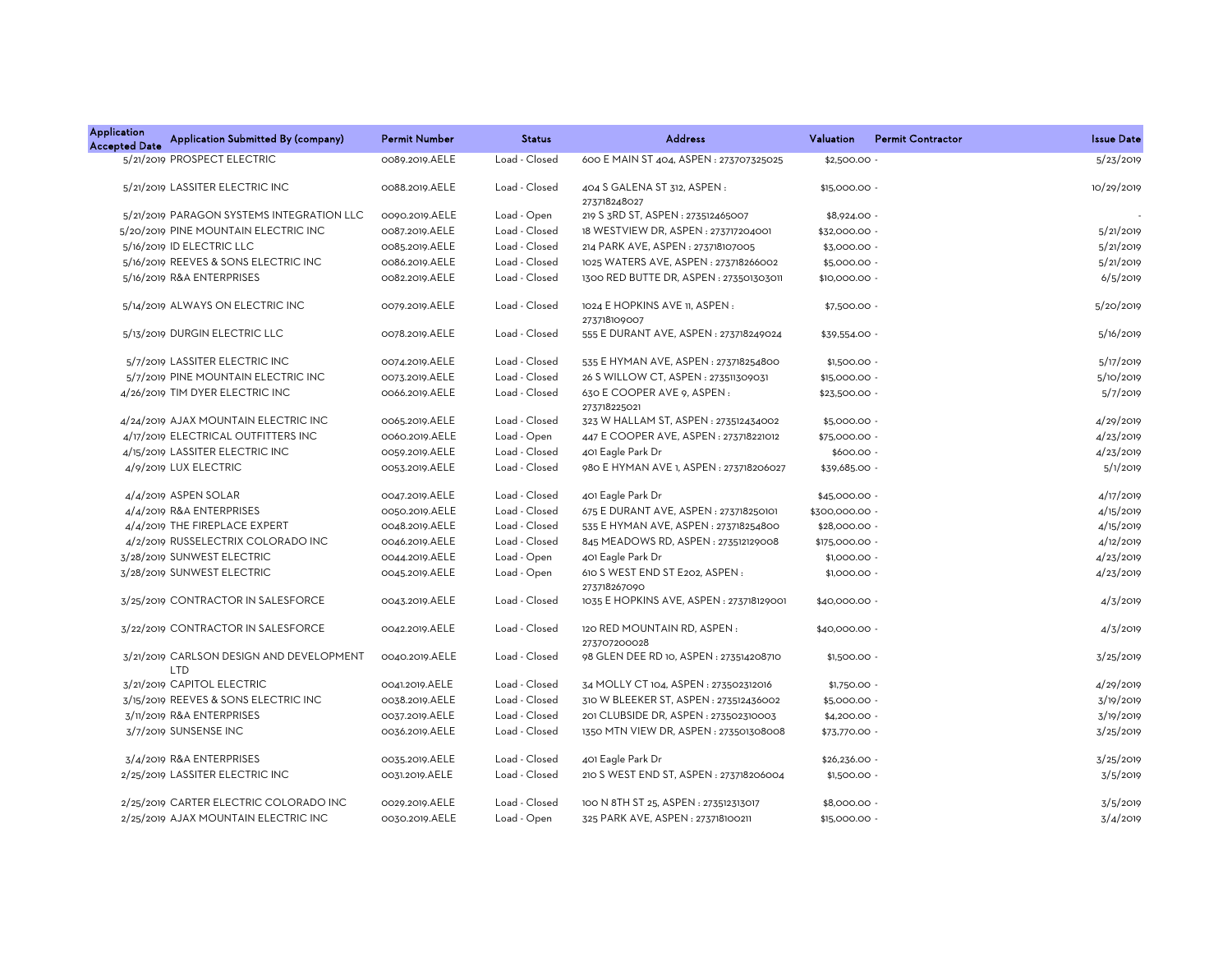| <b>Application</b><br><b>Accepted Date</b> | Application Submitted By (company)       | <b>Permit Number</b> | <b>Status</b> | <b>Address</b>                                | Valuation      | <b>Permit Contractor</b> | <b>Issue Date</b> |
|--------------------------------------------|------------------------------------------|----------------------|---------------|-----------------------------------------------|----------------|--------------------------|-------------------|
|                                            | 2/21/2019 ELECTRICAL GIRLS               | 0028.2019.AELE       | Load - Closed | 308 E HOPKINS AVE 101, ASPEN:<br>273707329011 | \$48,000.00 -  |                          | 2/28/2019         |
|                                            | 2/21/2019 TIM DYER ELECTRIC INC          | 0027.2019.AELE       | Load - Closed | 700 GILLESPIE ST, ASPEN: 273512129803         | $$5,000.00 -$  |                          | 2/26/2019         |
|                                            | 2/21/2019 TIM DYER ELECTRIC INC          | 0026.2019.AELE       | Load - Closed | 38 TRAINORS LANDING, ASPEN:<br>273513103005   | $$2,000.00 -$  |                          | 2/27/2019         |
|                                            | 2/21/2019 REEVES & SONS ELECTRIC INC     | 0023.2019.AELE       | Load - Closed | 950 E DURANT AVE 1, ASPEN : 273718234201      | $$22,500.00 -$ |                          | 2/27/2019         |
|                                            | 2/13/2019 LITTELL ELECTRIC INC           | 0021.2019.AELE       | Load - Closed | 100 E MAIN ST 2, ASPEN : 273512401802         | \$15,000.00 -  |                          | 2/22/2019         |
|                                            | 2/5/2019 PINE MOUNTAIN ELECTRIC INC      | 0017.2019.AELE       | Load - Closed | 113 MAPLE LN, ASPEN : 273707490113            | \$7,500.00 -   |                          | 2/21/2019         |
|                                            | 2/5/2019 R&A ENTERPRISES                 | 0016.2019.AELE       | Load - Closed | 518 W SMUGGLER ST. ASPEN:<br>273512484800     | \$98,157.00 -  |                          | 2/15/2019         |
|                                            | 1/31/2019 BELTRI-ROC INC.                | 0013.2019.AELE       | Load - Closed | 400 E HYMAN AVE C101, ASPEN:<br>273707343013  | $$8,000.00 -$  |                          | 2/6/2019          |
|                                            | 1/23/2019 JM ELECTRIC LLC                | 0012.2019.AELE       | Load - Closed | 22 W WATER PL, ASPEN: 273513204019            | $$3,500.00 -$  |                          | 1/30/2019         |
|                                            | 1/23/2019 BELTRI-ROC INC.                | 0010.2019.AELE       | Load - Closed | 355 S MONARCH ST, ASPEN: 273707342048         | $$2,500.00 -$  |                          | 1/29/2019         |
|                                            | 1/18/2019 SUNSET ELECTRIC INC            | 0006.2019.AELE       | Load - Closed | 287 MCSKIMMING RD, ASPEN:<br>273718104001     | \$47,030.00 -  |                          | 1/29/2019         |
|                                            | 1/18/2019 REEVES & SONS ELECTRIC INC     | 0009.2019.AELE       | Load - Closed | 210 E COOPER AVE 1G. ASPEN:<br>273513108002   | $$12,500.00 -$ |                          | 1/28/2019         |
|                                            | 1/16/2019 EC ELECTRIC INC                | 0005.2019.AELE       | Load - Closed | 401 CASTLE CREEK RD, ASPEN:<br>273512307801   | \$166,113.00 - |                          | 1/24/2019         |
|                                            | 1/9/2019 MILLER ELECTRICAL ASPEN LLC     | 0002.2019.AELE       | Load - Closed | 515 E HOPKINS AVE, ASPEN : 273707340001       | \$12,000.00 -  |                          | 1/24/2019         |
|                                            | Use of Building: Commercial (56 records) |                      |               |                                               |                |                          |                   |

| 12/11/2019 R&A ENTERPRISES             | 0159-2019-ELEC | Closed - Final | 485 RIO GRANDE PL, ASPEN : 273707347851       | \$26,000.00 R & A ENTERPRISES OF CARBONDALE         | 12/19/2019 |
|----------------------------------------|----------------|----------------|-----------------------------------------------|-----------------------------------------------------|------------|
| 12/6/2019 B & B ELECTRIC INC           | 0156-2019-ELEC | Issued         | 427 RIO GRANDE PL, ASPEN : 273707306852       | \$5,000.00 SHAW CONSTRUCTION LLC                    | 12/17/2019 |
| 12/2/2019 AMP CITY ELECTRIC            | 0148-2019-ELEC | Closed - Final | 308 S HUNTER ST, ASPEN: 273718225002          | \$400.00 AMP CITY ELECTRIC                          | 12/2/2019  |
| 11/27/2019 B & B ELECTRIC INC          | 0145-2019-ELEC | Expired        | 437 RIO GRANDE PL, ASPEN: 273707306852        | \$325,000.00 SCOTT                                  | 12/5/2019  |
| 11/26/2019 TARANAKI ELECTRIC INC       | 0142-2019-ELEC | Closed - Final | 416 E COOPER AVE, ASPEN: 273718216301         | \$20,000.00 TARANAKI ELECTRIC INC                   | 11/29/2019 |
| 11/15/2019 Licos Electric LLC          | 0133-2019-ELEC | Closed - Final | 406 S GALENA ST, ASPEN : 273718248025         | \$18,750.00 LICOS ELECTRIC LLC                      | 11/15/2019 |
| 11/14/2019 R&A ENTERPRISES             | 0131-2019-ELEC | Closed - Final | 301 E HOPKINS AVE 205, ASPEN:<br>273707382013 | \$20,000.00 R & A ENTERPRISES OF CARBONDALE         | 11/18/2019 |
| 11/14/2019 5 ELEMENTS ELECTRIC LLC     | 0132-2019-ELEC | Closed - Final | 301 E HOPKINS AVE 001, ASPEN:<br>273707382001 | \$50,000.00 5 ELEMENTS ELECTRIC LLC                 | 11/18/2019 |
| 10/30/2019 R&A ENTERPRISES             | 0126-2019-ELEC | Closed - Final | 535 E HYMAN AVE, ASPEN : 273718254004         | \$4,000.00 R & A ENTERPRISES OF CARBONDALE          | 11/4/2019  |
| 10/22/2019 CITY OF ASPEN - PARKS       | 0187.2019.AELE | Closed - Final | 710 E DURANT AVE W7, ASPEN:<br>273718242006   | \$14,000.00 -                                       | 10/24/2019 |
| 10/18/2019 MILLER ELECTRICAL ASPEN LLC | 0120-2019-ELEC | Closed - Final | 308 S HUNTER ST, ASPEN: 273718225002          | \$4,000.00 MILLER ELECTRICAL SERVICES ASPEN<br>LLC. | 10/24/2019 |
| 10/16/2019 LASSITER ELECTRIC INC       | 0115-2019-ELEC | Closed - Final | 315 E DEAN ST, ASPEN: 273718285032            | \$10,000.00 LASSITER ELECTRIC INC                   | 10/17/2019 |
| 10/15/2019 LASSITER ELECTRIC INC       | 0111-2019-ELEC | Closed - Final | 315 E DEAN ST, ASPEN: 273718285032            | \$3,500.00 LASSITER ELECTRIC INC                    | 10/17/2019 |
| 10/15/2019 R&A ENTERPRISES             | 0112-2019-ELEC | Closed - Final | 301 E HOPKINS AVE 201, ASPEN:<br>273707382009 | \$25,000.00 R & A ENTERPRISES OF CARBONDALE         | 10/16/2019 |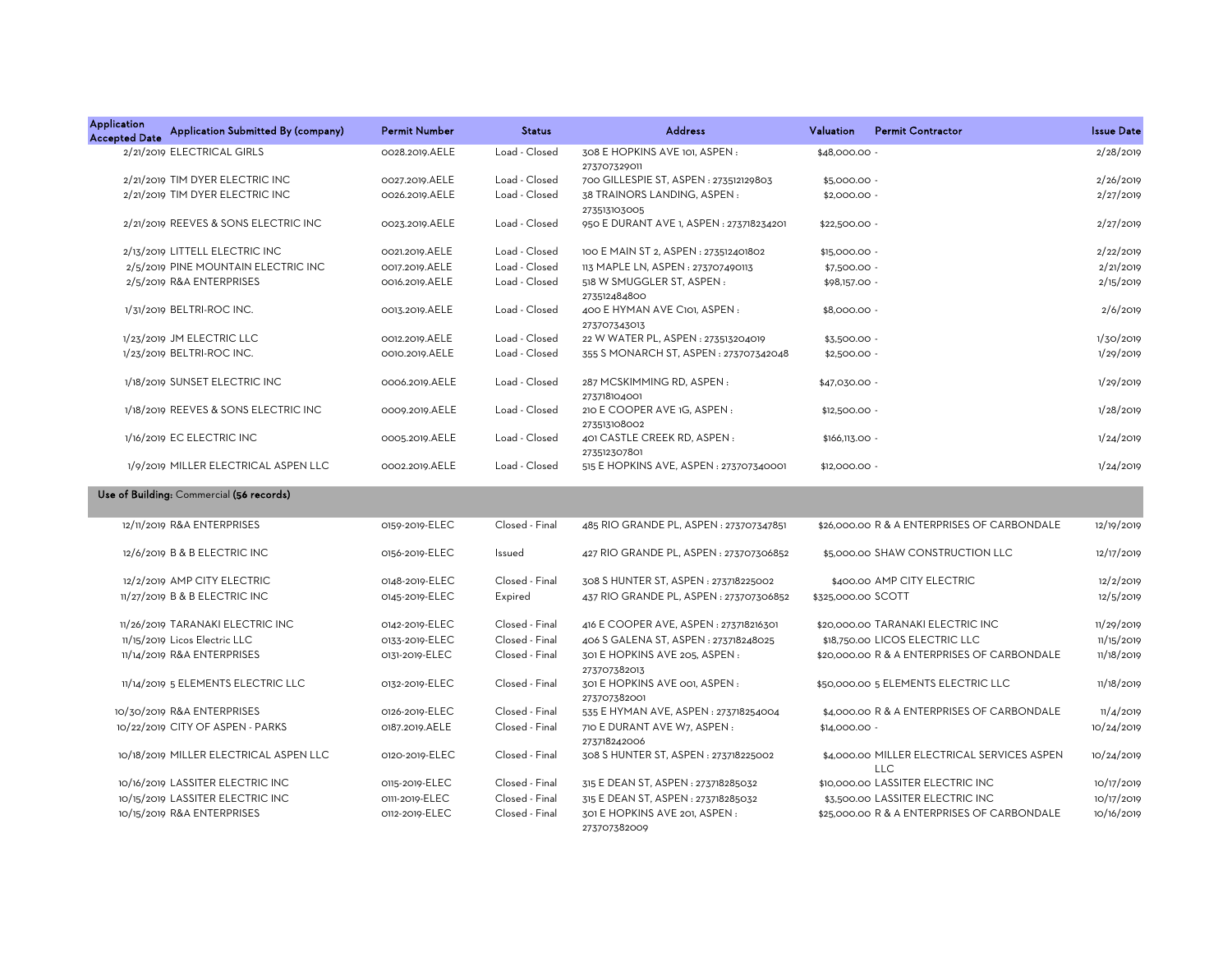| Application<br><b>Accepted Date</b> | Application Submitted By (company)       | <b>Permit Number</b> | <b>Status</b>  | <b>Address</b>                                            | Valuation<br><b>Permit Contractor</b>      | <b>Issue Date</b> |
|-------------------------------------|------------------------------------------|----------------------|----------------|-----------------------------------------------------------|--------------------------------------------|-------------------|
|                                     | 10/11/2019 R&A ENTERPRISES               | 0177.2019.AELE       | Closed - Final | 506 E MAIN ST, ASPEN : 273707347851                       | \$356,000.00 PETERSON                      | 10/14/2019        |
|                                     | 10/3/2019 GREEN ELECTRICAL SOLUTIONS LLC | 0102-2019-ELEC       | Closed - Final | 315 E DEAN ST, ASPEN: 273718285032                        | \$49,920.00 GREEN ELECTRICAL SOLUTIONS LLC | 10/7/2019         |
|                                     | 10/2/2019 TARANAKI ELECTRIC INC          | 0100-2019-ELEC       | Expired        | 501 E HYMAN AVE, ASPEN : 273718224001                     | \$5,000.00 TARANAKI ELECTRIC INC           | 10/8/2019         |
|                                     | 9/18/2019 MILLER ELECTRICAL ASPEN LLC    | 0166.2019.AELE       | Closed - Final | 300 E HYMAN AVE, ASPEN: 273707338009                      | \$3,200.00 -                               | 9/24/2019         |
|                                     | 9/17/2019 DURGIN ELECTRIC LLC            | 0095-2019-ELEC       | Issued         | 555 E DURANT AVE, ASPEN : 273718249024                    | \$7,500.00 DURGIN ELECTRIC LLC             | 10/23/2019        |
|                                     | 9/17/2019 R&A ENTERPRISES                | 0164.2019.AELE       | Closed - Final | , ASPEN: 273707382800                                     | \$70,000.00 BROADHURST                     | 9/18/2019         |
|                                     | 9/16/2019 DURGIN ELECTRIC LLC            | 0163.2019.AELE       | Issued         | 555 E DURANT AVE 2C, ASPEN:                               | \$24,000.00 Jones                          | 9/18/2019         |
|                                     | 9/9/2019 R&A ENTERPRISES                 | 0092-2019-ELEC       | Expired        | 273718249044<br>301 E HOPKINS AVE 001, ASPEN:             | \$2,000.00 R & A ENTERPRISES OF CARBONDALE | 9/16/2019         |
|                                     |                                          |                      |                | 273707382001                                              |                                            |                   |
|                                     | 9/5/2019 AJAX MOUNTAIN ELECTRIC INC      | 0091-2019-ELEC       | Closed - Final | 205 S MILL ST, ASPEN : 273707338004                       | \$10,000,00 AJAX ELECTRIC INC              | 9/11/2019         |
|                                     | 8/27/2019 SDE INC                        | 0145.2019.AELE       | Closed - Final | 301 E HOPKINS AVE 101. ASPEN:<br>273707382005             | \$52,000.00 SDE INC                        | 9/4/2019          |
|                                     | 8/21/2019 ELECTRICAL GIRLS               | 0142.2019.AELE       | Closed - Final | 308 E HOPKINS AVE LL 1, ASPEN:<br>273707329010            | \$70,000.00 -                              | 8/29/2019         |
|                                     | 8/19/2019 R&A ENTERPRISES                | 0085-2019-ELEC       | Closed - Final | 409 E HYMAN AVE, ASPEN: 273718216004                      | \$1,000.00 R & A ENTERPRISES OF CARBONDALE | 9/4/2019          |
|                                     | 8/14/2019 AMERAMEX ELECTRIC LLC          | 0139.2019.AELE       | Closed - Final | 401 Eagle Park Dr                                         | \$140,000.00 AMERAMEX ELECTRIC LLC         | 8/16/2019         |
|                                     | 8/5/2019 TPE-TWIN PEAKS ELECTRIC INC     | 0082-2019-ELEC       | Closed - Final | 220 W MAIN ST, ASPEN : 273512440013                       | \$1,200.00 TWIN PEAKS ELECTRIC INC         | 8/13/2019         |
|                                     | 7/17/2019 TARANAKI ELECTRIC INC          | 0079-2019-ELEC       | Expired        | 501 E HYMAN AVE, ASPEN: 273718224001                      | \$1,500.00 TARANAKI ELECTRIC INC           | 7/24/2019         |
|                                     | 7/10/2019 LASSITER ELECTRIC INC          | 0078-2019-ELEC       | Closed - Final | 301 E HOPKINS AVE 001. ASPEN:                             | \$86,000,00 LASSITER ELECTRIC INC          | 7/11/2019         |
|                                     | 7/3/2019 ELECTRICAL GIRLS                | 0119.2019.AELE       | Closed - Final | 273707382001<br>308 E HOPKINS AVE LL 1, ASPEN :           | \$10,000.00 -                              | 7/11/2019         |
|                                     | 6/17/2019 RB ELECTRIC INC                | 0064-2019-ELEC       | Closed - Final | 273707329010<br>300 S SPRING ST 302, ASPEN : 273718227114 | \$1,200.00 RB ELECTRIC INC                 | 6/24/2019         |
|                                     | 6/14/2019 LASSITER ELECTRIC INC          | 0063-2019-ELEC       | Closed - Final | 625 E HYMAN AVE 101, ASPEN:<br>273718225054               | \$8,000.00 LASSITER ELECTRIC INC           | 6/24/2019         |
|                                     | 6/10/2019 MTRICITY LTD                   | 0059-2019-ELEC       | Closed - Final | 300 to 398 E DURANT AVE                                   | \$200.00 MTRICITY LTD                      | 6/11/2019         |
|                                     | 6/3/2019 SDE INC                         | 0053-2019-ELEC       | Issued         | 301 E HOPKINS AVE 101, ASPEN:<br>273707382005             | \$1,500.00 SDE INC                         | 6/18/2019         |
|                                     | 6/3/2019 MTRICITY LTD                    | 0051-2019-ELEC       | Closed - Final | 100 to 198 E HOPKINS AVE                                  | \$200.00 MTRICITY LTD                      | 6/10/2019         |
|                                     | 6/3/2019 MTRICITY LTD                    | 0052-2019-ELEC       | Closed - Final | 675 E DURANT AVE, ASPEN : 273718250101                    | \$200.00 MTRICITY LTD                      | 6/10/2019         |
|                                     | 6/3/2019 MTRICITY LTD                    | 0049-2019-ELEC       | Closed - Final | 433 E DURANT AVE, ASPEN : 273718285006                    | \$200.00 MTRICITY LTD                      | 6/10/2019         |
|                                     | 6/3/2019 MTRICITY LTD                    | 0050-2019-ELEC       | Closed - Final | 590 N MILL ST, ASPEN : 273707300859                       | \$200.00 MTRICITY LTD                      | 6/10/2019         |
|                                     | 5/15/2019 LASSITER ELECTRIC INC          | 0043-2019-ELEC       | Closed - Final | 230 E HOPKINS AVE, ASPEN:                                 | \$1,500.00 LASSITER ELECTRIC INC           | 5/21/2019         |
|                                     | 5/14/2019 LASSITER ELECTRIC INC          | 0042-2019-ELEC       | Closed - Final | 273707328008<br>533 E HOPKINS AVE, ASPEN:<br>273707340004 | \$93,000.00 LASSITER ELECTRIC INC          | 5/21/2019         |
|                                     | 5/2/2019 LASSITER ELECTRIC INC           | 0040-2019-ELEC       | Closed - Final | TO BE DETERMINED                                          | \$59,025.00 LASSITER ELECTRIC INC          | 6/18/2019         |
|                                     | 4/29/2019 LITTELL ELECTRIC INC           | 0039-2019-ELEC       | Expired        | 301 E HYMAN AVE, ASPEN: 273718209801                      | \$20,000.00 LITTELL ELECTRIC INC           | 5/1/2019          |
|                                     | 4/29/2019 PINE MOUNTAIN ELECTRIC INC     | 0038-2019-ELEC       | Closed - Final | 432 E HYMAN AVE 201, ASPEN:<br>273707339013               | \$9,000.00 FENDER                          | 5/1/2019          |
|                                     | 4/24/2019 GREEN ELECTRICAL SOLUTIONS LLC | 0033-2019-ELEC       | Closed - Final | 315 E DEAN ST B33, ASPEN : 273718285013                   | \$2,300.00 TEZANOS                         | 5/2/2019          |
|                                     | 4/17/2019 LASSITER ELECTRIC INC          | 0029-2019-ELEC       | Closed - Final | 315 DEAN ST, ASPEN: 273718285033                          | \$7,800.00 LASSITER ELECTRIC INC           | 4/25/2019         |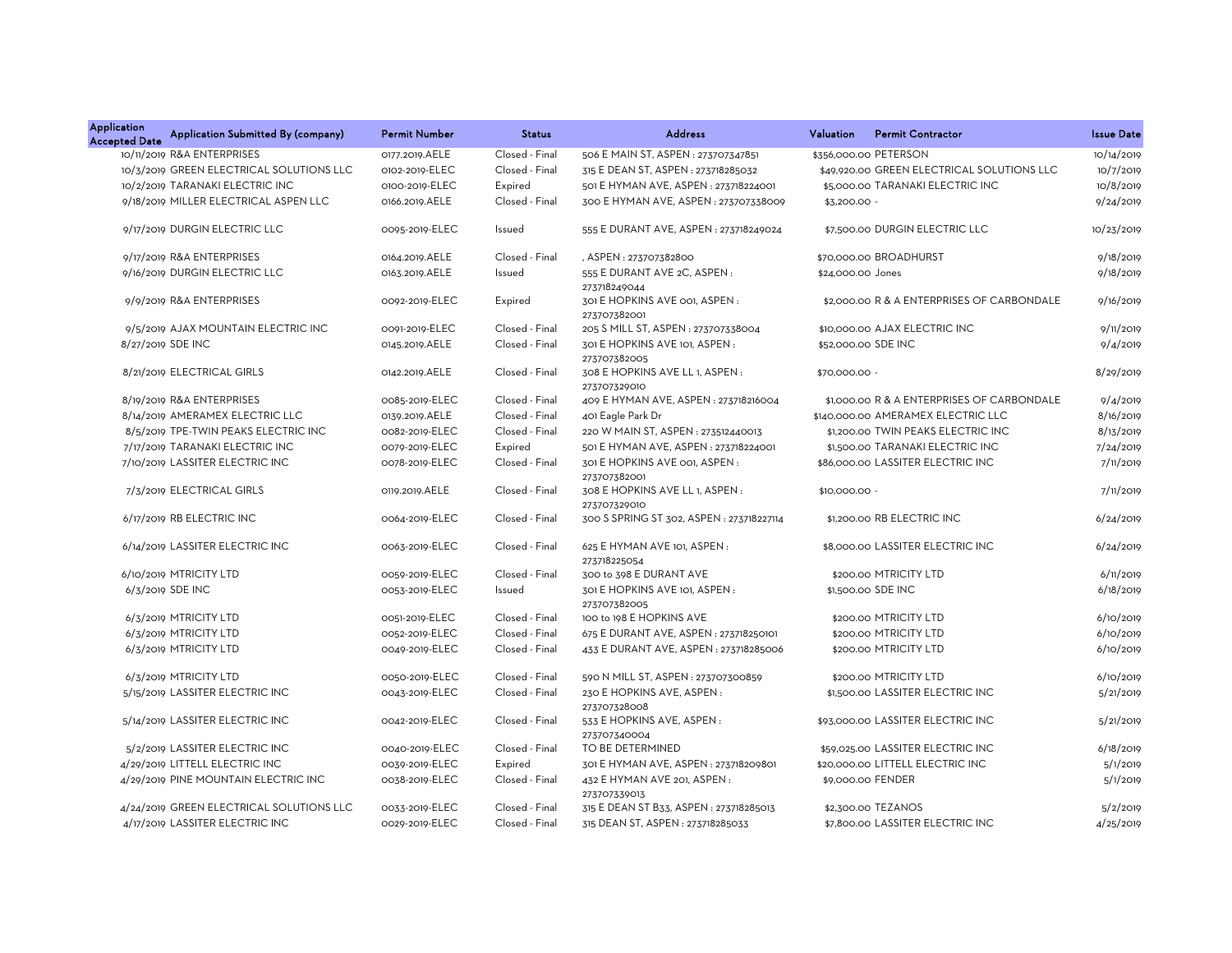| <b>Application</b><br><b>Accepted Date</b> | Application Submitted By (company)         | <b>Permit Number</b> | <b>Status</b>  | <b>Address</b>                               | Valuation           | <b>Permit Contractor</b>                                  | <b>Issue Date</b> |
|--------------------------------------------|--------------------------------------------|----------------------|----------------|----------------------------------------------|---------------------|-----------------------------------------------------------|-------------------|
|                                            | 4/10/2019 PROSPECT ELECTRIC                | 0025-2019-ELEC       | Closed - Final | 610 S WEST END ST, ASPEN : 273718267800      |                     | \$20,000,00 PROSPECT ELECTRIC                             | 4/11/2019         |
|                                            | 4/10/2019 5 ELEMENTS ELECTRIC LLC          | 0026-2019-ELEC       | Expired        | 710 E DURANT AVE W7, ASPEN:<br>273718242006  |                     | \$14,000.00 5 ELEMENTS ELECTRIC LLC                       | 4/12/2019         |
|                                            | 4/4/2019 CITY OF ASPEN - ENGINEERING       | 0022-2019-ELEC       | Expired        | , ASPEN: 273707326013                        | \$59.025.00 Flinker |                                                           |                   |
|                                            | 4/2/2019 R&A ENTERPRISES                   | 0019-2019-ELEC       | Expired        | 315 E DEAN ST, ASPEN : 273718285032          |                     | \$5,000.00 R & A ENTERPRISES OF CARBONDALE                | 4/12/2019         |
|                                            | 3/18/2019 GRIZZLY ELECTRIC INC             | 0018-2019-ELEC       | Closed - Final | 197 PROSPECTOR RD. ASPEN:<br>273514213803    |                     | \$500.00 GRIZZLY ELECTRIC INC                             | 3/21/2019         |
|                                            | 2/25/2019 LASSITER ELECTRIC INC            | 0033.2019.AELE       | Closed - Final | 534 E COOPER AVE 001, ASPEN:<br>273718224008 |                     | \$271,000.00 LASSITER ELECTRIC INC                        | 3/8/2019          |
|                                            | 2/15/2019 DURGIN ELECTRIC LLC              | 0014-2019-ELEC       | Closed - Final | 130 S GALENA ST, ASPEN : 273707331851        |                     | \$5,600.00 Durgin                                         |                   |
|                                            | 2/1/2019 SUNSENSE INC                      | 0015.2019.AELE       | Closed - Final | 200 S ASPEN ST, ASPEN: 273707337001          | \$99,620.00 ELY     |                                                           | 3/25/2019         |
|                                            | 1/15/2019 LASSITER ELECTRIC INC            | 0004-2019-ELEC       | Closed - Final | 205 S 3RD ST, ASPEN : 273512465003           |                     | \$250.00 LASSITER ELECTRIC INC                            | 2/5/2019          |
|                                            | 1/15/2019 R&A ENTERPRISES                  | 0005-2019-ELEC       | Closed - Final | 1080 POWER PLANT RD, ASPEN:<br>273512300851  |                     | \$26,000.00 R & A ENTERPRISES OF CARBONDALE               | 1/23/2019         |
|                                            | Use of Building: Mixed-Use (7 records)     |                      |                |                                              |                     |                                                           |                   |
|                                            | 12/6/2019 LASSITER ELECTRIC INC            | 0157-2019-ELEC       | Closed - Final | 555 E DURANT AVE 3H, ASPEN:<br>273718249045  |                     | \$20,000.00 LASSITER ELECTRIC INC                         | 12/12/2019        |
|                                            | 11/26/2019 BELTRI-ROC INC.                 | 0143-2019-ELEC       | Cancelled      | 1001 UTE AVE, ASPEN : 273718201013           |                     | \$2,000.00 BELTRI-ROC INC                                 |                   |
|                                            | 9/16/2019 ID ELECTRIC LLC                  | 0094-2019-ELEC       | Closed - Final | 205 E DURANT AVE 1H, ASPEN:<br>273513109029  |                     | \$1,000.00 ID ELECTRIC LLC                                | 9/30/2019         |
|                                            | 9/4/2019 TPE-TWIN PEAKS ELECTRIC INC       | 0090-2019-ELEC       | Closed - Final | 220 W MAIN ST 202, ASPEN : 273512440026      |                     | \$450.00 TWIN PEAKS ELECTRIC INC                          | 9/25/2019         |
|                                            | 5/23/2019 PARAGON SYSTEMS INTEGRATION LLC  | 0092.2019.AELE       | Issued         | 520 E HYMAN AVE 3AB, ASPEN:<br>273718251014  |                     | \$5,125.00 PARAGON SYSTEMS INTEGRATION LLC                | 5/24/2019         |
|                                            | 4/29/2019 SOLID WIRE INC                   | 0037-2019-ELEC       | Closed - Final | 205 S GALENA ST 13, ASPEN : 273707346013     |                     | \$12,000.00 SOLID WIRE INC                                | 7/23/2019         |
|                                            | 4/19/2019 LITTELL ELECTRIC INC             | 0062.2019.AELE       | Closed - Final | 520 E HYMAN AVE 3AB, ASPEN:<br>273718251014  |                     | \$176,620.00 LITTELL ELECTRIC INC                         | 4/24/2019         |
|                                            | Use of Building: Multi-Family (69 records) |                      |                |                                              |                     |                                                           |                   |
|                                            | 12/30/2019 ECO ELECTRIC LLC                | 0170-2019-ELEC       | Closed - Final | 210 E COOPER AVE 2B, ASPEN :<br>273513108019 |                     | \$16,000.00 ECO ELECTRIC LLC                              | 1/9/2020          |
|                                            | 12/30/2019 ECO ELECTRIC LLC                | 0171-2019-ELEC       | Closed - Final | 725 E DURANT AVE 18, ASPEN :<br>273718270020 |                     | \$14,000.00 ECO ELECTRIC LLC                              | 1/9/2020          |
|                                            | 12/19/2019 MILLER ELECTRICAL ASPEN LLC     | 0167-2019-ELEC       | Closed - Final | 900 E HOPKINS AVE 03, ASPEN:<br>273718205003 |                     | \$1,200.00 MILLER ELECTRICAL SERVICES ASPEN<br><b>LLC</b> | 12/30/2019        |
|                                            | 11/21/2019 PINE MOUNTAIN ELECTRIC INC      | 0138-2019-ELEC       | Closed - Final | 700 UTE AVE 802, ASPEN: 273718271006         |                     | \$750.00 PINE MOUNTAIN ELECTRIC INC                       | 11/26/2019        |
|                                            | 11/19/2019 PINE MOUNTAIN ELECTRIC INC      | 0136-2019-ELEC       | Closed - Final | 121 W HYMAN AVE, ASPEN: 273512482002         |                     | \$45,800.00 PINE MOUNTAIN ELECTRIC INC                    | 11/26/2019        |
|                                            | 11/6/2019 REEVES & SONS ELECTRIC INC       | 0127-2019-ELEC       | Closed - Final | 700 UTE AVE 803, ASPEN : 273718271005        |                     | \$5,000.00 REEVES & SONS ELECTRIC INC                     | 11/18/2019        |
|                                            | 11/6/2019 ELECTRICAL OUTFITTERS INC        | 0128-2019-ELEC       | Closed - Final | 800 S MILL ST 105, ASPEN : 273718276007      |                     | \$28,000.00 ELECTRICAL OUTFITTERS INC                     | 11/11/2019        |
|                                            | 11/4/2019 MILLER ELECTRICAL ASPEN LLC      | 0191.2019.AELE       | Closed - Final | 202 LONE PINE RD 2, ASPEN :<br>273707384002  |                     | \$20,000.00 MILLER ELECTRICAL ASPEN LLC                   | 11/6/2019         |
|                                            | 10/28/2019 SUNWEST ELECTRIC                | 0123-2019-ELEC       | Closed - Final | 611 S WEST END ST 8, ASPEN : 273718260010    |                     | \$3,000.00 SUNWEST ELECTRIC INC                           | 11/6/2019         |
|                                            | 10/17/2019 RGH INC                         | 0181.2019.AELE       | Closed - Final | 814 W BLEEKER ST E1. ASPEN: 273512311021     |                     | \$12,000,00 RGH INC                                       | 10/24/2019        |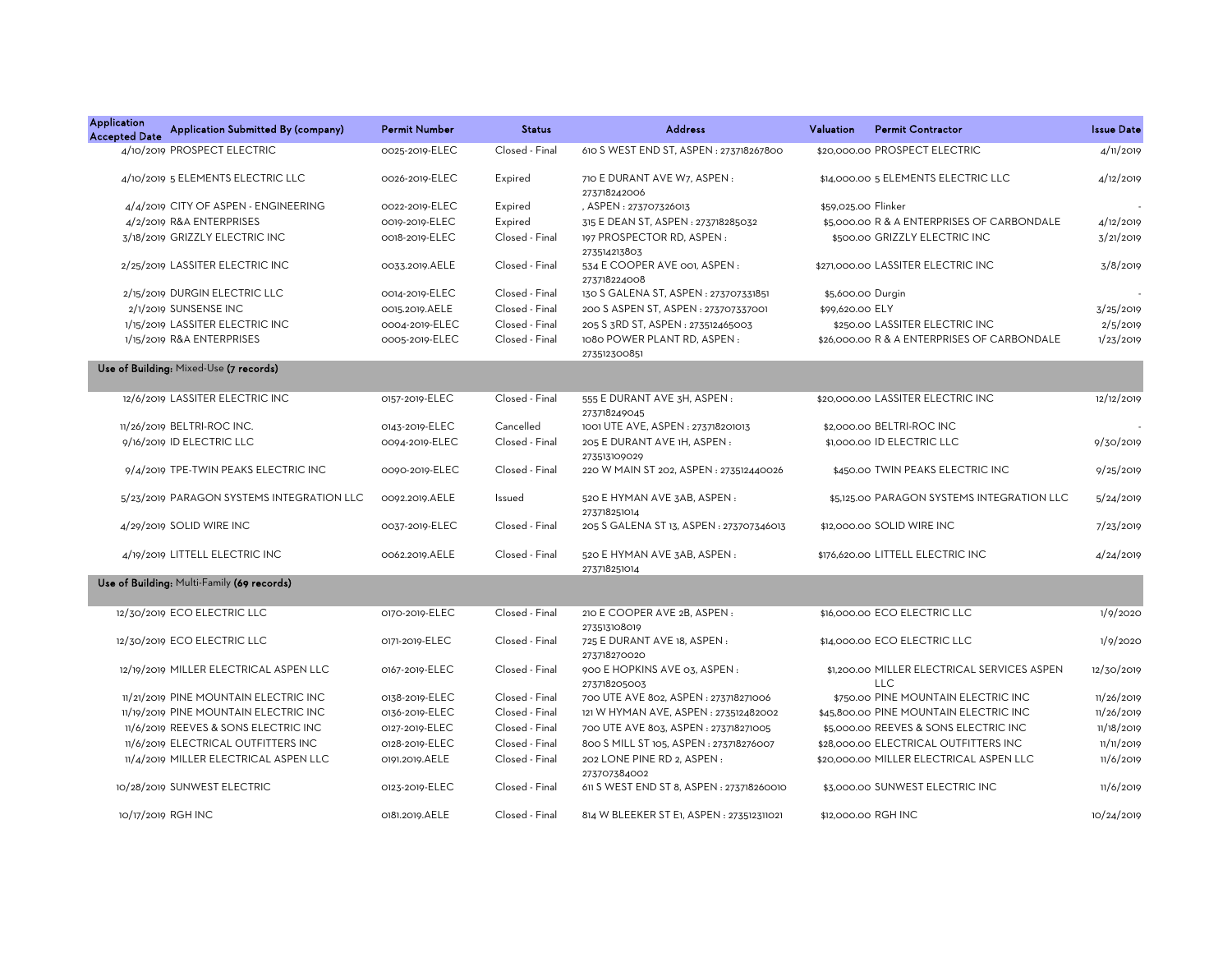| <b>Application</b><br>Application Submitted By (company)<br><b>Accepted Date</b> | <b>Permit Number</b> | <b>Status</b>  | <b>Address</b>                                 | <b>Permit Contractor</b><br>Valuation                     | <b>Issue Date</b> |
|----------------------------------------------------------------------------------|----------------------|----------------|------------------------------------------------|-----------------------------------------------------------|-------------------|
| 10/17/2019 MTRICITY LTD                                                          | 0118-2019-ELEC       | Closed - Final | 630 E COOPER AVE 2, ASPEN :<br>273718225006    | \$4,149.46 MTRICITY LTD                                   | 10/21/2019        |
| 10/16/2019 SUNWEST ELECTRIC                                                      | 0117-2019-ELEC       | Closed - Final | 1118 VINE ST, ASPEN : 273707366191             | \$6,000.00 SUNWEST ELECTRIC INC                           | 10/16/2019        |
| 10/16/2019 AJAX MOUNTAIN ELECTRIC INC                                            | 0116-2019-ELEC       | Expired        | 525 S ORIGINAL ST F, ASPEN : 273718299058      | \$950.00 AJAX ELECTRIC INC                                |                   |
| 10/16/2019 AJAX MOUNTAIN ELECTRIC INC                                            | 0113-2019-ELEC       | Issued         | 731 E DURANT AVE 2, ASPEN : 273718210040       | \$26,000.00 AJAX ELECTRIC INC                             | 4/27/2020         |
| 10/14/2019 R&A ENTERPRISES                                                       | 0110-2019-ELEC       | Closed - Final | 935 E HOPKINS AVE 2, ASPEN :<br>273718206025   | \$150.00 R & A ENTERPRISES OF CARBONDALE                  | 10/16/2019        |
| 10/9/2019 ELECTRICAL GIRLS                                                       | 0175.2019.AELE       | Closed - Final | 926 WATERS AVE, ASPEN : 273718261800           | \$5,000.00 -                                              | 10/14/2019        |
| 10/7/2019 SMG ELECTRIC SERVICES                                                  | 0108-2019-ELEC       | Closed - Final | 610 S WEST END ST D302, ASPEN:                 | \$1,500.00 SMG ELECTRIC SERVICES                          | 10/17/2019        |
|                                                                                  |                      |                | 273718267067                                   |                                                           |                   |
| 10/7/2019 MTRICITY LTD                                                           | 0107-2019-ELEC       | Closed - Final | 736 W SMUGGLER ST, ASPEN : 273512115005        | \$8,000,00 MTRICITY LTD                                   | 10/21/2019        |
| 10/4/2019 TO BE DETERMINED ACCOUNT                                               | 0105-2019-ELEC       | Cancelled      | 800 S MILL ST 102C, ASPEN: 273718276006        | \$12,000.00 B-ELECTRIC LLC                                | 10/8/2019         |
| 10/4/2019 D TEK ELECTRICAL CONTRACTING LLC                                       | 0104-2019-ELEC       | Closed - Final | 800 S MILL ST 103C, ASPEN: 273718276037        | \$20,000.00 D TEK ELECTRICAL CONTRACTING LLC              | 10/8/2019         |
| 10/3/2019 JM ELECTRIC LLC                                                        | 0101-2019-ELEC       | Expired        | 617 E COOPER AVE 401, ASPEN:<br>273718243050   | \$6,000.00 JM ELECTRIC LLC                                | 10/7/2019         |
| 9/25/2019 SUNWEST ELECTRIC                                                       | 0099-2019-ELEC       | Closed - Final | 610 S WEST END ST J203, ASPEN:<br>273718267042 | \$18,000,00 SUNWEST ELECTRIC INC                          | 9/26/2019         |
| 9/24/2019 MILLER ELECTRICAL ASPEN LLC                                            | 0098-2019-ELEC       | Closed - Final | 300 W HOPKINS AVE, ASPEN:<br>273512452005      | \$3,000.00 MILLER ELECTRICAL SERVICES ASPEN<br><b>LLC</b> | 9/25/2019         |
| 9/24/2019 SOLID WIRE INC                                                         | 0097-2019-ELEC       | Closed - Final | 800 S MILL ST 3, ASPEN : 273718276001          | \$2,700.00 SOLID WIRE INC                                 | 9/25/2019         |
| 9/18/2019 EURO ELECTRIC LLC                                                      | 0165.2019.AELE       | Closed - Final | 747 S GALENA ST 170, ASPEN : 273718278019      | \$10,135.00 EURO ELECTRIC LLC                             | 10/10/2019        |
| 9/16/2019 MTRICITY LTD                                                           | 0160.2019.AELE       | Issued         | 745 CEMETERY LN, ASPEN : 273512226002          | \$69,802.00 HAMAN                                         | 9/18/2019         |
| 9/10/2019 SCHWENER ELECTRIC INC                                                  | 0155.2019.AELE       | Closed - Final | 650 S MONARCH ST 7, ASPEN:<br>273718292005     | \$45,000.00 SCHWENER ELECTRIC INC                         | 9/17/2019         |
| 8/27/2019 SDE INC                                                                | 0146.2019.AELE       | Closed - Final | 434 E MAIN ST 201, ASPEN: 273707327005         | \$20,000.00 -                                             | 9/4/2019          |
| 8/23/2019 SUNWEST ELECTRIC                                                       | 0086-2019-ELEC       | Closed - Final | 124 E DURANT AVE 10, ASPEN : 273513107010      | \$700.00 TIKUNOFF                                         | 8/28/2019         |
| 8/14/2019 ELECTRICAL OUTFITTERS INC                                              | 0084-2019-ELEC       | Closed - Final | 1006 E HYMAN AVE A, ASPEN:<br>273718204006     | \$700.00 ELECTRICAL OUTFITTERS INC                        | 8/29/2019         |
| 8/7/2019 AJAX MOUNTAIN ELECTRIC INC                                              | 0083-2019-ELEC       | Expired        | 923 E DURANT AVE, ASPEN : 273718235001         | \$350.00 AJAX ELECTRIC INC                                | 8/13/2019         |
| 8/5/2019 ELECTRICAL CONCEPTS INC                                                 | 0134.2019.AELE       | Closed - Final | 901 E HYMAN AVE 2, ASPEN : 273718231013        | \$15,000.00 -                                             | 8/23/2019         |
| 8/2/2019 LASSITER ELECTRIC INC                                                   | 0133.2019.AELE       | Issued         | 210 W MAIN ST, ASPEN : 273512440009            | \$143,000.00 -                                            | 8/7/2019          |
| 8/1/2019 AJAX MOUNTAIN ELECTRIC INC                                              | 0132.2019.AELE       | Closed - Final | 600 E MAIN ST 204, ASPEN : 273707325010        | \$20,000.00 AJAX ELECTRIC INC                             | 8/8/2019          |
| 7/22/2019 REEVES & SONS ELECTRIC INC                                             | 0130.2019.AELE       | Closed - Final | 503 W MAIN ST B102, ASPEN : 273512449014       | \$11,000.00 REEVES & SONS ELECTRIC INC                    | 7/24/2019         |
| 7/9/2019 RIVERS EDGE ELECTRIC INC                                                | 0123.2019.AELE       | Closed - Final | 809 S ASPEN ST 3, ASPEN : 273513124012         | \$8,000.00 -                                              | 7/17/2019         |
| 7/5/2019 ELECTRICAL GIRLS                                                        | 0072-2019-ELEC       | Closed - Final | 711 VINE ST, ASPEN : 273707366747              | \$3,500.00 TWO PEAKS ELECTRIC LLC                         | 7/11/2019         |
| 7/2/2019 DURGIN ELECTRIC LLC                                                     | 0118.2019.AELE       | Closed - Final | 488 CASTLE CREEK RD, ASPEN:<br>273512309034    | \$2,500.00 DURGIN ELECTRIC LLC                            | 7/11/2019         |
| 6/24/2019 MILLER ELECTRICAL ASPEN LLC                                            | 0115.2019.AELE       | Closed - Final | 802 E COOPER AVE 1, ASPEN :<br>273718228030    | \$5,000.00 MILLER ELECTRICAL SERVICES ASPEN<br><b>LLC</b> | 7/2/2019          |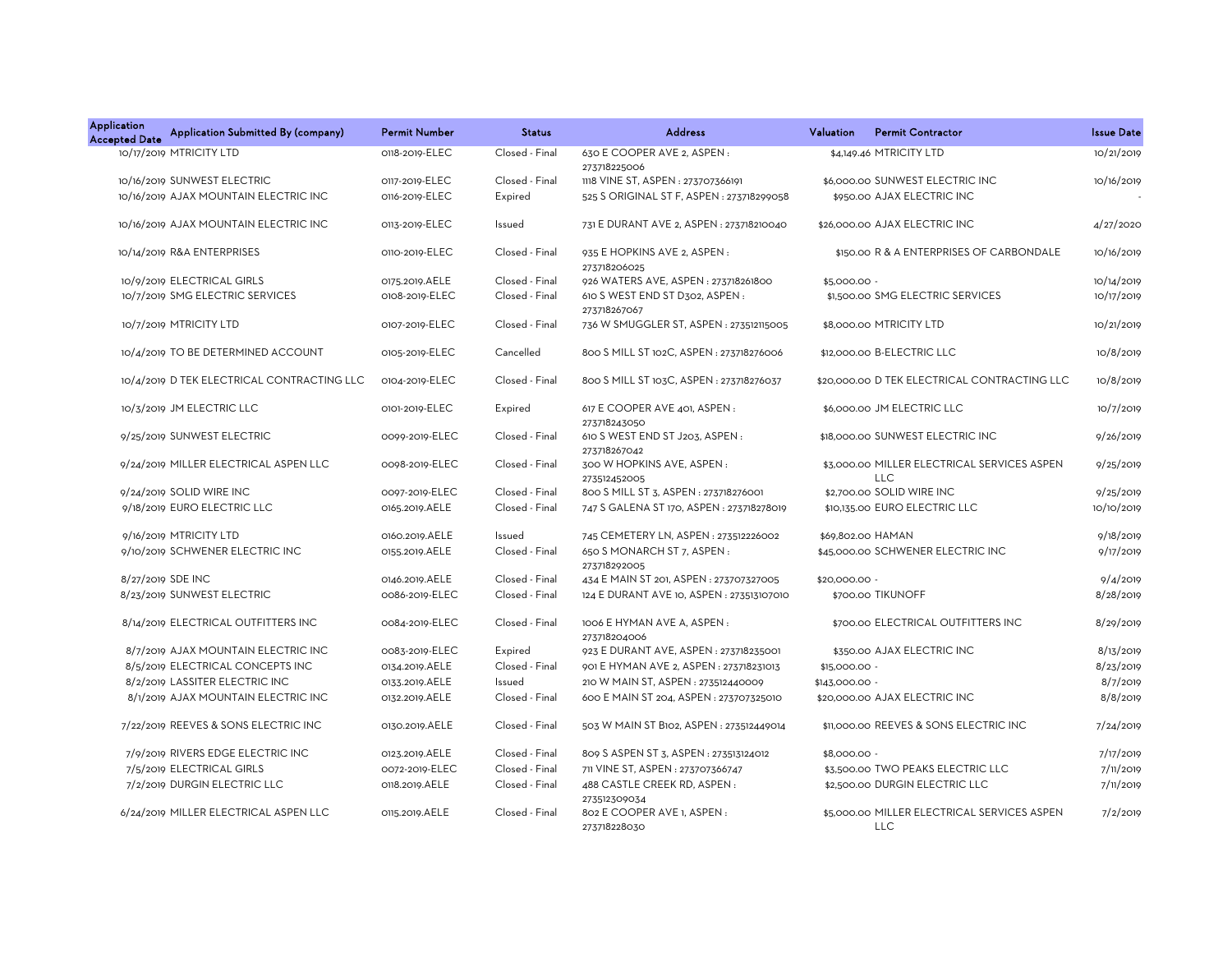| <b>Application</b><br><b>Accepted Date</b> | Application Submitted By (company)           | <b>Permit Number</b> | <b>Status</b>  | <b>Address</b>                               | Valuation          | <b>Permit Contractor</b>                     | <b>Issue Date</b> |
|--------------------------------------------|----------------------------------------------|----------------------|----------------|----------------------------------------------|--------------------|----------------------------------------------|-------------------|
|                                            | 6/14/2019 R&A ENTERPRISES                    | 0062-2019-ELEC       | Closed - Final | 747 S GALENA ST 110, ASPEN : 273718278015    |                    | \$1,000,00 R & A ENTERPRISES OF CARBONDALE   | 6/24/2019         |
|                                            | 6/12/2019 LITTELL ELECTRIC INC               | 0106.2019.AELE       | Closed - Final | 1001 E COOPER AVE 2, ASPEN:<br>273718234009  |                    | \$28,000.00 LITTELL ELECTRIC INC             | 6/20/2019         |
|                                            | 6/11/2019 HALCYON PRODUCTIONS                | 0060-2019-ELEC       | Closed - Final | 411 S MONARCH ST, ASPEN : 273718219804       |                    | \$1,000.00 HALCYON PRODUCTIONS               | 6/12/2019         |
|                                            | 6/7/2019 ELECTRICAL GIRLS                    | 0057-2019-ELEC       | Closed - Final | 625 S WEST END ST 7, ASPEN : 273718230015    |                    | \$800.00 TWO PEAKS ELECTRIC LLC              | 6/11/2019         |
|                                            | 6/7/2019 DURGIN ELECTRIC LLC                 | 0056-2019-ELEC       | Closed - Final | 1227 ALTA VISTA DR, ASPEN: 273512261002      | \$20,286.67 Durgin |                                              | 6/10/2019         |
|                                            | 6/7/2019 R&A ENTERPRISES                     | 0055-2019-ELEC       | Closed - Final | 711 S GALENA ST 16D, ASPEN : 273718279012    |                    | \$1,000.00 R & A ENTERPRISES OF CARBONDALE   | 6/11/2019         |
|                                            | 6/4/2019 ELECTRICAL GIRLS                    | 0054-2019-ELEC       | Closed - Final | 400 Vine Street, ASPEN: 273707366803         |                    | \$4,500.00 TWO PEAKS ELECTRIC LLC            | 6/11/2019         |
|                                            | 5/23/2019 Licos Electric LLC                 | 0095.2019.AELE       | Closed - Final | 1001 E COOPER AVE 1, ASPEN:<br>273718233504  |                    | \$20,000.00 LICOS ELECTRIC LLC               | 6/4/2019          |
|                                            | 5/22/2019 RIVER'S EDGE ELECTRIC INC          | 0045-2019-ELEC       | Closed - Final | 600 E MAIN ST 310, ASPEN : 273707325022      |                    | \$2,500.00 RIVER'S EDGE ELECTRIC INC         | 5/24/2019         |
|                                            | 5/15/2019 R&A ENTERPRISES                    | 0044-2019-ELEC       | Closed - Final | 901 E HYMAN AVE 2, ASPEN : 273718231013      |                    | \$1,000.00 R & A ENTERPRISES OF CARBONDALE   | 6/6/2019          |
|                                            | 5/13/2019 LASSITER ELECTRIC INC              | 0077.2019.AELE       | Issued         | 1421 CRYSTAL LAKE RD, ASPEN:<br>273718131015 |                    | \$10,000.00 LASSITER ELECTRIC INC            | 5/17/2019         |
|                                            | 5/3/2019 DURGIN ELECTRIC LLC                 | 0071.2019.AELE       | Closed - Final | 517 PARK CIR, ASPEN : 273707401016           |                    | \$2,500.00 DURGIN ELECTRIC LLC               | 9/9/2019          |
|                                            | 4/26/2019 DURGIN ELECTRIC LLC                | 0069.2019.AELE       | Closed - Final | 802 W MAIN ST, ASPEN : 273512308005          |                    | \$22,790.00 DURGIN ELECTRIC LLC              | 6/20/2019         |
|                                            | 4/26/2019 DURGIN ELECTRIC LLC                | 0067.2019.AELE       | Closed - Final | 488 CASTLE CREEK RD, ASPEN:<br>273512309034  |                    | \$498,119.00 DURGIN ELECTRIC LLC             | 11/21/2019        |
|                                            | 4/26/2019 DURGIN ELECTRIC LLC                | 0068.2019.AELE       | Closed - Final | 517 PARK CIR, ASPEN : 273707401016           |                    | \$267.182.00 DURGIN ELECTRIC LLC             | 9/9/2019          |
|                                            | 4/25/2019 RUSSELECTRIX COLORADO INC          | 0036-2019-ELEC       | Closed - Final | 403 PARK AVE 7, ASPEN : 273707404016         |                    | \$2,400.00 RUSSELECTRIX COLORADO INC         | 5/2/2019          |
|                                            | 4/22/2019 LASSITER ELECTRIC INC              | 0030-2019-ELEC       | Closed - Final | 7 E WATER PL, ASPEN : 273513204007           |                    | \$2,500.00 LASSITER ELECTRIC INC             | 4/23/2019         |
|                                            | 4/22/2019 R&A ENTERPRISES                    | 0031-2019-ELEC       | Expired        | 625 S WEST END ST 3, ASPEN :<br>273718230006 |                    | \$1,000.00 Messerschmidt                     | 5/2/2019          |
|                                            | 4/19/2019 MTRICITY LTD                       | 0064.2019.AELE       | Cancelled      | 809 S ASPEN ST 3, ASPEN : 273513124012       | $$1,500.00 -$      |                                              |                   |
|                                            | 4/19/2019 DURGIN ELECTRIC LLC                | 0063.2019.AELE       | Closed - Final | 802 W MAIN ST, ASPEN : 273512308005          |                    | \$2,500.00 DURGIN ELECTRIC LLC               | 4/25/2019         |
|                                            | 4/12/2019 LASSITER ELECTRIC INC              | 0028-2019-ELEC       | Expired        | 50 HARMONY PL, ASPEN: 273503100006           |                    | \$23,318.00 LASSITER ELECTRIC INC            | 4/18/2019         |
|                                            | 4/10/2019 R&A ENTERPRISES                    | 0023-2019-ELEC       | Expired        | 718 S MILL ST 9, ASPEN : 273718277013        |                    | \$1,000.00 R & A ENTERPRISES OF CARBONDALE   | 4/12/2019         |
|                                            | 4/10/2019 R&A ENTERPRISES                    | 0024-2019-ELEC       | Expired        | 718 S MILL ST 8, ASPEN : 273718277005        |                    | \$1,000.00 R & A ENTERPRISES OF CARBONDALE   | 4/22/2019         |
|                                            | 4/9/2019 EURO ELECTRIC LLC                   | 0057.2019.AELE       | Closed - Final | 555 E DURANT AVE 2G, ASPEN:<br>273718249011  |                    | \$34,500.00 EURO ELECTRIC LLC                | 4/16/2019         |
|                                            | 4/2/2019 R&A ENTERPRISES                     | 0020-2019-ELEC       | Closed - Final | 718 S MILL ST 7, ASPEN : 273718277012        |                    | \$1,000,00 R & A ENTERPRISES OF CARBONDALE   | 4/12/2019         |
|                                            | 4/2/2019 R&A ENTERPRISES                     | 0021-2019-ELEC       | Expired        | 718 S MILL ST 1, ASPEN : 273718277003        |                    | \$1,000,00 R & A ENTERPRISES OF CARBONDALE   | 4/12/2019         |
|                                            | 2/15/2019 LASSITER ELECTRIC INC              | 0013-2019-ELEC       | Cancelled      | 210 S WEST END ST, ASPEN : 273718206004      | \$1,500.00 -       |                                              |                   |
|                                            | 2/15/2019 R&A ENTERPRISES                    | 0012-2019-ELEC       | Closed - Final | 50 HARMONY PL, ASPEN : 273503100006          |                    | \$50,756.00 R & A ENTERPRISES OF CARBONDALE  | 2/25/2019         |
|                                            | 1/30/2019 DURGIN ELECTRIC LLC                | 0009-2019-ELEC       | Closed - Final | 935 E DURANT AVE, ASPEN : 273718261704       |                    | \$1,500.00 DURGIN ELECTRIC LLC               | 1/31/2019         |
|                                            | 1/15/2019 ECO ELECTRIC LLC                   | 0006-2019-ELEC       | Closed - Final | 425 PAEPCKE DR 204, ASPEN:<br>273502319033   |                    | \$550.00 ECO ELECTRIC LLC                    | 1/17/2019         |
|                                            | Use of Building: Single Family (116 records) |                      |                |                                              |                    |                                              |                   |
|                                            | 12/24/2019 GREEN ELECTRICAL SOLUTIONS LLC    | 0169-2019-ELEC       | Cancelled      | 546 MCSKIMMING RD, ASPEN:<br>273718102002    | \$25,000.00 -      |                                              |                   |
|                                            | 12/24/2019 R&A ENTERPRISES                   | 0168-2019-ELEC       | Issued         | TO BE DETERMINED                             |                    | \$243,115.00 R & A ENTERPRISES OF CARBONDALE | 1/2/2020          |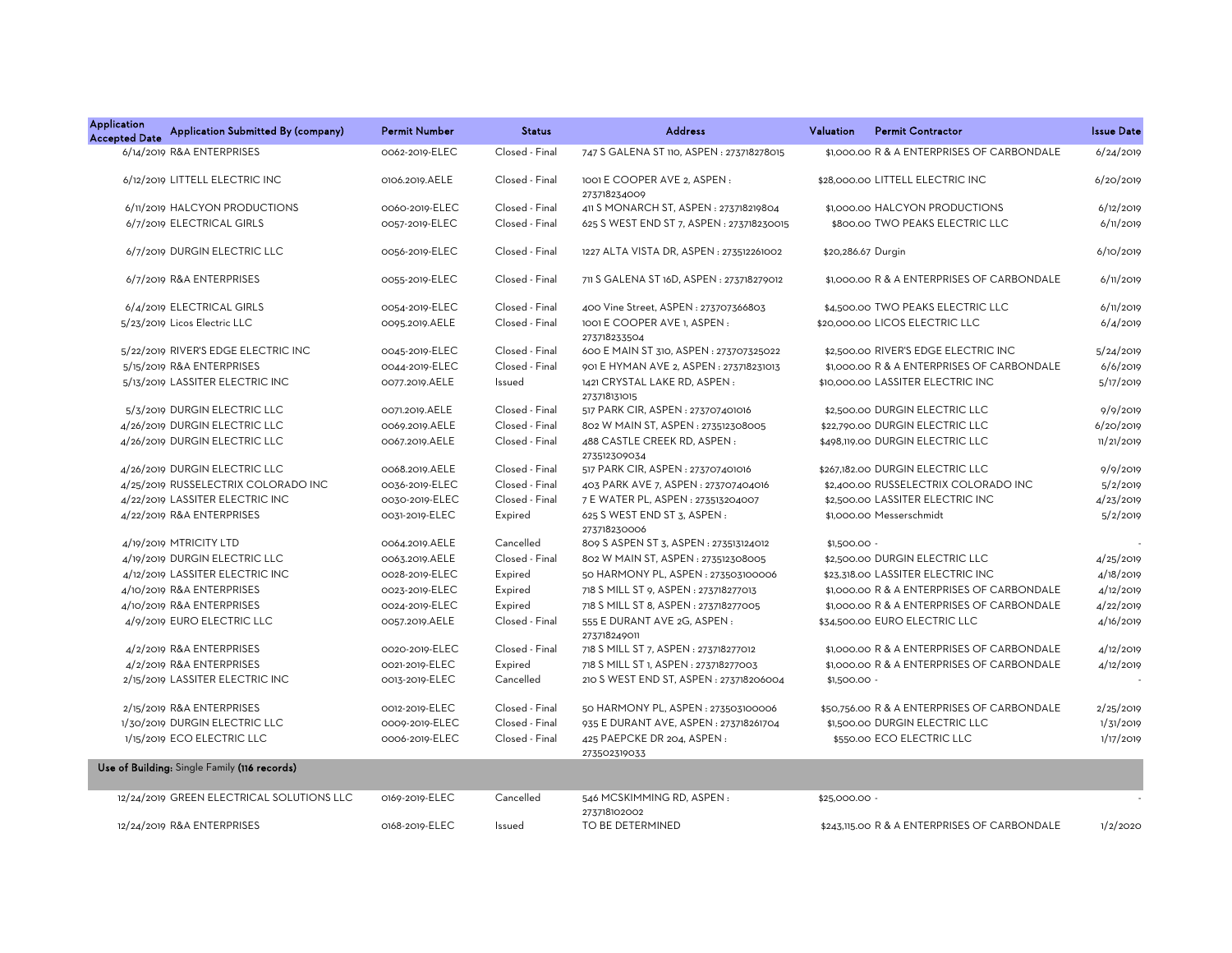| <b>Application</b><br><b>Accepted Date</b> | Application Submitted By (company)         | <b>Permit Number</b> | <b>Status</b>  | <b>Address</b>                                 | <b>Permit Contractor</b><br>Valuation        | <b>Issue Date</b> |
|--------------------------------------------|--------------------------------------------|----------------------|----------------|------------------------------------------------|----------------------------------------------|-------------------|
|                                            | 12/17/2019 PARAGON SYSTEMS INTEGRATION LLC | 0164-2019-ELEC       | Expired        | 209 E BLEEKER ST, ASPEN : 273707320002         | \$10,245.00 PARAGON SYSTEMS INTEGRATION LLC  | 12/30/2019        |
|                                            | 12/17/2019 PARAGON SYSTEMS INTEGRATION LLC | 0165-2019-ELEC       | Expired        | 209 E BLEEKER ST, ASPEN: 273707320002          | \$3,415.00 PARAGON SYSTEMS INTEGRATION LLC   | 12/30/2019        |
|                                            | 12/11/2019 EURO ELECTRIC LLC               | 0160-2019-ELEC       | Closed - Final | 750 CASTLE CREEK DR, ASPEN:<br>273512206013    | \$12,800,00 EURO ELECTRIC LLC                | 1/15/2020         |
|                                            | 12/11/2019 Licos Electric LLC              | 0162-2019-ELEC       | Expired        | 837 W SMUGGLER ST, ASPEN:<br>273512428001      | \$1,000.00 LICOS ELECTRIC LLC                | 12/18/2019        |
|                                            | 12/11/2019 Licos Electric LLC              | 0163-2019-ELEC       | Closed - Final | 825 W SMUGGLER ST, ASPEN:<br>273512428002      | \$1,000.00 LICOS ELECTRIC LLC                | 12/18/2019        |
|                                            | 12/11/2019 REEVES & SONS ELECTRIC INC      | 0161-2019-ELEC       | Closed - Final | 612 W FRANCIS ST, ASPEN : 273512409015         | \$182,000.00 REEVES & SONS ELECTRIC INC      | 1/7/2020          |
|                                            | 12/9/2019 TPE-TWIN PEAKS ELECTRIC INC      | 0158-2019-ELEC       | Expired        | 536 WALNUT ST, ASPEN: 273707396001             | \$15,000.00 TWIN PEAKS ELECTRIC INC          |                   |
|                                            | 12/5/2019 GRIZZLY ELECTRIC INC             | 0154-2019-ELEC       | Expired        | 1450 SIERRA VISTA DR B, ASPEN:<br>273511106002 | \$2,000.00 GRIZZLY ELECTRIC INC              | 12/16/2019        |
|                                            | 12/5/2019 TPE-TWIN PEAKS ELECTRIC INC      | 0155-2019-ELEC       | Closed - Final | 536 WALNUT ST, ASPEN: 273707396800             | \$23,000.00 TWIN PEAKS ELECTRIC INC          | 1/3/2020          |
|                                            | 12/3/2019 R&A ENTERPRISES                  | 0152-2019-ELEC       | Closed - Final | 533 W HALLAM ST, ASPEN : 273512432001          | \$1,000.00 R & A ENTERPRISES OF CARBONDALE   | 12/5/2019         |
|                                            | 12/2/2019 Licos Electric LLC               | 0149-2019-ELEC       | Closed - Final | 837 W SMUGGLER ST, ASPEN:<br>273512428001      | \$37,000.00 LICOS ELECTRIC LLC               | 12/5/2019         |
|                                            | 12/2/2019 Licos Electric LLC               | 0150-2019-ELEC       | Closed - Final | 825 W SMUGGLER ST, ASPEN:<br>273512428002      | \$37,000.00 LICOS ELECTRIC LLC               | 12/5/2019         |
|                                            | 12/2/2019 TIM DYER ELECTRIC INC            | 0147-2019-ELEC       | Closed - Final | 656 MCSKIMMING RD, ASPEN:<br>273717201010      | \$25,000.00 TIM DYER ELECTRIC INC            | 12/10/2019        |
|                                            | 12/2/2019 SUNWEST ELECTRIC                 | 0151-2019-ELEC       | Expired        | 570 SPRUCE ST, ASPEN : 273707418002            | \$7,000.00 SUNWEST ELECTRIC INC              | 1/6/2020          |
|                                            | 11/29/2019 SAM BARNEY                      | 0146-2019-ELEC       | Closed - Final | 211 COTTONWOOD LN, ASPEN:<br>273707490211      | \$10,000.00 SAM BARNEY                       | 12/19/2019        |
|                                            | 11/27/2019 XSSENTIALS LLC                  | 0144-2019-ELEC       | Issued         | 490 S RIVERSIDE AVE, ASPEN :<br>273718100026   | \$7,500.00 XSSENTIALS LLC                    | 2/3/2020          |
|                                            | 11/22/2019 RUSSELECTRIX COLORADO INC       | 0140-2019-ELEC       | Expired        | 934 S MILL ST, ASPEN : 273718202205            | \$8,000,00 SCHWEIS                           | 12/4/2019         |
|                                            | 11/22/2019 R&A ENTERPRISES                 | 0141-2019-ELEC       | Issued         | 110 COACH RD, ASPEN : 273502303007             | \$589,550.00 R & A ENTERPRISES OF CARBONDALE | 12/30/2019        |
|                                            | 11/21/2019 PARAGON SYSTEMS INTEGRATION LLC | 0139-2019-ELEC       | Closed - Final | 1320 MTN VIEW DR, ASPEN: 273501308005          | \$4,627.78 MURDZIA                           | 12/30/2019        |
|                                            | 11/15/2019 SOLID WIRE INC                  | 0135-2019-ELEC       | Issued         | 802 ROARING FORK RD, ASPEN:<br>273512131001    | \$5,400.00 SOLID WIRE INC                    | 11/27/2019        |
|                                            | 11/15/2019 ELECTRICAL OUTFITTERS INC       | 0134-2019-ELEC       | Closed - Final | 130 N SPRING ST, ASPEN : 273707326002          | \$8,000.00 ELECTRICAL OUTFITTERS INC         | 11/27/2019        |
|                                            | 11/14/2019 R&A ENTERPRISES                 | 0130-2019-ELEC       | Expired        | 821 E COOPER AVE, ASPEN: 273718238031          | \$1,000,00 R & A ENTERPRISES OF CARBONDALE   | 11/18/2019        |
|                                            | 11/11/2019 PARAGON SYSTEMS INTEGRATION LLC | 0129-2019-ELEC       | Issued         | 754 MOORE DR, ASPEN : 273514111112             | \$3,315.00 PARAGON SYSTEMS INTEGRATION LLC   | 12/16/2019        |
|                                            | 11/7/2019 SDE INC                          | 0193.2019.AELE       | Closed - Final | 627 W MAIN ST, ASPEN: 273512448010             | \$2,500.00 SDE INC                           | 12/4/2019         |
|                                            | 11/4/2019 R&A ENTERPRISES                  | 0190.2019.AELE       | Expired        | 401 Eagle Park Dr                              | \$70,000.00 BROADHURST                       | 11/6/2019         |
|                                            | 10/28/2019 SUNWEST ELECTRIC                | 0124-2019-ELEC       | Expired        | 100 PARK AVE, ASPEN: 273718142001              | \$2,000.00 SUNWEST ELECTRIC INC              | 11/6/2019         |
|                                            | 10/28/2019 DURGIN ELECTRIC LLC             | 0125-2019-ELEC       | Closed - Final | 785 UTE CT, ASPEN: 273718298002                | \$3,000.00 Hibbard                           | 11/1/2019         |
|                                            | 10/25/2019 BELTRI-ROC INC.                 | 0122-2019-ELEC       | Closed - Final | 625 S WEST END ST 7, ASPEN : 273718230015      | \$1,500.00 BELTRI-ROC INC                    | 11/4/2019         |
|                                            | 10/23/2019 ACTIVE ENERGIES SOLAR LLC       | 0188.2019.AELE       | Closed - Final | 993 MOORE DR, ASPEN : 273514111107             | \$137,632.00 MATTHEWS                        | 12/24/2019        |
|                                            | 10/21/2019 PINE MOUNTAIN ELECTRIC INC      | 0121-2019-ELEC       | Closed - Final | 34 CASCADE LN, ASPEN : 273514111134            | \$1,300.00 PINE MOUNTAIN ELECTRIC INC        | 10/30/2019        |
|                                            | 10/18/2019 AVALON INDUSTRIES INC           | 0185.2019.AELE       | Issued         | 993 MOORE DR, ASPEN: 273514111107              | \$8,000.00 AVALON INDUSTRIES INC             | 10/22/2019        |
|                                            | 10/17/2019 AVALON INDUSTRIES INC           | 0182.2019.AELE       | Closed - Final | 395 THUNDERBOWL LN, ASPEN:<br>273514310007     | \$9,000.00 CARJE                             | 10/22/2019        |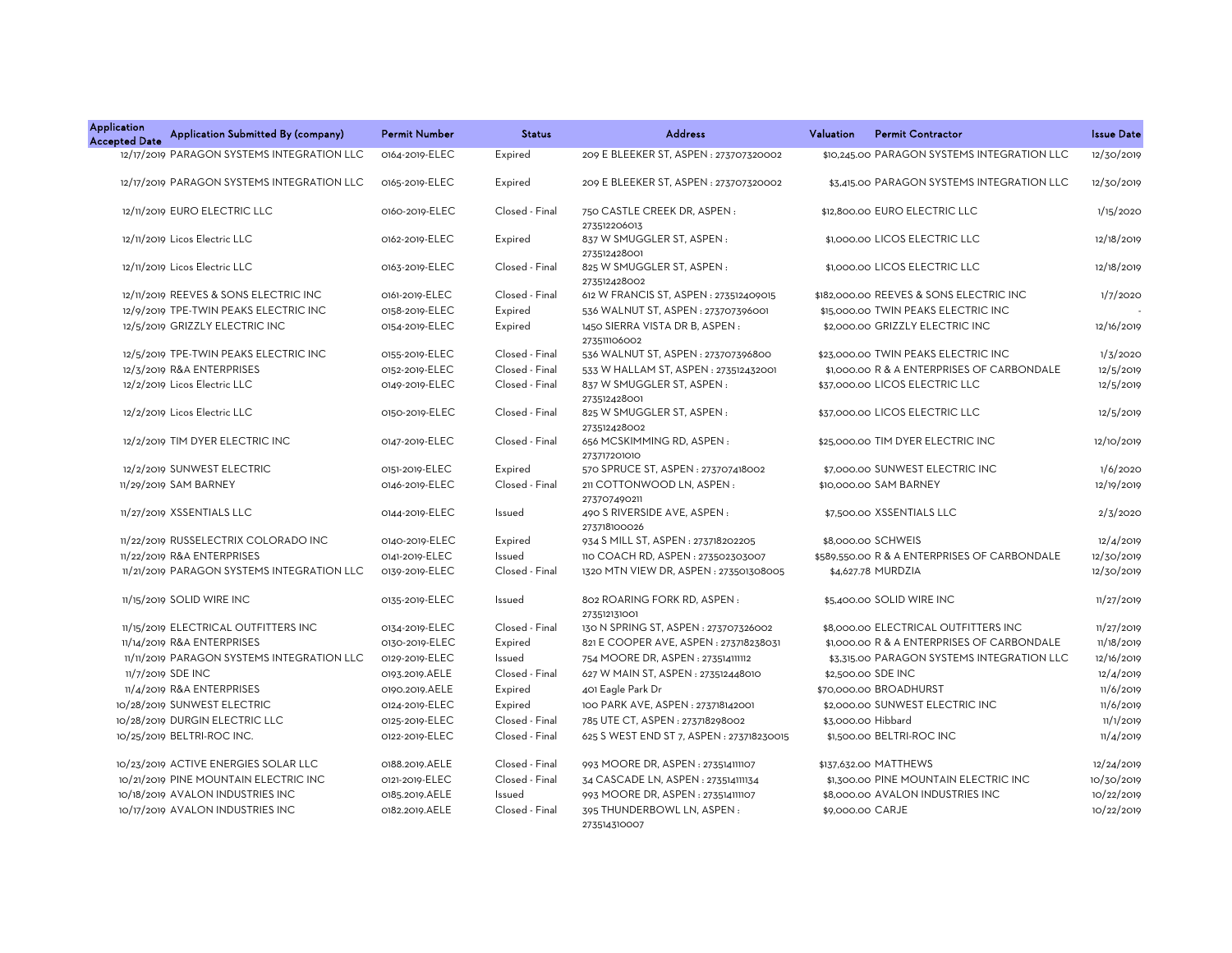| <b>Application</b><br><b>Accepted Date</b> | Application Submitted By (company)                         | <b>Permit Number</b> | <b>Status</b>  | <b>Address</b>                              | Valuation           | <b>Permit Contractor</b>                   | <b>Issue Date</b> |
|--------------------------------------------|------------------------------------------------------------|----------------------|----------------|---------------------------------------------|---------------------|--------------------------------------------|-------------------|
|                                            | 10/17/2019 CONUNDRUM TECHNOLOGIES                          | 0184.2019.AELE       | Closed - Final | 34 WESTVIEW DR, ASPEN: 273718122001         | \$33,862.00         |                                            | 12/16/2019        |
|                                            | 10/16/2019 MOUNTAINEER ELECTRIC (Josh Nye)                 | 0178.2019.AELE       | Closed - Final | 1112 WATERS AVE, ASPEN: 273718266012        |                     | \$40,000,00 MOUNTAINEER ELECTRIC INC       | 11/4/2019         |
|                                            | 10/16/2019 SUNWEST ELECTRIC                                | 0114-2019-ELEC       | Closed - Final | 74 FIVE TREES LN, ASPEN : 273514111128      |                     | \$6,000.00 SUNWEST ELECTRIC INC            | 10/16/2019        |
|                                            | 10/11/2019 R&A ENTERPRISES                                 | 0176.2019.AELE       | Issued         | 52 PITKIN WAY, ASPEN : 273501000000         |                     | \$300,000.00 BROADHURST                    | 1/2/2020          |
|                                            | 10/8/2019 WEST WIRE INC                                    | 0109-2019-ELEC       | Expired        | 1316 VINE ST, ASPEN : 273707366232          |                     | \$6,000,00 WEST WIRE INC                   | 10/25/2019        |
|                                            | 10/4/2019 CONUNDRUM TECHNOLOGIES                           | 0173.2019.AELE       | Closed - Final | 124 W HALLAM ST, ASPEN: 273512421011        |                     | \$18,900.00 CONUNDRUM TECHNOLOGIES         | 12/3/2019         |
|                                            | 10/4/2019 R&A ENTERPRISES                                  | 0106-2019-ELEC       | Closed - Final | 900 WATERS AVE, ASPEN: 273718261005         |                     | \$500.00 R & A ENTERPRISES OF CARBONDALE   | 10/7/2019         |
|                                            | 10/4/2019 ELECTRICAL OUTFITTERS INC                        | 0103-2019-ELEC       | Closed - Final | 130 N SPRING ST, ASPEN : 273707326002       |                     | \$9,000.00 ELECTRICAL OUTFITTERS INC       | 10/7/2019         |
|                                            | 10/2/2019 GREEN ELECTRICAL SOLUTIONS LLC                   | 0172.2019.AELE       | Closed - Final | 546 MCSKIMMING RD, ASPEN:<br>273718102002   |                     | \$48,000.00 GREEN ELECTRICAL SOLUTIONS LLC | 10/7/2019         |
|                                            | 9/30/2019 DP POWER & LIGHTING                              | 0170.2019.AELE       | Cancelled      | 501 W HALLAM ST, ASPEN : 273512432004       | \$45,000.00 -       |                                            |                   |
|                                            | 9/26/2019 HIGH POINT ELECTRIC                              | 0169.2019.AELE       | Closed - Final | 95 FORGE RD, ASPEN: 273502311005            |                     | \$13,000.00 HIGH POINT ELECTRIC            | 10/1/2019         |
|                                            | 9/23/2019 SUNWEST ELECTRIC                                 | 0168.2019.AELE       | Issued         | 267 ROARING FORK DR, ASPEN:<br>273718122005 |                     | \$5,000.00 SUNWEST ELECTRIC INC            | 10/16/2019        |
|                                            | 9/18/2019 SOLID WIRE INC                                   | 0167.2019.AELE       | Closed - Final | 720 W SMUGGLER ST, ASPEN:<br>273512406002   |                     | \$23,975.00 SOLID WIRE INC                 | 9/24/2019         |
|                                            | 9/17/2019 DURGIN ELECTRIC LLC                              | 0096-2019-ELEC       | Closed - Final | 411 LACET LN, ASPEN: 273718148002           | \$24,000.00 DURGIN  |                                            | 9/25/2019         |
|                                            | 9/16/2019 R&A ENTERPRISES                                  | 0093-2019-ELEC       | Cancelled      | 627 W SMUGGLER ST, ASPEN:<br>273512409013   | \$198,257.00 -      |                                            |                   |
|                                            | 9/12/2019 SUNWEST ELECTRIC                                 | 0159.2019.AELE       | Closed - Final | 1320 MTN VIEW DR, ASPEN: 273501308005       |                     | \$2,000.00 SUNWEST ELECTRIC INC            | 10/28/2019        |
|                                            | 9/11/2019 SDE INC                                          | 0158.2019.AELE       | Closed - Final | 311 PARK AVE, ASPEN : 273718100049          | \$60,000.00 SDE INC |                                            | 9/11/2019         |
|                                            | 9/10/2019 EXCEL ELECTRIC INC                               | 0157.2019.AELE       | Closed - Final | 440 N 5TH ST, ASPEN: 273512497001           | \$4,000.00 -        |                                            | 9/26/2019         |
|                                            | 9/6/2019 MTRICITY LTD                                      | 0153.2019.AELE       | Closed - Final | 250 S ORIGINAL ST, ASPEN: 273718208022      |                     | \$12,900.00 MTRICITY LTD                   | 9/11/2019         |
|                                            | 9/5/2019 W2 ELECTRIC                                       | 0152.2019.AELE       | Expired        | 490 S RIVERSIDE AVE, ASPEN:<br>273718100026 |                     | \$177,000.00 W2 ELECTRIC LLC               | 9/13/2019         |
|                                            | 9/4/2019 SDE INC                                           | 0150.2019.AELE       | Closed - Final | 1130 BLACK BIRCH DR, ASPEN:<br>273501307009 | \$15,000.00 DAVID   |                                            | 9/10/2019         |
|                                            | 8/30/2019 AJAX MOUNTAIN ELECTRIC INC                       | 0089-2019-ELEC       | Closed - Final | 325 PARK AVE, ASPEN: 273718100211           |                     | \$500.00 AJAX ELECTRIC INC                 | 9/4/2019          |
|                                            | 8/26/2019 REEVES & SONS ELECTRIC INC                       | 0143.2019.AELE       | Closed - Final | 281 EASTWOOD DR, ASPEN: 273718120006        |                     | \$31,000.00 REEVES & SONS ELECTRIC INC     | 8/28/2019         |
|                                            | 8/26/2019 SUNWEST ELECTRIC                                 | 0144.2019.AELE       | Issued         | 1320 MTN VIEW DR, ASPEN: 273501308005       |                     | \$90,000.00 SUNWEST ELECTRIC INC           | 10/28/2019        |
|                                            | 8/26/2019 ASPEN SOLAR                                      | 0087-2019-ELEC       | Closed - Final | 34 CASCADE LN, ASPEN : 273514111134         |                     | \$10,000.00 ASPEN SOLAR INC                | 8/30/2019         |
|                                            | 8/16/2019 LASSITER ELECTRIC INC                            | 0140.2019.AELE       | Closed - Final | 905 CHATFIELD RD, ASPEN : 273502402004      |                     | \$5,780,809.00 LASSITER ELECTRIC INC       | 8/23/2019         |
|                                            | 8/7/2019 DP POWER & LIGHTING                               | 0136.2019.AELE       | Expired        | 501 W HALLAM ST, ASPEN : 273512432004       |                     | \$45,000.00 DP POWER & LIGHTING            | 9/30/2019         |
|                                            | 8/6/2019 ELECTRICAL CONCEPTS INC                           | 0135.2019.AELE       | Expired        | 183 RED MOUNTAIN RD, ASPEN:<br>273707200026 |                     | \$20,000.00 ELECTRICAL CONCEPTS INC        | 8/23/2019         |
|                                            | 7/30/2019 WHITMAN-WARREN CONSTRUCTION LLC 0081-2019-ELEC   |                      | Expired        | 411 PEARL CT, ASPEN : 273512110002          |                     | \$1,856.80 WARREN                          | 8/7/2019          |
|                                            | 7/24/2019 ALWAYS ON ELECTRIC INC                           | 0080-2019-ELEC       | Closed - Final | 521 MCSKIMMING RD, ASPEN:<br>273718100005   |                     | \$3,000.00 ALWAYS ON ELECTRIC INC          | 7/30/2019         |
|                                            | 7/23/2019 ASTRA ELECTRICAL TECHNOLOGIES LLC 0131.2019.AELE |                      | Closed - Final | 950 CEMETERY LN, ASPEN: 273512283800        | $$48,442.00 -$      |                                            | 7/30/2019         |
|                                            | 7/16/2019 LASSITER ELECTRIC INC                            | 0129.2019.AELE       | Closed - Final | 905 CHATFIELD RD, ASPEN: 273502402004       |                     | \$490,000.00 LASSITER ELECTRIC INC         | 8/2/2019          |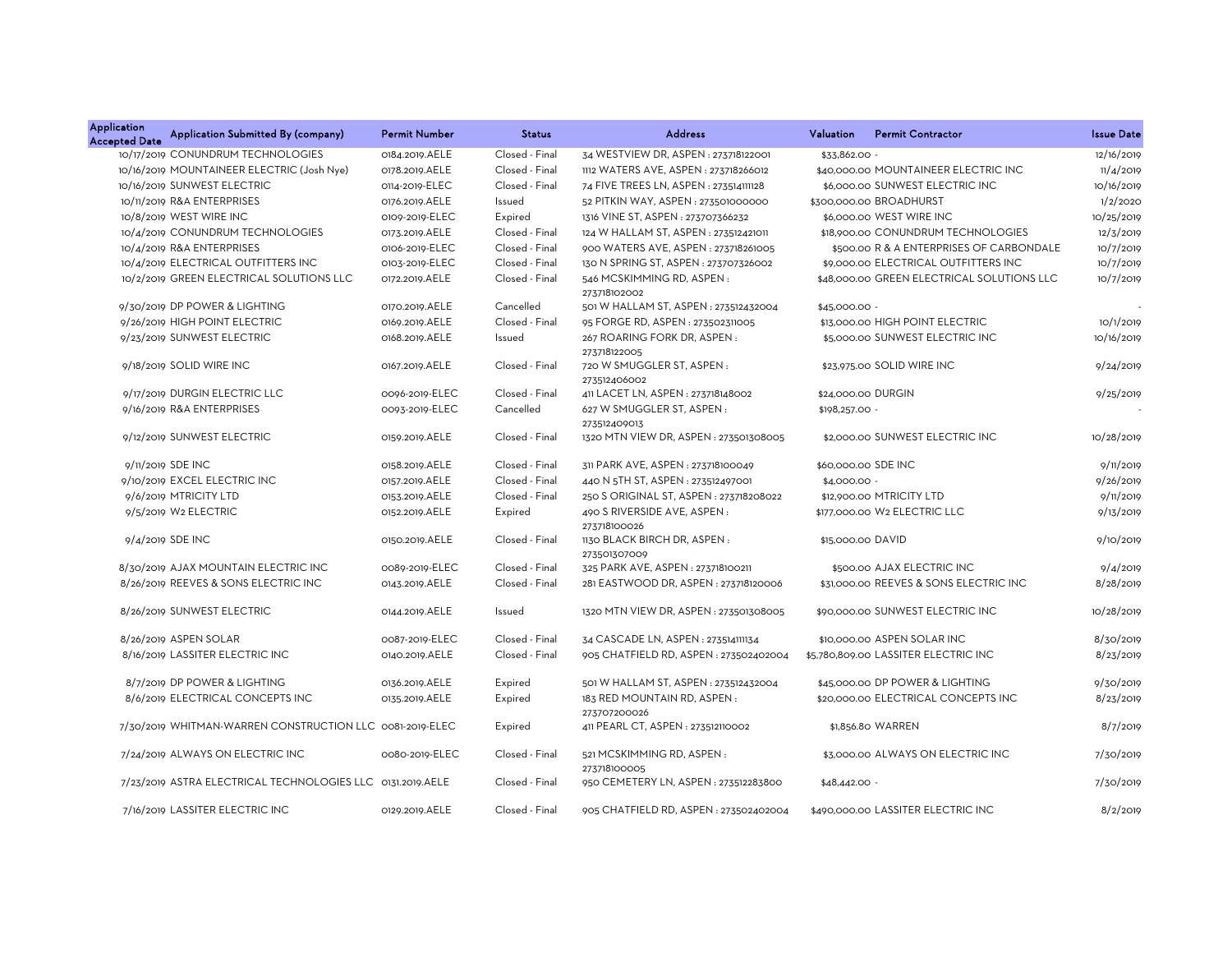| <b>Application</b><br><b>Accepted Date</b> | Application Submitted By (company)         | <b>Permit Number</b> | <b>Status</b>  | <b>Address</b>                               | Valuation      | <b>Permit Contractor</b>                       | <b>Issue Date</b> |
|--------------------------------------------|--------------------------------------------|----------------------|----------------|----------------------------------------------|----------------|------------------------------------------------|-------------------|
|                                            | 7/15/2019 SOLID WIRE INC                   | 0128.2019.AELE       | Closed - Final | 34 WESTVIEW DR, ASPEN : 273718122001         | \$138,500.00   |                                                | 7/17/2019         |
|                                            | 7/9/2019 R&A ENTERPRISES                   | 0076-2019-ELEC       | Issued         | 627 W SMUGGLER ST, ASPEN:<br>273512409013    |                | \$500.00 R&A ENTERPRISES                       | 7/11/2019         |
|                                            | 7/9/2019 AJAX MOUNTAIN ELECTRIC INC        | 0077-2019-ELEC       | Expired        | 1445 RED BUTTE DR, ASPEN : 273501330002      |                | \$3,000.00 AJAX ELECTRIC INC                   | 7/15/2019         |
|                                            | 7/8/2019 R&A ENTERPRISES                   | 0075-2019-ELEC       | Cancelled      | 1445 RED BUTTE DR, ASPEN : 273501330002      | $$1,000.00 -$  |                                                |                   |
|                                            | 7/5/2019 DURGIN ELECTRIC LLC               | 0073-2019-ELEC       | Closed - Final | 1227 ALTA VISTA DR, ASPEN : 273512261002     |                | \$4,000.00 DURGIN ELECTRIC LLC                 | 8/1/2019          |
|                                            | 7/3/2019 REEVES & SONS ELECTRIC INC        | 0120.2019.AELE       | Closed - Final | 728 E HOPKINS AVE, ASPEN: 273707361001       |                | \$75,000.00 REEVES & SONS ELECTRIC INC         | 7/11/2019         |
|                                            | 7/2/2019 GENIUS INTEGRATED AUDIO VIDEO LLC | 0117.2019.AELE       | Closed - Final | 1419 CRYSTAL LAKE RD, ASPEN:<br>273718132017 |                | \$49,300.00 GENIUS INTERGRATED AUDIO VIDEO LLC | 7/15/2019         |
|                                            | 6/26/2019 R&A ENTERPRISES                  | 0070-2019-ELEC       | Expired        | 627 W SMUGGLER ST, ASPEN:<br>273512409013    |                | \$198,223.00 R&A ENTERPRISES                   | 9/20/2019         |
|                                            | 6/20/2019 AJAX MOUNTAIN ELECTRIC INC       | 0066-2019-ELEC       | Issued         | 731 BAY ST, ASPEN : 273707311001             |                | \$5,000.00 AJAX ELECTRIC INC                   | 7/17/2019         |
|                                            | 6/19/2019 PARAGON SYSTEMS INTEGRATION LLC  | 0112.2019.AELE       | Issued         | 993 MOORE DR, ASPEN : 273514111107           |                | \$9,424.00 PARAGON SYSTEMS INTEGRATION LLC     | 6/26/2019         |
|                                            | 6/14/2019 R&A ENTERPRISES                  | 0061-2019-ELEC       | Closed - Final | 100 N 8TH ST 8, ASPEN: 273512313034          |                | \$1,000.00 R & A ENTERPRISES OF CARBONDALE     | 6/24/2019         |
|                                            | 6/13/2019 PARAGON SYSTEMS INTEGRATION LLC  | 0107.2019.AELE       | Closed - Final | 395 THUNDERBOWL LN, ASPEN:<br>273514310007   |                | \$14,305.00 PARAGON SYSTEMS INTEGRATION LLC    | 6/26/2019         |
|                                            | 6/7/2019 R&A ENTERPRISES                   | 0058-2019-ELEC       | Issued         | 715 NORTH ST, ASPEN : 273512117002           |                | \$1,000.00 R&A ENTERPRISES                     | 6/11/2019         |
|                                            | 6/4/2019 SUNSENSE INC                      | 0100.2019.AELE       | Closed - Final | 23 S WILLOW CT, ASPEN: 273511309033          |                | \$43,930.00 SUNSENSE INC                       | 6/20/2019         |
|                                            | 6/3/2019 R&A ENTERPRISES                   | 0099.2019.AELE       | Issued         | 993 MOORE DR, ASPEN : 273514111107           |                | \$322,000.00 R&A ENTERPRISES                   | 6/5/2019          |
|                                            | 5/31/2019 R&A ENTERPRISES                  | 0097.2019.AELE       | Closed - Final | 946 S MILL ST, ASPEN: 273718202208           | $$13,613.00 -$ |                                                | 6/12/2019         |
|                                            | 5/29/2019 ELECTRICAL CONCEPTS INC          | 0047-2019-ELEC       | Closed - Final | 355 SILVERLODE DR, ASPEN:<br>273707430006    |                | \$5,000.00 ELECTRICAL CONCEPTS INC             | 6/11/2019         |
|                                            | 5/23/2019 ELECTRICAL OUTFITTERS INC        | 0091.2019.AELE       | Issued         | 1411 CRYSTAL LAKE RD, ASPEN:<br>273718100018 |                | \$340,000.00 ELECTRICAL OUTFITTERS INC         | 5/29/2019         |
|                                            | 5/16/2019 ID ELECTRIC LLC                  | 0084.2019.AELE       | Closed - Final | 735 CASTLE CREEK DR, ASPEN:<br>273512237001  | \$35,000.00 -  |                                                | 5/21/2019         |
|                                            | 5/14/2019 CARTER ELECTRIC COLORADO INC     | 0080.2019.AELE       | Closed - Final | 203 E HALLAM ST, ASPEN : 273707316002        |                | \$5,200.00 CARTER ELECTRIC COLORADO INC        | 5/22/2019         |
|                                            | 5/13/2019 GREEN ELECTRICAL SOLUTIONS LLC   | 0076.2019.AELE       | Closed - Final | 387 SILVERLODE DR, ASPEN:<br>273707430004    | \$27,000.00 -  |                                                | 5/16/2019         |
|                                            | 5/8/2019 ASPEN SOLAR                       | 0075.2019.AELE       | Closed - Final | 865 MOORE DR, ASPEN : 273514111106           |                | \$30,000.00 TIERNEY                            | 5/21/2019         |
|                                            | 5/7/2019 DURGIN ELECTRIC LLC               | 0041-2019-ELEC       | Closed - Final | 35 UTE PL, ASPEN : 273718265005              |                | \$2,000.00 DURGIN ELECTRIC LLC                 | 5/13/2019         |
|                                            | 5/7/2019 R&A ENTERPRISES                   | 0072.2019.AELE       | Closed - Final | 110 COACH RD, ASPEN: 273502303007            | $$2,350.00 -$  |                                                | 5/13/2019         |
|                                            | 5/3/2019 DURGIN ELECTRIC LLC               | 0070.2019.AELE       | Closed - Final | 834 E DURANT AVE, ASPEN : 273718238039       |                | \$100,000.00 DURGIN ELECTRIC LLC               | 5/9/2019          |
|                                            | 4/24/2019 R&A ENTERPRISES                  | 0032-2019-ELEC       | Closed - Final | 991 MOORE DR, ASPEN : 273514111105           |                | \$3,500.00 CROWNHART                           | 4/30/2019         |
|                                            | 4/22/2019 TIM DYER ELECTRIC INC            | 0034-2019-ELEC       | Closed - Final | 221 FORGE RD, ASPEN : 273502311007           |                | \$1,500.00 TIM DYER ELECTRIC INC               | 5/7/2019          |
|                                            | 4/17/2019 ELECTRICAL CONCEPTS INC          | 0061.2019.AELE       | Closed - Final | 1395 RIVERSIDE DR, ASPEN : 273718117124      |                | \$7,000.00 ELECTRICAL CONCEPTS INC             | 4/22/2019         |
|                                            | 4/10/2019 ELECTRICAL OUTFITTERS INC        | 0058.2019.AELE       | Closed - Final | 310 EASTWOOD DR, ASPEN : 273718120003        |                | \$1,500.00 ELECTRICAL OUTFITTERS INC           | 4/18/2019         |
|                                            | 4/9/2019 MILLER ELECTRICAL ASPEN LLC       | 0055.2019.AELE       | Expired        | 208 E MAIN ST, ASPEN : 273707399002          |                | \$600.00 MILLER ELECTRICAL ASPEN LLC           | 11/18/2019        |
|                                            | 4/4/2019 GREEN ELECTRICAL SOLUTIONS LLC    | 0049.2019.AELE       | Closed - Final | 546 MCSKIMMING RD, ASPEN:<br>273718102002    | \$111,000.00 - |                                                | 4/16/2019         |
|                                            | 4/4/2019 LASSITER ELECTRIC INC             | 0051.2019.AELE       | Closed - Final | 955 CHATFIELD RD, ASPEN: 273502402002        |                | \$230,000,00 LASSITER ELECTRIC INC             | 4/15/2019         |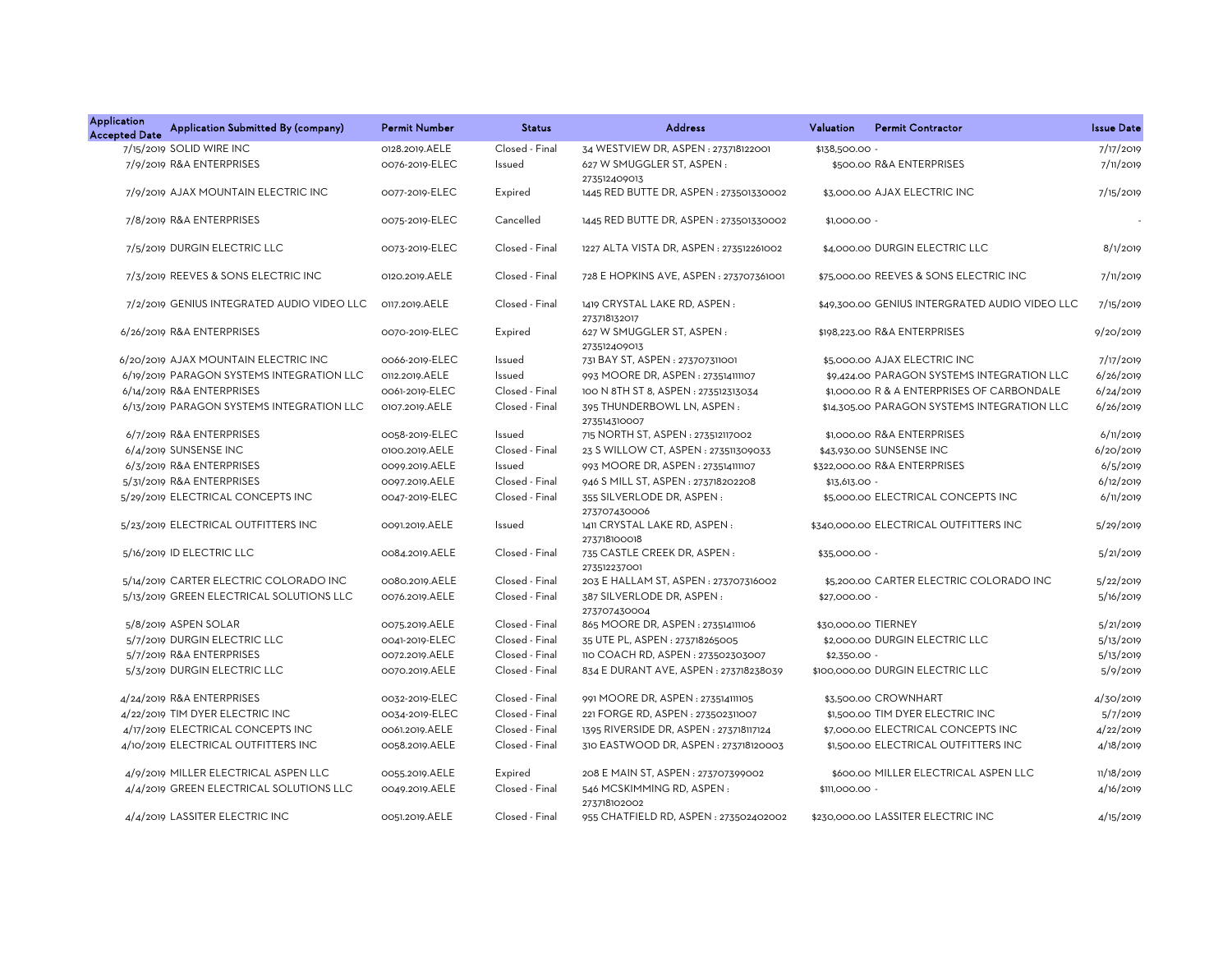| <b>Application</b><br><b>Accepted Date</b> | Application Submitted By (company)        | <b>Permit Number</b> | <b>Status</b>  | <b>Address</b>                                            | Valuation          | <b>Permit Contractor</b>                                  | <b>Issue Date</b> |
|--------------------------------------------|-------------------------------------------|----------------------|----------------|-----------------------------------------------------------|--------------------|-----------------------------------------------------------|-------------------|
|                                            | 4/4/2019 PARAGON SYSTEMS INTEGRATION LLC  | 0052.2019.AELE       | Closed - Final | 23 S WILLOW CT, ASPEN : 273511309033                      |                    | \$14,040.00 PARAGON SYSTEMS INTEGRATION LLC               | 4/15/2019         |
|                                            | 3/15/2019 REEVES & SONS ELECTRIC INC      | 0039.2019.AELE       | Closed - Final | 541 RACE ST, ASPEN: 273707392006                          |                    | \$140,000.00 REEVES & SONS ELECTRIC INC                   | 3/19/2019         |
|                                            | 3/4/2019 ALWAYS ON ELECTRIC INC           | 0015-2019-ELEC       | Closed - Final | 1145 BLACK BIRCH DR, ASPEN:<br>273501307008               |                    | \$6,500.00 ALWAYS ON ELECTRIC INC                         | 3/8/2019          |
|                                            | 3/4/2019 EXCEL ELECTRIC                   | 0034.2019.AELE       | Closed - Final | 614 NORTH ST, ASPEN: 273512112006                         |                    | \$96,000.00 EXCEL ELECTRIC                                | 3/15/2019         |
|                                            | 2/25/2019 LASSITER ELECTRIC INC           | 0032.2019.AELE       | Closed - Final | 754 MOORE DR, ASPEN: 273514111112                         |                    | \$565,411.00 LASSITER ELECTRIC INC                        | 3/5/2019          |
|                                            | 2/21/2019 SOLID WIRE INC                  | 0025.2019.AELE       | Closed - Final | 720 W SMUGGLER ST, ASPEN:<br>273512406002                 | \$52,950.00 -      |                                                           | 2/26/2019         |
|                                            | 2/21/2019 REEVES & SONS ELECTRIC INC      | 0024.2019.AELE       | Closed - Final | 1230 SNOWBUNNY LN, ASPEN:<br>273512207004                 |                    | \$167,000,00 REEVES & SONS ELECTRIC INC                   | 2/27/2019         |
|                                            | 2/14/2019 R&A ENTERPRISES                 | 0022.2019.AELE       | Closed - Final | 219 S 3RD ST, ASPEN: 273512465007                         | \$221,000.00 -     |                                                           | 2/22/2019         |
|                                            | 2/13/2019 R&A ENTERPRISES                 | 0019.2019.AELE       | Closed - Final | 1300 RIVERSIDE DR, ASPEN: 273718117006                    |                    | \$210,989.00 R&A ENTERPRISES                              | 2/22/2019         |
|                                            | 2/13/2019 R&A ENTERPRISES                 | 0020.2019.AELE       | Closed - Final | 63 SMUGGLER GROVE RD, ASPEN:<br>273718106004              |                    | \$65,558.00 R&A ENTERPRISES                               | 2/22/2019         |
|                                            | 2/11/2019 MOUNTAINEER ELECTRIC (Josh Nye) | 0018.2019.AELE       | Closed - Final | 320 COACH RD, ASPEN : 273502303011                        |                    | \$0.00 NYE                                                |                   |
|                                            | 1/31/2019 SDE INC                         | 0014.2019.AELE       | Issued         | 1130 BLACK BIRCH DR, ASPEN:<br>273501307009               |                    | \$318,000.00 SDE INC                                      | 2/8/2019          |
|                                            | 1/28/2019 GRIZZLY ELECTRIC INC            | 0008-2019-ELEC       | Closed - Final | 1520 SILVER KING DR, ASPEN:<br>273502401004               |                    | \$1,200.00 GRIZZLY ELECTRIC INC                           | 2/14/2019         |
|                                            | 1/23/2019 R&A ENTERPRISES                 | 0011.2019.AELE       | Closed - Final | 223 E HALLAM ST, ASPEN: 273707316008                      |                    | \$179,000.00 R&A ENTERPRISES                              | 1/25/2019         |
|                                            | 1/18/2019 SDE INC                         | 0008.2019.AELE       | Closed - Final | 1130 BLACK BIRCH DR, ASPEN:<br>273501307009               | \$318,000.00 DAVID |                                                           | 1/24/2019         |
|                                            | 1/18/2019 SDE INC                         | 0007.2019.AELE       | Closed - Final | 1130 BLACK BIRCH DR, ASPEN:<br>273501307009               | \$3,000.00 DAVID   |                                                           | 1/24/2019         |
|                                            | 1/9/2019 ALPINE CUSTOM ELECTRONICS LLC    | 0003.2019.AELE       | Closed - Final | 219 N MONARCH ST, ASPEN : 273707316004                    |                    | \$35,000.00 ALPINE CUSTOM ELECTRONICS LLC                 | 1/23/2019         |
|                                            | 1/3/2019 R&A ENTERPRISES                  | 0001.2019.AELE       | Closed - Final | 209 E BLEEKER ST, ASPEN : 273707320002                    | $$2,500.00 -$      |                                                           | 2/4/2019          |
|                                            | Use of Building: Other (22 records)       |                      |                |                                                           |                    |                                                           |                   |
|                                            | 12/30/2019 ALCHEMY CONCERT SYSTEMS        | 0172-2019-ELEC       | Closed - Final | WAGNER PARK 350 E DURANT AVE,<br>ASPEN: 273718220851      |                    | \$1.00 GASPAR                                             | 1/10/2020         |
|                                            | 12/18/2019 ELECTRICAL GIRLS               | 0166-2019-ELEC       | Expired        | RIO GRANDE PARK 435 RIO GRANDE PL,<br>ASPEN: 273707306851 |                    | \$500.00 TWO PEAKS ELECTRIC LLC                           | 12/20/2019        |
|                                            | 12/4/2019 ASPEN SKIING COMPANY            | 0153-2019-ELEC       | Closed - Final | 460 RIO GRANDE PL, ASPEN : 273707306851                   |                    | \$500.00 ASPEN SKIING COMPANY                             | 12/5/2019         |
|                                            | 11/20/2019 MILLER ELECTRICAL ASPEN LLC    | 0137-2019-ELEC       | Closed - Final | 101 to 119 W BLEEKER ST                                   |                    | \$5,000.00 MILLER ELECTRICAL SERVICES ASPEN<br><b>LLC</b> | 12/2/2019         |
|                                            | 10/28/2019 5 ELEMENTS ELECTRIC LLC        | 0189.2019.AELE       | Closed - Final | 634 W MAIN ST 6, ASPEN : 273512447006                     | \$600.00 -         |                                                           | 11/4/2019         |
|                                            | 10/1/2019 MTRICITY LTD                    | 0171.2019.AELE       | Closed - Final | 315 MIDLAND AVE, ASPEN: 273718100044                      |                    | \$4,205.00 MTRICITY LTD                                   | 10/10/2019        |
|                                            | 9/16/2019 R&A ENTERPRISES                 | 0161.2019.AELE       | Issued         | 121 E HYMAN AVE, ASPEN : 273512471002                     |                    | \$300,000.00 BROADHURST                                   | 9/17/2019         |
|                                            | 9/4/2019 GRIZZLY ELECTRIC INC             | 0148.2019.AELE       | Expired        | 106 MAPLE LN, ASPEN : 273707490106                        | \$10,000.00 -      |                                                           | 9/30/2019         |
|                                            | 8/30/2019 ALCHEMY CONCERT SYSTEMS         | 0088-2019-ELEC       | Closed - Final | 10 CLUB CIR, ASPEN : 273502309951                         |                    | \$5,000.00 ALCHEMY                                        | 9/11/2019         |
|                                            | 7/5/2019 ASPEN CHAMBER RESORT ASSOCIATION | 0074-2019-ELEC       | Expired        | WAGNER PARK 350 E DURANT AVE,<br>ASPEN: 273718220851      |                    | \$1.00 GASPAR                                             | 7/11/2019         |
|                                            | 6/25/2019 ELECTRICAL OUTFITTERS INC       | 0067-2019-ELEC       | Expired        | 960 N 3RD ST, ASPEN : 273512129802                        |                    | \$1,000.00 ELECTRICAL OUTFITTERS INC                      | 6/26/2019         |

6/17/2019 ASPEN SOLAR 0065-2019-ELEC Hold 470 RIO GRANDE PL, ASPEN : 273707306851 \$1,700.00 ASPEN SOLAR INC -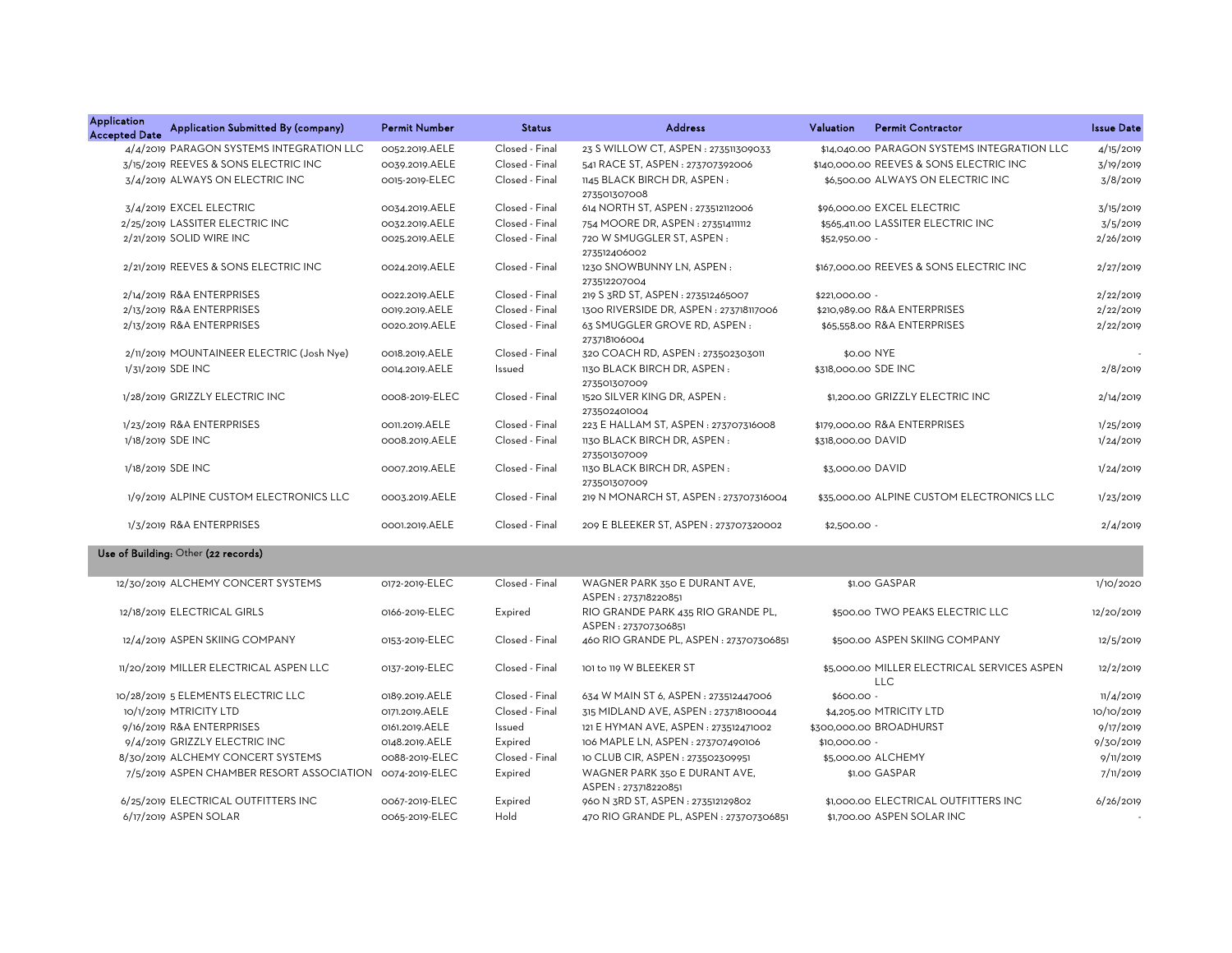| <b>Application</b><br><b>Accepted Date</b> | Application Submitted By (company)                       | <b>Permit Number</b> | <b>Status</b>  | <b>Address</b>                                       | <b>Valuation</b> | <b>Permit Contractor</b>                     | <b>Issue Date</b> |
|--------------------------------------------|----------------------------------------------------------|----------------------|----------------|------------------------------------------------------|------------------|----------------------------------------------|-------------------|
|                                            | 6/5/2019 CARLSON DESIGN AND DEVELOPMENT<br><b>LTD</b>    | 0101.2019.AELE       | Issued         | 123 W HYMAN AVE, ASPEN: 273512482800                 |                  | \$1,500.00 CARLSON DESIGN AND DEVELOPING LTD | 6/7/2019          |
|                                            | 5/29/2019 TPE-TWIN PEAKS ELECTRIC INC                    | 0096.2019.AELE       | Closed - Final | 334 SUMMIT ST A, ASPEN : 273718287001                | $$2,400.00 -$    |                                              | 6/7/2019          |
|                                            | 5/29/2019 R&A ENTERPRISES                                | 0048-2019-ELEC       | Cancelled      | 100 E FRANCIS ST, ASPEN : 273512419851               | $$13,613.00 -$   |                                              |                   |
|                                            | 5/23/2019 LASSITER ELECTRIC INC                          | 0046-2019-ELEC       | Closed - Final | TO BE DETERMINED                                     |                  | \$25,000,00 LASSITER ELECTRIC INC            | 6/3/2019          |
|                                            | 5/16/2019 REEVES & SONS ELECTRIC INC                     | 0083.2019.AELE       | Issued         | 1432 CRYSTAL LAKE RD, ASPEN:<br>273718131017         |                  | \$63,000.00 REEVES & SONS ELECTRIC INC       | 5/21/2019         |
|                                            | 4/25/2019 DURGIN ELECTRIC LLC                            | 0035-2019-ELEC       | Closed - Final | 130 S GALENA ST, ASPEN : 273707331851                |                  | \$2,995.19 DURGIN ELECTRIC LLC               | 5/6/2019          |
|                                            | 4/12/2019 LASSITER ELECTRIC INC                          | 0027-2019-ELEC       | Closed - Final | 40180 HWY 82, ASPEN: 273512363853                    |                  | \$20,000.00 LASSITER ELECTRIC INC            | 5/30/2019         |
|                                            | 4/9/2019 ELECTRICAL OUTFITTERS INC                       | 0056.2019.AELE       | Closed - Final | 310 EASTWOOD DR. ASPEN: 273718120003                 |                  | \$273,000,00 ELECTRICAL OUTFITTERS INC       | 4/18/2019         |
|                                            | 3/13/2019 ASPEN SKIING COMPANY                           | 0016-2019-ELEC       | Closed - Final | 501 E COOPER AVE. ASPEN: 273718248800                |                  | \$500.00 ASPEN SKIING COMPANY                | 3/13/2019         |
|                                            | 1/7/2019 ASPEN CHAMBER RESORT ASSOCIATION 0002-2019-ELEC |                      | Closed - Final | WAGNER PARK 350 E DURANT AVE,<br>ASPEN: 273718220851 |                  | \$5,000.00 ASPEN CHAMBER RESORT ASSOCIATION  | 1/9/2019          |
|                                            | Type: Mechanical (340 records)                           |                      |                |                                                      |                  |                                              |                   |

## Use of Building: - (252 records)

| 12/16/2019 THE FIREPLACE COMPANY                         | 0128-2019-MECH | Closed - Final | 541 RACE ST, ASPEN: 273707392006              | \$38,000.00 THE FIREPLACE COMPANY                        | 12/17/2019 |
|----------------------------------------------------------|----------------|----------------|-----------------------------------------------|----------------------------------------------------------|------------|
| 12/9/2019 RAPID CREEK MECHANICAL COMPANY<br><b>LLC</b>   | 0125-2019-MECH | Expired        | 715 W MAIN ST 201, ASPEN : 273512486006       | \$16,500.00 RAPID CREEK MECHANICAL COMPANY<br><b>LLC</b> | 1/21/2020  |
| 12/3/2019 MC PLUMBING                                    | 0121-2019-MECH | Expired        | 267 ROARING FORK DR, ASPEN:<br>273718122005   | \$1,000.00 MC PLUMBING                                   |            |
| 12/2/2019 PROLIFIC WATER SYSTEMS LLC                     | 0119-2019-MECH | Expired        | 916 E HOPKINS AVE 303, ASPEN:<br>273718202004 | \$30,000,00 PROLIFIC WATER SYSTEMS LLC                   | 12/11/2019 |
| 11/25/2019 CLIMATE CONTROL COMPANY LLC                   | 0114-2019-MECH | Closed - Final | 1470 SILVER KING DR, ASPEN:<br>273501310004   | \$5,000.00 CLIMATE CONTROL COMPANY                       | 11/27/2019 |
| 11/12/2019 PROLIFIC WATER SYSTEMS LLC                    | 0099-2019-MECH | Expired        | 300 W HOPKINS AVE. ASPEN:<br>273512452005     | \$10,000,00 PROLIFIC WATER SYSTEMS LLC                   | 11/22/2019 |
| 11/11/2019 NEW AGE PLUMBING & HEATING                    | 0097-2019-MECH | Closed - Final | 134 MAPLE LN, ASPEN: 273707490134             | \$1,200,00 NEW AGE PLUMBING & HEATING                    | 11/13/2019 |
| 11/8/2019 TRUE NORTH HEARTH AND HOME INC                 | 0224.2019.AMEC | Closed - Final | 747 S GALENA ST 170, ASPEN: 273718278019      | \$9,531.00 TRUE NORTH HEARTH AND HOME INC                | 12/6/2019  |
| 11/7/2019 TOM & ELLEN MARSHALL ENTERPRISES<br><b>INC</b> | 0223.2019.AMEC | Load - Open    | 401 Eagle Park Dr                             | $$9,492.00 -$                                            |            |
| 11/6/2019 RESORT MOUNTAIN ENTERPRISES INC                | 0222.2019.AMEC | Load - Open    | 401 Eagle Park Dr                             | \$15,000.00 -                                            |            |
| 11/5/2019 TOM & ELLEN MARSHALL ENTERPRISES<br><b>INC</b> | 0221.2019.AMEC | Closed - Final | 301 E HOPKINS AVE 101, ASPEN:<br>273707382005 | \$15,000,00 T & E MARSHALL ENTERPRISES INC               | 11/7/2019  |
| 11/5/2019 PACIFIC SHEET METAL INC                        | 0219.2019.AMEC | Closed - Final | 310 EASTWOOD DR, ASPEN: 273718120003          | \$164,100.00 Murray                                      | 11/6/2019  |
| 11/5/2019 THE FIREPLACE COMPANY                          | 0220.2019.AMEC | Issued         | 1432 CRYSTAL LAKE RD, ASPEN:<br>273718131017  | \$10,700.00 THE FIREPLACE COMPANY                        | 1/19/2020  |
| 11/4/2019 MC PLUMBING                                    | 0218.2019.AMEC | Closed - Final | 1015 WATERS AVE, ASPEN : 273718282002         | \$75,000.00 PEARCE                                       | 11/18/2019 |
| 10/31/2019 YOUNG SERVICES LLC                            | 0217.2019.AMEC | Issued         | 108 E FRANCIS ST, ASPEN : 273512419851        | $$4.000.00 -$                                            | 11/5/2019  |
| 10/30/2019 TOP GUN PLUMBING & HEATING INC                | 0216.2019.AMEC | Closed - Final | 814 W BLEEKER ST E1, ASPEN : 273512311021     | \$500.00 TOP GUN PLUMBING & HEATING INC                  | 10/31/2019 |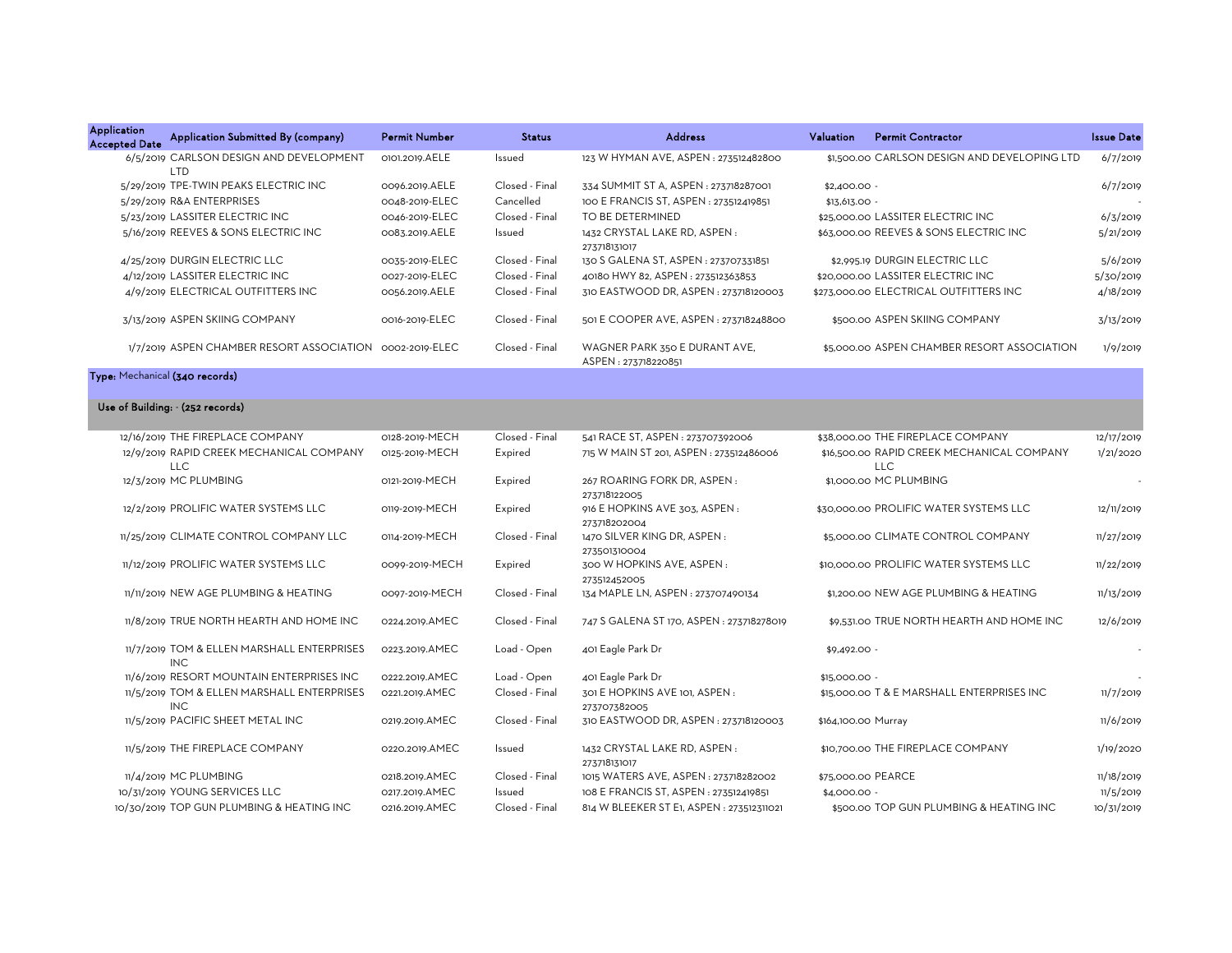| <b>Application</b><br><b>Accepted Date</b> | Application Submitted By (company)                        | <b>Permit Number</b> | <b>Status</b>  | <b>Address</b>                                 | <b>Permit Contractor</b><br><b>Valuation</b>          | <b>Issue Date</b> |
|--------------------------------------------|-----------------------------------------------------------|----------------------|----------------|------------------------------------------------|-------------------------------------------------------|-------------------|
|                                            | 10/24/2019 UTE CITY FIREPLACES LLC                        | 0215.2019.AMEC       | Issued         | 555 E DURANT AVE 2C, ASPEN:<br>273718249044    | \$3,595.00 MURTAGH                                    | 10/31/2019        |
|                                            | 10/23/2019 ELEVATED PLUMBING & HEATING LLC                | 0214.2019.AMEC       | Closed - Final | 905 CHATFIELD RD, ASPEN: 273502402004          | \$135,000.00 ELEVATED PLUMBING & HEATING LLC          | 10/29/2019        |
|                                            | 10/23/2019 MOUNTAIN AIR MECHANICAL INC                    | 0212.2019.AMEC       | Load - Open    | 81 EXHIBITION LN, ASPEN : 273514314015         | \$900.00 -                                            | 11/5/2019         |
| 10/23/2019 -                               |                                                           | 0213.2019.AMEC       | Load - Open    | 610 S WEST END ST F304, ASPEN:<br>273718267076 | $$1,200.00$ .                                         | 10/28/2019        |
|                                            | 10/21/2019 UTE CITY FIREPLACES LLC                        | 0211.2019.AMEC       | Closed - Final | 1320 MTN VIEW DR, ASPEN: 273501308005          | \$9,995.00 UTE CITY FIREPLACES LLC                    | 10/24/2019        |
|                                            | 10/21/2019 ALL VALLEY MAINTENANCE &<br>MECHANICAL INC     | 0093-2019-MECH       | Issued         | 308 S HUNTER ST, ASPEN : 273718225002          | \$3,000.00 ALL VALLEY MAINTENANCE &<br>MECHANICAL INC | 11/11/2019        |
|                                            | 10/16/2019 2H MECHANICAL LLC                              | 0210.2019.AMEC       | Closed - Final | 506 E MAIN ST, ASPEN: 273707347851             | \$44,213.00 BUTLER                                    | 10/21/2019        |
|                                            | 10/15/2019 MC PLUMBING                                    | 0088-2019-MECH       | Expired        | 107 JUAN ST, ASPEN: 273513137706               | \$1,000.00 MC PLUMBING                                | 10/17/2019        |
|                                            | 10/11/2019 GRAND VALLEY HVAC LLC                          | 0206.2019.AMEC       | Closed - Final | 1320 MTN VIEW DR, ASPEN: 273501308005          | \$72,450.00 GRAND VALLEY HVAC LLC                     | 10/16/2019        |
|                                            | 10/11/2019 GRAND VALLEY HVAC LLC                          | 0208.2019.AMEC       | Closed - Final | 747 S GALENA ST 170, ASPEN : 273718278019      | \$15,700.00 -                                         | 10/16/2019        |
|                                            | 10/11/2019 GRAND VALLEY HVAC LLC                          | 0207.2019.AMEC       | Expired        | 743 CEMETERY LN, ASPEN : 273512226001          | \$76,600.00 SMITH                                     | 10/16/2019        |
|                                            | 10/11/2019 GOLD MEDAL MECHANICAL                          | 0209.2019.AMEC       | Closed - Final | 720 W SMUGGLER ST, ASPEN:<br>273512406002      | \$22,900.00 GOLD MEDAL MECHANICAL                     | 10/14/2019        |
|                                            | 10/10/2019 PEAK DESIGN GROUP LLC                          | 0204.2019.AMEC       | Closed - Final | 802 W MAIN ST, ASPEN : 273512308005            | \$60,000.00 -                                         | 10/15/2019        |
|                                            | 10/10/2019 MOUNTAIN AIR MECHANICAL INC                    | 0205.2019.AMEC       | Closed - Final | 834 E DURANT AVE, ASPEN : 273718238039         | \$2,500.00 ROPER                                      | 10/14/2019        |
|                                            | 10/10/2019 TOM & ELLEN MARSHALL ENTERPRISES<br><b>INC</b> | 0203.2019.AMEC       | Closed - Final | 308 E HOPKINS AVE LL 1, ASPEN:<br>273707329010 | \$68,500.00 T & E MARSHALL ENTERPRISES INC            | 10/11/2019        |
|                                            | 10/9/2019 RAK PLUMBING AND HEATING                        | 0201.2019.AMEC       | Closed - Final | 235 EXHIBITION LN, ASPEN : 273515416016        | $$2,500.00 -$                                         | 10/14/2019        |
|                                            | 10/9/2019 R & H MECHANICAL LLC                            | 0202.2019.AMEC       | Expired        | 210 S 1ST ST, ASPEN : 273512459112             | \$102,650.00 R & H MECHANICAL LLC                     | 10/11/2019        |
|                                            | 10/8/2019 PACIFIC SHEET METAL INC                         | 0200.2019.AMEC       | Cancelled      | 650 S MONARCH ST 7, ASPEN:<br>273718292005     | \$20,000.00 PACIFIC SHEET METAL INC                   |                   |
|                                            | 10/4/2019 FIREPLACE DOCTORS INC THE                       | 0197.2019.AMEC       | Closed - Final | 434 E MAIN ST 201, ASPEN : 273707327005        | \$6,500.00 -                                          | 10/10/2019        |
|                                            | 10/4/2019 UTE CITY FIREPLACES LLC                         | 0196.2019.AMEC       | Issued         | 281 EASTWOOD DR, ASPEN: 273718120006           | \$8,795.00 -                                          | 10/9/2019         |
|                                            | 10/4/2019 VALLEY MECHANICAL                               | 0198.2019.AMEC       | Closed - Final | 434 E MAIN ST 201, ASPEN : 273707327005        | \$5,000.00 -                                          | 10/7/2019         |
|                                            | 10/4/2019 CLIMATE CONTROL COMPANY LLC                     | 0085-2019-MECH       | Closed - Final | 525 S ORIGINAL ST F, ASPEN : 273718299058      | \$8,225.00 CLIMATE CONTROL COMPANY                    | 10/9/2019         |
|                                            | 10/3/2019 GARRETT HANSEN PLUMBING INC                     | 0195.2019.AMEC       | Issued         | 743 CEMETERY LN, ASPEN : 273512226001          | \$30,000.00 HANSEN                                    | 10/9/2019         |
|                                            | 10/1/2019 MOUNTAIN AIR MECHANICAL INC                     | 0193.2019.AMEC       | Load - Open    | 731 S MILL ST 2D, ASPEN: 273718286007          | $$2,500.00 -$                                         | 10/3/2019         |
|                                            | 10/1/2019 M & W INVESTMENTS                               | 0194.2019.AMEC       | Load - Open    | 219 S 3RD ST, ASPEN: 273512465007              | \$35,210.00 -                                         | 10/10/2019        |
|                                            | 9/24/2019 M & W INVESTMENTS                               | 0192.2019.AMEC       | Closed - Final | 1112 WATERS AVE, ASPEN: 273718266012           | \$13,760.00 M&W INVESTMENTS                           | 10/1/2019         |
|                                            | 9/24/2019 PACIFIC SHEET METAL INC                         | 0191.2019.AMEC       | Closed - Final | 200 S ASPEN ST, ASPEN : 273707337001           | \$3,500.00 PACIFIC SHEET METAL INC                    | 9/27/2019         |
|                                            | 9/20/2019 UTE CITY FIREPLACES LLC                         | 0190.2019.AMEC       | Closed - Final | 650 S MONARCH ST 7, ASPEN:<br>273718292005     | \$9,995.00 UTE CITY FIREPLACES LLC                    | 9/25/2019         |
|                                            | 9/20/2019 R & H MECHANICAL LLC                            | 0189.2019.AMEC       | Closed - Final | 555 E DURANT AVE 2C, ASPEN :<br>273718249044   | \$6,875.00 -                                          | 9/24/2019         |
|                                            | 9/19/2019 CAMERON ADAMS                                   | 0188.2019.AMEC       | Closed - Final | 834 E DURANT AVE, ASPEN : 273718238039         | \$20,000.00 CAMERON ADAMS                             | 9/25/2019         |
|                                            | 9/19/2019 GRAND VALLEY HVAC LLC                           | 0187.2019.AMEC       | Closed - Final | 95 FORGE RD. ASPEN: 273502311005               | \$7,825.00 GRAND VALLEY HVAC LLC                      | 1/3/2020          |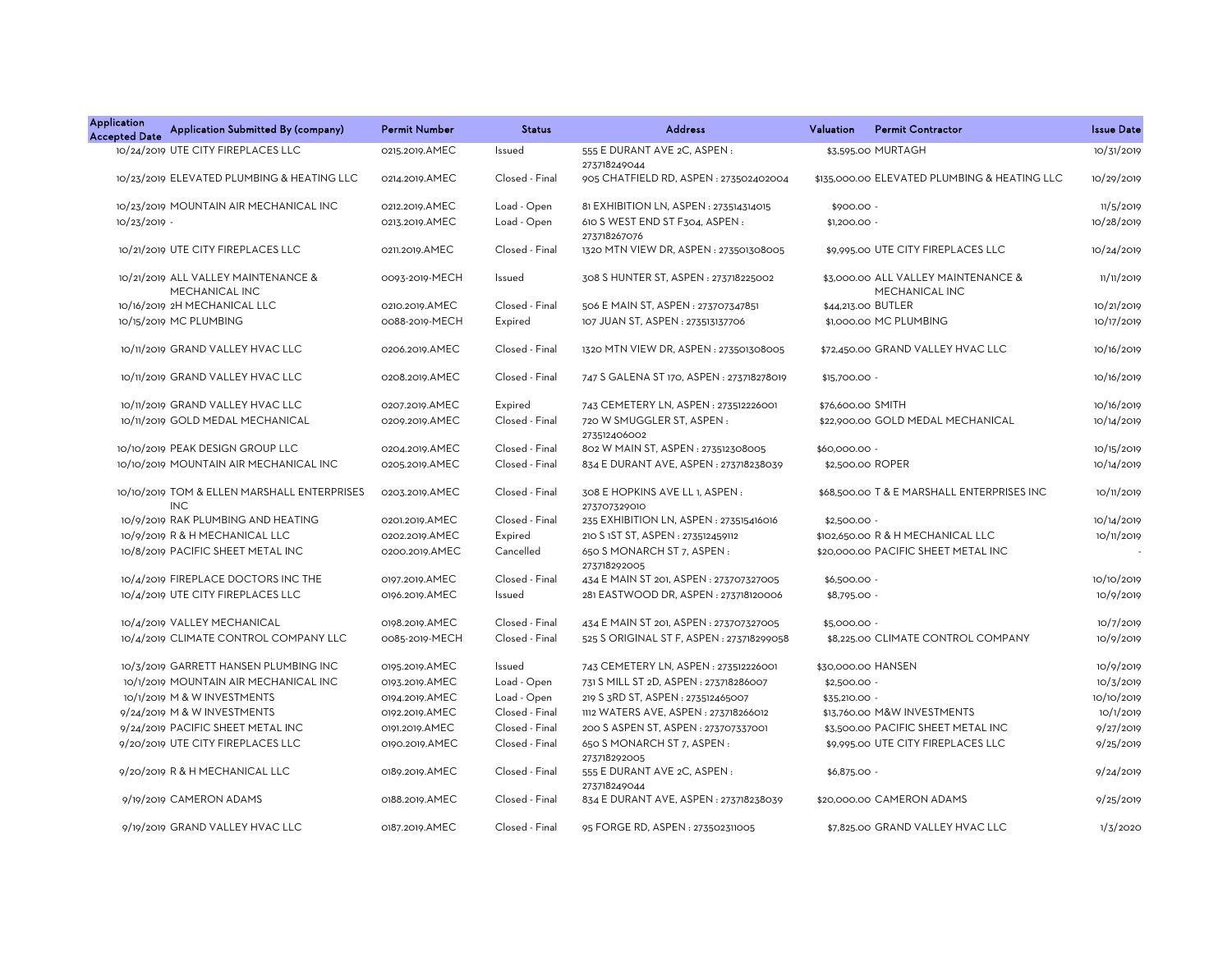| <b>Application</b><br><b>Accepted Date</b> | Application Submitted By (company)                                       | <b>Permit Number</b> | <b>Status</b>  | <b>Address</b>                               | Valuation      | <b>Permit Contractor</b>                                   | <b>Issue Date</b> |
|--------------------------------------------|--------------------------------------------------------------------------|----------------------|----------------|----------------------------------------------|----------------|------------------------------------------------------------|-------------------|
|                                            | 9/18/2019 YOUNG SERVICES LLC                                             | 0186.2019.AMEC       | Issued         | 100 E FRANCIS ST, ASPEN: 273512419851        | \$8,000.00 -   |                                                            | 9/24/2019         |
|                                            | 9/18/2019 TOM & ELLEN MARSHALL ENTERPRISES<br><b>INC</b>                 | 0185.2019.AMEC       | Load - Open    | 401 Eagle Park Dr                            | \$26,800.00 -  |                                                            | 9/24/2019         |
|                                            | 9/17/2019 MCCLAIN INC                                                    | 0183.2019.AMEC       | Closed - Final | 1112 WATERS AVE, ASPEN: 273718266012         |                | \$30,000.00 MCCLAIN INC                                    | 9/25/2019         |
|                                            | 9/17/2019 TOM & ELLEN MARSHALL ENTERPRISES<br>INC.                       | 0184.2019.AMEC       | Issued         | 1411 CRYSTAL LAKE RD, ASPEN:<br>273718100018 |                | \$222,575.00 T & E MARSHALL ENTERPRISES INC                | 9/18/2019         |
|                                            | 9/12/2019 R & H MECHANICAL LLC                                           | 0182.2019.AMEC       | Closed - Final | 555 E DURANT AVE 2C, ASPEN :<br>273718249044 | \$50,950.00 -  |                                                            | 9/16/2019         |
|                                            | 9/12/2019 PACIFIC SHEET METAL INC                                        | 0181.2019.AMEC       | Issued         | 110 COACH RD, ASPEN : 273502303007           |                | \$502,560.00 TO BE DETERMINED                              | 9/16/2019         |
|                                            | 8/29/2019 CLEAR WATERS PLUMBING AND HEATING 0179.2019.AMEC<br><b>LLC</b> |                      | Expired        | 934 E COOPER AVE, ASPEN : 273718231005       |                | \$1,000,00 CLEAR WATERS PLUMBING AND HEATING<br><b>LLC</b> | 9/6/2019          |
|                                            | 8/28/2019 YOUNG SERVICES LLC                                             | 0178.2019.AMEC       | Closed - Final | 211 COTTONWOOD LN. ASPEN:<br>273707490211    |                | \$39,400.00 YOUNG SERVICES LLC                             | 9/4/2019          |
| $8/28/2019$ -                              |                                                                          | 0177.2019.AMEC       | Load - Open    | 1470 SIERRA VISTA DR, ASPEN:<br>273511110002 | \$12,000.00 -  |                                                            | 9/17/2019         |
|                                            | 8/27/2019 SUPERIOR PLUMBING & HEATING                                    | 0176.2019.AMEC       | Load - Closed  | 58 PITKIN WAY, ASPEN: 273501407003           | \$30,000.00 -  |                                                            | 10/22/2019        |
|                                            | 8/27/2019 R & H MECHANICAL LLC                                           | 0175.2019.AMEC       | Closed - Final | 905 CHATFIELD RD, ASPEN: 273502402004        |                | \$256,750.00 R & H MECHANICAL LLC                          | 9/4/2019          |
|                                            | 8/26/2019 M & W INVESTMENTS                                              | 0174.2019.AMEC       | Closed - Final | 802 E COOPER AVE 1, ASPEN:<br>273718228030   |                | \$23,400.00 M & W INVESTMENTS                              | 6/8/2020          |
|                                            | 8/22/2019 PACIFIC SHEET METAL INC                                        | 0173.2019.AMEC       | Closed - Final | 395 THUNDERBOWL LN, ASPEN:<br>273514310007   |                | \$498,420.00 PACIFIC SHEET METAL INC                       | 8/30/2019         |
|                                            | 8/20/2019 A*OK PLUMBING & HEATING INC                                    | 0170.2019.AMEC       | Closed - Final | 650 S MONARCH ST 7, ASPEN:<br>273718292005   |                | \$32,000.00 A*OK PLUMBING & HEATING INC                    | 8/22/2019         |
|                                            | 8/20/2019 SOPRIS PLUMBING HEATING LLC                                    | 0169.2019.AMEC       | Closed - Final | 1320 MTN VIEW DR, ASPEN: 273501308005        |                | \$10,000.00 SOPRIS PLUMBING & HEATING LLC                  | 8/21/2019         |
|                                            | 8/20/2019 PERDUE HEATING & COOLING INC                                   | 0171.2019.AMEC       | Load - Closed  | 401 Eagle Park Dr                            | $$8,500.00 -$  |                                                            | 8/28/2019         |
|                                            | 8/20/2019 GARRETT HANSEN PLUMBING INC                                    | 0172.2019.AMEC       | Issued         | 745 CEMETERY LN, ASPEN: 273512226002         |                | \$30,000.00 HANSEN                                         | 9/9/2019          |
|                                            | 8/19/2019 WILEY MECHANICAL LLC                                           | 0168.2019.AMEC       | Closed - Final | 440 N 5TH ST, ASPEN : 273512497001           |                | \$7,500.00 WILEY MECHANICAL LLC                            | 9/27/2019         |
|                                            | 8/16/2019 CLIMATE CONTROL COMPANY LLC                                    | 0074-2019-MECH       | Closed - Final | 100 N 8TH ST 8, ASPEN : 273512313034         |                | \$5,370.00 CLIMATE CONTROL COMPANY OF GWS                  | 8/22/2019         |
|                                            | 8/12/2019 WILEY MECHANICAL LLC                                           | 0166.2019.AMEC       | Issued         | 521 N 7TH ST, ASPEN : 273512118800           |                | \$20,000.00 WILEY MECHANICAL LLC                           | 8/14/2019         |
|                                            | 8/12/2019 PACIFIC SHEET METAL INC                                        | 0167.2019.AMEC       | Issued         | 490 S RIVERSIDE AVE, ASPEN:<br>273718100026  |                | \$136,410.00 PACIFIC SHEET METAL INC                       | 8/19/2019         |
|                                            | 8/9/2019 TO BE DETERMINED ACCOUNT                                        | 0165.2019.AMEC       | Closed - Final | 735 CASTLE CREEK DR, ASPEN:<br>273512237001  | $$23,250.00 -$ |                                                            | 8/19/2019         |
|                                            | 8/6/2019 AIR MECHANICAL INC                                              | 0163.2019.AMEC       | Load - Closed  | 106 S MILL ST, ASPEN : 273707330002          | \$13,000.00 -  |                                                            | 8/9/2019          |
|                                            | 8/5/2019 RENOVATE                                                        | 0162.2019.AMEC       | Closed - Final | 834 E DURANT AVE, ASPEN : 273718238039       |                | \$300.00 RENOVATE                                          | 8/12/2019         |
|                                            | 7/30/2019 PACIFIC SHEET METAL INC                                        | 0161.2019.AMEC       | Closed - Final | 63 SMUGGLER GROVE RD, ASPEN:<br>273718106004 |                | \$173,050.00 MURRAY                                        | 8/9/2019          |
|                                            | 7/29/2019 UTE CITY FIREPLACES LLC                                        | 0159.2019.AMEC       | Closed - Final | 728 E HOPKINS AVE, ASPEN : 273707361001      |                | \$18,890.00 UTE CITY FIREPLACES LLC                        | 8/5/2019          |
|                                            | 7/29/2019 PACIFIC SHEET METAL INC                                        | 0160.2019.AMEC       | Closed - Final | 1112 WATERS AVE, ASPEN: 273718266012         |                | \$90,000.00 PACIFIC SHEET METAL INC                        | 8/5/2019          |
|                                            | 7/29/2019 THE FIREPLACE COMPANY                                          | 0070-2019-MECH       | Expired        | 132 N SPRING ST, ASPEN : 273707326003        |                | \$26,300.00 HANSEN CONSTRUCTION INC                        | 8/1/2019          |
|                                            | 7/26/2019 TRUE NORTH HEARTH AND HOME INC                                 | 0158.2019.AMEC       | Closed - Final | 1300 RIVERSIDE DR. ASPEN: 273718117006       |                | \$66,684,00 TRUE NORTH HEARTH AND HOME INC                 | 7/29/2019         |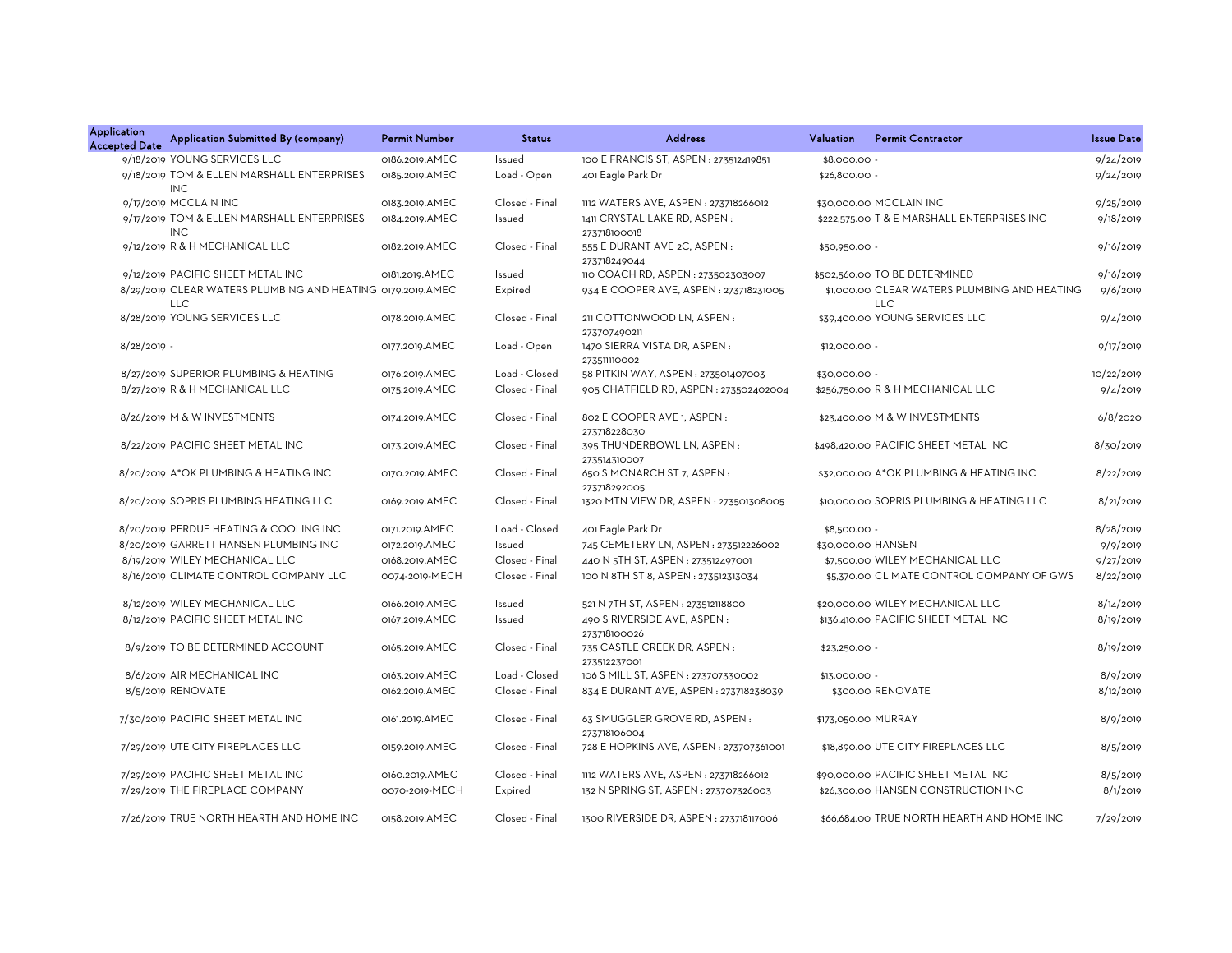| <b>Application</b><br><b>Accepted Date</b> | Application Submitted By (company)                                       | <b>Permit Number</b> | <b>Status</b>  | <b>Address</b>                                        | <b>Permit Contractor</b><br><b>Valuation</b>               | <b>Issue Date</b> |
|--------------------------------------------|--------------------------------------------------------------------------|----------------------|----------------|-------------------------------------------------------|------------------------------------------------------------|-------------------|
|                                            | 7/26/2019 BIG MOUNTAIN PLUMBING AND HEATING 0157.2019.AMEC<br><b>LLC</b> |                      | Issued         | 121 E HYMAN AVE, ASPEN : 273512471002                 | \$150,000.00 BIG MOUNTAIN PLUMBING & HEATING<br><b>LLC</b> | 7/29/2019         |
|                                            | 7/24/2019 BIG MOUNTAIN PLUMBING AND HEATING 0156.2019.AMEC<br><b>LLC</b> |                      | Issued         | 110 COACH RD, ASPEN: 273502303007                     | \$250,000.00 BIG MOUNTAIN PLUMBING & HEATING<br><b>LLC</b> | 7/29/2019         |
|                                            | 7/23/2019 CLIMATE CONTROL COMPANY LLC                                    | 0155.2019.AMEC       | Closed - Final | 409 E HYMAN AVE, ASPEN: 273718216004                  | \$28,264.00 -                                              | 8/2/2019          |
|                                            | 7/22/2019 TRUE NORTH HEARTH AND HOME INC                                 | 0154.2019.AMEC       | Closed - Final | 34 WESTVIEW DR, ASPEN: 273718122001                   | \$10,823.00 TRUE NORTH HEARTH AND HOME INC                 | 7/24/2019         |
|                                            | 7/22/2019 M & W INVESTMENTS                                              | 0152.2019.AMEC       | Load - Closed  | 401 Eagle Park Dr                                     | $$6,250.00 -$                                              | 8/2/2019          |
|                                            | 7/18/2019 CHENEY PLUMBING AND HEATING                                    | 0149.2019.AMEC       | Issued         | 1130 BLACK BIRCH DR, ASPEN:                           | \$158,401.00 CHENEY PLUMBING & HEATING INC                 | 7/26/2019         |
|                                            |                                                                          |                      |                | 273501307009                                          |                                                            |                   |
|                                            | 7/18/2019 CLIMATE CONTROL COMPANY LLC                                    | 0147.2019.AMEC       | Closed - Final | 541 RACE ST, ASPEN : 273707392006                     | \$16,410.00 CLIMATE CONTROL COMPANY LLC                    | 7/23/2019         |
| 7/18/2019 JTB CO                           |                                                                          | 0148.2019.AMEC       | Closed - Final | 728 E HOPKINS AVE, ASPEN: 273707361001                | \$45,672.00 JTB CO                                         | 7/31/2019         |
|                                            |                                                                          |                      |                |                                                       |                                                            |                   |
|                                            | 7/18/2019 PEAK PLUMBING & HEATING LLC                                    | 0151.2019.AMEC       | Issued         | 209 E BLEEKER ST, ASPEN: 273707320002                 | \$160,000.00 PEAK PLUMBING & HEATING LLC                   | 7/25/2019         |
|                                            | 7/18/2019 PEAK PLUMBING & HEATING LLC                                    | 0150.2019.AMEC       | Issued         | 209 E BLEEKER ST, ASPEN: 273707320002                 | \$130,000.00 PEAK PLUMBING & HEATING LLC                   | 7/25/2019         |
|                                            | 7/16/2019 M & W INVESTMENTS                                              | 0146.2019.AMEC       | Closed - Final | 905 CHATFIELD RD, ASPEN : 273502402004                | \$86,540.00 M&W INVESTMENTS                                | 6/8/2020          |
|                                            | 7/15/2019 RAK PLUMBING AND HEATING                                       | 0144.2019.AMEC       | Load - Closed  | 729 W FRANCIS ST 2, ASPEN : 273512427010              | \$17,000.00 -                                              | 7/17/2019         |
|                                            | 7/15/2019 TRUE NORTH HEARTH AND HOME INC                                 | 0143.2019.AMEC       | Closed - Final | 320 W BLEEKER ST, ASPEN : 273512436001                | \$9,290.00 TRUE NORTH HEARTH AND HOME INC                  | 7/17/2019         |
|                                            | 7/15/2019 M & W INVESTMENTS                                              | 0145.2019.AMEC       | Closed - Final | 834 E DURANT AVE, ASPEN: 273718238039                 | \$59,775.00 M&W INVESTMENTS                                | 8/7/2019          |
|                                            |                                                                          |                      |                |                                                       |                                                            |                   |
|                                            | 7/12/2019 RADON ENGINEERING CONSULTIONS                                  | 0066-2019-MECH       | Expired        | 616 W MAIN ST B, ASPEN : 273512444010                 | \$2,960.00 RADON ENGINEERING CONSULTIONS                   | 7/16/2019         |
|                                            | 7/12/2019 TRUE NORTH HEARTH AND HOME INC                                 | 0142.2019.AMEC       | Load - Open    | 717 S ASPEN ST, ASPEN : 273513139004                  | $\sim$ $\sim$                                              | 7/12/2019         |
|                                            | 7/12/2019 TRUE NORTH HEARTH AND HOME INC                                 | 0139.2019.AMEC       | Load - Open    | 755 S ASPEN ST, ASPEN : 273513139004                  |                                                            | 7/12/2019         |
|                                            | 7/12/2019 RENOVATE                                                       | 0140.2019.AMEC       | Load - Open    | 755 S ASPEN ST, ASPEN : 273513139004                  |                                                            |                   |
|                                            | 7/12/2019 COMFORT AIR OF GRAND JUNCTION                                  | 0141.2019.AMEC       | Load - Open    | 717 S ASPEN ST, ASPEN : 273513139004                  | $\sim$                                                     | 7/12/2019         |
|                                            | 7/11/2019 ASPEN PLUMBING & HEATING                                       | 0138.2019.AMEC       | Load - Closed  | 535 E HYMAN AVE 3, ASPEN : 273718254006               | $$1,200.00 -$                                              | 7/17/2019         |
|                                            |                                                                          |                      |                |                                                       |                                                            |                   |
|                                            | 7/11/2019 STORM KING MECHANICAL                                          | 0136.2019.AMEC       | Expired        | 232 W MAIN ST, ASPEN: 273512440007                    | \$800.00 STORM KING MECHANICAL LTD                         | 7/15/2019         |
|                                            | 7/11/2019 CLIMATE CONTROL COMPANY LLC                                    | 0137.2019.AMEC       | Closed - Final | 802 E COOPER AVE 1, ASPEN :                           | \$12,285.00 CLIMATE CONTROL COMPANY OF GWS                 | 8/2/2019          |
|                                            |                                                                          |                      |                | 273718228030                                          |                                                            |                   |
|                                            | 7/9/2019 AUSSIE PLUMBING AND HEATING                                     | 0135.2019.AMEC       | Closed - Final | 728 E HOPKINS AVE, ASPEN: 273707361001                | \$34,000.00 WHITE                                          | 7/18/2019         |
|                                            | 7/8/2019 CLIMATE CONTROL COMPANY LLC                                     | 0134.2019.AMEC       | Closed - Final | 219 E DURANT AVE C5, ASPEN:                           | \$6,700.00 CLIMATE CONTROL COMPANY                         | 7/18/2019         |
|                                            | 7/3/2019 R & H MECHANICAL LLC                                            | 0132.2019.AMEC       | Closed - Final | 273513106005<br>955 CHATFIELD RD, ASPEN: 273502402002 | \$196,875.00 R & H MECHANICAL LLC                          | 7/11/2019         |
|                                            | 7/3/2019 MOUNTAIN AIR MECHANICAL INC                                     | 0133.2019.AMEC       | Closed - Final | 950 CEMETERY LN, ASPEN: 273512283800                  | \$24,500.00 -                                              | 7/24/2019         |
|                                            | 7/3/2019 TOM & ELLEN MARSHALL ENTERPRISES                                | 0131.2019.AMEC       | Closed - Final | 124 W HYMAN AVE 2B, ASPEN:                            | \$1,200,00 T & E MARSHALL ENTERPRISES INC                  | 7/22/2019         |
|                                            | <b>INC</b>                                                               |                      |                | 273512459008                                          |                                                            |                   |
|                                            | 7/3/2019 TOM & ELLEN MARSHALL ENTERPRISES<br><b>INC</b>                  | 0130.2019.AMEC       | Closed - Final | 308 E HOPKINS AVE LL 1, ASPEN :<br>273707329010       | \$24,000.00 T & E MARSHALL ENTERPRISES INC                 | 7/11/2019         |
|                                            | 7/2/2019 TRUE NORTH HEARTH AND HOME INC                                  | 0129.2019.AMEC       | Load - Closed  | 387 SILVERLODE DR, ASPEN:<br>273707430004             | \$1,302,998.00 -                                           | 7/10/2019         |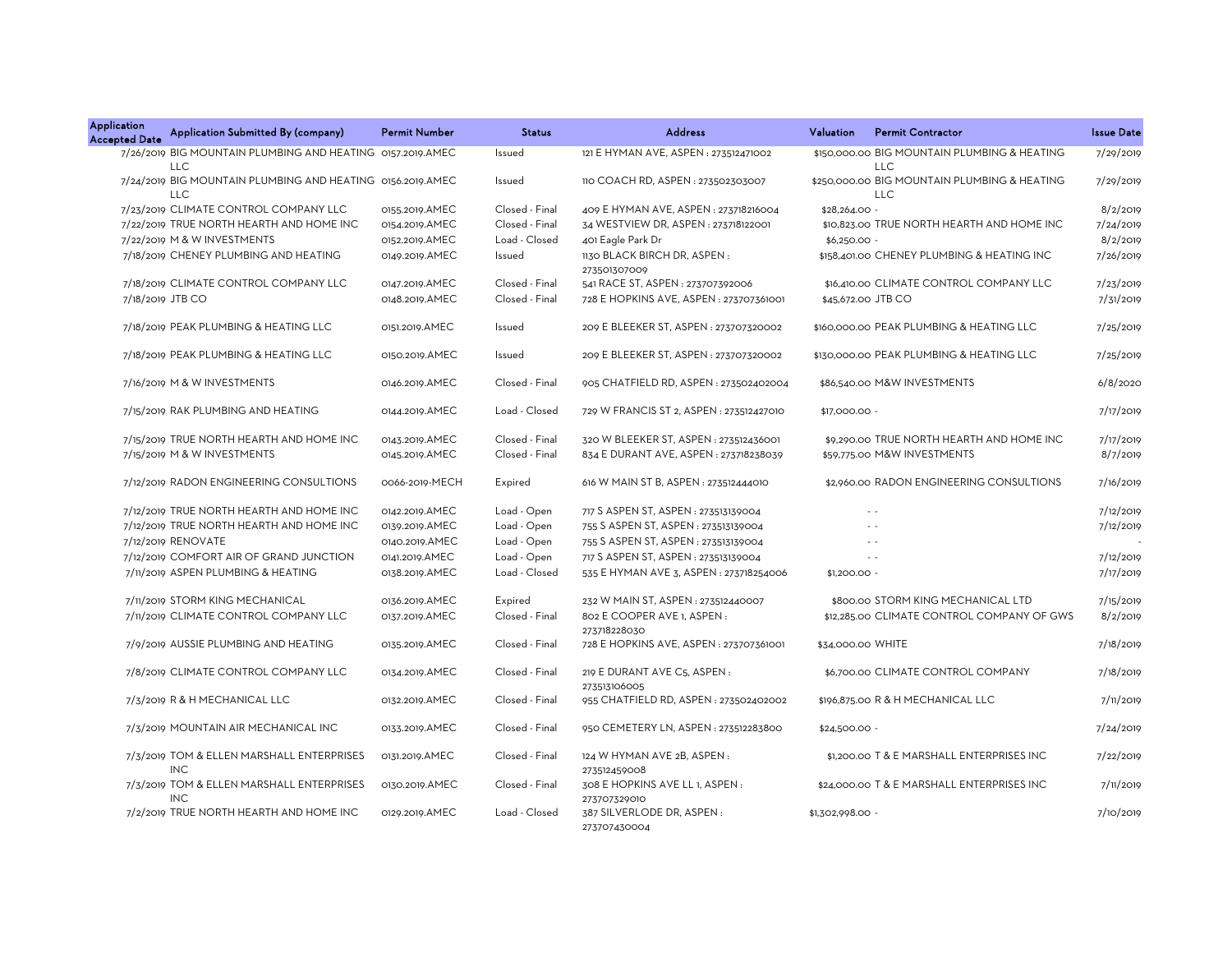| Application<br><b>Accepted Date</b> | Application Submitted By (company)                                | <b>Permit Number</b> | <b>Status</b>  | <b>Address</b>                               | <b>Permit Contractor</b><br>Valuation                  | <b>Issue Date</b>        |
|-------------------------------------|-------------------------------------------------------------------|----------------------|----------------|----------------------------------------------|--------------------------------------------------------|--------------------------|
|                                     | 7/2/2019 ALL VALLEY MAINTENANCE &<br>MECHANICAL INC               | 0064-2019-MECH       | Expired        | 250 S ORIGINAL ST D, ASPEN:<br>273718208024  | \$13,000.00 ALL VALLEY MAINTENANCE &<br>MECHANICAL INC | 7/11/2019                |
|                                     | 7/1/2019 CLIMATE CONTROL COMPANY LLC                              | 0063-2019-MECH       | Expired        | 923 E DURANT AVE, ASPEN : 273718235001       | \$12,295.00 CLIMATE CONTROL COMPANY                    | 7/11/2019                |
|                                     | 6/28/2019 CLIMATE CONTROL COMPANY LLC                             | 0062-2019-MECH       | Cancelled      | 1055 STAGE RD, ASPEN: 273502400005           | \$39,490.00 CLIMATE CONTROL COMPANY                    | 7/1/2019                 |
|                                     | 6/27/2019 TRUE NORTH HEARTH AND HOME INC                          | 0127.2019.AMEC       | Closed - Final | 320 W BLEEKER ST, ASPEN: 273512436001        | \$18,437.00 TRUE NORTH HEARTH AND HOME INC             | 11/20/2019               |
|                                     | 6/25/2019 AJAX MECHANICAL SERVICES INC                            | 0060-2019-MECH       | Expired        | 501 W MAIN ST A201, ASPEN: 273512449009      | \$15,425.98 AJAX MECHANICAL SERVICES INC               | 6/28/2019                |
|                                     | 6/25/2019 UTE CITY FIREPLACES LLC                                 | 0124.2019.AMEC       | Closed - Final | 950 CEMETERY LN, ASPEN: 273512283800         | $$4,945.00 -$                                          | 7/3/2019                 |
|                                     | 6/25/2019 CLIMATE CONTROL COMPANY LLC                             | 0061-2019-MECH       | Closed - Final | 1445 RED BUTTE DR, ASPEN : 273501330002      | \$32,850.00 CLIMATE CONTROL COMPANY                    | 6/26/2019                |
|                                     | 6/25/2019 PEAK PLUMBING & HEATING LLC                             | 0126.2019.AMEC       | Cancelled      | 209 E BLEEKER ST, ASPEN : 273707320002       | \$125,000.00 PEAK PLUMBING & HEATING LLC               | $\overline{\phantom{a}}$ |
|                                     | 6/25/2019 PEAK PLUMBING & HEATING LLC                             | 0125.2019.AMEC       | Cancelled      | 209 E BLEEKER ST, ASPEN : 273707320002       | \$125,000.00 -                                         |                          |
|                                     | 6/24/2019 RAK PLUMBING AND HEATING                                | 0122.2019.AMEC       | Load - Closed  | 729 W FRANCIS ST 2, ASPEN : 273512427010     | \$10,000.00 -                                          | 7/1/2019                 |
|                                     | 6/24/2019 PACIFIC SHEET METAL INC                                 | 0121.2019.AMEC       | Closed - Final | 1001 E COOPER AVE 2, ASPEN:<br>273718234009  | \$52,560.00 PACIFIC SHEET METAL INC                    | 7/2/2019                 |
|                                     | 6/24/2019 DOUBLETREE HEATING, COOLING &<br><b>FIREPLACES CORP</b> | 0123.2019.AMEC       | Load - Closed  | 518 W SMUGGLER ST, ASPEN:<br>273512484800    | \$20,800.00 -                                          | 9/5/2019                 |
|                                     | 6/21/2019 TRUE NORTH HEARTH AND HOME INC                          | 0120.2019.AMEC       | Closed - Final | 200 S ASPEN ST, ASPEN : 273707337001         | \$60,274.00 TRUE NORTH HEARTH AND HOME INC             | 11/22/2019               |
|                                     | 6/20/2019 ALL VALLEY MAINTENANCE &<br>MECHANICAL INC              | 0059-2019-MECH       | Closed - Final | 600 E MAIN ST 407, ASPEN: 273707325028       | \$2,500.00 ALL VALLEY MAINTENANCE &<br>MECHANICAL INC  | 8/5/2019                 |
|                                     | 6/20/2019 MOUNTAIN AIR MECHANICAL INC                             | 0119.2019.AMEC       | Load - Open    | 404 S GALENA ST 312, ASPEN :<br>273718248027 | \$30,000.00 -                                          |                          |
|                                     | 6/19/2019 SUPERIOR PLUMBING & HEATING                             | 0118.2019.AMEC       | Issued         | 208 E MAIN ST, ASPEN : 273707399002          | \$20,000.00 -                                          | 11/19/2019               |
|                                     | 6/19/2019 PACIFIC SHEET METAL INC                                 | 0117.2019.AMEC       | Load - Open    | 447 E COOPER AVE, ASPEN: 273718221012        | \$25,000.00 -                                          | 6/21/2019                |
|                                     | 6/17/2019 R & H MECHANICAL LLC                                    | 0116.2019.AMEC       | Closed - Final | 955 CHATFIELD RD, ASPEN: 273502402002        | \$0.00 R & H MECHANICAL LLC                            | 12/22/2019               |
|                                     | 6/13/2019 10TH MOUNTAIN PLUMBING SERVICE                          | 0113.2019.AMEC       | Load - Closed  | 26 S WILLOW CT, ASPEN : 273511309031         | $\sim$ $\sim$                                          | 8/2/2019                 |
|                                     | 6/13/2019 RJM PLUMBING AND HEATING INC                            | 0111.2019.AMEC       | Closed - Final | 310 EASTWOOD DR, ASPEN : 273718120003        | \$60,000.00 MINTZ                                      | 11/24/2019               |
|                                     | 6/13/2019 PACIFIC SHEET METAL INC                                 | 0112.2019.AMEC       | Closed - Final | 34 WESTVIEW DR, ASPEN: 273718122001          | \$119,950.00 -                                         | 12/16/2019               |
| $6/12/2019 -$                       |                                                                   | 0110.2019.AMEC       | Load - Open    | 123 W HYMAN AVE, ASPEN: 273512482800         | \$112,021.00 -                                         |                          |
|                                     | 6/10/2019 M & W INVESTMENTS                                       | 0106.2019.AMEC       | Load - Closed  | 100 E DEAN ST 2E, ASPEN : 273513115008       | \$4,900.00 -                                           | 6/17/2019                |
|                                     | 6/10/2019 TOM & ELLEN MARSHALL ENTERPRISES<br><b>INC</b>          | 0109.2019.AMEC       | Load - Closed  | 535 E HYMAN AVE 3, ASPEN : 273718254006      | \$17,138.00 -                                          | 6/13/2019                |
|                                     | 6/10/2019 TOM & ELLEN MARSHALL ENTERPRISES<br><b>INC</b>          | 0107.2019.AMEC       | Closed - Final | 1432 CRYSTAL LAKE RD, ASPEN:<br>273718131017 | \$21,469.00 T & E MARSHALL ENTERPRISES INC             | 6/13/2019                |
|                                     | 6/10/2019 TOM & ELLEN MARSHALL ENTERPRISES<br><b>INC</b>          | 0105.2019.AMEC       | Load - Open    | 404 S GALENA ST 312, ASPEN :<br>273718248027 | \$1,700.00 -                                           | 6/13/2019                |
|                                     | 6/10/2019 TOM & ELLEN MARSHALL ENTERPRISES<br><b>INC</b>          | 0108.2019.AMEC       | Closed - Final | 334 SUMMIT ST A, ASPEN : 273718287001        | \$20,793.00 -                                          | 6/13/2019                |
|                                     | 6/10/2019 CLIMATE CONTROL COMPANY LLC                             | 0056-2019-MECH       | Closed - Final | 747 S GALENA ST 110, ASPEN : 273718278015    | \$14,740.00 CLIMATE CONTROL COMPANY                    | 8/6/2019                 |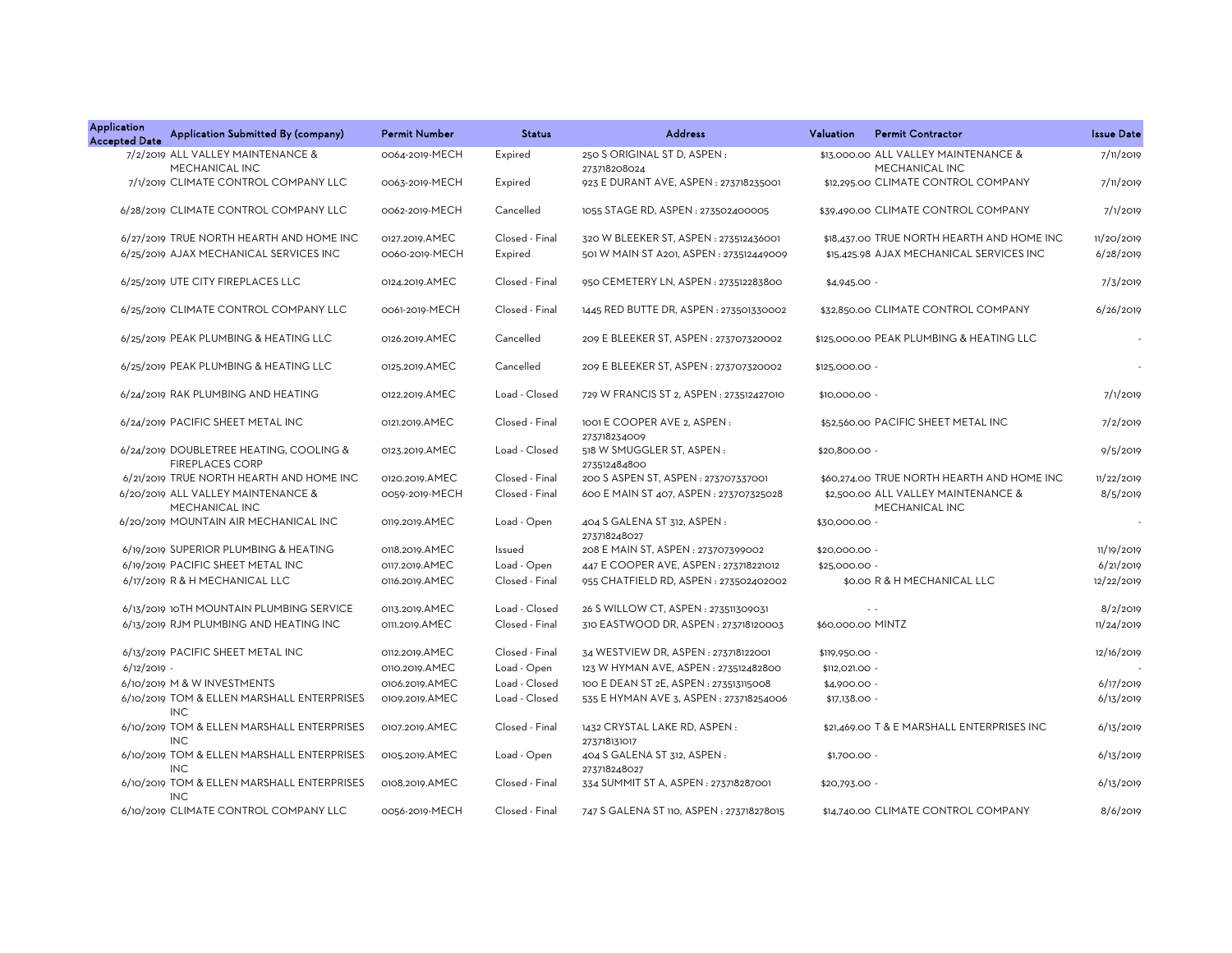| <b>Application</b><br><b>Accepted Date</b> | Application Submitted By (company)                                       | <b>Permit Number</b>             | <b>Status</b>                 | <b>Address</b>                                                    | Valuation                    | <b>Permit Contractor</b>                                    | <b>Issue Date</b>      |
|--------------------------------------------|--------------------------------------------------------------------------|----------------------------------|-------------------------------|-------------------------------------------------------------------|------------------------------|-------------------------------------------------------------|------------------------|
|                                            | 6/6/2019 UTE CITY FIREPLACES LLC                                         | 0103.2019.AMEC                   | Issued                        | 835 CHATFIELD RD, ASPEN: 273502402007                             |                              | \$8,840.00 UTE CITY FIREPLACES LLC                          | 6/21/2019              |
|                                            | 6/6/2019 UTE CITY FIREPLACES LLC<br>6/3/2019 US FORCED AIR COMPANY INC   | 0104.2019.AMEC<br>0102.2019.AMEC | Load - Open<br>Closed - Final | 717 S ASPEN ST, ASPEN : 273513139004<br>387 SILVERLODE DR, ASPEN: | \$7,995.00 -<br>\$3,000.00 - |                                                             | 6/21/2019<br>7/19/2019 |
|                                            | 5/31/2019 AJAX MECHANICAL SERVICES INC                                   | 0050-2019-MECH                   | Expired                       | 273707430004<br>210 EASTWOOD DR, ASPEN: 273718120014              |                              | \$15,525.65 AJAX MECHANICAL SERVICES INC                    | 6/18/2019              |
|                                            | 5/31/2019 TOM & ELLEN MARSHALL ENTERPRISES<br><b>INC</b>                 | 0099.2019.AMEC                   | Closed - Final                | 555 E DURANT AVE 2G, ASPEN:<br>273718249011                       |                              | \$400.00 TOM & ELLEN MARSHALL ENTERPRISES<br><b>INC</b>     | 6/4/2019               |
|                                            | 5/31/2019 TOM & ELLEN MARSHALL ENTERPRISES<br><b>INC</b>                 | 0100.2019.AMEC                   | Load - Closed                 | 950 E DURANT AVE 1, ASPEN : 273718234201                          | \$9,700.00                   |                                                             | 6/4/2019               |
|                                            | 5/31/2019 PACIFIC SHEET METAL INC                                        | 0101.2019.AMEC                   | Issued                        | 121 E HYMAN AVE, ASPEN : 273512471002                             |                              | \$285,450.00 PACIFIC SHEET METAL INC                        | 6/5/2019               |
|                                            | 5/30/2019 PEAK DESIGN GROUP LLC                                          | 0098.2019.AMEC                   | Load - Closed                 | 1007 E DURANT AVE, ASPEN: 273718264007                            | \$3,500.00 -                 |                                                             | 6/4/2019               |
|                                            | 5/28/2019 BIG MOUNTAIN PLUMBING AND HEATING 0097.2019.AMEC<br><b>LLC</b> |                                  | Closed - Final                | 520 E HYMAN AVE 3AB, ASPEN:<br>273718251014                       |                              | \$40,000.00 BIG MOUNTAIN PLUMBING & HEATING<br><b>LLC</b>   | 7/29/2019              |
|                                            | 5/21/2019 SUPERIOR HOME CONCEPTS LLC                                     | 0095.2019.AMEC                   | Closed - Final                | 203 E HALLAM ST, ASPEN : 273707316002                             |                              | \$10,000.00 SUPERIOR HOME CONCEPTS LLC                      | 5/28/2019              |
|                                            | 5/21/2019 SUPERIOR PLUMBING & HEATING                                    | 0094.2019.AMEC                   | Closed - Final                | 735 CASTLE CREEK DR, ASPEN:<br>273512237001                       | $$0.00 -$                    |                                                             | 5/28/2019              |
|                                            | 5/21/2019 TOM & ELLEN MARSHALL ENTERPRISES<br><b>INC</b>                 | 0093.2019.AMEC                   | Closed - Final                | 555 E DURANT AVE 2G, ASPEN :<br>273718249011                      |                              | \$27,978.00 TOM & ELLEN MARSHALL ENTERPRISES<br><b>INC</b>  | 5/28/2019              |
|                                            | 5/20/2019 AJAX MECHANICAL SERVICES INC                                   | 0042-2019-MECH                   | Expired                       | 435 W MAIN ST, ASPEN : 273512000000                               |                              | \$31,581.90 AJAX MECHANICAL SERVICES INC                    | 5/30/2019              |
|                                            | 5/17/2019 AJAX MECHANICAL SERVICES INC                                   | 0041-2019-MECH                   | Closed - Final                | 100 N 8TH ST 18, ASPEN: 273512313016                              |                              | \$11,589.85 AJAX MECHANICAL SERVICES INC                    | 5/30/2019              |
|                                            | 5/16/2019 CONTRACTOR IN SALESFORCE                                       | 0092.2019.AMEC                   | Load - Closed                 | 630 E COOPER AVE 9, ASPEN :<br>273718225021                       | $$16,225.00 -$               |                                                             | 5/21/2019              |
|                                            | 5/16/2019 M & W INVESTMENTS                                              | 0090.2019.AMEC                   | Closed - Final                | 555 E DURANT AVE 2G, ASPEN :<br>273718249011                      |                              | \$5,815.00 M & W INVESTMENTS                                | 5/24/2019              |
|                                            | 5/16/2019 M & W INVESTMENTS                                              | 0091.2019.AMEC                   | Load - Closed                 | 950 E DURANT AVE 1, ASPEN : 273718234201                          | \$7,755.00 -                 |                                                             | 5/24/2019              |
|                                            | 5/14/2019 R & H MECHANICAL LLC                                           | 0089.2019.AMEC                   | Load - Closed                 | 555 E DURANT AVE, ASPEN : 273718249024                            | \$35,625.00 -                |                                                             | 5/16/2019              |
|                                            | 5/13/2019 SOPRIS MECHANICAL                                              | 0085.2019.AMEC                   | Load - Closed                 | 1300 RED BUTTE DR, ASPEN: 273501303011                            | \$29,850.00 -                |                                                             | 5/24/2019              |
|                                            | 5/13/2019 TRUE NORTH HEARTH AND HOME INC                                 | 0086.2019.AMEC                   | Issued                        | 521 N 7TH ST, ASPEN : 273512118800                                |                              | \$10,456.00 TRUE NORTH HEARTH AND HOME INC                  | 5/16/2019              |
|                                            | 5/13/2019 ALL VALLEY MAINTENANCE &<br>MECHANICAL INC                     | 0038-2019-MECH                   | Hold                          | 301 E HOPKINS AVE 101, ASPEN :<br>273707382005                    |                              | \$6,000.00 ALL VALLEY MAINTENANCE &<br>MECHANICAL INC       | 6/19/2020              |
|                                            | 5/13/2019 RESORT MOUNTAIN ENTERPRISES INC                                | 0084.2019.AMEC                   | Closed - Final                | 614 NORTH ST, ASPEN : 273512112006                                |                              | \$2,500.00 RESORT MOUNTAIN ENTERPRISES INC                  | 5/16/2019              |
|                                            | 5/13/2019 M & W INVESTMENTS                                              | 0088.2019.AMEC                   | Load - Closed                 | 447 E COOPER AVE, ASPEN : 273718221012                            | \$17,060.00 -                |                                                             | 5/17/2019              |
|                                            | 5/13/2019 CRYSTAL VALLEY PLUMBING AND<br><b>HEATING</b>                  | 0087.2019.AMEC                   | Closed - Final                | 541 RACE ST, ASPEN: 273707392006                                  |                              | \$55,000.00 CRYSTAL VALLEY PLUMBING & HEATING<br><b>INC</b> | 12/4/2019              |
|                                            | 5/13/2019 FALCON PLUMBING & HEATING                                      | 0039-2019-MECH                   | Expired                       | 320 E HYMAN AVE, ASPEN : 273707338851                             |                              | \$94,500.00 FALCON PLUMBING & HEATING                       | 6/13/2019              |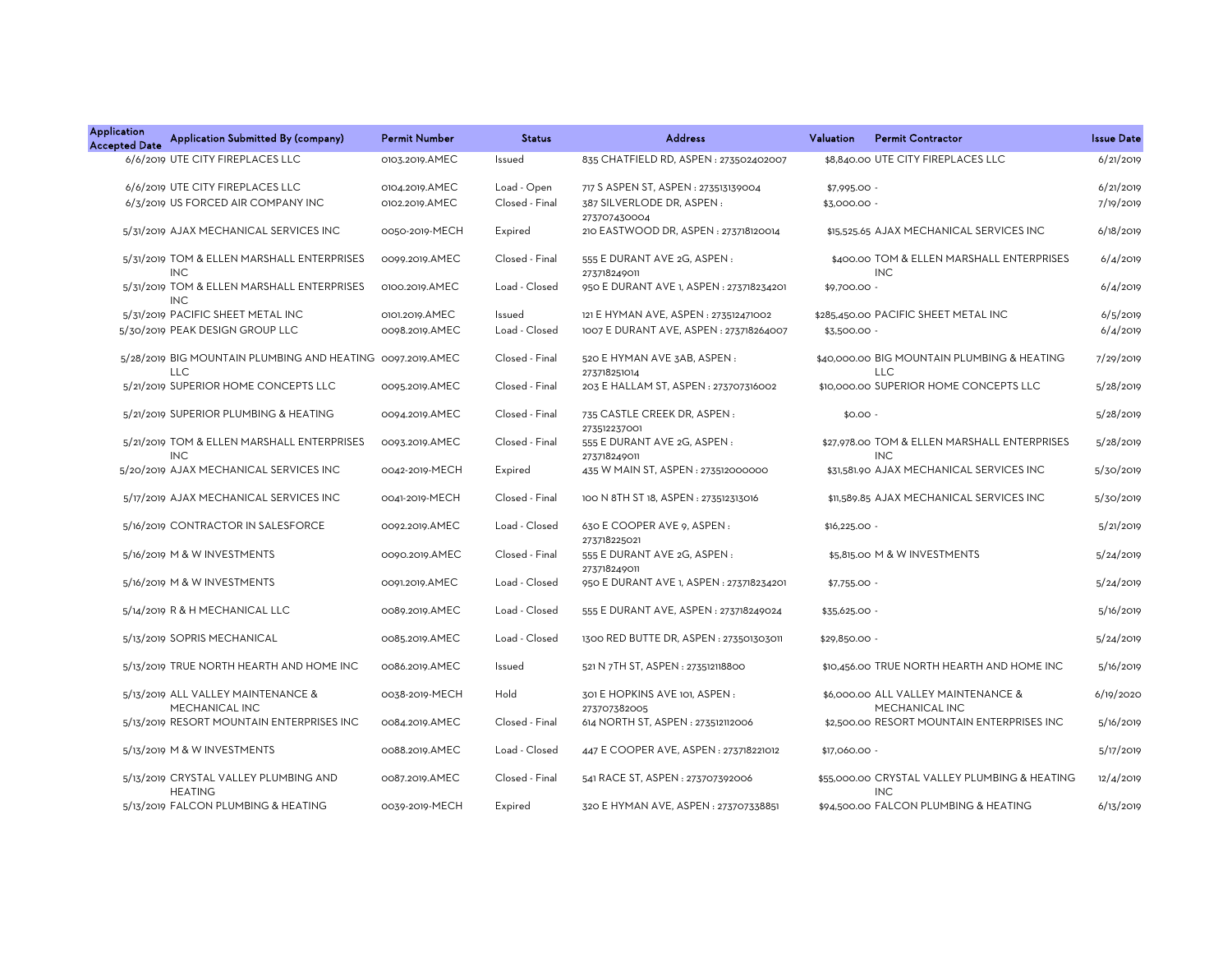| <b>Application</b><br><b>Accepted Date</b> | Application Submitted By (company)                       | <b>Permit Number</b> | <b>Status</b>  | <b>Address</b>                               | Valuation<br><b>Permit Contractor</b>                        | <b>Issue Date</b> |
|--------------------------------------------|----------------------------------------------------------|----------------------|----------------|----------------------------------------------|--------------------------------------------------------------|-------------------|
|                                            | 5/13/2019 CLIMATE CONTROL COMPANY LLC                    | 0036-2019-MECH       | Closed - Final | 711 S GALENA ST 16D, ASPEN : 273718279012    | \$12,680.00 CLIMATE CONTROL COMPANY                          | 5/21/2019         |
|                                            | 5/10/2019 M & W INVESTMENTS                              | 0082.2019.AMEC       | Closed - Final | 955 CHATFIELD RD, ASPEN: 273502402002        | \$30,050.00 M&W INVESTMENTS                                  | 5/17/2019         |
|                                            | 5/10/2019 M & W INVESTMENTS                              | 0083.2019.AMEC       | Load - Closed  | 210 E COOPER AVE 1G, ASPEN:<br>273513108002  | $$7,510.00 -$                                                | 5/17/2019         |
|                                            | 5/7/2019 THE ROMERO GROUP                                | 0031-2019-MECH       | Closed - Final | 102 FOUNDERS PL, ASPEN : 273707305021        | \$50,000.00 SCHIESSER                                        | 5/13/2019         |
|                                            | 5/7/2019 UTE CITY FIREPLACES LLC                         | 0081.2019.AMEC       | Issued         | 1421 CRYSTAL LAKE RD, ASPEN:<br>273718131015 | \$3,795.00 UTE CITY FIREPLACES LLC                           | 5/16/2019         |
|                                            | 5/7/2019 HAPS INC                                        | 0080.2019.AMEC       | Load - Closed  | 18 WESTVIEW DR, ASPEN : 273717204001         | \$2,000.00 -                                                 | 5/9/2019          |
|                                            | 5/3/2019 WESTERN REFRIG & HEATING                        | 0078.2019.AMEC       | Load - Closed  | 26 S WILLOW CT, ASPEN : 273511309031         | \$40,000.00 -                                                | 5/10/2019         |
|                                            | 5/3/2019 MAULDIN PLUMBING & HEATING INC                  | 0079.2019.AMEC       | Issued         | 1411 CRYSTAL LAKE RD, ASPEN:<br>273718100018 | \$95,000.00 MAULDIN PLUMBING & HEATING INC                   | 10/4/2019         |
|                                            | 5/2/2019 SOPRIS MECHANICAL                               | 0077.2019.AMEC       | Closed - Final | 219 S 3RD ST, ASPEN : 273512465007           | \$124,247.00 -                                               | 5/20/2019         |
|                                            | 5/1/2019 A&L CONSTRUCTION                                | 0076.2019.AMEC       | Closed - Final | 120 S SPRING ST, ASPEN : 273707334001        | $$0.00 -$                                                    | 5/1/2019          |
|                                            | 4/26/2019 TRUE NORTH HEARTH AND HOME INC                 | 0074.2019.AMEC       | Load - Closed  | 630 E COOPER AVE 9, ASPEN :<br>273718225021  | $$4,438.00 -$                                                | 5/14/2019         |
|                                            | 4/26/2019 AJAX MECHANICAL SERVICES INC                   | 0026-2019-MECH       | Expired        | 900 E DURANT AVE, ASPEN: 273718237021        | \$10,889.13 Emmett                                           | 5/7/2019          |
|                                            | 4/26/2019 TOM & ELLEN MARSHALL ENTERPRISES<br><b>INC</b> | 0075.2019.AMEC       | Load - Closed  | 201 CLUBSIDE DR, ASPEN : 273502310003        | $$4,350.00 -$                                                | 5/3/2019          |
|                                            | 4/24/2019 JANCKILA CONSTRUCTION INC                      | 0071.2019.AMEC       | Load - Closed  | 980 E HYMAN AVE 1, ASPEN : 273718206027      | \$2,000.00 -                                                 | 5/2/2019          |
|                                            | 4/24/2019 TOM & ELLEN MARSHALL ENTERPRISES<br><b>INC</b> | 0072.2019.AMEC       | Load - Closed  | 323 W HALLAM ST, ASPEN : 273512434002        | \$19,000.00 -                                                | 4/26/2019         |
|                                            | 4/23/2019 RAK PLUMBING AND HEATING                       | 0069.2019.AMEC       | Closed - Final | 387 SILVERLODE DR, ASPEN:<br>273707430004    | \$15,000.00 -                                                | 6/28/2019         |
|                                            | 4/23/2019 RJM PLUMBING AND HEATING INC                   | 0070.2019.AMEC       | Closed - Final | 311 PARK AVE, ASPEN : 273718100049           | \$30,000.00 RJM PLUMBING & HEATING INC                       | 5/28/2019         |
|                                            | 4/18/2019 M & W INVESTMENTS                              | 0068.2019.AMEC       | Closed - Final | 809 S ASPEN ST 3, ASPEN : 273513124012       | $$6,450.00 -$                                                | 8/20/2019         |
|                                            | 4/17/2019 ALL VALLEY MAINTENANCE &<br>MECHANICAL INC     | 0025-2019-MECH       | Closed - Final | 305 E HOPKINS AVE, ASPEN : 273707382012      | \$6,000.00 ALL VALLEY MAINTENANCE &<br><b>MECHANICAL INC</b> | 4/22/2019         |
|                                            | 4/17/2019 ALL VALLEY MAINTENANCE &<br>MECHANICAL INC     | 0024-2019-MECH       | Closed - Final | 7 E WATER PL, ASPEN : 273513204007           | \$12,000.00 ALL VALLEY MAINTENANCE &<br>MECHANICAL INC       | 4/22/2019         |
|                                            | 4/17/2019 HIGH ALTITUDE BUILDERS INC                     | 0023-2019-MECH       | Closed - Final | 406 S ASPEN ST, ASPEN : 273718219005         | \$3,024.00 HIGH ALTITUDE BUILDERS INC                        | 4/18/2019         |
|                                            | 4/15/2019 YOUNG SERVICES LLC                             | 0066.2019.AMEC       | Load - Closed  | 447 E COOPER AVE, ASPEN : 273718221012       | \$20,800.00 -                                                | 4/19/2019         |
|                                            | 4/15/2019 R & H MECHANICAL LLC                           | 0065.2019.AMEC       | Closed - Final | 546 MCSKIMMING RD, ASPEN:<br>273718102002    | $$1,100.00 -$                                                | 7/25/2019         |
|                                            | 4/15/2019 THE FIREPLACE COMPANY                          | 0022-2019-MECH       | Expired        | 210 E COOPER AVE 3A, ASPEN:<br>273513108013  | \$5,350.00 THE FIREPLACE COMPANY                             | 4/18/2019         |
|                                            | 4/15/2019 MAGNUM EDGE INC                                | 0067.2019.AMEC       | Load - Closed  | 535 E HYMAN AVE, ASPEN : 273718254800        | \$15,000.00 -                                                | 4/19/2019         |
|                                            | 4/9/2019 CONTRACTOR IN SALESFORCE                        | 0060.2019.AMEC       | Closed - Final | 950 CEMETERY LN, ASPEN: 273512283800         | \$41,688.00 -                                                | 4/15/2019         |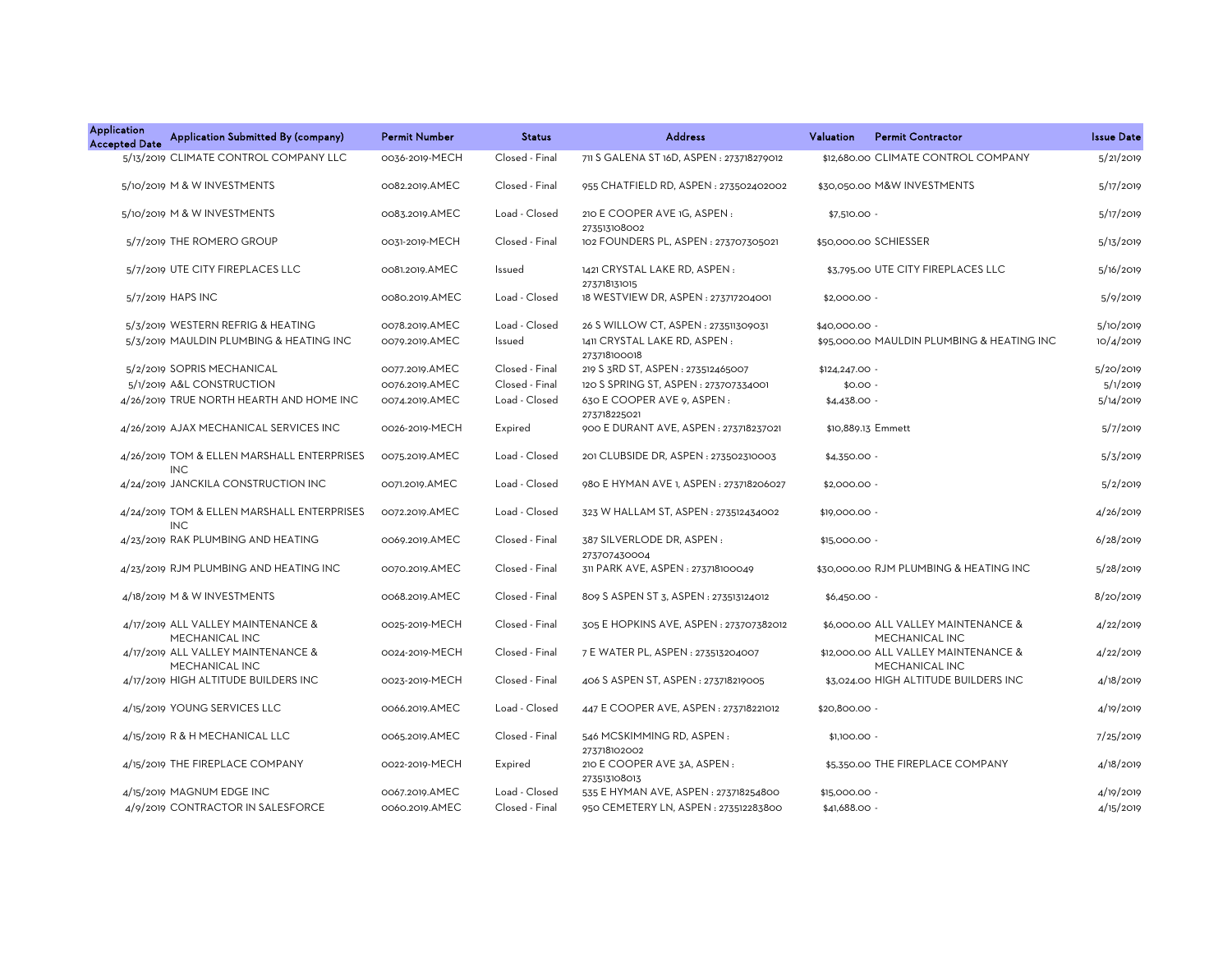| <b>Application</b><br>Application Submitted By (company)<br><b>Accepted Date</b> | <b>Permit Number</b> | <b>Status</b>  | <b>Address</b>                                      | Valuation<br><b>Permit Contractor</b>     | <b>Issue Date</b> |
|----------------------------------------------------------------------------------|----------------------|----------------|-----------------------------------------------------|-------------------------------------------|-------------------|
| 4/9/2019 MTECH MECHANICAL TECHNOLOGIES<br><b>GROUP</b>                           | 0064.2019.AMEC       | Load - Closed  | 610 S WEST END ST, ASPEN: 273718267800              | \$166,667.00 -                            | 4/23/2019         |
| 4/9/2019 MTECH MECHANICAL TECHNOLOGIES<br><b>GROUP</b>                           | 0062.2019.AMEC       | Load - Closed  | 610 S WEST END ST, ASPEN: 273718267800              | \$166,667.00 -                            | 4/23/2019         |
| 4/9/2019 MTECH MECHANICAL TECHNOLOGIES                                           | 0061.2019.AMEC       | Load - Closed  | 610 S WEST END ST, ASPEN: 273718267800              | \$166,667.00 -                            | 4/23/2019         |
| <b>GROUP</b><br>4/2/2019 MOUNTAIN AIR MECHANICAL INC                             | 0059.2019.AMEC       | Closed - Final | 614 NORTH ST, ASPEN : 273512112006                  | \$60,460.00 MOUNTAIN AIR MECHANICAL INC   | 4/9/2019          |
| 4/1/2019 WILEY MECHANICAL LLC                                                    | 0056.2019.AMEC       | Closed - Final | 219 N MONARCH ST, ASPEN : 273707316004              | \$49,978.00 -                             | 4/5/2019          |
| 4/1/2019 TRUE NORTH HEARTH AND HOME INC                                          | 0058.2019.AMEC       | Closed - Final | 219 S 3RD ST, ASPEN: 273512465007                   | \$8,480.00 -                              | 4/5/2019          |
| 4/1/2019 CONDITIONED AIR                                                         | 0057.2019.AMEC       | Closed - Final | 521 N 7TH ST, ASPEN : 273512118800                  | \$5,000.00 CONDITIONED AIR LLC            | 4/11/2019         |
| 4/1/2019 CLIMATE CONTROL COMPANY LLC                                             | 0018-2019-MECH       | Closed - Final | 100 N 8TH ST 7, ASPEN : 273512313002                | \$1,622.00 CLIMATE CONTROL COMPANY        | 4/3/2019          |
| 4/1/2019 CLIMATE CONTROL COMPANY LLC                                             | 0017-2019-MECH       | Expired        | 625 S WEST END ST 10, ASPEN :<br>273718230008       | $$1,556.00 -$                             |                   |
| 4/1/2019 CLIMATE CONTROL COMPANY LLC                                             | 0019-2019-MECH       | Closed - Final | 625 S WEST END ST 10, ASPEN :<br>273718230008       | $$1,556.00 -$                             | 4/3/2019          |
| 3/28/2019 SKYLINE MECHANICAL INC                                                 | 0055.2019.AMEC       | Closed - Final | 219 S 3RD ST, ASPEN: 273512465007                   | \$120,000.00 -                            | 4/3/2019          |
| 3/28/2019 R & H MECHANICAL LLC                                                   | 0052.2019.AMEC       | Closed - Final | 955 CHATFIELD RD, ASPEN : 273502402002              | \$196,875.00 R & H MECHANICAL LLC         | 4/2/2019          |
| 3/28/2019 R & H MECHANICAL LLC                                                   | 0053.2019.AMEC       | Load - Closed  | 120 RED MOUNTAIN RD. ASPEN:                         | $$9,750.00 -$                             | 4/2/2019          |
| 3/28/2019 PACIFIC SHEET METAL INC                                                | 0054.2019.AMEC       | Issued         | 273707200028<br>993 MOORE DR, ASPEN: 273514111107   | \$390,000.00 PACIFIC SHEET METAL INC      | 4/3/2019          |
| 3/27/2019 2H MECHANICAL LLC                                                      | 0051.2019.AMEC       | Load - Closed  | 610 S WEST END ST, ASPEN: 273718267800              | \$57,700.00 -                             | 4/10/2019         |
| 3/27/2019 2H MECHANICAL LLC                                                      | 0049.2019.AMEC       | Load - Closed  | 610 S WEST END ST, ASPEN: 273718267800              | \$68,377.00 -                             | 4/10/2019         |
| 3/27/2019 2H MECHANICAL LLC                                                      | 0050.2019.AMEC       | Load - Closed  | 610 S WEST END ST, ASPEN : 273718267800             | \$46,722.00 -                             | 4/10/2019         |
| 3/25/2019 YOUNG SERVICES LLC                                                     | 0048.2019.AMEC       | Load - Closed  | 201 CLUBSIDE DR, ASPEN : 273502310003               | \$29,000.00 -                             | 3/29/2019         |
| 3/20/2019 CONDITIONED AIR                                                        | 0046.2019.AMEC       | Closed - Final | 521 N 7TH ST, ASPEN : 273512118800                  | \$1,000.00 CONDITIONED AIR LLC            | 12/26/2019        |
| 3/18/2019 THE FIREPLACE EXPERT                                                   | 0045.2019.AMEC       | Closed - Final | 720 W SMUGGLER ST, ASPEN:                           | $$8,595.00 -$                             | 3/25/2019         |
| 3/18/2019 THE FIREPLACE COMPANY                                                  | 0013-2019-MECH       | Closed - Final | 273512406002<br>845 MEADOWS RD, ASPEN: 273512129008 | \$1,900.00 THE FIREPLACE COMPANY          | 3/21/2019         |
| 3/15/2019 C BARNES CONSTRUCTION LLC                                              | 0040.2019.AMEC       | Load - Closed  | 100 N 8TH ST 25, ASPEN : 273512313017               | \$500.00 -                                | 3/25/2019         |
| 3/15/2019 MEL'S PLUMBING & HEATING INC                                           | 0043.2019.AMEC       | Expired        | 490 S RIVERSIDE AVE, ASPEN:<br>273718100026         | \$102,000.00 MEL'S PLUMBING & HEATING INC | 3/20/2019         |
| 3/15/2019 SOPRIS PLUMBING HEATING LLC                                            | 0044.2019.AMEC       | Closed - Final | 34 WESTVIEW DR, ASPEN: 273718122001                 | \$10,000.00 SOPRIS PLUMBING & HEATING LLC | 3/19/2019         |
| 3/15/2019 STORM KING MECHANICAL                                                  | 0042.2019.AMEC       | Closed - Final | 63 SMUGGLER GROVE RD, ASPEN:<br>273718106004        | \$70,000.00 STORM KING MECHANICAL LTD     | 3/19/2019         |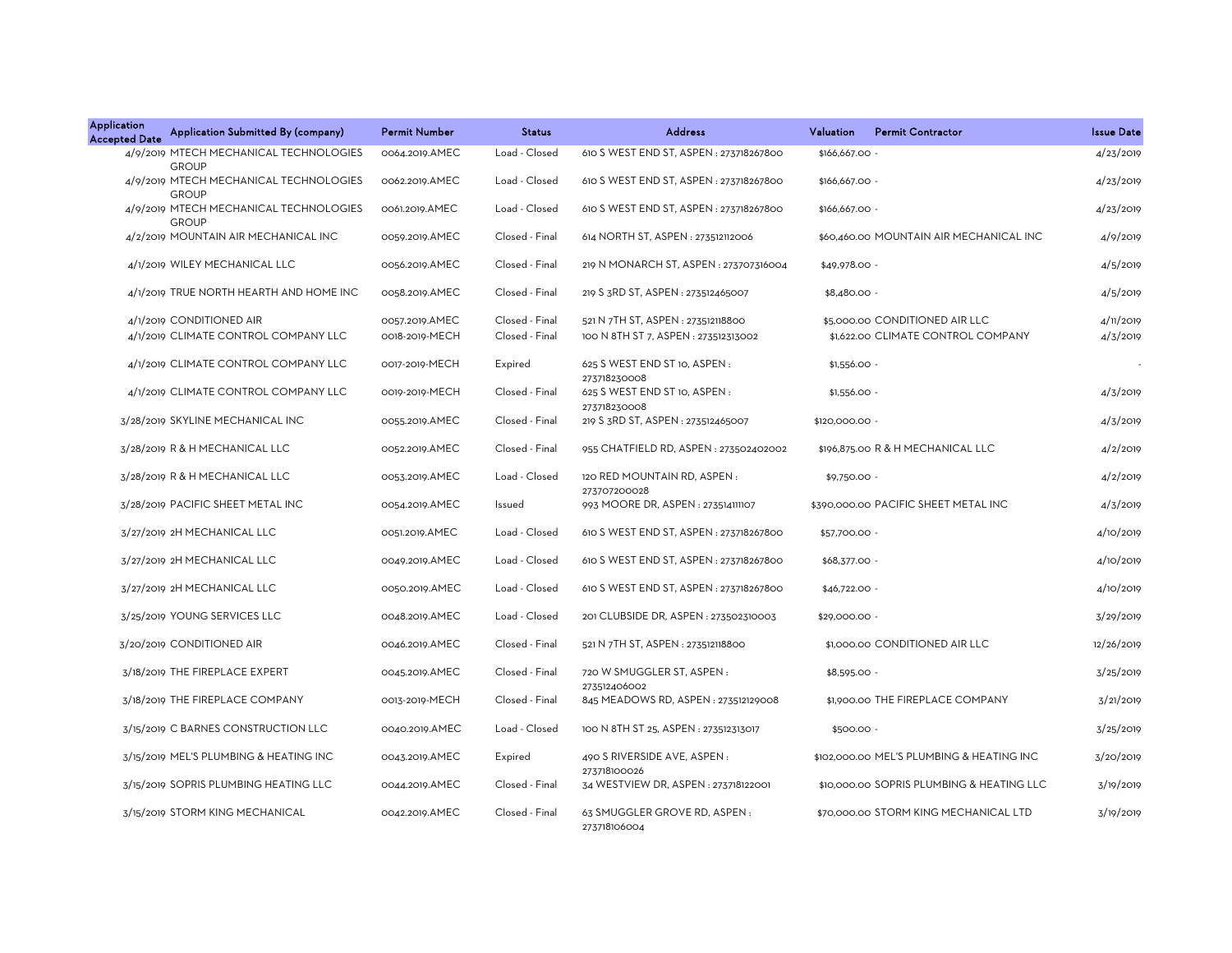| <b>Application</b><br><b>Accepted Date</b> | Application Submitted By (company)                       | <b>Permit Number</b> | <b>Status</b>  | <b>Address</b>                                     | Valuation      | <b>Permit Contractor</b>                                    | <b>Issue Date</b> |
|--------------------------------------------|----------------------------------------------------------|----------------------|----------------|----------------------------------------------------|----------------|-------------------------------------------------------------|-------------------|
|                                            | 3/15/2019 RESORT MOUNTAIN ENTERPRISES INC                | 0041.2019.AMEC       | Load - Closed  | 302 PARK AVE, ASPEN : 273718100042                 | \$18,500.00 -  |                                                             | 3/19/2019         |
|                                            | 3/11/2019 M & W INVESTMENTS                              | 0039.2019.AMEC       | Load - Closed  | 210 E COOPER AVE 1D, ASPEN :<br>273513108020       | \$4,825.00 -   |                                                             | 3/14/2019         |
|                                            | 3/7/2019 TOM & ELLEN MARSHALL ENTERPRISES<br><b>INC</b>  | 0037.2019.AMEC       | Load - Closed  | 210 E COOPER AVE 1G, ASPEN:<br>273513108002        | \$4,900.00 -   |                                                             | 3/13/2019         |
|                                            | 3/7/2019 TOM & ELLEN MARSHALL ENTERPRISES<br><b>INC</b>  | 0038.2019.AMEC       | Load - Closed  | 308 E HOPKINS AVE 101, ASPEN:                      | \$47,500.00 -  |                                                             | 3/13/2019         |
|                                            | 3/4/2019 GARRETT HANSEN PLUMBING INC                     | 0032.2019.AMEC       | Load - Closed  | 273707329011<br>113 MAPLE LN, ASPEN : 273707490113 | $$400.00 -$    |                                                             | 9/9/2019          |
|                                            | 3/4/2019 M & W INVESTMENTS                               | 0034.2019.AMEC       | Closed - Final | 1230 SNOWBUNNY LN, ASPEN:                          |                | \$29,150.00 M & W INVESTMENTS                               | 11/25/2019        |
|                                            |                                                          |                      |                | 273512207004                                       |                |                                                             |                   |
|                                            | 3/4/2019 PACIFIC SHEET METAL INC                         | 0035.2019.AMEC       | Load - Closed  | 401 Eagle Park Dr                                  | \$10,000.00 -  |                                                             | 3/19/2019         |
|                                            | 3/4/2019 PACIFIC SHEET METAL INC                         | 0036.2019.AMEC       | Load - Closed  | 401 Eagle Park Dr                                  | \$16,000.00 -  |                                                             | 3/19/2019         |
|                                            | 3/4/2019 PACIFIC SHEET METAL INC                         | 0033.2019.AMEC       | Closed - Final | 520 E HYMAN AVE 3AB, ASPEN:<br>273718251014        |                | \$238,750.00 PACIFIC SHEET METAL INC                        | 3/11/2019         |
|                                            | 2/25/2019 JIM HOUG PLUMBING AND HEATING INC              | 0031.2019.AMEC       | Closed - Final | 534 E COOPER AVE 001, ASPEN:<br>273718224008       |                | \$166,000,00 JIM HOUG PLUMBING & HEATING INC                | 3/14/2019         |
|                                            | 2/22/2019 PACIFIC SHEET METAL INC                        | 0030.2019.AMEC       | Load - Closed  | 416 MOORE DR, ASPEN : 273514111129                 | \$18,000.00 -  |                                                             | 2/22/2019         |
|                                            | 2/21/2019 HIGH ALTITUDE AIR AND METAL                    | 0028.2019.AMEC       | Load - Closed  | 100 E MAIN ST 2, ASPEN : 273512401802              | \$41,000.00 -  |                                                             | 2/27/2019         |
|                                            | 2/21/2019 FALCON PLUMBING & HEATING                      | 0026.2019.AMEC       | Load - Closed  | 845 MEADOWS RD, ASPEN: 273512129008                | \$30,180.00 -  |                                                             | 4/15/2019         |
|                                            | 2/21/2019 PACIFIC SHEET METAL INC                        | 0025.2019.AMEC       | Closed - Final | 1300 RIVERSIDE DR, ASPEN: 273718117006             |                | \$185,000.00 PACIFIC SHEET METAL INC                        | 2/26/2019         |
|                                            | 2/21/2019 PACIFIC SHEET METAL INC                        | 0027.2019.AMEC       | Load - Closed  | 805 ROARING FORK RD, ASPEN:                        | $$420.00 -$    |                                                             | 2/26/2019         |
|                                            |                                                          |                      |                | 273512104009                                       |                |                                                             |                   |
|                                            | 2/21/2019 CLIMATE CONTROL COMPANY LLC                    | 0029.2019.AMEC       | Issued         | 100 E FRANCIS ST, ASPEN: 273512419851              |                | \$240,400.00 CLIMATE CONTROL COMPANY OF GWS                 | 3/20/2019         |
|                                            | 2/20/2019 THE FIREPLACE COMPANY                          | 0011-2019-MECH       | Closed - Final | 205 E DURANT AVE 1F, ASPEN:<br>273513109018        |                | \$4,500.00 THE FIREPLACE COMPANY                            | 3/5/2019          |
|                                            | 2/19/2019 ALL VALLEY MAINTENANCE &<br>MECHANICAL INC     | 0010-2019-MECH       | Expired        | 205 E DURANT AVE 3H, ASPEN :<br>273513109800       |                | \$20,000.00 ALL VALLEY MAINTENANCE &<br>MECHANICAL INC      | 2/27/2019         |
|                                            | 2/19/2019 TOM & ELLEN MARSHALL ENTERPRISES<br><b>INC</b> | 0024.2019.AMEC       | Closed - Final | 754 MOORE DR, ASPEN : 273514111112                 |                | \$356,190.00 TOM & ELLEN MARSHALL ENTERPRISES<br><b>INC</b> | 2/21/2019         |
|                                            | 2/15/2019 YOUNG SERVICES LLC                             | 0023.2019.AMEC       | Load - Closed  | 1035 E HOPKINS AVE, ASPEN: 273718129001            | \$47,700.00 -  |                                                             | 2/27/2019         |
|                                            | 2/14/2019 TOM & ELLEN MARSHALL ENTERPRISES<br><b>INC</b> | 0022.2019.AMEC       | Closed - Final | 534 E COOPER AVE 001, ASPEN:<br>273718224008       |                | \$64,820.00 T & E MARSHALL ENTERPRISES INC                  | 2/21/2019         |
|                                            | 2/12/2019 THE FIREPLACE COMPANY                          | 0008-2019-MECH       | Closed - Final | 1145 BLACK BIRCH DR, ASPEN:<br>273501307008        |                | \$9,545.00 THE FIREPLACE COMPANY                            | 2/19/2019         |
|                                            | 2/8/2019 TRUE NORTH HEARTH AND HOME INC                  | 0021.2019.AMEC       | Load - Closed  | 120 RED MOUNTAIN RD, ASPEN:<br>273707200028        | $$14.951.00 -$ |                                                             | 2/13/2019         |
|                                            | 2/6/2019 JIM HOUG PLUMBING AND HEATING INC               | 0020.2019.AMEC       | Closed - Final | 955 CHATFIELD RD, ASPEN: 273502402002              |                | \$63,700.00 JIM HOUG PLUMBING & HEATING INC                 | 2/14/2019         |
|                                            | 2/5/2019 TOM & ELLEN MARSHALL ENTERPRISES<br><b>INC</b>  | 0019.2019.AMEC       | Load - Closed  | 500 W MAIN ST, ASPEN: 273512443007                 | \$5,800.00 -   |                                                             | 2/13/2019         |
|                                            | 1/31/2019 WILEY MECHANICAL LLC                           | 0016.2019.AMEC       | Closed - Final | 219 N MONARCH ST, ASPEN : 273707316004             | \$56,474.00 -  |                                                             | 2/7/2019          |
|                                            | 1/31/2019 STORM KING MECHANICAL                          | 0017.2019.AMEC       | Closed - Final | 754 MOORE DR, ASPEN : 273514111112                 |                | \$0.00 STORM KING MECHANICAL LTD                            | 2/6/2019          |
|                                            | 1/30/2019 TRUE NORTH HEARTH AND HOME INC                 | 0015.2019.AMEC       | Load - Closed  | 520 N 8TH ST, ASPEN: 273512114003                  | \$34,684.00 -  |                                                             | 2/5/2019          |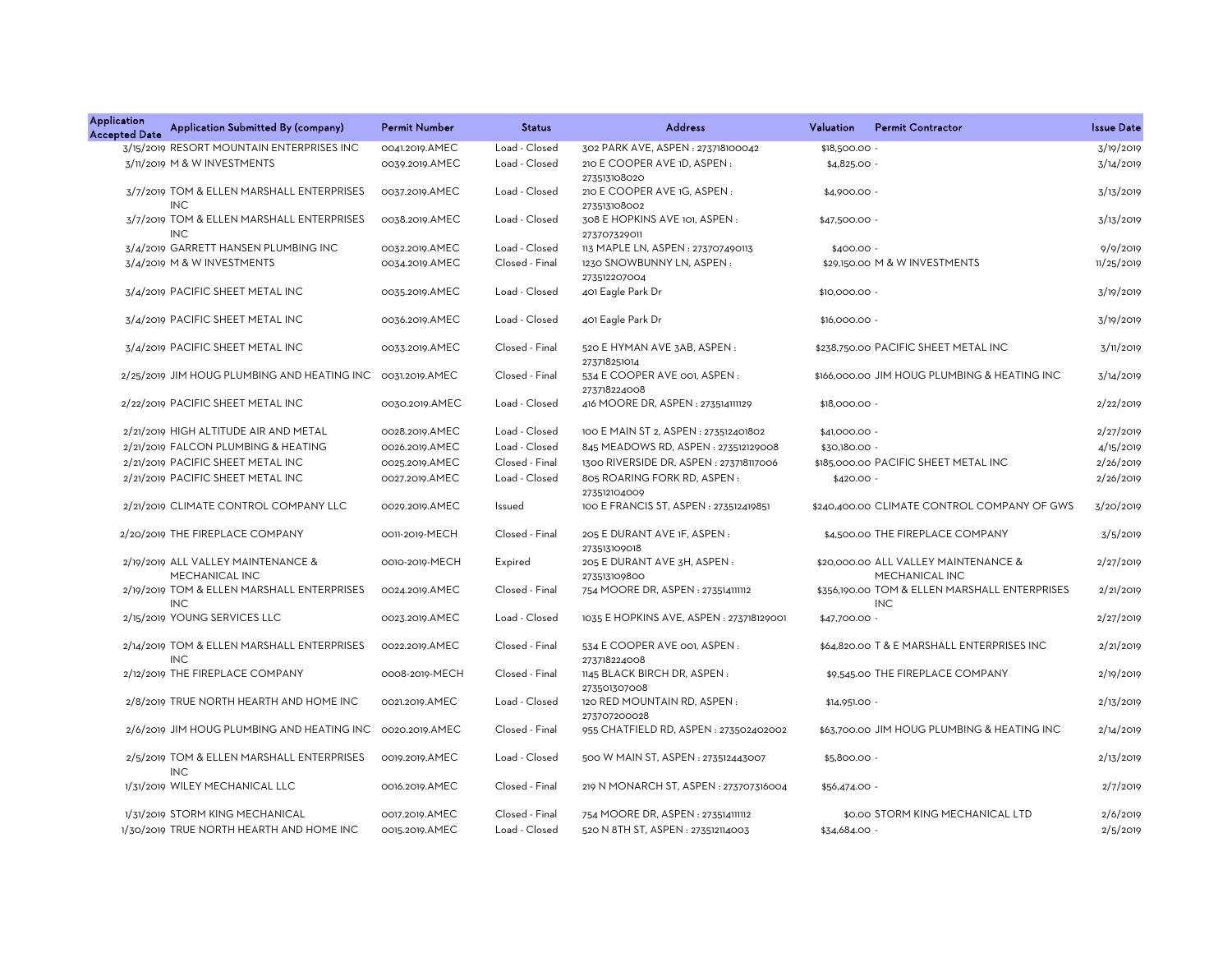| <b>Application</b><br><b>Accepted Date</b> | Application Submitted By (company)                       | <b>Permit Number</b> | <b>Status</b>  | <b>Address</b>                                | Valuation<br><b>Permit Contractor</b>                      | <b>Issue Date</b> |
|--------------------------------------------|----------------------------------------------------------|----------------------|----------------|-----------------------------------------------|------------------------------------------------------------|-------------------|
|                                            | 1/30/2019 TRUE NORTH HEARTH AND HOME INC                 | 0014.2019.AMEC       | Closed - Final | 433 W BLEEKER ST, ASPEN: 273512442002         | \$8,930.00 TRUE NORTH HEARTH AND HOME INC                  | 2/5/2019          |
|                                            | 1/30/2019 TRUE NORTH HEARTH AND HOME INC                 | 0013.2019.AMEC       | Closed - Final | 1250 SNOWBUNNY LN, ASPEN:<br>273512207013     | \$19,984.00 TRUE NORTH HEARTH AND HOME INC                 | 2/5/2019          |
|                                            | 1/30/2019 2H MECHANICAL LLC                              | 0011.2019.AMEC       | Closed - Final | 1230 SNOWBUNNY LN, ASPEN:<br>273512207004     | \$54,688.00 2H MECHANICAL LLC                              | 2/14/2019         |
|                                            | 1/30/2019 TOM & ELLEN MARSHALL ENTERPRISES<br><b>INC</b> | 0012.2019.AMEC       | Load - Closed  | 824 E DURANT AVE, ASPEN : 273718238037        | \$129,870.00 -                                             | 2/5/2019          |
|                                            | 1/28/2019 ALL VALLEY MAINTENANCE &<br>MECHANICAL INC     | 0005-2019-MECH       | Closed - Final | 600 E MAIN ST 310, ASPEN : 273707325022       | \$2,000.00 ALL VALLEY MAINTENANCE &<br>MECHANICAL INC      | 2/5/2019          |
|                                            | 1/23/2019 TRUE NORTH HEARTH AND HOME INC                 | 0007.2019.AMEC       | Closed - Final | 124 W HALLAM ST, ASPEN : 273512421011         | \$55,603.00 TRUE NORTH HEARTH AND HOME INC                 | 1/25/2019         |
|                                            | 1/23/2019 TRUE NORTH HEARTH AND HOME INC                 | 0008.2019.AMEC       | Issued         | 720 W SMUGGLER ST, ASPEN:<br>273512406002     | \$29,978.00 TRUE NORTH HEARTH AND HOME INC                 | 1/25/2019         |
|                                            | 1/23/2019 HAPS INC                                       | 0009.2019.AMEC       | Load - Closed  | 302 PARK AVE, ASPEN: 273718100042             | \$154,500.00 -                                             | 1/25/2019         |
|                                            | 1/23/2019 HAPS INC                                       | 0010.2019.AMEC       | Closed - Final | 223 E HALLAM ST, ASPEN : 273707316008         | \$176,500.00 HAPS INC                                      | 1/25/2019         |
|                                            | 1/18/2019 TRUE NORTH HEARTH AND HOME INC                 | 0006.2019.AMEC       | Load - Closed  | 440 S RIVERSIDE AVE, ASPEN:<br>273718139002   | \$18,730.00 -                                              | 1/25/2019         |
|                                            | 1/15/2019 CRYSTAL VALLEY PLUMBING AND<br><b>HEATING</b>  | 0001-2019-MECH       | Closed - Final | 450 S ORIGINAL ST 1, ASPEN : 273718238017     | \$7,500.00 CRYSTAL VALLEY PLUMBING & HTG                   | 2/7/2019          |
|                                            | 1/14/2019 CLIMATE CONTROL COMPANY LLC                    | 0005.2019.AMEC       | Load - Closed  | 401 Eagle Park Dr                             | \$95,940.00 -                                              | 1/29/2019         |
|                                            | 1/9/2019 TRUE NORTH HEARTH AND HOME INC                  | 0002.2019.AMEC       | Load - Closed  | 602 E HYMAN AVE, ASPEN : 273718212003         | \$21,190.00 -                                              | 1/23/2019         |
|                                            | 1/9/2019 2H MECHANICAL LLC                               | 0003.2019.AMEC       | Load - Closed  | 515 E HOPKINS AVE, ASPEN : 273707340001       | \$14,210.00 -                                              | 1/23/2019         |
|                                            | 1/7/2019 MTECH MECHANICAL TECHNOLOGIES<br><b>GROUP</b>   | 0001.2019.AMEC       | Load - Closed  | 401 CASTLE CREEK RD, ASPEN:<br>273512307801   | \$136,962.00 -                                             | 2/28/2019         |
|                                            | Use of Building: Commercial (20 records)                 |                      |                |                                               |                                                            |                   |
|                                            | 12/20/2019 SMITTYS AIR                                   | 0131-2019-MECH       | Expired        | 121 S GALENA ST, ASPEN : 273707330007         | \$600.00 SMITTYS AIR                                       |                   |
|                                            | 12/6/2019 2H MECHANICAL LLC                              | 0123-2019-MECH       | Closed - Final | 485 RIO GRANDE PL, ASPEN : 273707347851       | \$10,000.00 2H MECHANICAL LLC                              | 12/9/2019         |
|                                            | 11/14/2019 ALL VALLEY MAINTENANCE &<br>MECHANICAL INC    | 0104-2019-MECH       | Closed - Final | 301 E HOPKINS AVE 001, ASPEN:<br>273707382001 | \$20,000.00 ALL VALLEY MAINTENANCE &<br>MECHANICAL INC     | 11/15/2019        |
|                                            | 11/14/2019 ALL VALLEY MAINTENANCE &<br>MECHANICAL INC    | 0101-2019-MECH       | Closed - Final | 204 S GALENA ST, ASPEN : 273707340001         | \$3,200.00 ALL VALLEY MAINTENANCE &<br>MECHANICAL INC      | 11/18/2019        |
|                                            | 10/28/2019 ALL TEMP SERVICES INC                         | 0095-2019-MECH       | Closed - Final | 315 E DEAN ST, ASPEN: 273718285032            | \$138,607.02 ALL TEMP SERVICES INC                         | 11/12/2019        |
|                                            | 10/15/2019 ALL VALLEY MAINTENANCE &<br>MECHANICAL INC    | 0089-2019-MECH       | Closed - Final | 301 E HOPKINS AVE 101, ASPEN:<br>273707382005 | \$4,200.00 ALL VALLEY MAINTENANCE &<br>MECHANICAL INC      | 10/21/2019        |
|                                            | 9/17/2019 TOM & ELLEN MARSHALL ENTERPRISES<br><b>INC</b> | 0080-2019-MECH       | Closed - Final | 205 S MILL ST, ASPEN : 273707338004           | \$29,000.00 TOM & ELLEN MARSHALL ENTERPRISES<br><b>INC</b> | 10/14/2019        |
|                                            | 8/8/2019 SMITTYS AIR                                     | 0073-2019-MECH       | Expired        | 501 E HYMAN AVE, ASPEN: 273718224001          | \$6,500.00 SMITTYS AIR                                     | 9/18/2019         |
|                                            | 8/7/2019 ALL VALLEY MAINTENANCE &<br>MECHANICAL INC      | 0072-2019-MECH       | Expired        | 301 E HOPKINS AVE 001, ASPEN:<br>273707382001 | \$25,000.00 ALL VALLEY MAINTENANCE &<br>MECHANICAL INC     | 8/20/2019         |
|                                            | 7/19/2019 ALL VALLEY MAINTENANCE &<br>MECHANICAL INC     | 0067-2019-MECH       | Issued         | 406 E HOPKINS AVE, ASPEN:<br>273707330009     | \$3,000.00 ALL VALLEY MAINTENANCE &<br>MECHANICAL INC      | 7/25/2019         |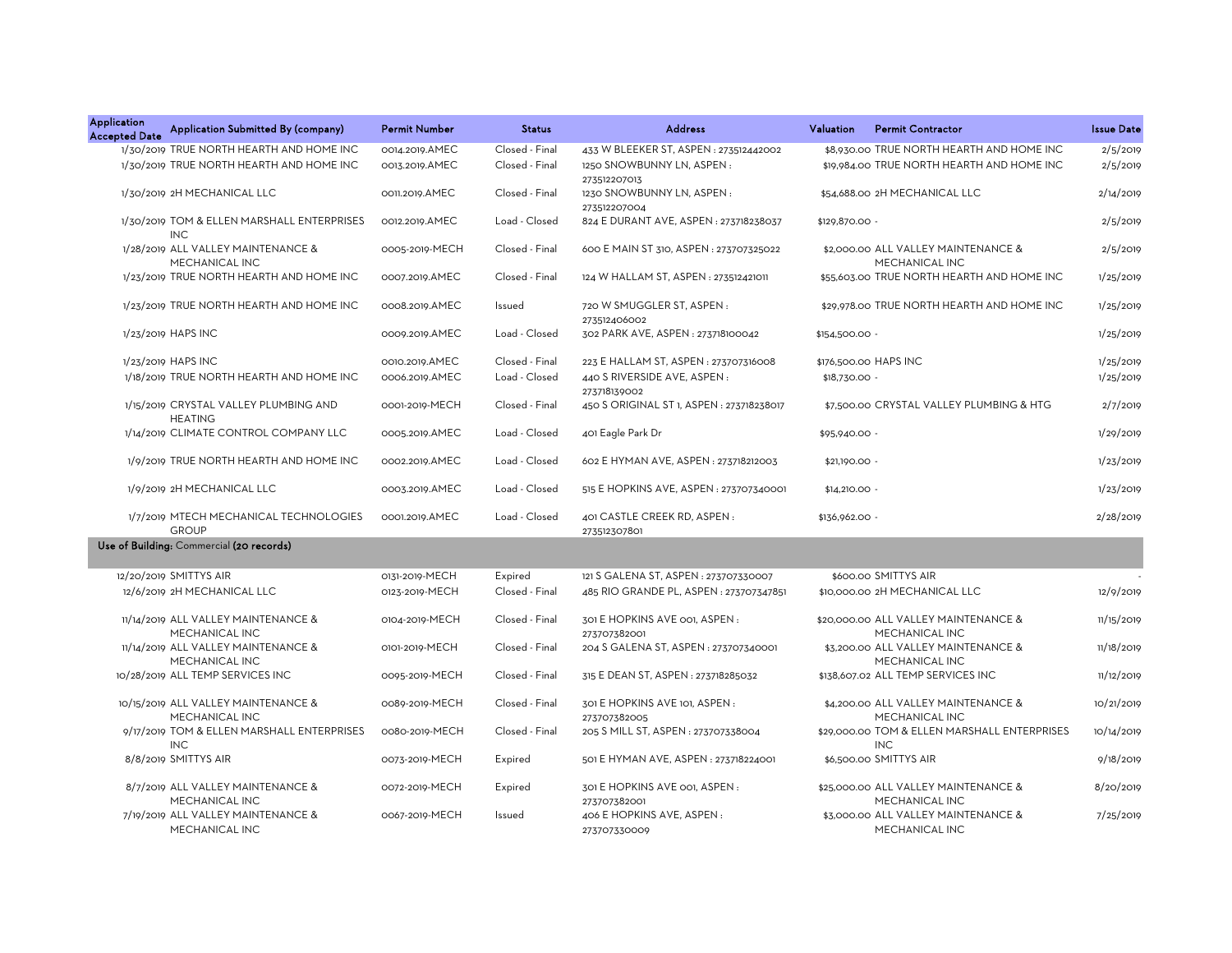| <b>Application</b><br><b>Accepted Date</b> | Application Submitted By (company)                        | <b>Permit Number</b> | <b>Status</b>        | <b>Address</b>                                        | Valuation     | <b>Permit Contractor</b>                               | <b>Issue Date</b> |
|--------------------------------------------|-----------------------------------------------------------|----------------------|----------------------|-------------------------------------------------------|---------------|--------------------------------------------------------|-------------------|
|                                            | 6/7/2019 ALL VALLEY MAINTENANCE &<br>MECHANICAL INC       | 0055-2019-MECH       | Expired              | 305 E HOPKINS AVE, ASPEN : 273707382012               |               | \$7,300.00 ALL VALLEY MAINTENANCE &<br>MECHANICAL INC  | 6/17/2019         |
|                                            | 5/21/2019 U.S. BOILER & PLUMBING CO                       | 0044-2019-MECH       | Expired              | 232 W HYMAN AVE 1, ASPEN : 273512492001               |               | \$19,500.00 US BOILER & PLUMBING COMPANY               | 6/6/2019          |
|                                            | 5/21/2019 FALCON PLUMBING & HEATING                       | 0043-2019-MECH       | Closed - Final       | 675 E DURANT AVE, ASPEN : 273718250101                |               | \$42,835.00 FALCON PLUMBING & HEATING                  | 5/24/2019         |
|                                            | 5/16/2019 U.S. BOILER & PLUMBING CO                       | 0040-2019-MECH       | Closed - Final       | 400 Vine Street, ASPEN: 273707366803                  |               | \$65,919.00 US BOILER & PLUMBING COMPANY               | 5/21/2019         |
|                                            | 5/13/2019 ALL VALLEY MAINTENANCE &<br>MECHANICAL INC      | 0037-2019-MECH       | Expired              | 533 E HOPKINS AVE, ASPEN:                             |               | \$3,000.00 ALL VALLEY MAINTENANCE &<br>MECHANICAL INC  | 5/21/2019         |
|                                            | 5/8/2019 U.S. BOILER & PLUMBING CO                        | 0035-2019-MECH       | Expired              | 273707340004<br>400 Vine Street, ASPEN: 273707366803  | \$65,919.00 - |                                                        |                   |
|                                            | 5/7/2019 U.S. BOILER & PLUMBING CO                        | 0032-2019-MECH       | Expired              | 232 W HYMAN AVE 1, ASPEN : 273512492001               | \$19,500.00 - |                                                        |                   |
|                                            | 4/29/2019 ALL VALLEY MAINTENANCE &<br>MECHANICAL INC      | 0028-2019-MECH       | Closed - Final       | 301 E HOPKINS AVE 101, ASPEN:                         |               | \$23,000.00 ALL VALLEY MAINTENANCE &<br>MECHANICAL INC | 11/11/2019        |
|                                            | 3/18/2019 TOLIN MECHANICAL SYSTEMS CO                     | 0014-2019-MECH       | Closed - Final       | 273707382005<br>315 E DEAN ST, ASPEN : 273718285032   |               | \$262,069.00 TOLIN MECHANICAL SYSTEMS                  | 3/25/2019         |
|                                            | 3/18/2019 ST+B ENGINEERING                                | 0015-2019-MECH       | Expired              | 101 S MILL ST, ASPEN : 273707329004                   |               | \$45,000.00 AJAX MECHANICAL SERVICES INC               | 6/6/2019          |
|                                            | Use of Building: Mixed-Use (2 records)                    |                      |                      |                                                       |               |                                                        |                   |
|                                            | 10/1/2019 R & H MECHANICAL LLC                            | 0084-2019-MECH       | Expired              | 411 S MONARCH ST C 1, ASPEN :<br>273718219020         |               | \$20,875.00 R & H MECHANICAL LLC                       | 10/7/2019         |
|                                            | 6/3/2019 JTB CO                                           | 0051-2019-MECH       | Closed - Final       | 300 S SPRING ST 302, ASPEN : 273718227114             |               | \$7,237.00 JTB CO                                      | 6/7/2019          |
|                                            | Use of Building: Multi-Family (21 records)                |                      |                      |                                                       |               |                                                        |                   |
|                                            | 12/13/2019 SUPERIOR PLUMBING & HEATING                    | 0127-2019-MECH       | Closed - Final       | 210 E COOPER AVE 2B, ASPEN :<br>273513108019          |               | \$5,000.00 SUPERIOR PLUMBING & HEATING LLC             | 1/9/2020          |
|                                            | 12/4/2019 THE FIREPLACE COMPANY                           | 0122-2019-MECH       | Expired              | 950 CEMETERY LN 2, ASPEN: 273512283002                |               | \$6,600.00 THE FIREPLACE COMPANY                       | 12/10/2019        |
|                                            | 11/29/2019 THE FIREPLACE COMPANY                          | 0116-2019-MECH       | Expired              | 121 W HYMAN AVE, ASPEN : 273512482002                 |               | \$22,150.00 THE FIREPLACE COMPANY                      | 12/3/2019         |
|                                            | 11/25/2019 MOUNTAIN AIR MECHANICAL INC                    | 0115-2019-MECH       | <b>Permit Review</b> | 570 SPRUCE ST, ASPEN: 273707418002                    | $$4,400.00 -$ |                                                        |                   |
|                                            | 11/22/2019 SMITTYS AIR                                    | 0110-2019-MECH       | Closed - Final       | 800 S MILL ST 102C, ASPEN : 273718276006              |               | \$5,000.00 SMITTYS AIR                                 | 12/2/2019         |
|                                            | 11/22/2019 SMITTYS AIR                                    | 0111-2019-MECH       | Closed - Final       | 800 S MILL ST 103C, ASPEN: 273718276037               |               | \$7,000.00 SMITTYS AIR                                 | 12/2/2019         |
|                                            | 11/22/2019 GRAND VALLEY HVAC LLC                          | 0113-2019-MECH       | Closed - Final       | 600 E MAIN ST 204, ASPEN: 273707325010                |               | \$800.00 GRAND VALLEY HVAC LLC                         | 11/27/2019        |
|                                            | 11/22/2019 PERDUE HEATING & COOLING INC                   | 0112-2019-MECH       | Closed - Final       | 1001 E COOPER AVE 1, ASPEN:                           |               | \$18,500.00 PERDUE HEATING & COOLING INC               | 11/27/2019        |
|                                            | 11/21/2019 TOM & ELLEN MARSHALL ENTERPRISES<br><b>INC</b> | 0109-2019-MECH       | Closed - Final       | 273718233504<br>130 N SPRING ST, ASPEN : 273707326002 |               | \$1,500.00 T & E MARSHALL ENTERPRISES INC              | 11/26/2019        |
|                                            | 11/15/2019 MOUNTAIN AIR MECHANICAL INC                    | 0106-2019-MECH       | Expired              | 205 E DURANT AVE 3H, ASPEN :<br>273513109002          |               | \$5,000.00 MOUNTAIN AIR MECHANICAL INC                 |                   |
|                                            | 11/14/2019 MOUNTAIN AIR MECHANICAL INC                    | 0100-2019-MECH       | Expired              | 717 S ASPEN ST, ASPEN : 273513139004                  |               | \$3,000.00 MOUNTAIN AIR MECHANICAL INC                 | 12/4/2019         |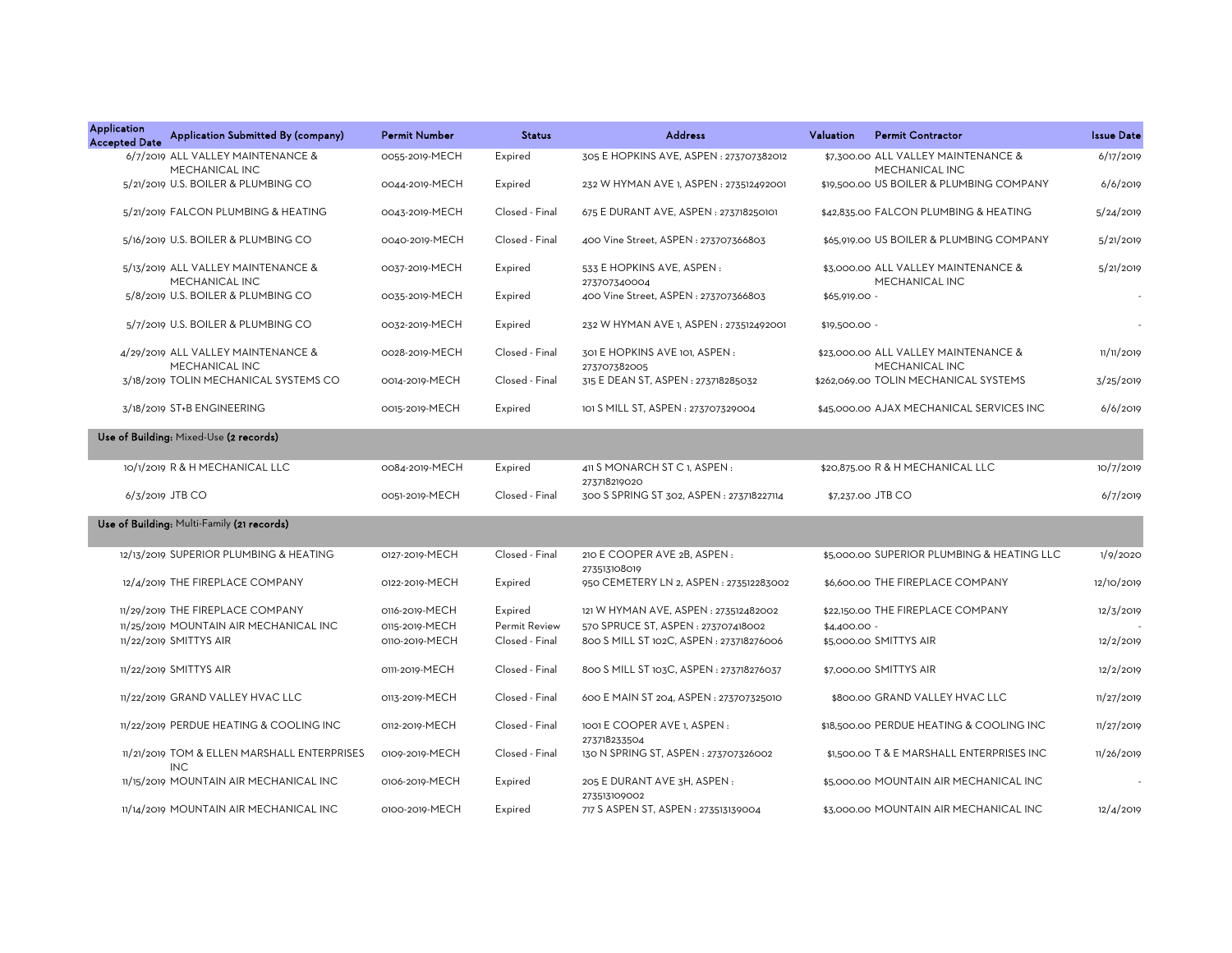| Application<br><b>Accepted Date</b> | Application Submitted By (company)                        | <b>Permit Number</b> | <b>Status</b>  | <b>Address</b>                               | Valuation         | <b>Permit Contractor</b>                                  | <b>Issue Date</b> |
|-------------------------------------|-----------------------------------------------------------|----------------------|----------------|----------------------------------------------|-------------------|-----------------------------------------------------------|-------------------|
|                                     | 11/14/2019 MOUNTAIN AIR MECHANICAL INC                    | 0102-2019-MECH       | Closed - Final | 755 S ASPEN ST, ASPEN : 273513139004         |                   | \$3,500.00 MOUNTAIN AIR MECHANICAL INC                    | 12/4/2019         |
|                                     | 11/14/2019 TOM & ELLEN MARSHALL ENTERPRISES<br><b>INC</b> | 0103-2019-MECH       | Closed - Final | 700 UTE AVE 803, ASPEN: 273718271005         |                   | \$1.800.00 TOM & ELLEN MARSHALL ENTERPRISES<br><b>INC</b> | 11/18/2019        |
|                                     | 10/21/2019 A*OK PLUMBING & HEATING INC                    | 0094-2019-MECH       | Closed - Final | 700 UTE AVE 803, ASPEN : 273718271005        |                   | \$16,000.00 A*OK PLUMBING & HEATING INC                   | 10/25/2019        |
|                                     | 9/24/2019 ALL VALLEY MAINTENANCE &<br>MECHANICAL INC      | 0082-2019-MECH       | Closed - Final | 600 E MAIN ST, ASPEN : 273707325041          |                   | \$3,500.00 ALL VALLEY MAINTENANCE &<br>MECHANICAL INC     | 9/30/2019         |
|                                     | 9/11/2019 SMITTYS AIR                                     | 0079-2019-MECH       | Closed - Final | 718 S GALENA ST 102A, ASPEN:<br>273718274008 |                   | \$6,500.00 SMITTYS AIR                                    | 9/18/2019         |
|                                     | 9/4/2019 UTE CITY FIREPLACES LLC                          | 0180.2019.AMEC       | Closed - Final | 1001 E COOPER AVE 1, ASPEN:<br>273718233504  |                   | \$4,585.00 UTE CITY FIREPLACES LLC                        | 9/10/2019         |
|                                     | 7/29/2019 ALL VALLEY MAINTENANCE &<br>MECHANICAL INC      | 0069-2019-MECH       | Closed - Final | 455 DOOLITTLE DR, ASPEN: 273513204023        |                   | \$20,000.00 ALL VALLEY MAINTENANCE &<br>MECHANICAL INC    | 8/1/2019          |
|                                     | 6/7/2019 SMITTYS AIR                                      | 0054-2019-MECH       | Closed - Final | 901 E HYMAN AVE 2, ASPEN : 273718231013      |                   | \$6,500.00 SMITTYS AIR                                    | 6/11/2019         |
|                                     | 5/8/2019 ASPEN PLUMBING & MECHANICAL                      | 0034-2019-MECH       | Expired        | 738 S GALENA ST 1C, ASPEN : 273718274003     |                   | \$20,305.00 ASPEN PLUMBING & MECHANICAL INC               | 5/13/2019         |
|                                     | 1/15/2019 AJAX MECHANICAL SERVICES INC                    | 0002-2019-MECH       | Expired        | 700 UTE AVE, ASPEN: 273718255801             |                   | \$40,724.20 AJAX MECHANICAL SERVICES INC                  | 1/17/2019         |
|                                     | Use of Building: Single Family (44 records)               |                      |                |                                              |                   |                                                           |                   |
|                                     | 12/30/2019 CLIMATE CONTROL COMPANY LLC                    | 0133-2019-MECH       | Closed - Final | 1354 SIERRA VISTA DR, ASPEN:<br>273512209042 |                   | \$8,000.00 CLIMATE CONTROL COMPANY OF GWS                 | 1/10/2020         |
|                                     | 12/24/2019 HOME & HEARTH OUTFITTERS INC                   | 0132-2019-MECH       | Closed - Final | 754 MOORE DR, ASPEN : 273514111112           |                   | \$56,000.00 HOME & HEARTH OUTFITTERS                      | 12/31/2019        |
|                                     | 12/18/2019 GF WOODS CONSTRUCTION INC                      | 0130-2019-MECH       | Closed - Final | 905 CHATFIELD RD, ASPEN: 273502402004        |                   | \$5,155.00 GF WOODS CONSTRUCTION INC                      | 1/3/2020          |
|                                     | 12/16/2019 TRUE NORTH HEARTH AND HOME INC                 | 0129-2019-MECH       | Closed - Final | 395 THUNDERBOWL LN, ASPEN:<br>273514310007   |                   | \$56,449.60 TRUE NORTH HEARTH AND HOME INC                | 1/2/2020          |
|                                     | 12/11/2019 10TH MOUNTAIN PLUMBING SERVICE                 | 0126-2019-MECH       | Closed - Final | 612 W FRANCIS ST, ASPEN : 273512409015       |                   | \$65,000.00 10TH MOUNTAIN PLUMBING SERVICES<br>LLC        | 1/2/2020          |
|                                     | 12/6/2019 R & R HVAC LLC                                  | 0124-2019-MECH       | Expired        | 612 W FRANCIS ST, ASPEN : 273512409015       | \$65,000.00 PAYNE |                                                           | 12/9/2019         |
|                                     | 12/3/2019 HOME & HEARTH OUTFITTERS INC                    | 0120-2019-MECH       | Issued         | 490 S RIVERSIDE AVE, ASPEN:<br>273718100026  |                   | \$2,000.00 HOME & HEARTH OUTFITTERS                       | 12/12/2019        |
|                                     | 12/2/2019 R & R HVAC LLC                                  | 0118-2019-MECH       | Expired        | 315 MIDLAND AVE, ASPEN: 273718100044         |                   | \$3,600.00 PAYNE                                          | 12/9/2019         |
|                                     | 12/2/2019 R & H MECHANICAL LLC                            | 0117-2019-MECH       | Closed - Final | 725 E DURANT AVE 18, ASPEN :<br>273718270020 |                   | \$6,300.00 R & H MECHANICAL LLC                           | 12/3/2019         |
|                                     | 11/21/2019 JTB CO                                         | 0108-2019-MECH       | Closed - Final | 309 N 3RD ST, ASPEN : 273512424007           |                   | \$53,510.00 JTB CO                                        | 11/26/2019        |
|                                     | 11/15/2019 R & H MECHANICAL LLC                           | 0107-2019-MECH       | Closed - Final | 546 MCSKIMMING RD, ASPEN:<br>273718102002    |                   | \$67,810.00 R & H MECHANICAL LLC                          | 11/26/2019        |
|                                     | 11/14/2019 R & H MECHANICAL LLC                           | 0105-2019-MECH       | Closed - Final | 303 W HOPKINS AVE, ASPEN : 273512475001      |                   | \$16,300.00 R & H MECHANICAL LLC                          | 11/19/2019        |
|                                     | 11/11/2019 PACIFIC SHEET METAL INC                        | 0098-2019-MECH       | Closed - Final | 650 S MONARCH ST 7, ASPEN :<br>273718292005  |                   | \$20,000.00 PACIFIC SHEET METAL INC                       | 11/14/2019        |
|                                     | 11/1/2019 R & R HVAC LLC                                  | 0096-2019-MECH       | Closed - Final | 535 E HYMAN AVE, ASPEN : 273718254004        |                   | \$3,600.00 R&R HVAC LLC                                   | 11/7/2019         |
|                                     | 10/16/2019 YOUNG SERVICES LLC                             | 0092-2019-MECH       | Closed - Final | 900 WATERS AVE, ASPEN: 273718261005          |                   | \$3,000,00 YOUNG SERVICES LLC                             | 10/25/2019        |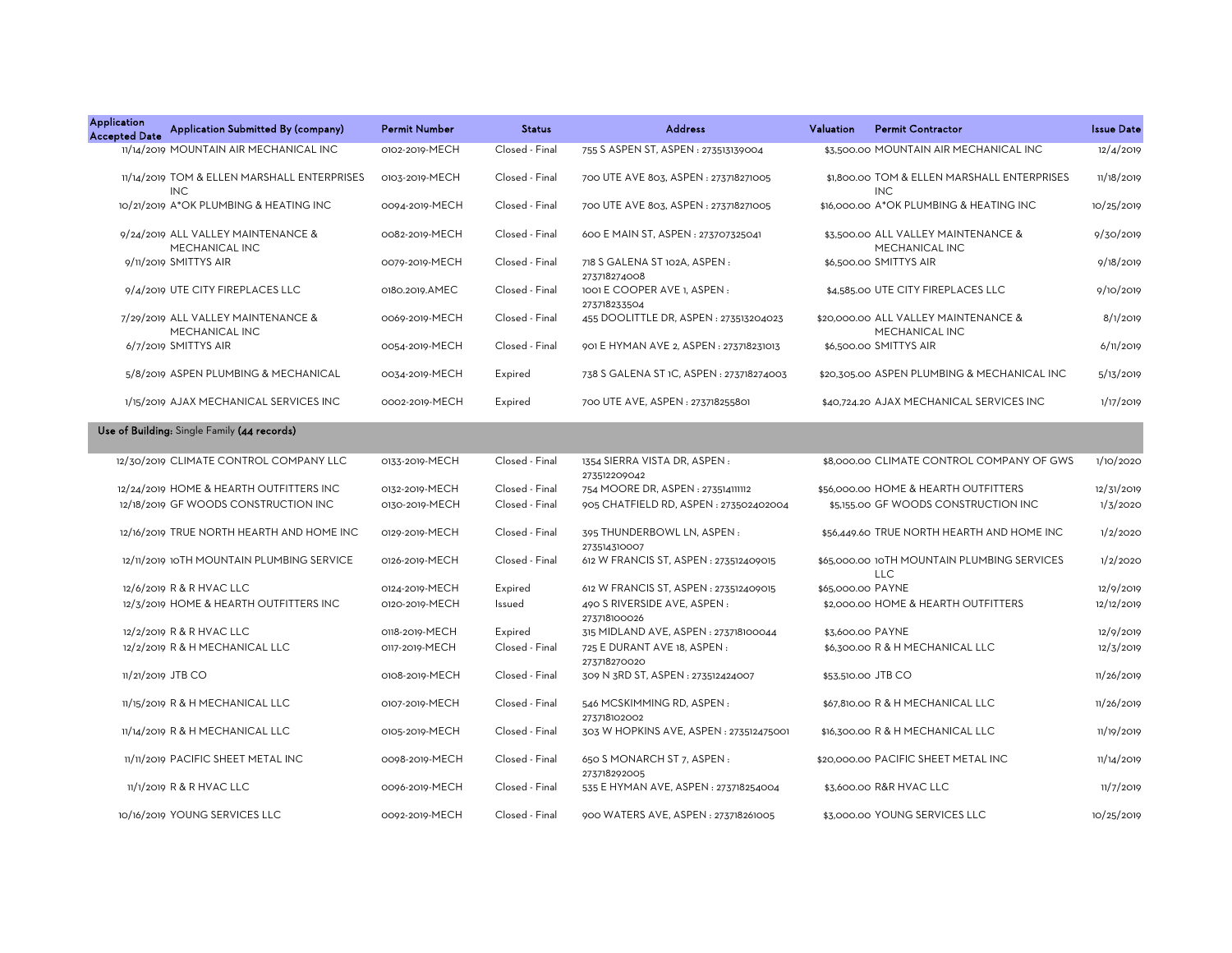| <b>Application</b><br><b>Accepted Date</b> | Application Submitted By (company)                                       | <b>Permit Number</b> | <b>Status</b>  | <b>Address</b>                              | Valuation           | <b>Permit Contractor</b>                                     | <b>Issue Date</b> |
|--------------------------------------------|--------------------------------------------------------------------------|----------------------|----------------|---------------------------------------------|---------------------|--------------------------------------------------------------|-------------------|
|                                            | 10/16/2019 PACIFIC SHEET METAL INC                                       | 0091-2019-MECH       | Closed - Final | 74 FIVE TREES LN, ASPEN: 273514111128       |                     | \$11,000,00 PACIFIC SHEET METAL INC                          | 10/21/2019        |
|                                            | 10/15/2019 YOUNG SERVICES LLC                                            | 0090-2019-MECH       | Closed - Final | 74 FIVE TREES LN, ASPEN : 273514111128      | \$10,000.00 KERANEN |                                                              | 10/25/2019        |
|                                            | 10/8/2019 R & R HVAC LLC                                                 | 0086-2019-MECH       | Closed - Final | 704 E HYMAN AVE, ASPEN : 273718211034       |                     | \$43,160.00 R & R HVAC LLC                                   | 10/29/2019        |
|                                            | 9/25/2019 RJM PLUMBING AND HEATING INC                                   | 0083-2019-MECH       | Closed - Final | 130 N SPRING ST, ASPEN : 273707326002       |                     | \$25,000.00 RJM PLUMBING & HEATING INC                       | 10/1/2019         |
|                                            | 9/17/2019 FIREPLACE DOCTORS INC THE                                      | 0081-2019-MECH       | Closed - Final | 124 E DURANT AVE 10, ASPEN : 273513107010   |                     | \$9,000.00 WALDECK                                           | 9/30/2019         |
|                                            | 9/11/2019 PACIFIC SHEET METAL INC                                        | 0078-2019-MECH       | Issued         | 627 W SMUGGLER ST, ASPEN:<br>273512409013   |                     | \$175,000.00 PACIFIC SHEET METAL INC                         | 10/11/2019        |
|                                            | 8/30/2019 CLEAR WATERS PLUMBING AND HEATING 0077-2019-MECH<br><b>LLC</b> |                      | Expired        | 934 E COOPER AVE, ASPEN: 273718231005       | \$100,000.00 -      |                                                              |                   |
|                                            | 8/23/2019 THE FIREPLACE COMPANY                                          | 0075-2019-MECH       | Issued         | 291 MCSKIMMING RD, ASPEN: 273718102001      |                     | \$9,900.00 THE FIREPLACE COMPANY                             | 9/5/2019          |
|                                            | 8/5/2019 CRYSTAL VALLEY PLUMBING AND<br><b>HEATING</b>                   | 0071-2019-MECH       | Issued         | 627 W SMUGGLER ST, ASPEN:<br>273512409013   |                     | \$85,000.00 CRYSTAL VALLEY PLUMBING & HEATING<br><b>INC</b>  | 8/7/2019          |
|                                            | 7/29/2019 R & R HVAC LLC                                                 | 0068-2019-MECH       | Cancelled      | 355 SILVERLODE DR, ASPEN:<br>273707430006   | \$24,000.00 -       |                                                              |                   |
|                                            | 7/5/2019 R & H MECHANICAL LLC                                            | 0065-2019-MECH       | Closed - Final | 850 STAGE RD, ASPEN : 273502303014          |                     | \$4,375.00 R & H MECHANICAL LLC                              | 7/9/2019          |
| 6/17/2019 JTB CO                           |                                                                          | 0058-2019-MECH       | Closed - Final | 320 W MAIN ST, ASPEN: 273512441010          | \$40,275.00 JTB CO  |                                                              | 6/26/2019         |
|                                            | 6/13/2019 R & H MECHANICAL LLC                                           | 0057-2019-MECH       | Closed - Final | 74 PFISTER DR 308, ASPEN : 273511301308     |                     | \$28,125.00 R & H MECHANICAL LLC                             | 6/17/2019         |
|                                            | 6/5/2019 WESTERN HYDRONIC LLC                                            | 0053-2019-MECH       | Expired        | 1145 BLACK BIRCH DR, ASPEN:<br>273501307008 |                     | \$12,000.00 WESTERN HYDRONIC LLC                             |                   |
|                                            | 6/3/2019 JOE'S MECHANICAL SERVICES LLC                                   | 0052-2019-MECH       | Closed - Final | 625 S WEST END ST 7, ASPEN : 273718230015   |                     | \$19,846.00 JOE'S MECHANICAL SERVICES LLC                    | 6/12/2019         |
|                                            | 5/31/2019 R & H MECHANICAL LLC                                           | 0049-2019-MECH       | Closed - Final | 189 MCSKIMMING RD, ASPEN:<br>273718104008   |                     | \$25,625.00 R & H MECHANICAL LLC                             | 6/5/2019          |
|                                            | 5/30/2019 R & H MECHANICAL LLC                                           | 0048-2019-MECH       | Closed - Final | 1400 VINE ST, ASPEN: 273707366800           |                     | \$137,500.00 R & H MECHANICAL LLC                            | 6/3/2019          |
|                                            | 5/23/2019 UTE CITY FIREPLACES LLC                                        | 0047-2019-MECH       | Expired        | 1227 ALTA VISTA DR, ASPEN: 273512261002     |                     | \$8,775.00 UTE CITY FIREPLACES LLC                           | 5/31/2019         |
|                                            | 5/23/2019 CRYSTAL VALLEY PLUMBING AND<br><b>HEATING</b>                  | 0096.2019.AMEC       | Issued         | 401 Eagle Park Dr                           |                     | \$155,000.00 CRYSTAL VALLEY PLUMBING & HEATING<br><b>INC</b> | 12/2/2019         |
|                                            | 5/21/2019 R & R HVAC LLC                                                 | 0045-2019-MECH       | Closed - Final | 355 SILVERLODE DR, ASPEN:<br>273707430006   |                     | \$15,832.00 R&R HVAC LLC                                     | 7/24/2019         |
|                                            | 5/21/2019 R & H MECHANICAL LLC                                           | 0046-2019-MECH       | Expired        | 74 PFISTER DR 101, ASPEN : 273511301101     |                     | \$27,062.50 R & H MECHANICAL LLC                             | 5/31/2019         |
|                                            | 5/8/2019 TOM & ELLEN MARSHALL ENTERPRISES<br><b>INC</b>                  | 0033-2019-MECH       | Expired        | 1006 E HYMAN AVE A, ASPEN:<br>273718204006  |                     | \$7,200.00 T & E MARSHALL ENTERPRISES INC                    | 5/21/2019         |
|                                            | 4/29/2019 CLIMATE CONTROL COMPANY LLC                                    | 0029-2019-MECH       | Closed - Final | 715 NORTH ST, ASPEN: 273512117002           |                     | \$19,525.00 CLIMATE CONTROL COMPANY                          | 5/2/2019          |
|                                            | 4/26/2019 CLIMATE CONTROL COMPANY LLC                                    | 0027-2019-MECH       | Closed - Final | 926 E COOPER AVE, ASPEN: 273718231041       |                     | \$10,825.00 MARTINEZ                                         | 5/2/2019          |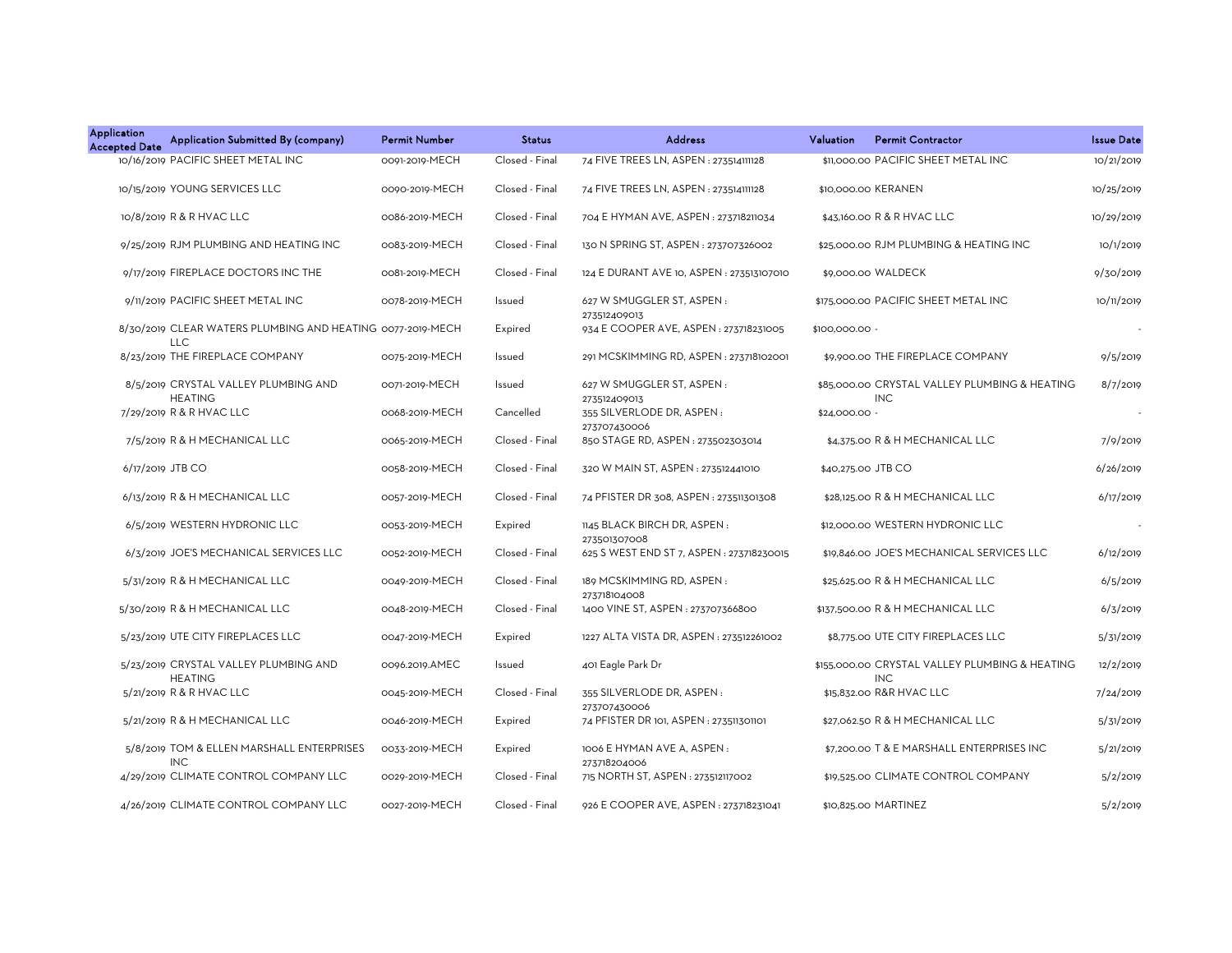| <b>Application</b><br><b>Accepted Date</b> | Application Submitted By (company)                                 | <b>Permit Number</b>             | <b>Status</b>                    | <b>Address</b>                                                             | Valuation          | <b>Permit Contractor</b>                                                 | <b>Issue Date</b>      |
|--------------------------------------------|--------------------------------------------------------------------|----------------------------------|----------------------------------|----------------------------------------------------------------------------|--------------------|--------------------------------------------------------------------------|------------------------|
|                                            | 4/1/2019 SIPES ARCHITECTS                                          | 0016-2019-MECH                   | Expired                          | 1145 BLACK BIRCH DR, ASPEN:<br>273501307008                                |                    | \$1,000.00 HIGH COUNTRY BUILDING GROUP INC                               | 4/3/2019               |
|                                            | 3/13/2019 WESTERN HYDRONIC LLC                                     | 0012-2019-MECH                   | Closed - Final                   | 1145 BLACK BIRCH DR, ASPEN:<br>273501307008                                |                    | \$10,000.00 WESTERN HYDRONIC LLC                                         | 3/19/2019              |
|                                            | 2/5/2019 CLIMATE CONTROL COMPANY LLC                               | 0007-2019-MECH                   | Closed - Final                   | 718 S MILL ST 8, ASPEN : 273718277005                                      |                    | \$6,074.00 CLIMATE CONTROL COMPANY                                       | 2/19/2019              |
|                                            | 2/1/2019 SKYLINE MECHANICAL INC<br>1/14/2019 THE FIREPLACE COMPANY | 0018.2019.AMEC<br>0004.2019.AMEC | Closed - Final<br>Closed - Final | 23 S WILLOW CT, ASPEN: 273511309033<br>23 S WILLOW CT, ASPEN: 273511309033 |                    | \$200,000,00 SKYLINE MECHANICAL INC<br>\$51,191.00 THE FIREPLACE COMPANY | 2/15/2019<br>10/1/2019 |
|                                            | Use of Building: Other (1 record)                                  |                                  |                                  |                                                                            |                    |                                                                          |                        |
|                                            | 4/30/2019 A&L CONSTRUCTION                                         | 0030-2019-MECH                   | Void                             | 120 S SPRING ST, ASPEN : 273707334001                                      | \$500.00 -         |                                                                          |                        |
| Type: Plumbing (214 records)               |                                                                    |                                  |                                  |                                                                            |                    |                                                                          |                        |
|                                            | Use of Building: - (135 records)                                   |                                  |                                  |                                                                            |                    |                                                                          |                        |
|                                            | 11/4/2019 MC PLUMBING                                              | 0138.2019.ASPL                   | Closed - Final                   | 1015 WATERS AVE, ASPEN : 273718282002                                      |                    | \$0.00 PEARCE                                                            | 11/15/2019             |
|                                            | 10/30/2019 TOP GUN PLUMBING & HEATING INC                          | 0137.2019.ASPL                   | Closed - Final                   | 814 W BLEEKER ST E1, ASPEN : 273512311021                                  |                    | \$8,000.00 TOP GUN PLUMBING & HEATING INC                                | 10/31/2019             |
|                                            | 10/25/2019 BOYER PLUMBING & HEATING INC                            | 0136.2019.ASPL                   | Load - Open                      | 81 EXHIBITION LN, ASPEN : 273514314015                                     | \$20,000.00        |                                                                          | 11/4/2019              |
|                                            | 10/25/2019 TO BE DETERMINED ACCOUNT                                | 0135.2019.ASPL                   | Cancelled                        | 802 ROARING FORK RD. ASPEN:<br>273512131001                                | \$300,000.00       |                                                                          |                        |
|                                            | 10/25/2019 TITAN PLUMBING & HEATING                                | 0134.2019.ASPL                   | Issued                           | 802 ROARING FORK RD, ASPEN:<br>273512131001                                |                    | \$1,000.00 TITAN PLUMBING & HEATING                                      | 11/4/2019              |
|                                            | 10/24/2019 AJAX MECHANICAL SERVICES INC                            | 0133.2019.ASPL                   | Closed - Final                   | 100 N 8TH ST 18, ASPEN: 273512313016                                       | $$350.00 -$        |                                                                          | 11/6/2019              |
|                                            | 10/23/2019 ELEVATED PLUMBING & HEATING LLC                         | 0132.2019.ASPL                   | Closed - Final                   | 905 CHATFIELD RD, ASPEN: 273502402004                                      |                    | \$190,600.00 ELEVATED PLUMBING & HEATING LLC                             | 10/29/2019             |
|                                            | 10/17/2019 MCCLAIN INC                                             | 0129.2019.ASPL                   | Expired                          | 728 W BLEEKER ST, ASPEN : 273512496002                                     |                    | \$80,000.00 MCCLAIN INC                                                  | 2/11/2020              |
|                                            | 10/17/2019 VALLEY HEATING SERVICE INC                              | 0128.2019.ASPL                   | Load - Open                      | 755 S ASPEN ST, ASPEN : 273513139004                                       | \$30,000.00 -      |                                                                          | 11/7/2019              |
|                                            | 10/15/2019 CAMERON ADAMS                                           | 0127.2019.ASPL                   | Load - Open                      | 717 S ASPEN ST, ASPEN : 273513139004                                       | \$15,000.00 -      |                                                                          |                        |
|                                            | 10/15/2019 2H MECHANICAL LLC                                       | 0126.2019.ASPL                   | Closed - Final                   | 506 E MAIN ST, ASPEN : 273707347851                                        | \$14,780.00 BUTLER |                                                                          | 10/17/2019             |
|                                            | 10/4/2019 JIM HOUG PLUMBING AND HEATING INC                        | 0124.2019.ASPL                   | Closed - Final                   | 747 S GALENA ST 170, ASPEN : 273718278019                                  |                    | \$15,000.00 JIM HOUG PLUMBING & HEATING INC                              | 10/8/2019              |
|                                            | 10/4/2019 STRONG STRUCTURES LTD                                    | 0125.2019.ASPL                   | Closed - Final                   | 434 E MAIN ST 201, ASPEN : 273707327005                                    | \$4,000.00 -       |                                                                          | 10/7/2019              |
|                                            | 10/3/2019 GARRETT HANSEN PLUMBING INC                              | 0123.2019.ASPL                   | Expired                          | 743 CEMETERY LN, ASPEN: 273512226001                                       | \$50,000.00 HANSEN |                                                                          | 10/9/2019              |
|                                            | 10/2/2019 JIM HOUG PLUMBING AND HEATING INC                        | 0122.2019.ASPL                   | Closed - Final                   | 600 E MAIN ST 204, ASPEN: 273707325010                                     |                    | \$8,000.00 JIM HOUG PLUMBING & HEATING INC                               | 10/8/2019              |
|                                            | 9/25/2019 MC PLUMBING                                              | 0120.2019.ASPL                   | Issued                           | 267 ROARING FORK DR, ASPEN:<br>273718122005                                |                    | \$6,000.00 MC PLUMBING                                                   | 9/30/2019              |
|                                            | 9/25/2019 HAPS INC                                                 | 0121.2019.ASPL                   | Closed - Final                   | 308 E HOPKINS AVE LL 1, ASPEN:<br>273707329010                             |                    | \$12,500.00 HAPS PLUMBING & HEATING                                      | 10/8/2019              |
|                                            | 9/24/2019 AUSSIE PLUMBING AND HEATING                              | 0119.2019.ASPL                   | Issued                           | 720 W SMUGGLER ST, ASPEN:<br>273512406002                                  |                    | \$19,000.00 AUSSIE PLUMBING & HEATING                                    | 9/30/2019              |
|                                            | 9/19/2019 MCCLAIN INC                                              | 0118.2019.ASPL                   | Load - Open                      | 731 S MILL ST 2D, ASPEN: 273718286007                                      | \$10,000.00        |                                                                          | 9/25/2019              |
|                                            | 9/18/2019 AUSSIE PLUMBING AND HEATING                              | 0117.2019.ASPL                   | Issued                           | 281 EASTWOOD DR, ASPEN : 273718120006                                      | \$20,000.00 -      |                                                                          | 9/24/2019              |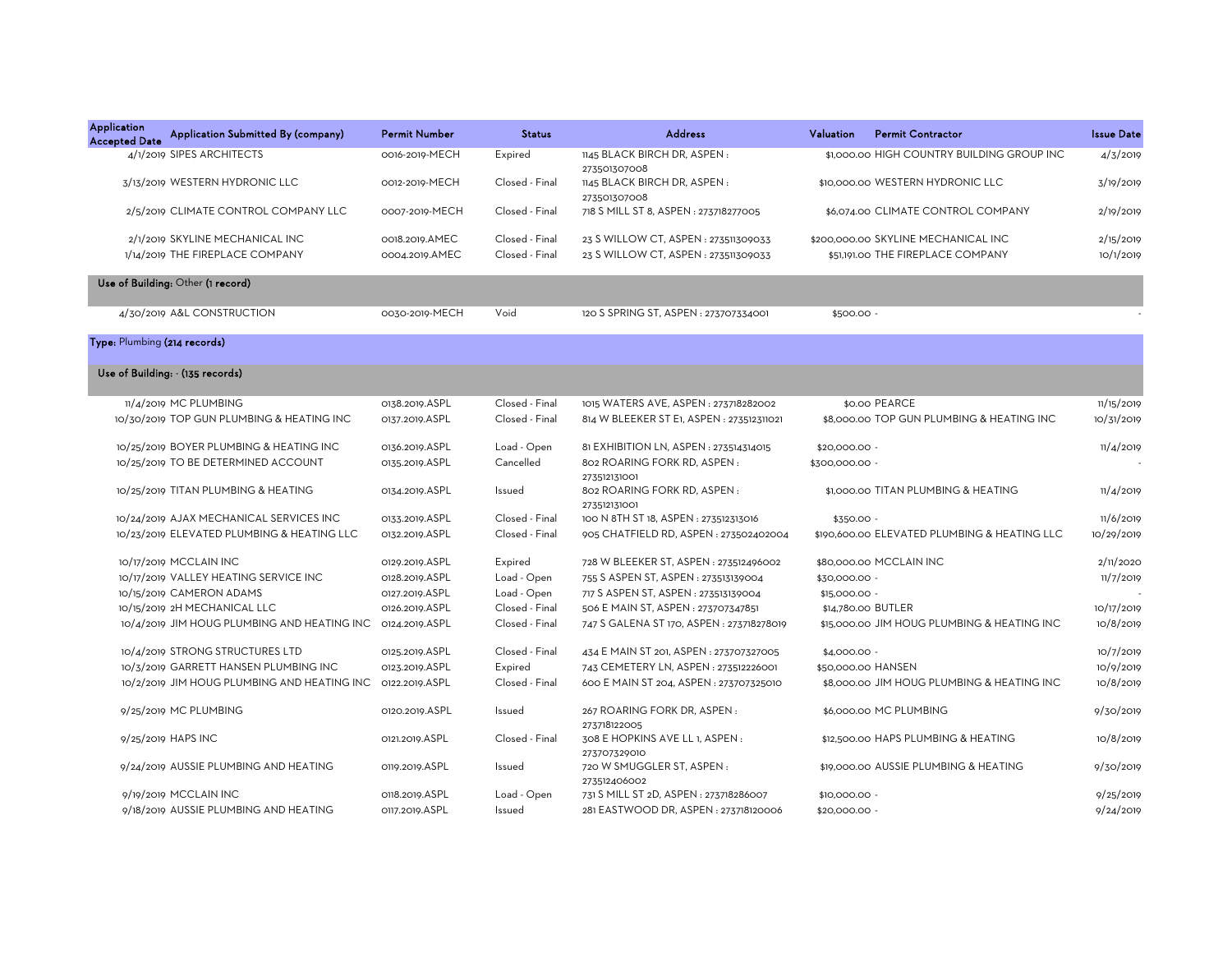| <b>Application</b><br><b>Accepted Date</b> | Application Submitted By (company)                                       | <b>Permit Number</b> | <b>Status</b>  | <b>Address</b>                                 | Valuation     | <b>Permit Contractor</b>                                   | <b>Issue Date</b> |
|--------------------------------------------|--------------------------------------------------------------------------|----------------------|----------------|------------------------------------------------|---------------|------------------------------------------------------------|-------------------|
|                                            | 9/11/2019 HARLAN PLUMBING & HEATING INC                                  | 0116.2019.ASPL       | Closed - Final | 95 FORGE RD, ASPEN : 273502311005              |               | \$7.800.00 HARLAN PLUMBING & HEATING INC                   | 9/16/2019         |
|                                            | 9/6/2019 YOUNG SERVICES LLC                                              | 0115.2019.ASPL       | Issued         | 555 E DURANT AVE 2C, ASPEN:<br>273718249044    |               | \$13,500.00 KERANEN                                        | 9/10/2019         |
|                                            | 9/5/2019 ASPEN WATERWISE LLC                                             | 0114.2019.ASPL       | Load - Open    | 717 S ASPEN ST, ASPEN : 273513139004           | $$2,400.00 -$ |                                                            | 9/10/2019         |
|                                            | 8/30/2019 O'NEIL HEATING AND PLUMBING LLC                                | 0113.2019.ASPL       | Closed - Final | 901 E HYMAN AVE 2, ASPEN : 273718231013        | \$12,000.00 - |                                                            | 10/2/2019         |
|                                            | 8/30/2019 MCCLAIN INC                                                    | 0112.2019.ASPL       | Closed - Final | 1112 WATERS AVE, ASPEN: 273718266012           |               | \$22,000.00 MCCLAIN INC                                    | 9/25/2019         |
|                                            | 8/28/2019 WEBBER PLUMBING AND HEATING LLC                                | 0110.2019.ASPL       | Closed - Final | 1001 E COOPER AVE 2, ASPEN :<br>273718234009   |               | \$75,000.00 WEBBER PLUMBING AND HEATING LLC                | 9/9/2019          |
|                                            | 8/28/2019 YOUNG SERVICES LLC                                             | 0111.2019.ASPL       | Closed - Final | 211 COTTONWOOD LN, ASPEN:<br>273707490211      |               | \$0.00 YOUNG SERVICES LLC                                  | 9/4/2019          |
|                                            | 8/27/2019 ASPEN WATERWISE LLC                                            | 0109.2019.ASPL       | Closed - Final | 835 CHATFIELD RD, ASPEN: 273502402007          | $$2,500.00 -$ |                                                            | 9/5/2019          |
|                                            | 8/23/2019 SOPRIS PLUMBING HEATING LLC                                    | 0108.2019.ASPL       | Closed - Final | 1320 MTN VIEW DR, ASPEN: 273501308005          |               | \$500.00 SOPRIS PLUMBING & HEATING LLC                     | 9/27/2019         |
|                                            | 8/23/2019 YOUNG SERVICES LLC                                             | 0106.2019.ASPL       | Issued         | 128 E MAIN ST, ASPEN : 273512438005            |               | \$2,500.00 YOUNG SERVICES LLC                              | 8/28/2019         |
|                                            | 8/23/2019 CHENEY PLUMBING AND HEATING                                    | 0107.2019.ASPL       | Load - Open    | 401 Eagle Park Dr                              | \$57,000.00 - |                                                            | 8/28/2019         |
|                                            | 8/20/2019 A*OK PLUMBING & HEATING INC                                    | 0104.2019.ASPL       | Closed - Final | 650 S MONARCH ST 7, ASPEN:<br>273718292005     |               | \$22,000.00 A*OK PLUMBING & HEATING INC                    | 8/22/2019         |
|                                            | 8/20/2019 SOPRIS PLUMBING HEATING LLC                                    | 0103.2019.ASPL       | Closed - Final | 1320 MTN VIEW DR, ASPEN: 273501308005          |               | \$15,000.00 SOPRIS PLUMBING & HEATING LLC                  | 8/21/2019         |
|                                            | 8/20/2019 GARRETT HANSEN PLUMBING INC                                    | 0105.2019.ASPL       | Expired        | 745 CEMETERY LN, ASPEN: 273512226002           |               | \$50,000,00 GARRETT HANSEN PLUMBING INC                    | 9/9/2019          |
|                                            | 8/19/2019 SUPERIOR PLUMBING & HEATING                                    | 0102.2019.ASPL       | Load - Closed  | 1470 SIERRA VISTA DR, ASPEN:<br>273511110002   | $$500.00 -$   |                                                            | 8/21/2019         |
|                                            | 8/15/2019 ASPEN WATERWISE LLC                                            | 0100.2019.ASPL       | Load - Closed  | 26 S WILLOW CT, ASPEN : 273511309031           | $$2,400.00$ - |                                                            | 8/22/2019         |
|                                            | 8/15/2019 ASPEN WATERWISE LLC                                            | 0101.2019.ASPL       | Load - Open    | 717 S ASPEN ST, ASPEN : 273513139004           | \$5,000.00 -  |                                                            | 8/22/2019         |
|                                            | 8/13/2019 HARLAN PLUMBING & HEATING INC                                  | 0099.2019.ASPL       | Load - Closed  | 401 Eagle Park Dr                              | \$9,000.00 -  |                                                            | 8/19/2019         |
|                                            | 8/6/2019 AJAX MECHANICAL SERVICES INC                                    | 0098.2019.ASPL       | Closed - Final | 100 N 8TH ST 18, ASPEN : 273512313016          | \$4,650.00 -  |                                                            | 8/13/2019         |
|                                            | 8/5/2019 MC MECHANICAL LLC                                               | 0097.2019.ASPL       | Load - Open    | 610 S WEST END ST F304, ASPEN:<br>273718267076 | \$28,389.00 - |                                                            | 8/15/2019         |
|                                            | 7/26/2019 BIG MOUNTAIN PLUMBING AND HEATING 0095.2019.ASPL<br><b>LLC</b> |                      | Issued         | 121 E HYMAN AVE, ASPEN : 273512471002          |               | \$150,000.00 BIG MOUNTAIN PLUMBING & HEATING<br><b>LLC</b> | 7/29/2019         |
|                                            | 7/26/2019 CITY OF ASPEN - ASSET MANAGEMENT                               | 0096.2019.ASPL       | Load - Closed  | 106 S MILL ST, ASPEN : 273707330002            | \$13,500.00 - |                                                            | 8/2/2019          |
|                                            | 7/24/2019 SOPRIS PLUMBING HEATING LLC                                    | 0094.2019.ASPL       | Expired        | 1419 CRYSTAL LAKE RD, ASPEN:<br>273718132017   |               | \$500.00 SOPRIS PLUMBING & HEATING LLC                     | 7/29/2019         |
|                                            | 7/24/2019 BIG MOUNTAIN PLUMBING AND HEATING 0093.2019.ASPL<br><b>LLC</b> |                      | Issued         | 110 COACH RD, ASPEN : 273502303007             |               | \$250,000.00 BIG MOUNTAIN PLUMBING & HEATING<br><b>LLC</b> | 7/29/2019         |
|                                            | 7/22/2019 GARRETT HANSEN PLUMBING INC                                    | 0092.2019.ASPL       | Load - Closed  | 401 Eagle Park Dr                              | \$1,000.00 -  |                                                            | 7/25/2019         |
|                                            | 7/18/2019 POWER PLAY PLUMBING & HEATING                                  | 0089.2019.ASPL       | Closed - Final | 1001 E COOPER AVE 1. ASPEN:<br>273718233504    |               | \$28,000,00 POWER PLAY PLUMBING & HEATING                  | 9/11/2019         |
|                                            | 7/18/2019 PEAK PLUMBING & HEATING LLC                                    | 0091.2019.ASPL       | Issued         | 209 E BLEEKER ST, ASPEN : 273707320002         |               | \$81,000.00 PEAK PLUMBING & HEATING LLC                    | 7/25/2019         |
|                                            | 7/18/2019 PEAK PLUMBING & HEATING LLC                                    | 0090.2019.ASPL       | Issued         | 209 E BLEEKER ST, ASPEN: 273707320002          |               | \$60,000.00 PEAK PLUMBING & HEATING LLC                    | 7/25/2019         |
|                                            | 7/15/2019 ASPEN WATERWISE LLC                                            | 0088.2019.ASPL       | Closed - Final | 728 E HOPKINS AVE, ASPEN : 273707361001        |               | \$2,000.00 ASPEN WATERWISE LLC                             | 7/19/2019         |
|                                            | 7/12/2019 REIGLES MECHANICAL LLC                                         | 0087.2019.ASPL       | Load - Open    | 717 S ASPEN ST, ASPEN : 273513139004           |               | $\sim$ $\sim$                                              | 7/12/2019         |
|                                            | 7/11/2019 SOPRIS PLUMBING HEATING LLC                                    | 0085.2019.ASPL       | Expired        | 1419 CRYSTAL LAKE RD, ASPEN:<br>273718132017   |               | \$2,500.00 SOPRIS PLUMBING & HEATING LLC                   | 12/2/2019         |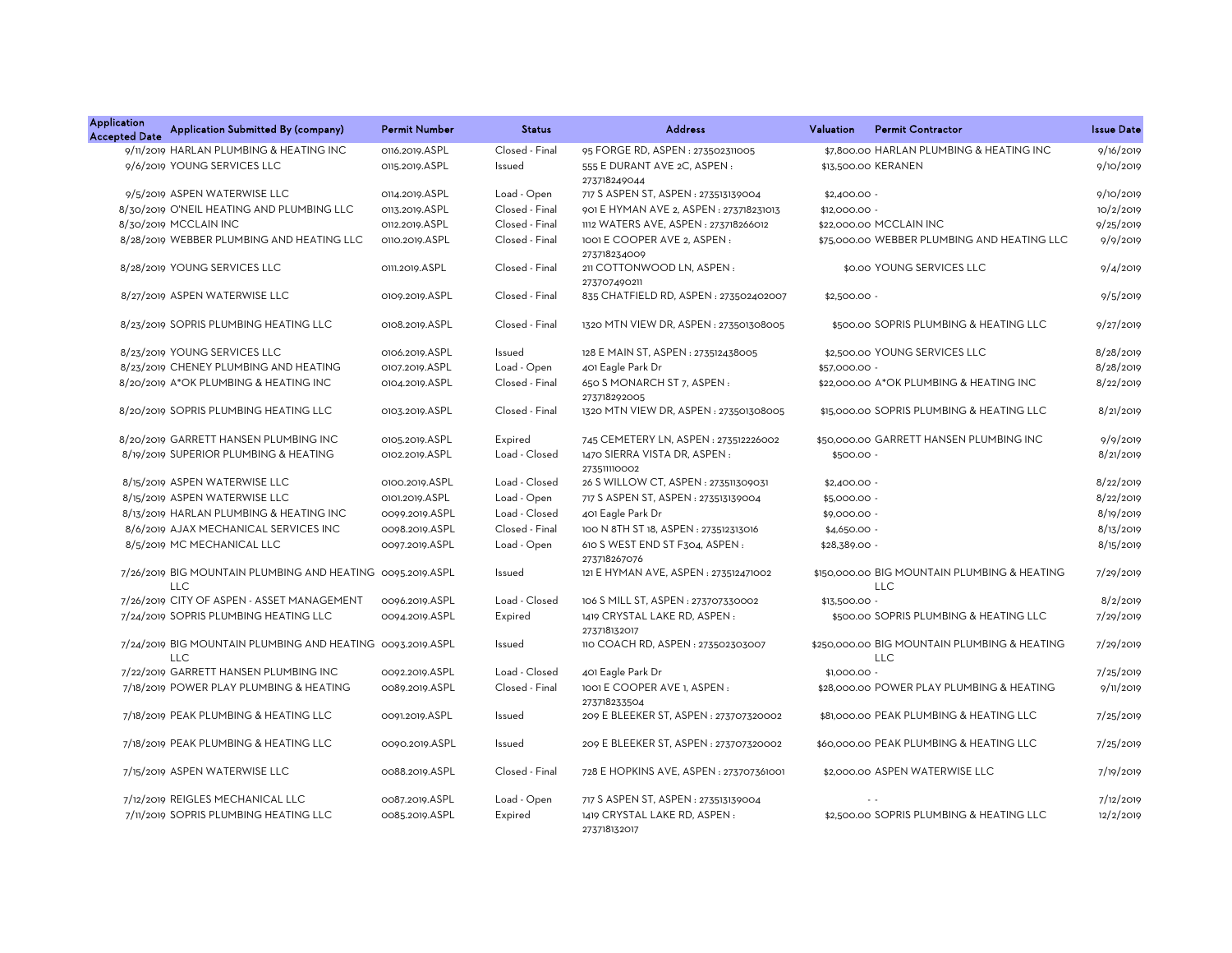| <b>Application</b><br><b>Accepted Date</b> | Application Submitted By (company)                                       | <b>Permit Number</b> | <b>Status</b>  | <b>Address</b>                                 | <b>Valuation</b>    | <b>Permit Contractor</b>                                  | <b>Issue Date</b> |
|--------------------------------------------|--------------------------------------------------------------------------|----------------------|----------------|------------------------------------------------|---------------------|-----------------------------------------------------------|-------------------|
|                                            | 7/11/2019 REIGLES MECHANICAL LLC                                         | 0086.2019.ASPL       | Load - Open    | 755 S ASPEN ST, ASPEN : 273513139004           |                     |                                                           | 7/12/2019         |
|                                            | 7/9/2019 AUSSIE PLUMBING AND HEATING                                     | 0084.2019.ASPL       | Closed - Final | 728 E HOPKINS AVE, ASPEN: 273707361001         | \$30,000.00 WHITE   |                                                           | 7/18/2019         |
|                                            | 7/8/2019 10TH MOUNTAIN PLUMBING SERVICE                                  | 0082.2019.ASPL       | Closed - Final | 124 W HYMAN AVE 2B, ASPEN:<br>273512459008     |                     | \$1,000.00 10TH MOUNTAIN PLUMBING SERVICE                 | 8/2/2019          |
|                                            | 7/8/2019 JTB CO                                                          | 0083.2019.ASPL       | Issued         | 501 W HALLAM ST, ASPEN : 273512432004          | \$107,000.00 JTB CO |                                                           | 7/24/2019         |
|                                            | 7/3/2019 ASPEN PLUMBING & MECHANICAL                                     | 0081.2019.ASPL       | Load - Closed  | 401 Eagle Park Dr                              | \$135.00 -          |                                                           | 7/10/2019         |
|                                            | 7/2/2019 ASPEN WATERWISE LLC                                             | 0080.2019.ASPL       | Load - Open    | 302 PARK AVE, ASPEN: 273718100042              | \$1,800.00 -        |                                                           | 7/11/2019         |
|                                            | 7/2/2019 ASPEN WATERWISE LLC                                             | 0079.2019.ASPL       | Closed - Final | 320 W BLEEKER ST, ASPEN: 273512436001          |                     | \$2,000.00 FIGHTLIN                                       | 7/11/2019         |
|                                            | 6/25/2019 WILEY MECHANICAL LLC                                           | 0074.2019.ASPL       | Load - Closed  | 400 E HYMAN AVE C101, ASPEN:<br>273707343013   | \$1,500.00 -        |                                                           | 7/1/2019          |
|                                            | 6/25/2019 ASPEN WATERWISE LLC                                            | 0077.2019.ASPL       | Load - Closed  | 120 S SPRING ST, ASPEN: 273707334001           | $$2,400.00 -$       |                                                           |                   |
|                                            | 6/25/2019 A*OK PLUMBING & HEATING INC                                    | 0078.2019.ASPL       | Closed - Final | 308 E HOPKINS AVE LL 1, ASPEN:<br>273707329010 |                     | \$3,000.00 A*OK PLUMBING & HEATING INC                    | 7/10/2019         |
|                                            | 6/25/2019 PEAK PLUMBING & HEATING LLC                                    | 0076.2019.ASPL       | Cancelled      | 209 E BLEEKER ST, ASPEN: 273707320002          |                     | \$81,000,00 PEAK PLUMBING & HEATING LLC                   |                   |
|                                            | 6/25/2019 PEAK PLUMBING & HEATING LLC                                    | 0075.2019.ASPL       | Cancelled      | 209 E BLEEKER ST, ASPEN: 273707320002          | \$81,000.00 -       |                                                           |                   |
|                                            | 6/24/2019 RAK PLUMBING AND HEATING                                       | 0073.2019.ASPL       | Load - Closed  | 729 W FRANCIS ST 2, ASPEN : 273512427010       | \$10,000.00 -       |                                                           | 7/1/2019          |
|                                            | 6/24/2019 SUNDANCE PLUMBING & HEATING                                    | 0072.2019.ASPL       | Closed - Final | 219 E DURANT AVE, ASPEN : 273513106010         |                     | \$100,000.00 SUNDANCE PLUMBING & HEATING                  | 7/19/2019         |
|                                            | 6/19/2019 AUSSIE PLUMBING AND HEATING                                    | 0070.2019.ASPL       | Cancelled      | 728 E HOPKINS AVE, ASPEN: 273707361001         | \$25,000.00 -       |                                                           |                   |
|                                            | 6/19/2019 SUPERIOR PLUMBING & HEATING                                    | 0071.2019.ASPL       | Issued         | 208 E MAIN ST, ASPEN : 273707399002            |                     | \$65,000.00 SUPERIOR PLUMBING & HEATING                   | 11/18/2019        |
|                                            | 6/13/2019 ASPEN WATERWISE LLC                                            | 0069.2019.ASPL       | Load - Open    | 520 W HALLAM ST, ASPEN: 273512425005           | \$2,600.00 -        |                                                           |                   |
|                                            | 6/13/2019 RJM PLUMBING AND HEATING INC                                   | 0068.2019.ASPL       | Closed - Final | 310 EASTWOOD DR, ASPEN : 273718120003          |                     | \$50,000.00 RJM PLUMBING & HEATING INC                    | 7/8/2019          |
|                                            | 6/12/2019 GARRETT HANSEN PLUMBING INC                                    | 0067.2019.ASPL       | Load - Closed  | 900 E HOPKINS AVE 03, ASPEN:<br>273718205003   | \$2,000.00 -        |                                                           | 6/19/2019         |
|                                            | 6/6/2019 PINNACLE PLUMBING SERVICES LLC                                  | 0065.2019.ASPL       | Closed - Final | 395 THUNDERBOWL LN, ASPEN:<br>273514310007     |                     | \$5,443.00 PINNACLE PLUMBING SERVICES LLC                 | 6/14/2019         |
|                                            | 6/6/2019 CHENEY PLUMBING AND HEATING                                     | 0066.2019.ASPL       | Issued         | 1130 BLACK BIRCH DR, ASPEN:<br>273501307009    |                     | \$176,000.00 CHENEY PLUMBING AND HEATING                  | 6/21/2019         |
|                                            | 6/5/2019 ASPEN WATERWISE LLC                                             | 0063.2019.ASPL       | Closed - Final | 433 W BLEEKER ST, ASPEN: 273512442002          |                     | \$4,000.00 FIGHTLIN                                       | 6/10/2019         |
|                                            | 6/5/2019 A*OK PLUMBING & HEATING INC                                     | 0064.2019.ASPL       | Closed - Final | 123 W HYMAN AVE, ASPEN: 273512482800           | \$6,600.00 -        |                                                           | 6/7/2019          |
|                                            | 5/29/2019 VALLEY HEATING SERVICE INC                                     | 0062.2019.ASPL       | Closed - Final | 834 E DURANT AVE, ASPEN : 273718238039         |                     | \$40,000.00 VALLEY HEATING SERVICE INC                    | 8/1/2019          |
|                                            | 5/28/2019 BIG MOUNTAIN PLUMBING AND HEATING 0061.2019.ASPL<br><b>LLC</b> |                      | Closed - Final | 520 E HYMAN AVE 3AB, ASPEN:<br>273718251014    |                     | \$90,000.00 BIG MOUNTAIN PLUMBING & HEATING<br><b>LLC</b> | 7/29/2019         |
|                                            | 5/28/2019 O'NEIL HEATING AND PLUMBING LLC                                | 0060.2019.ASPL       | Closed - Final | 1432 CRYSTAL LAKE RD, ASPEN:<br>273718131017   |                     | \$40,000.00 O'NEILL HEATING & PLUMBING LLC                | 6/5/2019          |
|                                            | 5/23/2019 10TH MOUNTAIN PLUMBING SERVICE                                 | 0059.2019.ASPL       | Closed - Final | 124 W HYMAN AVE 2B, ASPEN:<br>273512459008     | \$6,000.00 -        |                                                           | 5/31/2019         |
|                                            | 5/23/2019 CRYSTAL VALLEY PLUMBING AND<br><b>HEATING</b>                  | 0058.2019.ASPL       | Issued         | 401 Eagle Park Dr                              |                     | \$125,000.00 CRYSTAL VALLEY PLUMBING & HEATING<br>INC.    | 6/4/2019          |
|                                            | 5/21/2019 SUPERIOR PLUMBING & HEATING                                    | 0057.2019.ASPL       | Closed - Final | 203 E HALLAM ST, ASPEN : 273707316002          |                     | \$10,000.00 SUPERIOR PLUMBING & HEATING                   | 5/28/2019         |
|                                            | 5/21/2019 SUPERIOR PLUMBING & HEATING                                    | 0056.2019.ASPL       | Closed - Final | 735 CASTLE CREEK DR, ASPEN:<br>273512237001    | \$50,000.00 -       |                                                           | 5/28/2019         |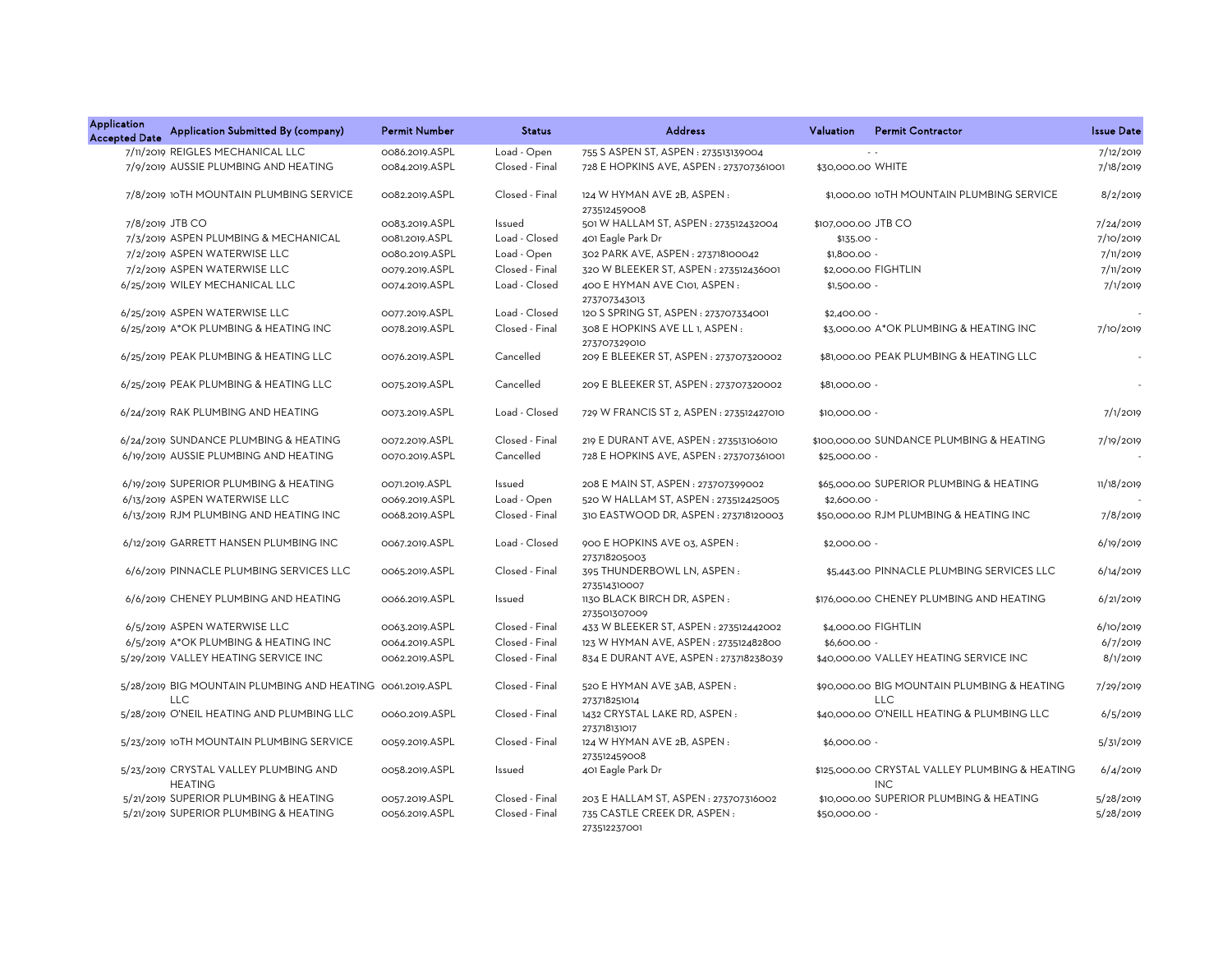| Application<br><b>Accepted Date</b> | Application Submitted By (company)                                       | <b>Permit Number</b> | <b>Status</b>  | <b>Address</b>                                 | Valuation     | <b>Permit Contractor</b>                                     | <b>Issue Date</b> |
|-------------------------------------|--------------------------------------------------------------------------|----------------------|----------------|------------------------------------------------|---------------|--------------------------------------------------------------|-------------------|
|                                     | 5/21/2019 O'NEIL HEATING AND PLUMBING LLC                                | 0055.2019.ASPL       | Load - Closed  | 100 E DEAN ST 2E, ASPEN : 273513115008         | \$40,000.00 - |                                                              | 5/23/2019         |
|                                     | 5/13/2019 TO BE DETERMINED ACCOUNT                                       | 0050.2019.ASPL       | Closed - Final | 809 S ASPEN ST 3, ASPEN : 273513124012         | \$5,000.00 -  |                                                              | 5/22/2019         |
|                                     | 5/13/2019 CLEAR WATERS PLUMBING AND HEATING 0052.2019.ASPL<br><b>LLC</b> |                      | Load - Closed  | 630 E COOPER AVE 9, ASPEN:<br>273718225021     | \$20,000.00 - |                                                              | 7/1/2019          |
|                                     | 5/13/2019 MERTZ PLUMBING AND HEATING                                     | 0053.2019.ASPL       | Load - Closed  | 1024 E HOPKINS AVE 11, ASPEN:<br>273718109007  | \$3,000.00 -  |                                                              | 5/22/2019         |
|                                     | 5/13/2019 YOUNG SERVICES LLC                                             | 0051.2019.ASPL       | Load - Closed  | 555 E DURANT AVE, ASPEN : 273718249024         | \$4,900.00 -  |                                                              | 5/20/2019         |
|                                     | 5/13/2019 CRYSTAL VALLEY PLUMBING AND<br><b>HEATING</b>                  | 0054.2019.ASPL       | Closed - Final | 541 RACE ST, ASPEN: 273707392006               |               | \$120,000,00 CRYSTAL VALLEY PLUMBING & HEATING<br><b>INC</b> | 5/23/2019         |
|                                     | 5/13/2019 MAULDIN PLUMBING & HEATING INC                                 | 0049.2019.ASPL       | Load - Closed  | 210 E COOPER AVE, ASPEN : 273513108004         | \$12,500.00 - |                                                              | 5/20/2019         |
|                                     | 5/7/2019 HAPS INC                                                        | 0047.2019.ASPL       | Load - Closed  | 18 WESTVIEW DR, ASPEN : 273717204001           | \$18,000.00 - |                                                              | 5/9/2019          |
|                                     | 5/3/2019 ROBERTS PLUMBING & HEATING INC                                  | 0046.2019.ASPL       | Closed - Final | 802 W MAIN ST, ASPEN : 273512308005            |               | \$3,330,467.00 ROBERTS PLUMBING & HEATING INC                | 5/10/2019         |
|                                     | 5/3/2019 ROBERTS PLUMBING & HEATING INC                                  | 0044.2019.ASPL       | Closed - Final | 488 CASTLE CREEK RD, ASPEN:<br>273512309034    |               | \$615,000.00 ROBERTS PLUMBING & HEATING INC                  | 5/10/2019         |
|                                     | 5/3/2019 ROBERTS PLUMBING & HEATING INC                                  | 0045.2019.ASPL       | Closed - Final | 517 PARK CIR, ASPEN : 273707401016             |               | \$277,000.00 ROBERTS PLUMBING & HEATING INC                  | 5/10/2019         |
|                                     | 5/2/2019 MAULDIN PLUMBING & HEATING INC                                  | 0043.2019.ASPL       | Issued         | 1411 CRYSTAL LAKE RD, ASPEN:<br>273718100018   |               | \$112,000.00 MAULDIN PLUMBING & HEATING INC                  | 10/4/2019         |
|                                     | 4/26/2019 D & P CONSTRUCTION & MECHANICAL<br><b>INC</b>                  | 0042.2019.ASPL       | Closed - Final | 555 E DURANT AVE 2G, ASPEN :<br>273718249011   |               | \$4,000.00 D & P CONSTRUCTION & MECHANICAL<br><b>INC</b>     | 5/10/2019         |
|                                     | 4/23/2019 RAK PLUMBING AND HEATING                                       | 0039.2019.ASPL       | Closed - Final | 387 SILVERLODE DR, ASPEN:<br>273707430004      | \$15,000.00 - |                                                              | 4/29/2019         |
|                                     | 4/23/2019 RJM PLUMBING AND HEATING INC                                   | 0040.2019.ASPL       | Closed - Final | 311 PARK AVE, ASPEN : 273718100049             |               | \$40,000.00 RJM PLUMBING & HEATING INC                       | 5/28/2019         |
|                                     | 4/23/2019 MAULDIN PLUMBING & HEATING INC                                 | 0041.2019.ASPL       | Issued         | 1421 CRYSTAL LAKE RD, ASPEN:<br>273718131015   |               | \$12,500.00 MAULDIN PLUMBING & HEATING INC                   | 5/6/2019          |
|                                     | 4/19/2019 O'NEIL HEATING AND PLUMBING LLC                                | 0038.2019.ASPL       | Closed - Final | 1395 RIVERSIDE DR, ASPEN : 273718117124        |               | \$10,000.00 O'NEILL HEATING & PLUMBING LLC                   | 6/5/2019          |
|                                     | 4/19/2019 CANYON PLUMBING & HEATING CORP                                 | 0037.2019.ASPL       | Load - Closed  | 980 E HYMAN AVE 1, ASPEN : 273718206027        | \$15,000.00 - |                                                              | 4/23/2019         |
|                                     | 4/17/2019 A*OK PLUMBING & HEATING INC                                    | 0036.2019.ASPL       | Load - Closed  | 950 E DURANT AVE 1, ASPEN : 273718234201       | \$30,000.00 - |                                                              | 10/14/2019        |
|                                     | 4/15/2019 WILEY MECHANICAL LLC                                           | 0035.2019.ASPL       | Load - Closed  | 120 S SPRING ST, ASPEN : 273707334001          | \$15,000.00 - |                                                              | 5/3/2019          |
|                                     | 4/15/2019 WILEY MECHANICAL LLC                                           | 0034.2019.ASPL       | Load - Closed  | 400 E HYMAN AVE C101, ASPEN:<br>273707343013   | \$12,000.00 - |                                                              | 5/3/2019          |
|                                     | 4/15/2019 SOPRIS PLUMBING HEATING LLC                                    | 0032.2019.ASPL       | Load - Closed  | 323 W HALLAM ST, ASPEN : 273512434002          | \$2,000.00 -  |                                                              | 4/25/2019         |
|                                     | 4/15/2019 YOUNG SERVICES LLC                                             | 0033.2019.ASPL       | Load - Closed  | 447 E COOPER AVE, ASPEN : 273718221012         | \$51,600.00 - |                                                              | 4/19/2019         |
|                                     | 4/9/2019 CONTRACTOR IN SALESFORCE                                        | 0031.2019.ASPL       | Closed - Final | 950 CEMETERY LN, ASPEN: 273512283800           | \$27,950.00 - |                                                              | 4/15/2019         |
|                                     | 4/9/2019 O'NEIL HEATING AND PLUMBING LLC                                 | 0030.2019.ASPL       | Load - Closed  | 1350 MTN VIEW DR, ASPEN: 273501308008          |               | $\sim$ $\sim$                                                | 6/5/2019          |
|                                     | 4/4/2019 RAK PLUMBING AND HEATING                                        | 0028.2019.ASPL       | Load - Open    | 401 Eagle Park Dr                              | \$2,000.00 -  |                                                              | 4/22/2019         |
|                                     | 4/4/2019 RAK PLUMBING AND HEATING                                        | 0029.2019.ASPL       | Load - Open    | 610 S WEST END ST E202, ASPEN:<br>273718267090 | \$2,000.00 -  |                                                              | 4/22/2019         |
|                                     | 3/25/2019 ASPEN WATERWISE LLC                                            | 0026.2019.ASPL       | Cancelled      | 865 MOORE DR, ASPEN: 273514111106              |               | \$2,500.00 ASPEN WATERWISE LLC                               | 4/1/2019          |
|                                     | 3/25/2019 YOUNG SERVICES LLC                                             | 0027.2019.ASPL       | Load - Closed  | 201 CLUBSIDE DR, ASPEN : 273502310003          | \$5,000.00 -  |                                                              | 3/29/2019         |
|                                     | 3/21/2019 integrity plumbing and heating inc.                            | 0025.2019.ASPL       | Load - Closed  | 98 GLEN DEE RD 10, ASPEN: 273514208710         | \$3,200.00 -  |                                                              | 3/25/2019         |
|                                     | 3/15/2019 10TH MOUNTAIN PLUMBING SERVICE                                 | 0022.2019.ASPL       | Load - Closed  | 675 E DURANT AVE, ASPEN : 273718250101         | \$36,000.00 - |                                                              | 4/1/2019          |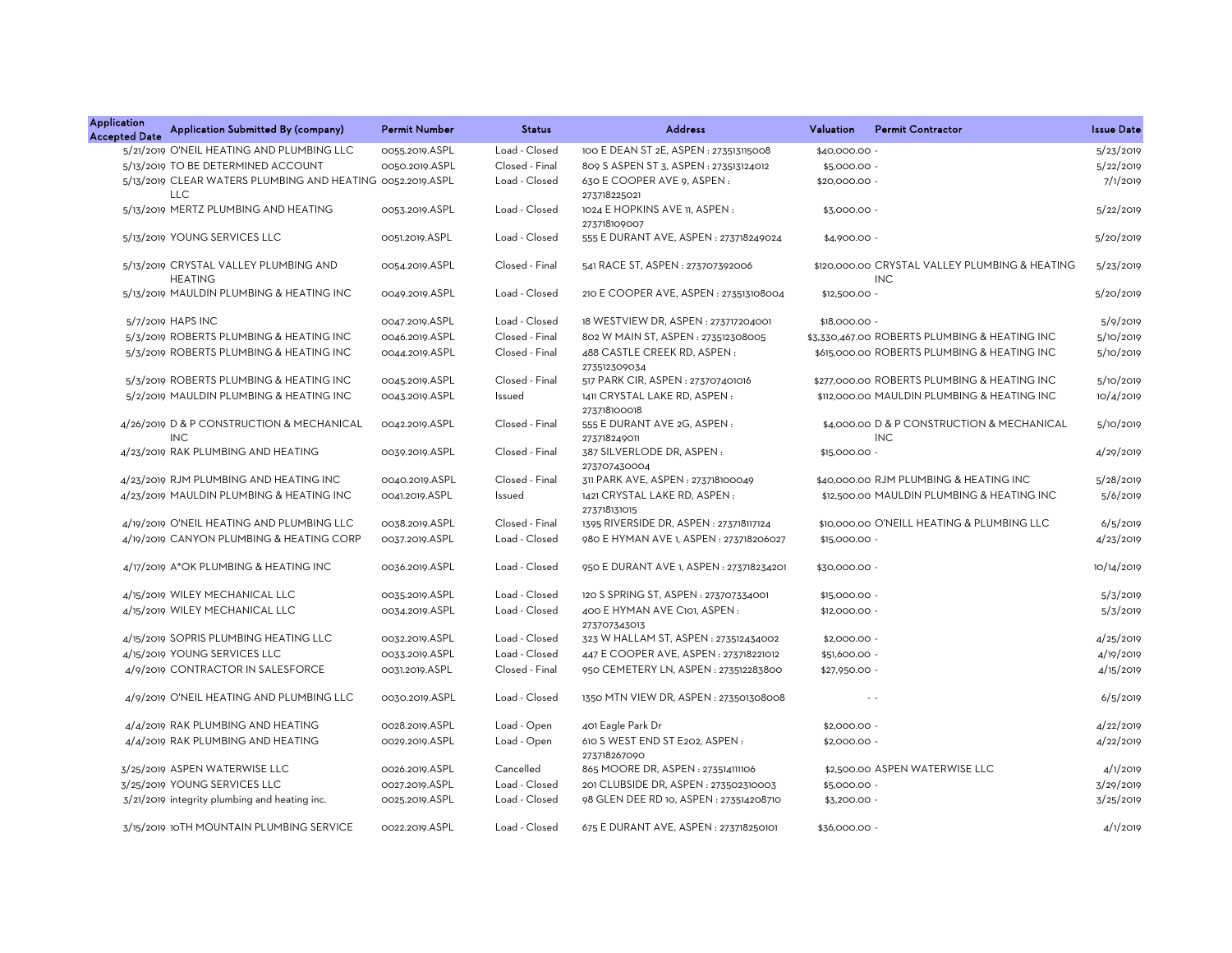| <b>Application</b><br><b>Accepted Date</b> | Application Submitted By (company)                    | <b>Permit Number</b> | <b>Status</b>  | <b>Address</b>                                | Valuation      | <b>Permit Contractor</b>                              | <b>Issue Date</b> |
|--------------------------------------------|-------------------------------------------------------|----------------------|----------------|-----------------------------------------------|----------------|-------------------------------------------------------|-------------------|
|                                            | 3/15/2019 MEL'S PLUMBING & HEATING INC                | 0024.2019.ASPL       | Expired        | 490 S RIVERSIDE AVE, ASPEN:<br>273718100026   |                | \$74,900.00 MEL'S PLUMBING & HEATING INC              | 3/19/2019         |
|                                            | 3/15/2019 STORM KING MECHANICAL                       | 0023.2019.ASPL       | Closed - Final | 63 SMUGGLER GROVE RD, ASPEN:<br>273718106004  |                | \$140,000,00 STORM KING MECHANICAL LTD                | 3/19/2019         |
|                                            | 3/11/2019 SUPERIOR PLUMBING & HEATING                 | 0021.2019.ASPL       | Load - Closed  | 100 N 8TH ST 25, ASPEN : 273512313017         | \$10,000.00 -  |                                                       | 5/31/2019         |
|                                            | 3/7/2019 CANYON PLUMBING & HEATING CORP               | 0020.2019.ASPL       | Load - Closed  | 34 MOLLY CT 104, ASPEN : 273502312016         | \$6,000.00 -   |                                                       | 3/12/2019         |
|                                            | 3/4/2019 RAK PLUMBING AND HEATING                     | 0017.2019.ASPL       | Load - Closed  | 100 E MAIN ST 2, ASPEN : 273512401802         | \$3,000.00     |                                                       | 3/8/2019          |
|                                            | 3/4/2019 SOPRIS PLUMBING HEATING LLC                  | 0019.2019.ASPL       | Closed - Final | 34 WESTVIEW DR, ASPEN: 273718122001           |                | \$10,000,00 SOPRIS PLUMBING & HEATING LLC             | 3/19/2019         |
|                                            | 3/4/2019 FOUR MILE MECHANICAL                         | 0018.2019.ASPL       | Load - Closed  | 120 RED MOUNTAIN RD, ASPEN:<br>273707200028   | \$10,000.00 -  |                                                       | 3/28/2019         |
|                                            | 2/25/2019 ASPEN WATERWISE LLC                         | 0014.2019.ASPL       | Load - Closed  | 128 JUAN ST, ASPEN : 273513139006             | \$1,000.00 -   |                                                       | 3/6/2019          |
|                                            | 2/25/2019 ASPEN WATERWISE LLC                         | 0015.2019.ASPL       | Load - Open    | 755 S ASPEN ST, ASPEN : 273513139004          | \$9,000.00     |                                                       | 3/6/2019          |
|                                            | 2/25/2019 JIM HOUG PLUMBING AND HEATING INC           | 0016.2019.ASPL       | Closed - Final | 534 E COOPER AVE 001, ASPEN:<br>273718224008  |                | \$177,300.00 JIM HOUG PLUMBING & HEATING INC          | 3/14/2019         |
|                                            | 2/21/2019 FALCON PLUMBING & HEATING                   | 0013.2019.ASPL       | Load - Closed  | 845 MEADOWS RD, ASPEN: 273512129008           | $$6,475.00 -$  |                                                       | 4/15/2019         |
|                                            | 2/15/2019 YOUNG SERVICES LLC                          | 0012.2019.ASPL       | Load - Closed  | 1035 E HOPKINS AVE, ASPEN: 273718129001       | \$42,500.00 -  |                                                       | 2/27/2019         |
|                                            | 2/14/2019 MAULDIN PLUMBING & HEATING INC              | OO11.2019.ASPL       | Expired        | 993 MOORE DR, ASPEN : 273514111107            |                | \$500.00 MAULDIN PLUMBING & HEATING INC               | 11/24/2019        |
|                                            | 2/11/2019 GARRETT HANSEN PLUMBING INC                 | 0010.2019.ASPL       | Load - Closed  | 113 MAPLE LN, ASPEN : 273707490113            | \$3,000.00 -   |                                                       | 6/17/2019         |
|                                            | 2/8/2019 NELSONS PLUMBING LLC                         | 0009.2019.ASPL       | Load - Closed  | 38 TRAINORS LANDING, ASPEN:<br>273513103005   | \$10,000.00 -  |                                                       | 2/26/2019         |
|                                            | 2/6/2019 JIM HOUG PLUMBING AND HEATING INC            | 0008.2019.ASPL       | Closed - Final | 955 CHATFIELD RD, ASPEN: 273502402002         |                | \$92,000,00 JIM HOUG PLUMBING & HEATING INC           | 2/14/2019         |
|                                            | 2/5/2019 WILEY MECHANICAL LLC                         | 0007.2019.ASPL       | Closed - Final | 219 N MONARCH ST, ASPEN : 273707316004        | $$22,541.00 -$ |                                                       | 2/15/2019         |
|                                            | 1/31/2019 STORM KING MECHANICAL                       | 0006.2019.ASPL       | Closed - Final | 754 MOORE DR, ASPEN: 273514111112             |                | \$222,000.00 STORM KING MECHANICAL LTD                | 2/7/2019          |
|                                            | 1/28/2019 A*OK PLUMBING & HEATING INC                 | 0005.2019.ASPL       | Load - Closed  | 308 E HOPKINS AVE 101, ASPEN:<br>273707329011 | \$20,000.00 -  |                                                       | 2/26/2019         |
|                                            | 1/23/2019 AUSSIE PLUMBING AND HEATING                 | 0004.2019.ASPL       | Closed - Final | 720 W SMUGGLER ST, ASPEN:<br>273512406002     | \$52,500.00 -  |                                                       | 1/29/2019         |
|                                            | 1/23/2019 HAPS INC                                    | 0003.2019.ASPL       | Closed - Final | 223 E HALLAM ST, ASPEN : 273707316008         |                | \$59,000.00 HAPS INC                                  | 1/25/2019         |
|                                            | 1/18/2019 A*OK PLUMBING & HEATING INC                 | 0001.2019.ASPL       | Load - Closed  | 210 E COOPER AVE 1G, ASPEN :<br>273513108002  | \$25,000.00 -  |                                                       | 1/28/2019         |
|                                            | 1/18/2019 FALCON PLUMBING & HEATING                   | 0002.2019.ASPL       | Load - Closed  | 401 CASTLE CREEK RD, ASPEN:<br>273512307801   | \$85,605.00 -  |                                                       | 1/22/2019         |
|                                            | Use of Building: Commercial (22 records)              |                      |                |                                               |                |                                                       |                   |
|                                            | 12/11/2019 ASPEN WATERWISE LLC                        | 0075-2019-PLUM       | Issued         | 301 E HOPKINS AVE 001, ASPEN:<br>273707382001 |                | \$6,000,00 ASPEN WATERWISE LLC                        | 12/17/2019        |
|                                            | 12/6/2019 2H MECHANICAL LLC                           | 0074-2019-PLUM       | Closed - Final | 485 RIO GRANDE PL, ASPEN : 273707347851       |                | \$9,000.00 VAGELL                                     | 12/9/2019         |
|                                            | 11/25/2019 ALL VALLEY MAINTENANCE &<br>MECHANICAL INC | 0069-2019-PLUM       | Closed - Final | 301 E HOPKINS AVE 001, ASPEN:<br>273707382001 |                | \$3,000.00 ALL VALLEY MAINTENANCE &<br>MECHANICAL INC | 12/2/2019         |
|                                            | 11/25/2019 FALCON PLUMBING & HEATING                  | 0068-2019-PLUM       | Expired        | 437 RIO GRANDE PL, ASPEN : 273707306852       |                | \$68,532.00 FALCON PLUMBING & HEATING                 | 12/6/2019         |
|                                            | 11/11/2019 ALL VALLEY MAINTENANCE &<br>MECHANICAL INC | 0059-2019-PLUM       | Closed - Final | 204 S GALENA ST, ASPEN : 273707340001         |                | \$3,000.00 ALL VALLEY MAINTENANCE &<br>MECHANICAL INC | 11/13/2019        |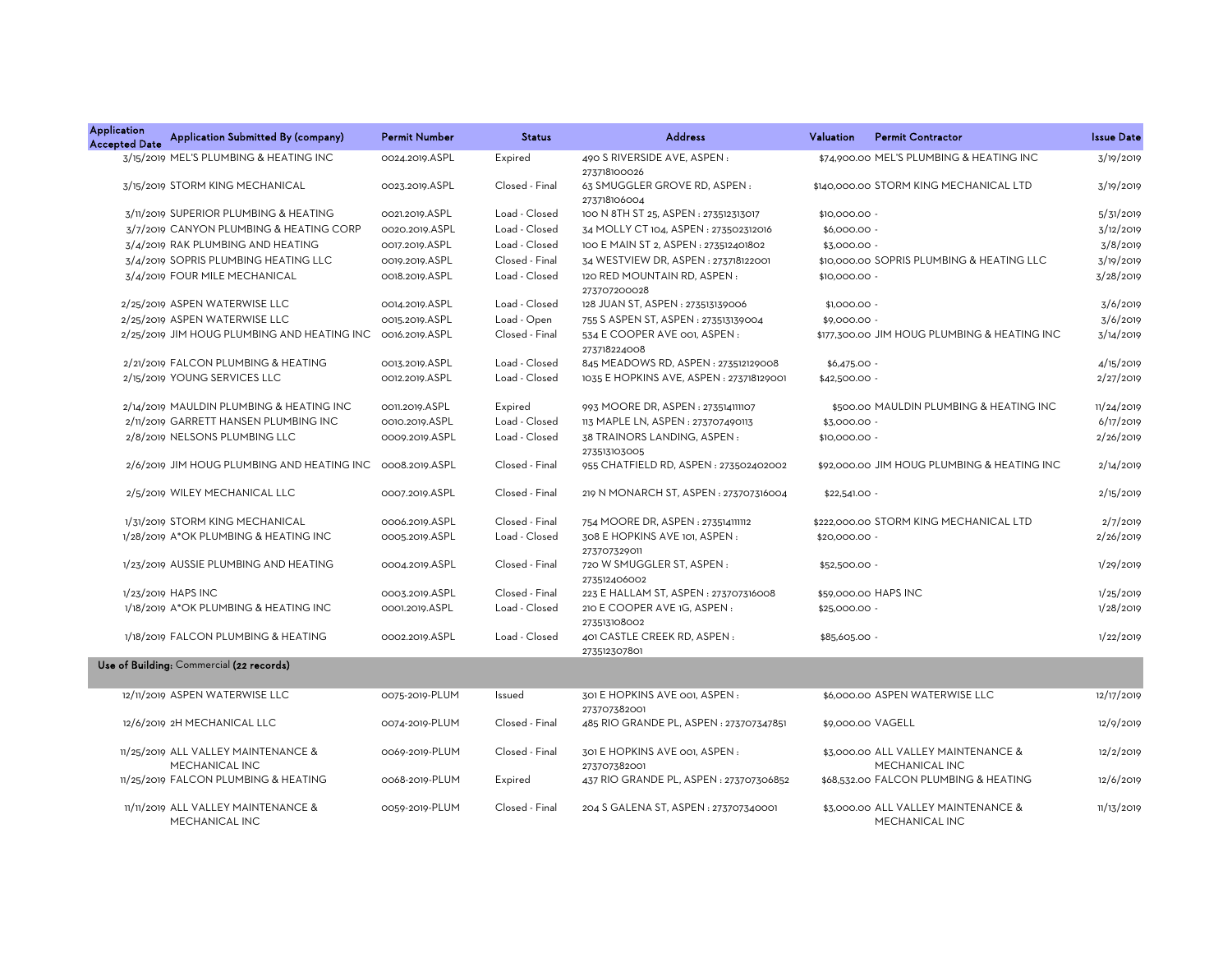| <b>Application</b><br><b>Accepted Date</b> | Application Submitted By (company)                    | <b>Permit Number</b> | <b>Status</b>  | <b>Address</b>                                 | Valuation        | <b>Permit Contractor</b>                                | <b>Issue Date</b> |
|--------------------------------------------|-------------------------------------------------------|----------------------|----------------|------------------------------------------------|------------------|---------------------------------------------------------|-------------------|
|                                            | 10/21/2019 ALL VALLEY MAINTENANCE &<br>MECHANICAL INC | 0047-2019-PLUM       | Issued         | 617 E COOPER AVE 401, ASPEN:<br>273718243050   |                  | \$6,000,00 ALL VALLEY MAINTENANCE &<br>MECHANICAL INC   | 10/29/2019        |
|                                            | 10/21/2019 ALL VALLEY MAINTENANCE &<br>MECHANICAL INC | 0048-2019-PLUM       | Closed - Final | 308 S HUNTER ST, ASPEN : 273718225002          |                  | \$3,200.00 ALL VALLEY MAINTENANCE &<br>MECHANICAL INC   | 10/29/2019        |
|                                            | 10/15/2019 ALL VALLEY MAINTENANCE &<br>MECHANICAL INC | 0043-2019-PLUM       | Closed - Final | 308 S HUNTER ST, ASPEN: 273718225002           |                  | \$500.00 ALL VALLEY MAINTENANCE &<br>MECHANICAL INC     | 10/18/2019        |
|                                            | 10/4/2019 ALL VALLEY MAINTENANCE &<br>MECHANICAL INC  | 0040-2019-PLUM       | Closed - Final | 308 S HUNTER ST, ASPEN : 273718225002          |                  | \$4,500.00 ALL VALLEY MAINTENANCE &<br>MECHANICAL INC   | 10/9/2019         |
|                                            | 10/3/2019 ALL VALLEY MAINTENANCE &<br>MECHANICAL INC  | 0038-2019-PLUM       | Closed - Final | 301 E HOPKINS AVE 201, ASPEN:<br>273707382009  |                  | \$3,500.00 ALL VALLEY MAINTENANCE &<br>MECHANICAL INC   | 10/8/2019         |
|                                            | 9/30/2019 ALL VALLEY MAINTENANCE &<br>MECHANICAL INC  | 0035-2019-PLUM       | Expired        | 319 E HOPKINS AVE, ASPEN : 273707338004        |                  | \$31,000.00 ALL VALLEY MAINTENANCE &<br>MECHANICAL INC  | 10/7/2019         |
|                                            | 8/8/2019 ASPEN WATERWISE LLC                          | 0031-2019-PLUM       | Expired        | 517 E HYMAN AVE, ASPEN: 273718254003           |                  | \$2,400.00 ASPEN WATERWISE LLC                          | 8/14/2019         |
|                                            | 7/30/2019 SINCLAIR PLUMBING AND HEATING               | 0028-2019-PLUM       | Closed - Final | 220 W MAIN ST 202, ASPEN: 273512440026         |                  | \$2,500.00 SINCLAIR PLUMBING AND HEATING                | 8/2/2019          |
|                                            | 5/13/2019 ALL VALLEY MAINTENANCE &<br>MECHANICAL INC  | 0019-2019-PLUM       | Closed - Final | 301 E HOPKINS AVE 201, ASPEN:<br>273707382009  |                  | \$30,000.00 ALL VALLEY MAINTENANCE &<br>MECHANICAL INC  | 5/21/2019         |
|                                            | 5/13/2019 ALL VALLEY MAINTENANCE &<br>MECHANICAL INC  | 0020-2019-PLUM       | Closed - Final | 301 E HOPKINS AVE 201, ASPEN :<br>273707382009 |                  | \$30,000.00 ALL VALLEY MAINTENANCE &<br>MECHANICAL INC  | 5/30/2019         |
|                                            | 5/6/2019 WILEY MECHANICAL LLC                         | 0016-2019-PLUM       | Expired        | 432 E HYMAN AVE 201, ASPEN:<br>273707339013    | \$2,500.00 WILEY |                                                         | 5/6/2019          |
|                                            | 5/2/2019 ALL VALLEY MAINTENANCE &<br>MECHANICAL INC   | 0015-2019-PLUM       | Closed - Final | 301 E HOPKINS AVE 201, ASPEN :<br>273707382009 |                  | \$35,000.00 ALL VALLEY MAINTENANCE &<br>MECHANICAL INC  | 5/8/2019          |
|                                            | 5/2/2019 R & H MECHANICAL LLC                         | 0014-2019-PLUM       | Closed - Final | 133 PROSPECTOR RD 4102, ASPEN:<br>273514213050 |                  | \$700.00 R & H MECHANICAL LLC                           | 5/7/2019          |
|                                            | 4/24/2019 ALL VALLEY MAINTENANCE &<br>MECHANICAL INC  | 0011-2019-PLUM       | Closed - Final | 301 E HOPKINS AVE 201, ASPEN:<br>273707382009  |                  | \$100,000.00 ALL VALLEY MAINTENANCE &<br>MECHANICAL INC | 4/30/2019         |
|                                            | 2/15/2019 ALL VALLEY MAINTENANCE &<br>MECHANICAL INC  | 0005-2019-PLUM       | Closed - Final | 590 N MILL ST, ASPEN : 273707300859            |                  | \$2,200.00 ALL VALLEY MAINTENANCE &<br>MECHANICAL INC   | 2/25/2019         |
|                                            | 1/22/2019 ALL VALLEY MAINTENANCE &<br>MECHANICAL INC  | 0003-2019-PLUM       | Expired        | 301 E HOPKINS AVE 201, ASPEN :<br>273707382009 |                  | \$4,200.00 ALL VALLEY MAINTENANCE &<br>MECHANICAL INC   | 2/21/2019         |
|                                            | 1/18/2019 ALL VALLEY MAINTENANCE &<br>MECHANICAL INC  | 0002-2019-PLUM       | Expired        | 22 W WATER PL, ASPEN : 273513204019            |                  | \$1,500.00 ALL VALLEY MAINTENANCE &<br>MECHANICAL INC   | 1/23/2019         |
|                                            | Use of Building: Mixed-Use (1 record)                 |                      |                |                                                |                  |                                                         |                   |
|                                            | 10/24/2019 A*OK PLUMBING & HEATING INC                | 0050-2019-PLUM       | Closed - Final | 205 S MILL ST, ASPEN : 273707338004            |                  | \$7,000.00 A*OK PLUMBING & HEATING INC                  | 10/25/2019        |
|                                            | Use of Building: Multi-Family (25 records)            |                      |                |                                                |                  |                                                         |                   |
|                                            | 12/13/2019 SUPERIOR PLUMBING & HEATING                | 0077-2019-PLUM       | Closed - Final | 210 E COOPER AVE 2B, ASPEN :<br>273513108019   |                  | \$10,000.00 SUPERIOR PLUMBING & HEATING LLC             | 1/9/2020          |
|                                            | 12/13/2019 SUPERIOR PLUMBING & HEATING                | 0078-2019-PLUM       | Closed - Final | 725 E DURANT AVE 18, ASPEN :<br>273718270020   |                  | \$4,000.00 SUPERIOR PLUMBING & HEATING                  | 1/9/2020          |
|                                            | 11/27/2019 BISHOP PLUMBING & HEATING                  | 0072-2019-PLUM       | Closed - Final | 800 S MILL ST 102C, ASPEN : 273718276006       |                  | \$5,000.00 BISHOP PLUMBING & HEATING                    | 12/3/2019         |
|                                            | 11/27/2019 BISHOP PLUMBING & HEATING                  | 0071-2019-PLUM       | Closed - Final | 800 S MILL ST 103C, ASPEN : 273718276037       |                  | \$5,000.00 BISHOP PLUMBING & HEATING                    | 12/3/2019         |
|                                            | 11/22/2019 RUSS ARAGON                                | 0066-2019-PLUM       | Expired        | 1049 VINE ST, ASPEN: 273707366161              |                  | \$2,000,00 TOP GUN PLUMBING & HEATING INC               | 1/10/2020         |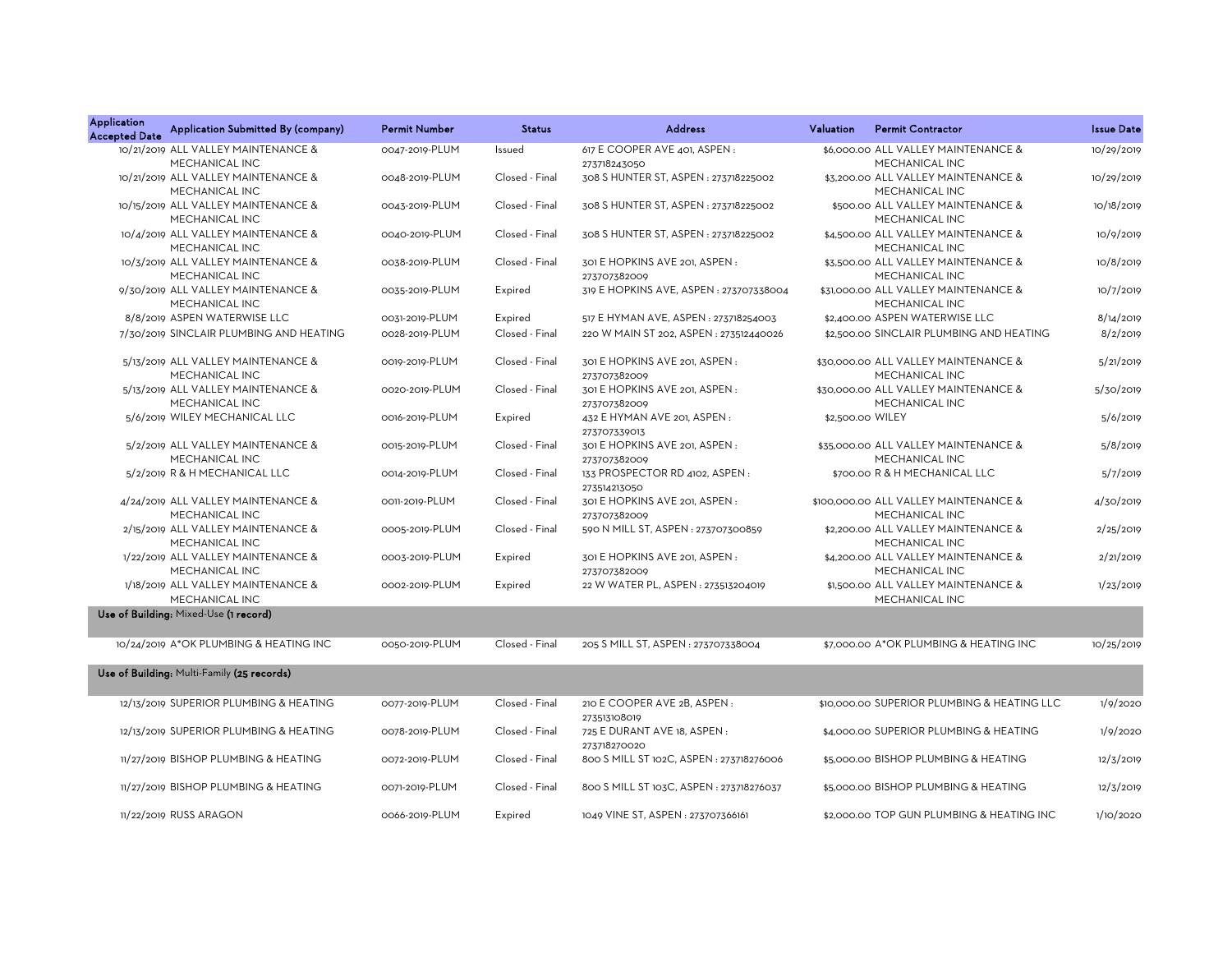| <b>Application</b><br><b>Accepted Date</b> | Application Submitted By (company)                   | <b>Permit Number</b> | <b>Status</b>   | <b>Address</b>                                 | Valuation         | <b>Permit Contractor</b>                               | <b>Issue Date</b> |
|--------------------------------------------|------------------------------------------------------|----------------------|-----------------|------------------------------------------------|-------------------|--------------------------------------------------------|-------------------|
|                                            | 11/11/2019 SUPERIOR PLUMBING & HEATING               | 0060-2019-PLUM       | Closed - Final  | 800 S MILL ST 105D, ASPEN: 273718276007        |                   | \$8,000,00 SUPERIOR PLUMBING & HEATING LLC             | 11/13/2019        |
|                                            | 11/1/2019 GARRETT HANSEN PLUMBING INC                | 0054-2019-PLUM       | Closed - Final  | 630 E COOPER AVE 2, ASPEN:<br>273718225006     |                   | \$3,000.00 HANSEN                                      | 11/27/2019        |
|                                            | 11/1/2019 GARRETT HANSEN PLUMBING INC                | 0055-2019-PLUM       | Closed - Final  | 1118 VINE ST, ASPEN : 273707366191             |                   | \$5,000.00 HANSEN                                      | 11/15/2019        |
|                                            | 10/29/2019 A*OK PLUMBING & HEATING INC               | 0053-2019-PLUM       | Closed - Final  | 630 E COOPER AVE 11, ASPEN :<br>273718225019   |                   | \$8,200.00 A*OK PLUMBING & HEATING INC                 | 11/1/2019         |
|                                            | 10/28/2019 PROLIFIC WATER SYSTEMS LLC                | 0052-2019-PLUM       | Closed - Final  | 625 S WEST END ST, ASPEN : 273718230801        |                   | \$1,200.00 PROLIFIC WATER SYSTEMS LLC                  | 11/4/2019         |
|                                            | 10/21/2019 A*OK PLUMBING & HEATING INC               | 0049-2019-PLUM       | Closed - Final  | 700 UTE AVE 803, ASPEN : 273718271005          |                   | \$18,000.00 A*OK PLUMBING & HEATING INC                | 10/25/2019        |
|                                            | 10/15/2019 RAK PLUMBING AND HEATING                  | 0042-2019-PLUM       | Closed - Final  | 217 TEAL CT O104, ASPEN: 273707425753          |                   | \$3,200.00 RAK PLUMBING AND HEATING                    | 10/18/2019        |
|                                            | 10/1/2019 ROTO ROOTER PLUMBING DBA OF                | 0037-2019-PLUM       | Expired         | 835 E HYMAN AVE E, ASPEN : 273718228019        | \$3,500.00 -      |                                                        |                   |
|                                            | 9/24/2019 SOPRIS PLUMBING HEATING LLC                | 0034-2019-PLUM       | Closed - Final  | 124 E DURANT AVE 10, ASPEN : 273513107010      |                   | \$500.00 SOPRIS PLUMBING & HEATING LLC                 | 9/26/2019         |
|                                            | 9/24/2019 SOPRIS PLUMBING HEATING LLC                | 0033-2019-PLUM       | Closed - Final  | 610 S WEST END ST J203, ASPEN:<br>273718267042 |                   | \$4,000.00 SOPRIS PLUMBING & HEATING LLC               | 9/26/2019         |
|                                            | 8/7/2019 ASPEN WATERWISE LLC                         | 0030-2019-PLUM       | Closed - Final  | 909 E COOPER AVE, ASPEN : 273718237722         |                   | \$2,500.00 ASPEN WATERWISE LLC                         | 8/14/2019         |
|                                            | 7/22/2019 A*OK PLUMBING & HEATING INC                | 0025-2019-PLUM       | Closed - Final  | 205 E DURANT AVE 1H, ASPEN :<br>273513109029   |                   | \$2,400.00 A*OK PLUMBING & HEATING INC                 | 7/30/2019         |
|                                            | 7/22/2019 A*OK PLUMBING & HEATING INC                | 0026-2019-PLUM       | Closed - Final  | 650 S MONARCH ST 7, ASPEN:<br>273718292005     |                   | \$4,000.00 A*OK PLUMBING & HEATING INC                 | 7/30/2019         |
|                                            | 7/12/2019 BISHOP PLUMBING & HEATING                  | 0024-2019-PLUM       | Expired         | 1135 VINE ST, ASPEN : 273707366206             |                   | \$5,000.00 BISHOP PLUMBING & HEATING                   | 7/25/2019         |
|                                            | 7/5/2019 A*OK PLUMBING & HEATING INC                 | 0023-2019-PLUM       | Closed - Final  | 1113 VINE ST, ASPEN : 273707366187             |                   | \$4,000.00 A*OK PLUMBING & HEATING INC                 | 7/9/2019          |
|                                            | 5/29/2019 ASPEN WATERWISE LLC                        | 0021-2019-PLUM       | Expired         | 400 Vine Street, ASPEN: 273707366803           |                   | \$5,000.00 ASPEN WATERWISE LLC                         | 6/13/2019         |
|                                            | 4/24/2019 O'NEIL HEATING AND PLUMBING LLC            | 0012-2019-PLUM       | Closed - Final  | 404 S GALENA ST 312, ASPEN :<br>273718248027   | \$5,000.00 O'NEIL |                                                        | 5/6/2019          |
|                                            | 4/22/2019 ALL VALLEY MAINTENANCE &<br>MECHANICAL INC | 0010-2019-PLUM       | Expired         | 7 E WATER PL, ASPEN : 273513204007             |                   | \$15,000.00 ALL VALLEY MAINTENANCE &<br>MECHANICAL INC | 5/6/2019          |
|                                            | 2/19/2019 BISHOP PLUMBING & HEATING                  | 0006-2019-PLUM       | Expired         | 50 HARMONY PL, ASPEN: 273503100006             |                   | \$300.00 BISHOP PLUMBING & HEATING                     | 3/5/2019          |
|                                            | 1/29/2019 ALL VALLEY MAINTENANCE &<br>MECHANICAL INC | 0004-2019-PLUM       | Ready for Issue | 600 E MAIN ST 402, ASPEN: 273707325024         |                   | \$2,300.00 ALL VALLEY MAINTENANCE &<br>MECHANICAL INC  |                   |
|                                            | Use of Building: Single Family (31 records)          |                      |                 |                                                |                   |                                                        |                   |
|                                            | 12/19/2019 ADAMS MECHANICAL                          | 0079-2019-PLUM       | Closed - Final  | 704 E HYMAN AVE, ASPEN : 273718211034          |                   | \$22,000.00 ADAMS MECHANICAL                           | 2/26/2020         |
|                                            | 12/11/2019 10TH MOUNTAIN PLUMBING SERVICE            | 0076-2019-PLUM       | Closed - Final  | 612 W FRANCIS ST, ASPEN : 273512409015         |                   | \$70,000.00 10TH MOUNTAIN PLUMBING SERVICE             | 1/2/2020          |
|                                            | 12/2/2019 CANYON PLUMBING & HEATING CORP             | 0073-2019-PLUM       | Closed - Final  | 825 W SMUGGLER ST, ASPEN:<br>273512428002      |                   | \$48,000.00 CANYON PLUMBING & HEATING CORP             | 12/13/2019        |
|                                            | 11/25/2019 SOPRIS PLUMBING HEATING LLC               | 0070-2019-PLUM       | Expired         | 570 SPRUCE ST, ASPEN : 273707418002            |                   | \$1,000.00 SOPRIS PLUMBING & HEATING LLC               | 12/2/2019         |
|                                            | 11/22/2019 CANYON PLUMBING & HEATING CORP            | 0067-2019-PLUM       | Closed - Final  | 837 W SMUGGLER ST, ASPEN:<br>273512428001      |                   | \$48,000.00 CANYON PLUMBING & HEATING CORP             | 11/26/2019        |
|                                            | 11/22/2019 NELSONS PLUMBING LLC                      | 0065-2019-PLUM       | Closed - Final  | 656 MCSKIMMING RD, ASPEN:<br>273717201010      |                   | \$15,000.00 NELSONS PLUMBING LLC                       | 11/26/2019        |